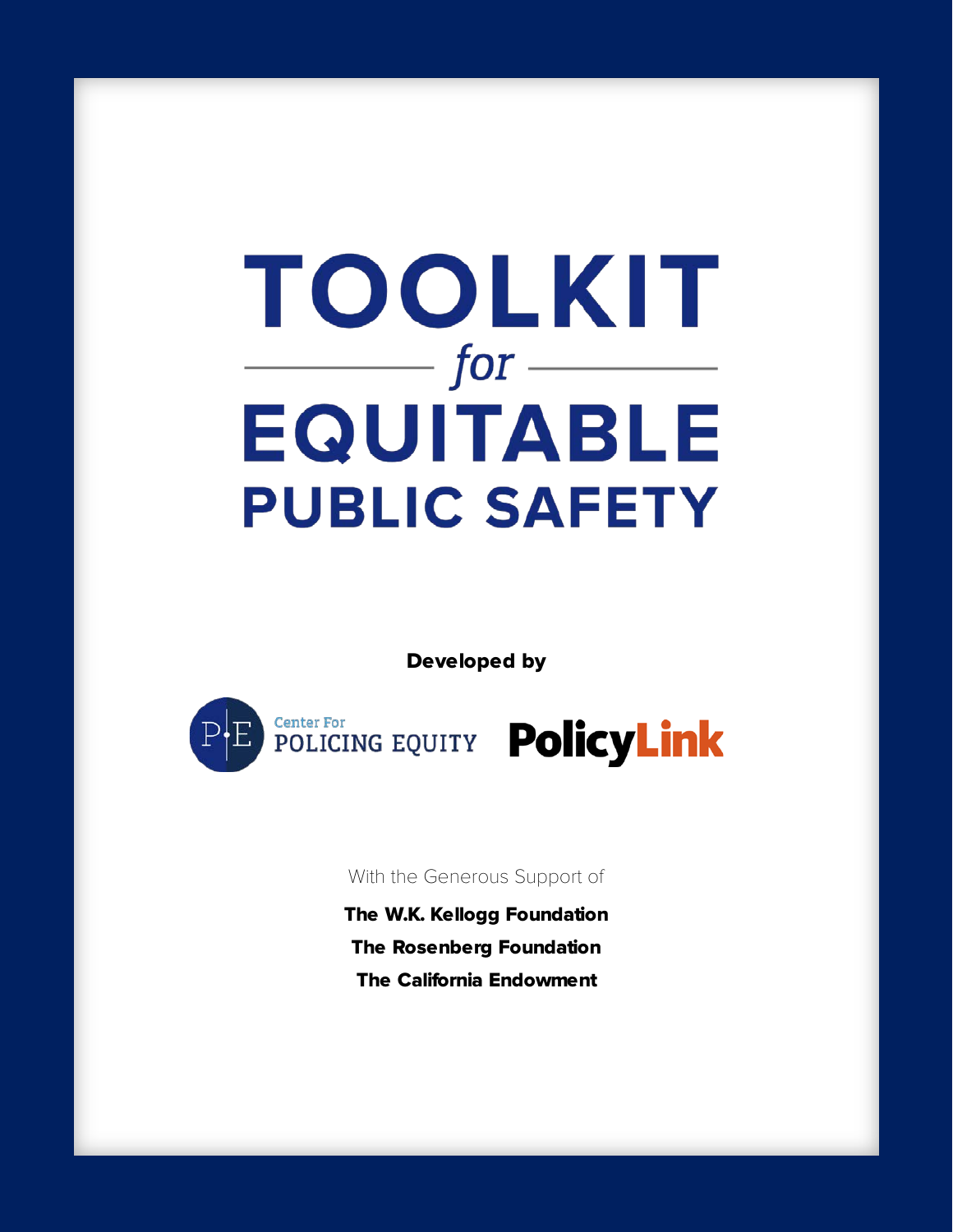# Authors

Hilary L. Rau, J.D. Center for Policing Equity

Anand Subramanian, J.D. PolicyLink

Safiya Jafari Simmons, M.A. Center for Policing Equity

Phillip Atiba Goff, Ph.D. Center for Policing Equity John Jay College of Criminal Justice

# Acknowledgments

The authors would like to thank Kim Shayo Buchanan (Center for Policing Equity), Enrique Rodriguez Pouget (Center for Policing Equity), R. Nicole Johnson-Ahorlu (Center for Policing Equity), and Kat Kiyoko Amano (Center for Policing Equity), for their contributions to this project.

The authors would further like to thank our organizational partners for their invaluable support and insightful feedback during the creation of this Toolkit: APD-Forward (particularly coalition members ACLU-New Mexico, Native American Voter Alliance, and Albuquerque Health Care for the Homeless), Fathers and Families of San Joaquin, Minnesota Neighborhoods Organizing for Change, Red Emma's, ICARE, and United Way of Southeastern Louisiana.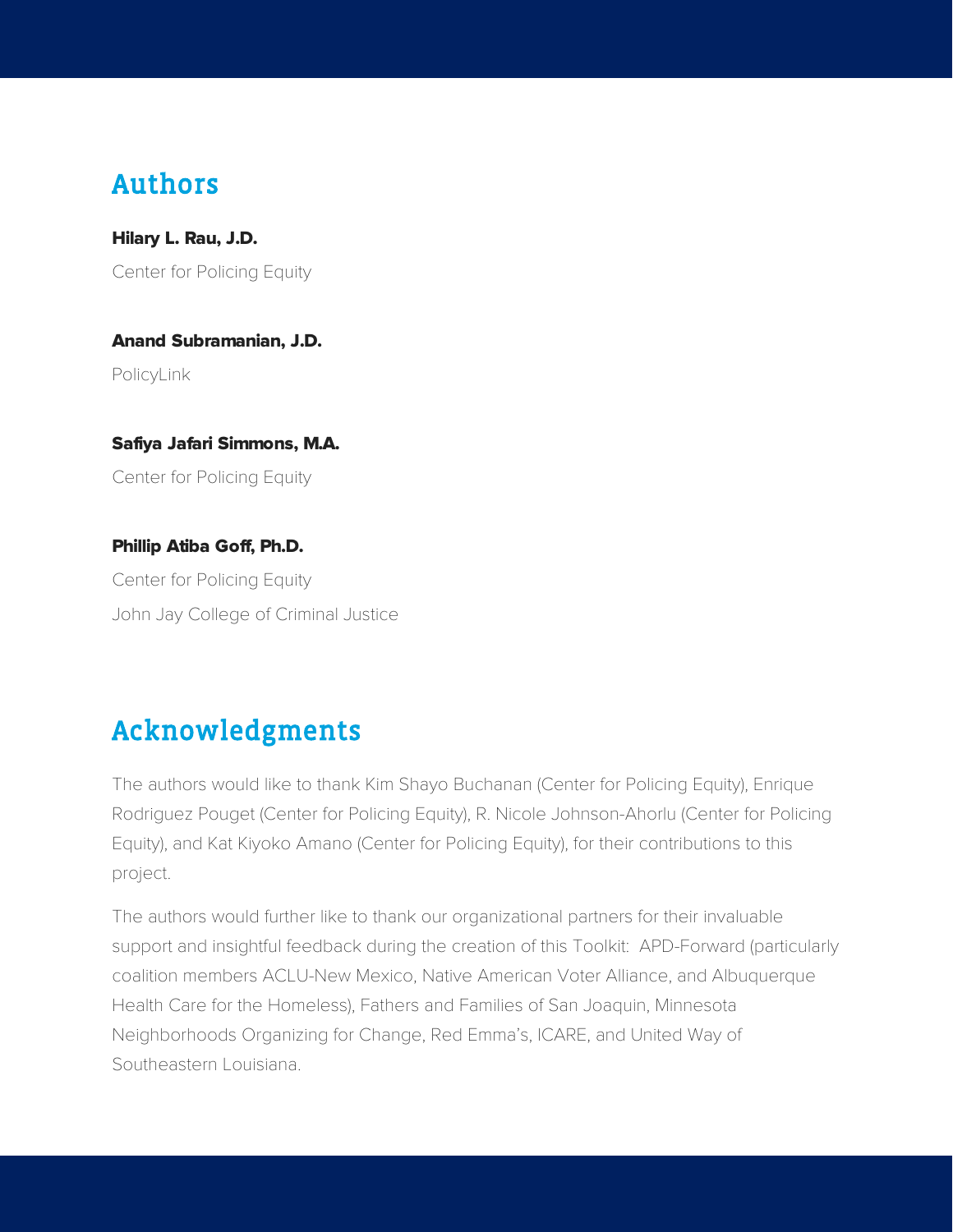Support for this project comes from the W.K. Kellogg Foundation, the California Endowment, and the Rosenberg Foundation, under the umbrella of the Executives' Alliance to Expand Opportunity for Boys and Men of Color.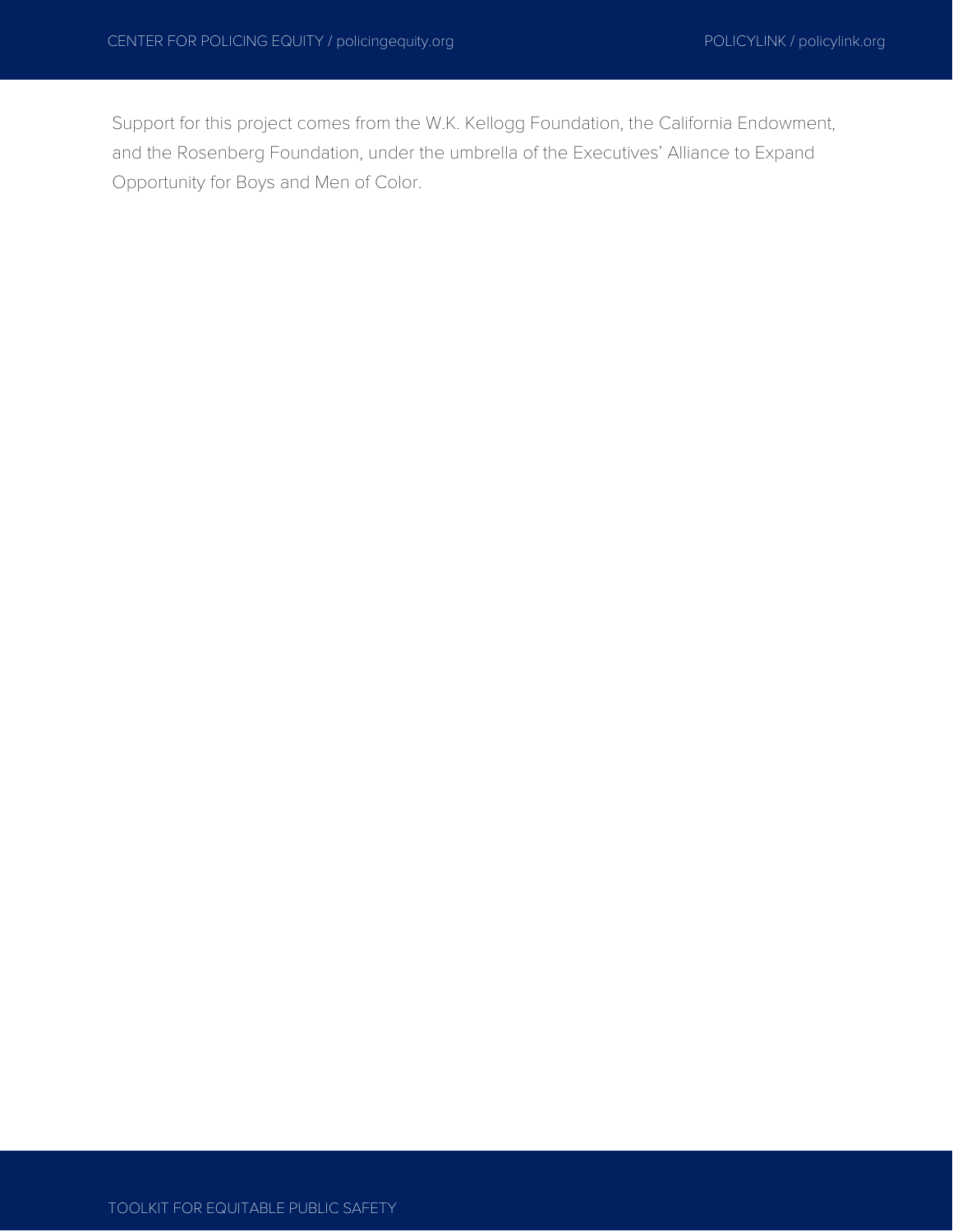# **Table of Contents**

| А.            |        |  |
|---------------|--------|--|
| B.            |        |  |
| C.            |        |  |
| D.            |        |  |
| Ε.            |        |  |
|               |        |  |
| А.            |        |  |
| B.            |        |  |
| C.            |        |  |
| D.            |        |  |
|               |        |  |
| A.            |        |  |
| Β.            |        |  |
|               | $\sim$ |  |
|               |        |  |
|               | 3.     |  |
|               |        |  |
|               |        |  |
| $\mathsf{C}.$ |        |  |
|               | 1.     |  |
|               |        |  |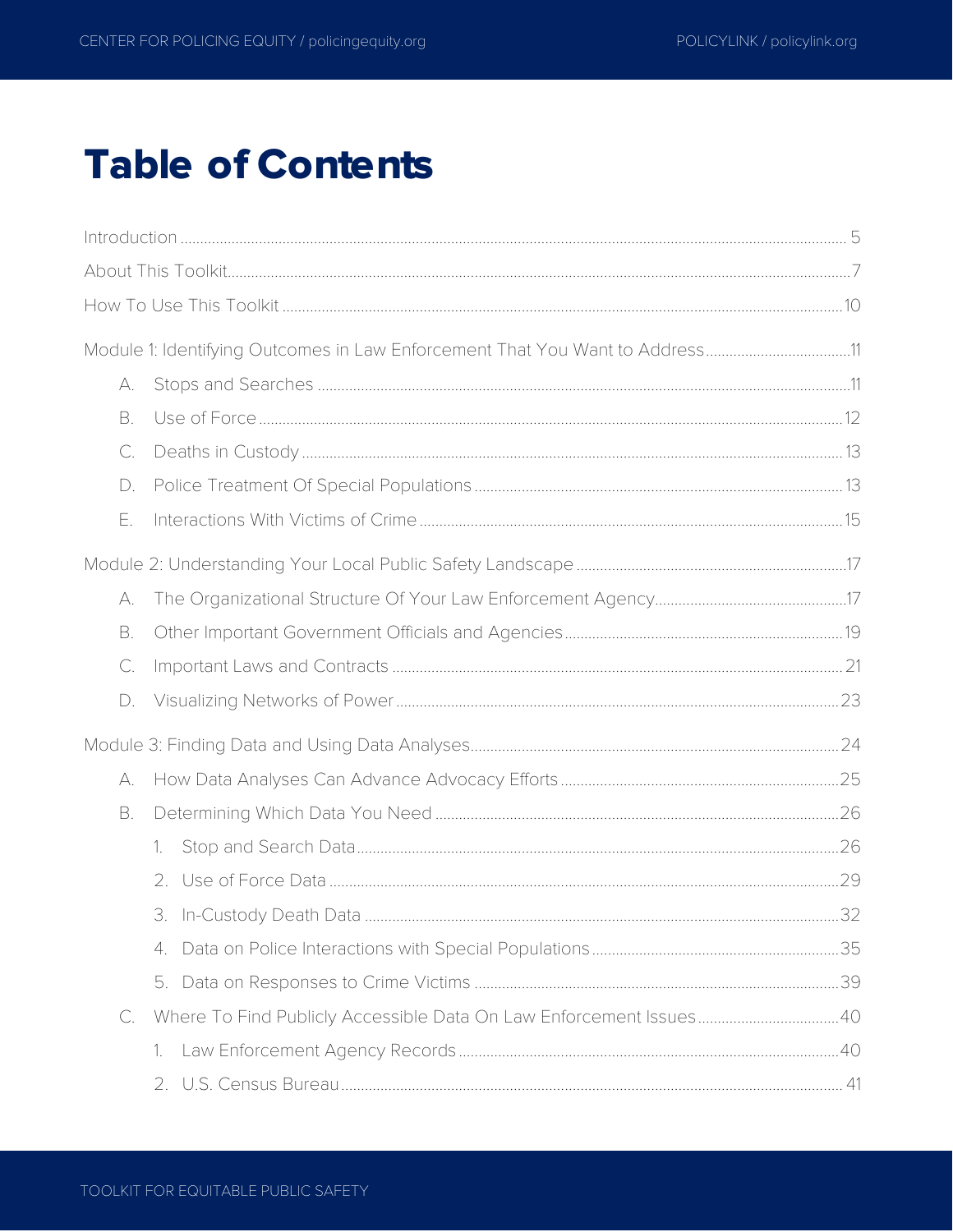|    | 4.                                                                                             |  |
|----|------------------------------------------------------------------------------------------------|--|
|    |                                                                                                |  |
|    |                                                                                                |  |
| D. | What To Do If Your Agency Doesn't Keep Or Share The Data You Need 45                           |  |
| Ε. |                                                                                                |  |
|    |                                                                                                |  |
| А. |                                                                                                |  |
| Β. |                                                                                                |  |
|    | 1.                                                                                             |  |
|    |                                                                                                |  |
|    |                                                                                                |  |
|    | 4. Special Populations (Youth, People with Disabilities, Non-English Speakers, Homeless)<br>59 |  |
|    |                                                                                                |  |
|    | Module 5: Identifying Opportunities to Improve Law Enforcement Accountability and Agency       |  |
|    |                                                                                                |  |
| A. |                                                                                                |  |
| B. |                                                                                                |  |
| C. |                                                                                                |  |
|    |                                                                                                |  |
|    |                                                                                                |  |
|    |                                                                                                |  |
|    |                                                                                                |  |
|    |                                                                                                |  |
|    |                                                                                                |  |
|    |                                                                                                |  |
|    |                                                                                                |  |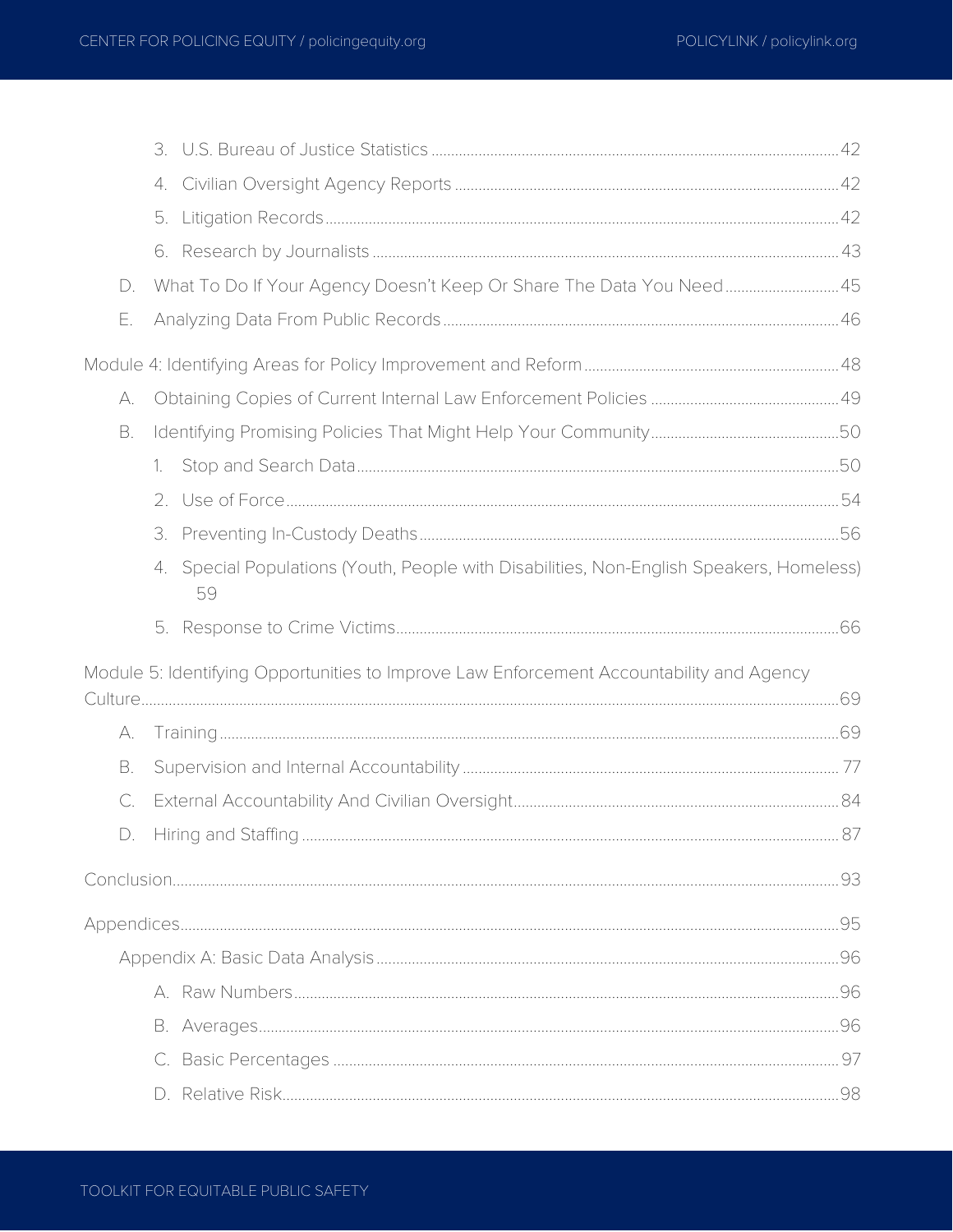| Appendix B: Best Practice Checklist for Law Enforcement Agency Data Collection 116 |  |
|------------------------------------------------------------------------------------|--|
|                                                                                    |  |
|                                                                                    |  |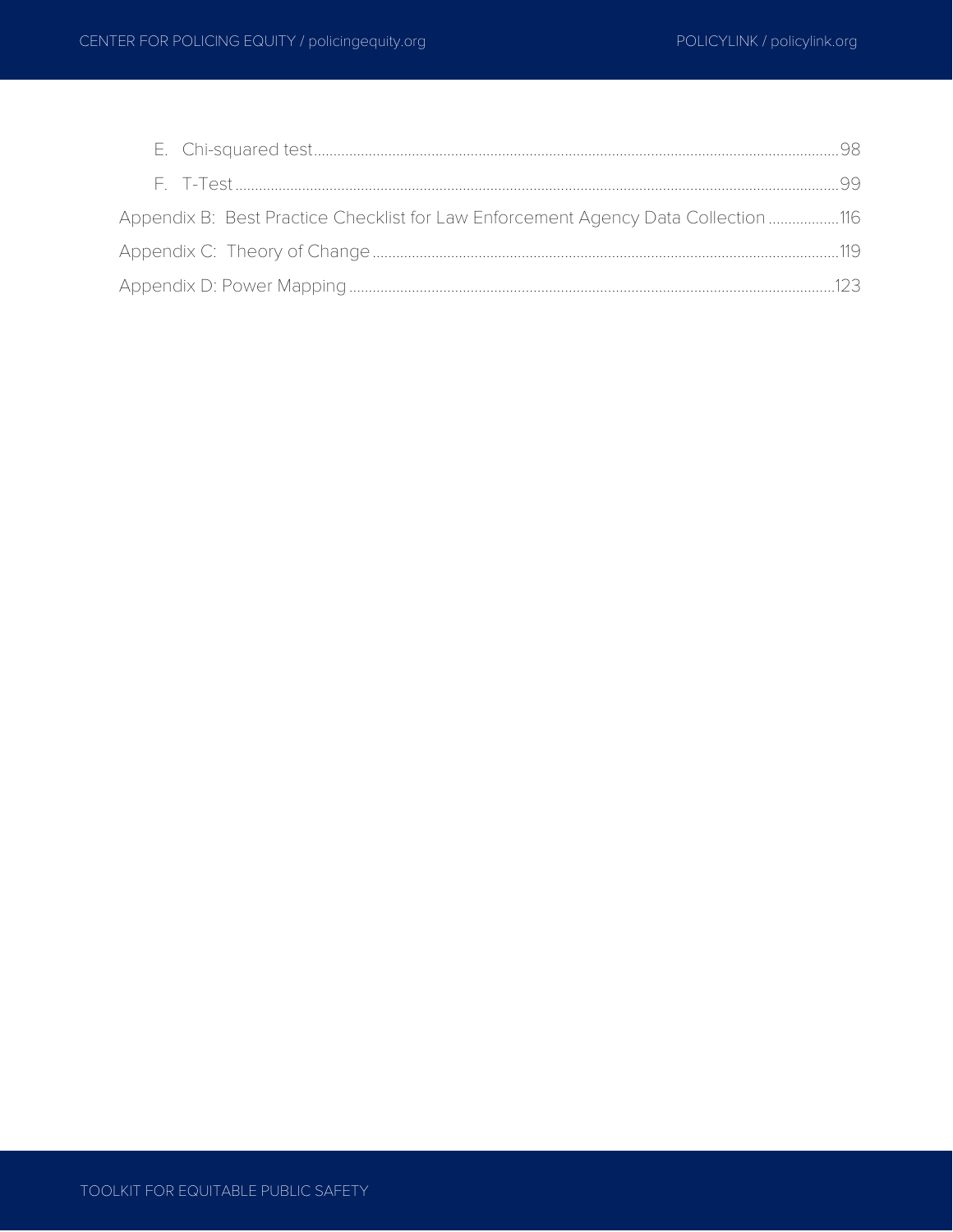# <span id="page-6-0"></span>Introduction

Across the United States, community groups are working to improve public safety and promote greater equity, transparency, and accountability in their local law enforcement agencies. They prioritize different issues and use different strategic tactics, but they are united in their desire to build safer, more just communities through the slow, hard, but lifesaving work of law enforcement reform. If you are part of one of these community groups (or want to be), this Toolkit is for you.

Law enforcement reform is challenging, uphill work. Inequities in law enforcement outcomes are often deep-rooted, complex, and perpetuated by multiple different factors. Institutional resistance to necessary change is frequently strong. Conversations about increasing law enforcement equity too often reach an impasse where advocates, and those they are negotiating with, simply do not agree about what the underlying facts are. Faced with complex problems and limited resources, it can be difficult for community advocates to determine where to focus their efforts.

### This Toolkit was created to help community groups assess and identify specific areas for improvement and reform in their local law enforcement agencies.

Specifically, this Toolkit can help you to:

- (1) Develop a clearer understanding of the legal issues and power structures that affect public safety in your community;
- (2) Obtain and analyze publicly available data that will deepen your understanding of local public safety problems and help you to be persuasive and effective in your advocacy; and
- (3) Identify specific, actionable, evidence-informed policy changes that you would like to see from your law enforcement agency or local government.

The ultimate goal of this document is to help you assess aspects of public safety in your community and create or refine a step-by-step plan for influencing relevant stakeholders and creating the change you want to see.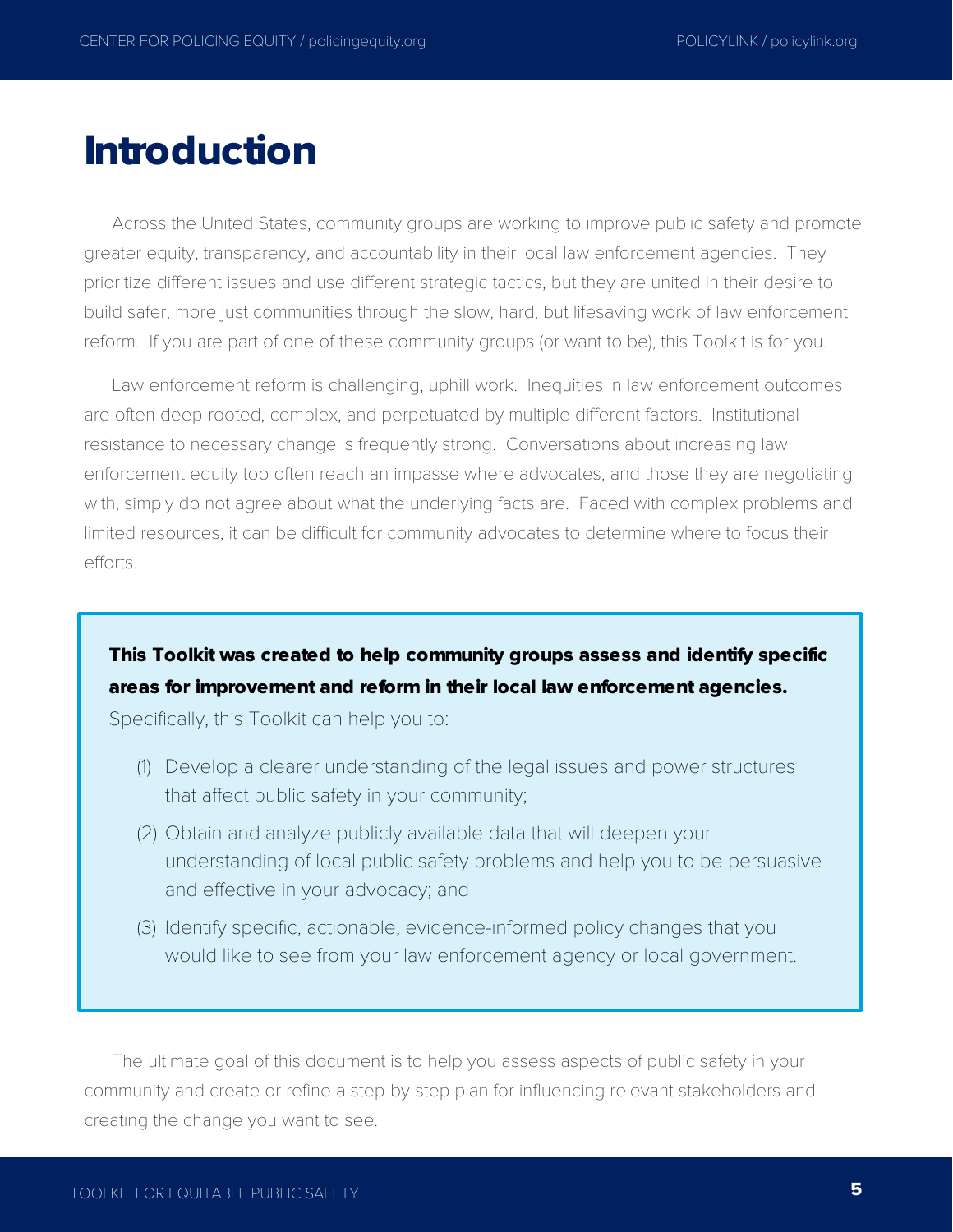This Toolkit's content is not "one-size-fits-all" and it is not all or nothing. You do not have to do everything suggested here in order to start using data, pushing for evidence-informed policies, or leveraging new strategies in your advocacy. Communities are the ultimate experts on their own needs, values, and priorities, and every community's plan of action and path to reform will look different. We encourage you to take from this Toolkit what makes sense for your group in light of the issues your community faces, the time and resources available to your group, your group's technical and legal expertise, and your specific goals for law enforcement reform.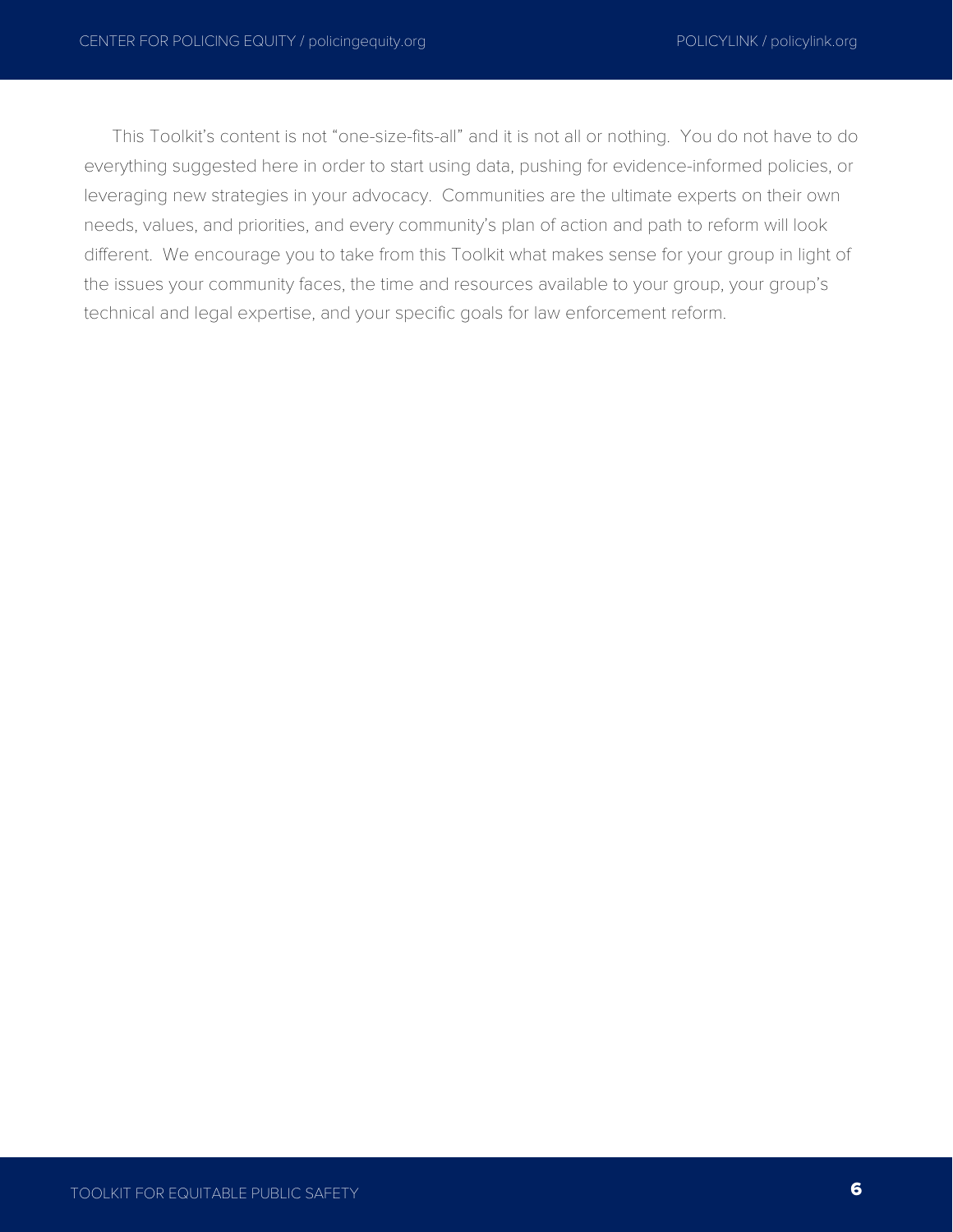# <span id="page-8-0"></span>About This Toolkit

This Toolkit is a resource for community groups looking to create change in local law enforcement outcomes. Whether you already have a working plan or are looking to create one from the ground up, this Toolkit contains resources to help you. This section provides an overview of the five main modules of this Toolkit.

### The Toolkit is broken into five modules. Each relates to a different step in the process of developing a plan to create change in local law enforcement:

- (1) Identifying the problems that you want to address;
- (2) Identifying and reviewing local power structures;
- (3) Exploring data relating to the problem;
- (4) Identifying specific policy "asks" that will help to create the change you seek; and
- (5) Identifying ways to improve law enforcement accountability and agency

Module 1of this Toolkit is about Identifying Problems with Law Enforcement That You Want to Address. This introductory module is an overview of five areas in which communities frequently have concerns about law enforcement conduct and outcomes: (1) stops and searches; (2) use of force; (3) in-custody deaths; (4) interactions with special populations (e.g. youth, people with disabilities, people with limited English proficiency); and (5) response to victims of crime. Assessing which of these issues most closely align with your community's priorities will help you to get the most out of later modules that provide guidance specifically tailored to each area of concern. If your particular concerns are not discussed in this module, this Toolkit contains plenty of general information and resources applicable to a wide variety of community problems with law enforcement.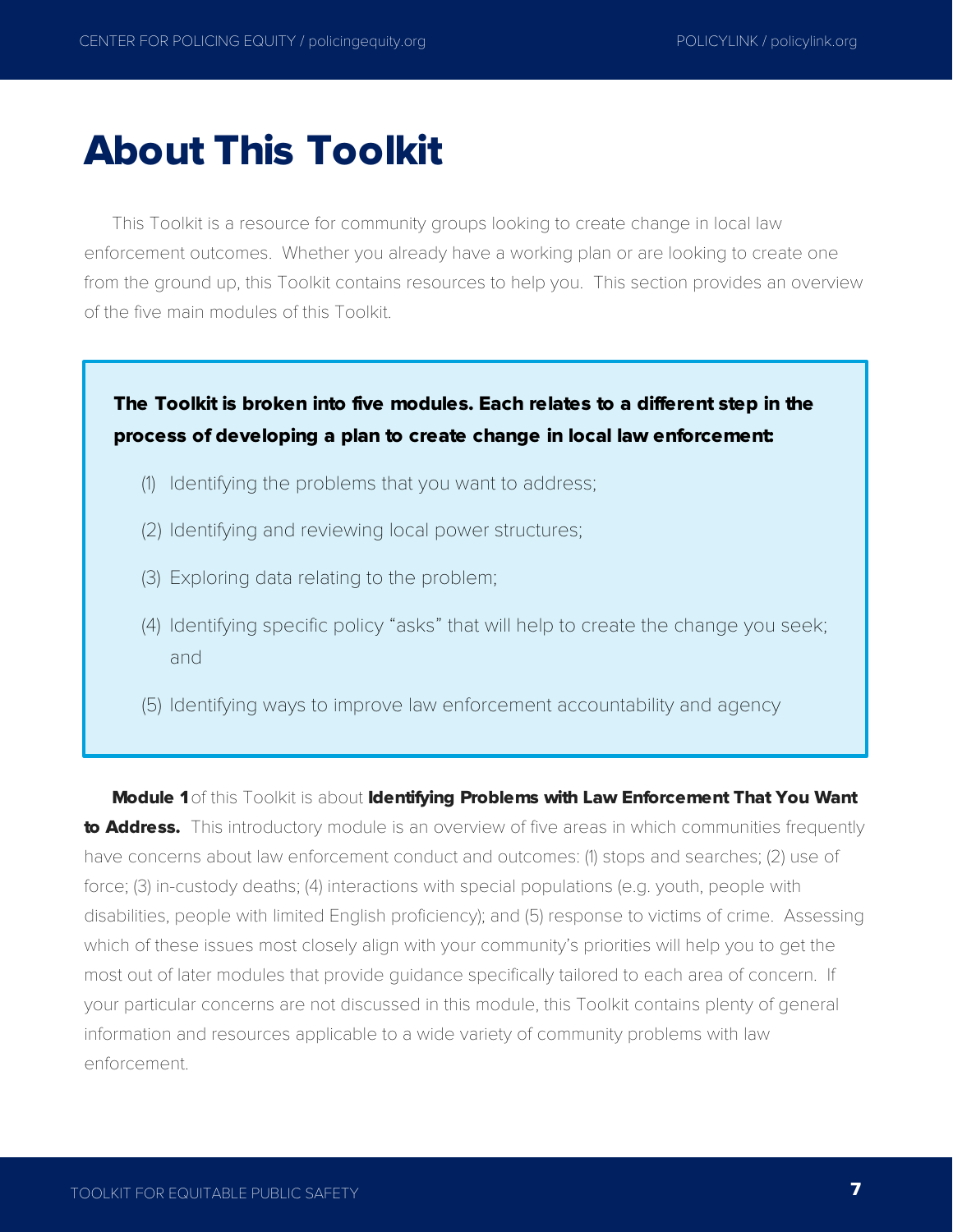Module 2 of the Toolkit is about Understanding Your Local Public Safety Landscape. This module focuses on assessing the public safety landscape in your community right now. In this module, you will identify:

- a) key law enforcement officials with influence over your public safety priorities;
- b) government officials and agencies that have influence over public safety in your community; and
- c) laws and contracts that may pose opportunities or obstacles for your public safety efforts.

This module can help you obtain the basic background information needed to understand your local power networks and begin to develop your own plan of action.

Module 3 focuses on Finding Data and Using Data Analyses. After you have identified your target problems and reviewed the local public safety landscape, finding and analyzing publicly available data can help you to refine your understanding of your targeted problems and marshal evidence to support your advocacy. The module explores what data analyses can do for advocacy and the types of questions that analysis of publicly available data is best suited to answer. This module includes detailed information about the specific data you need to answer common questions relating to the law enforcement problems discussed in Module 1. The module also covers where to find publicly accessible data on law enforcement issues and how to analyze that data using basic descriptive statistical analyses. **Module 3** also offers guidance for communities who are unable to access the data they need to perform meaningful analyses, due to legal barriers or poor data collection practices.

Module 4 focuses on Identifying Areas for Policy Reform and Improvement in your local public safety landscape. This module focuses on generating ideas for possible specific policy "asks," including both internal policy changes and changes to state and local law. For each of the common problems discussed in Module 1, this module covers policies and practices that have shown promise based on the experience of other communities and/or the findings of emerging scientific research. There are few universal right answers when it comes to law enforcement reform because communities differ so much with respect to their priorities, needs, resources and legal landscape. We encourage you to view this section as an opportunity to gain ideas from reforms attempted in other communities rather than a prescriptive list to be followed A to Z.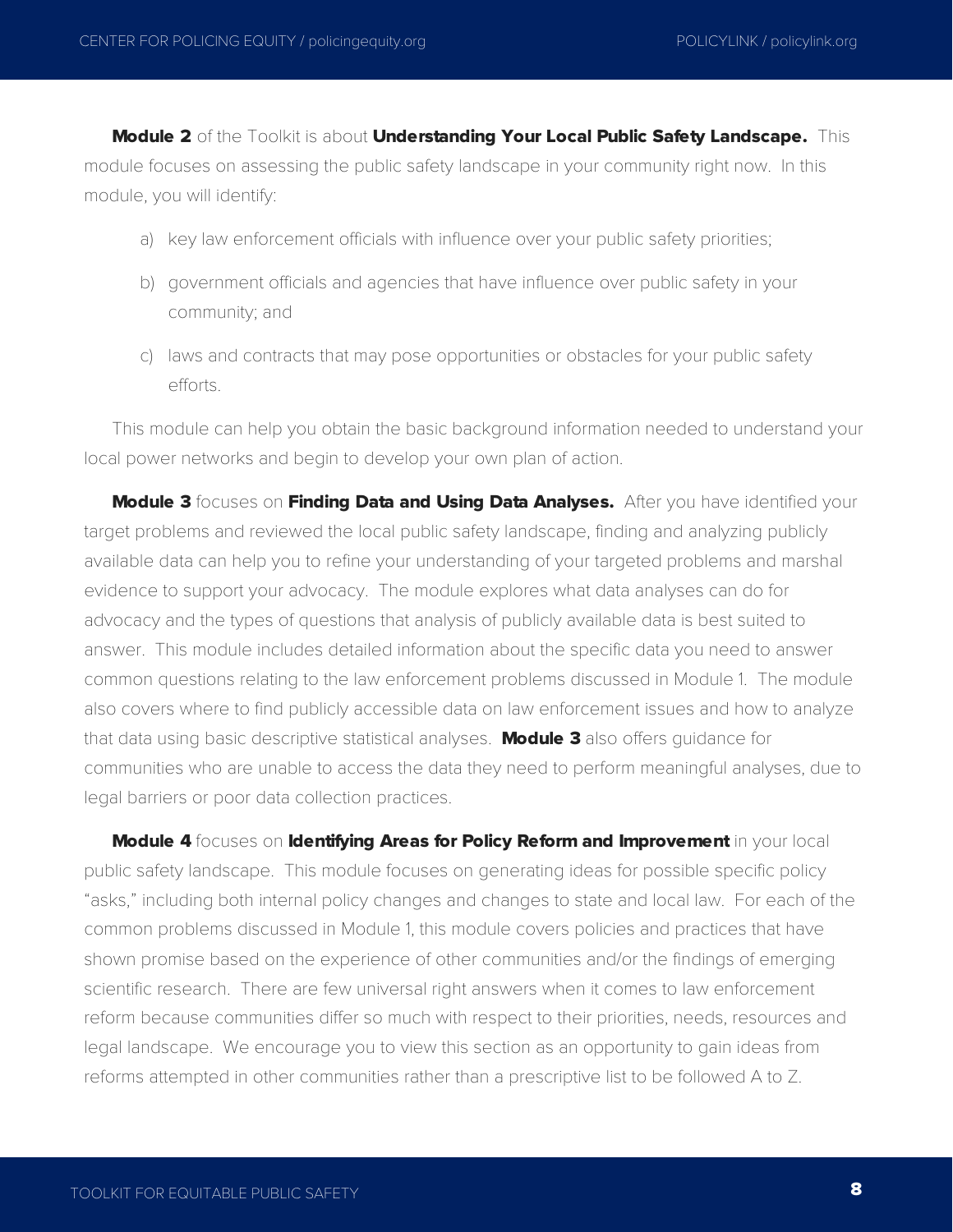Module 5 focuses on Identifying Opportunities to Improve Law Enforcement Accountability and Agency Culture. While written policies consistent with community values and scientific knowledge are important, they are only effective when supported by the resources and culture of the law enforcement organization. In many communities, written policies on the books already prohibit the conduct about which communities are concerned, but law enforcement officers simply are not complying with those policies in practice. This module focuses on identifying opportunities to improve law enforcement officers' compliance with the requirements of the law and internal department policies. Module 5 covers four specific areas of law enforcement administration that may offer opportunities to promote officer compliance with the requirements of the law and internal policies: (1) training, (2) supervision and accountability, (3) external accountability and civilian oversight, and (4) hiring and staffing.

<span id="page-10-0"></span>This Toolkit also includes appendices with information on strategic planning tools to help you leverage the material in the Toolkit to create your own plan for change. Theory of Change **(Appendix C)** is a tool for mapping out a unified and concrete plan of action for achieving specific goals. Power Mapping (Appendix D) is a way of visualizing networks of power. Both tools offer ways to contextualize and leverage the information discussed in the main modules.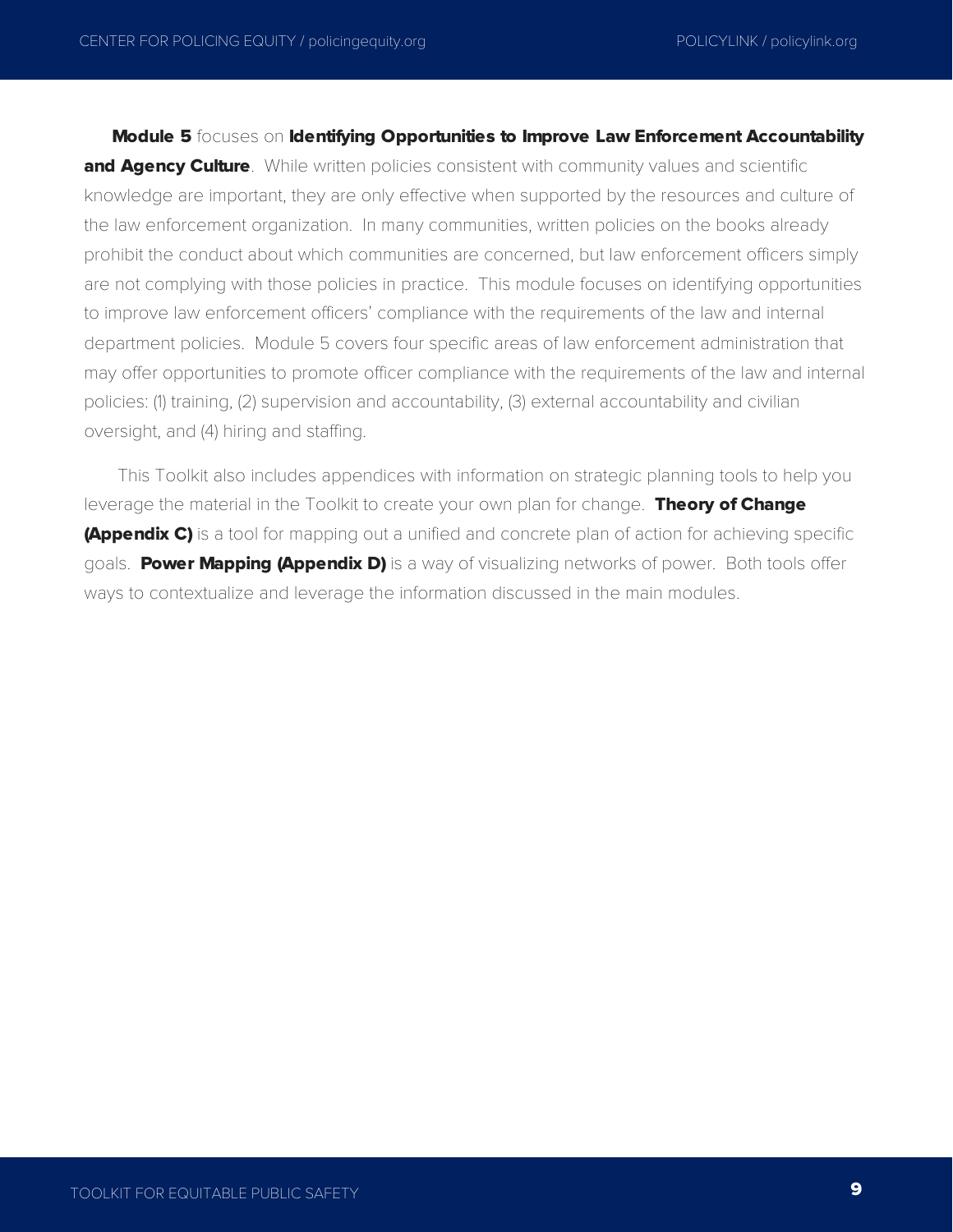# How To Use This Toolkit

If you are newer to advocacy or are unfamiliar with strategic planning tools like Theory of Change and Power Mapping, you may want to start by reviewing Appendix C and Appendix D, which will introduce these helpful tools for creating a strategic plan of action. With a basic strategic plan in mind, you can progress through the five main modules of the Toolkit, which will help you to develop a more fully-realized, evidence-informed plan of action to create change in your community.

If you are newer to law enforcement reform or want to expand your knowledge of public safety issues, we recommend starting with the first module and working through subsequent modules sequentially. This will take you through the process of identifying target issues, reviewing the current public safety landscape, researching your issue of concern using publicly available data, and drawing on the examples of other communities to generate ideas for possible solutions.

If your group is experienced with public safety advocacy and familiar with the legal, organizational, and political landscape of your local public safety context, you can probably skim over most of the content in the first two modules and dive into Module 3 (Finding Data and Using Data Analyses), Module 4 (Identifying Areas for Policy Reform and Improvement) and/or Module 5 (Identifying Opportunities to Improve Law Enforcement Accountability and Agency Culture), depending on your group's individual interests, needs, and goals. If you plan to skip ahead, however, we do recommend skimming the list of common issues of concern referenced in Module 1 (Identifying Problems with Law Enforcement That You Want to Address) to determine which are most relevant to your group's advocacy priorities. You will find content specifically tailored to these topics in the later modules, so familiarizing yourself with these topics can help you to identify the content in later modules that is most relevant to your goals and needs.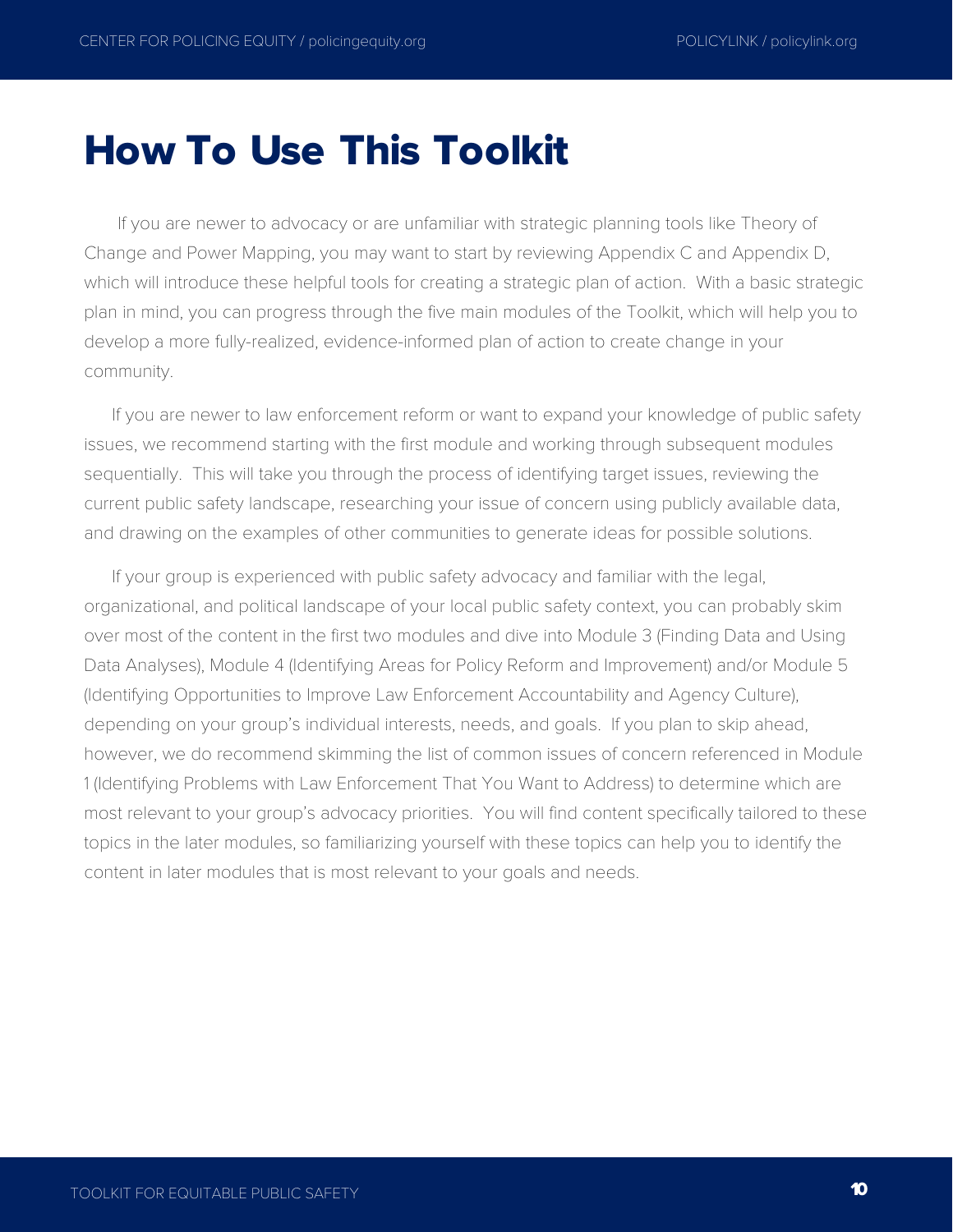# <span id="page-12-0"></span>**Module 1: Identifying Outcomes in Law** Enforcement That You Want to Address

Module 1 is an overview of five areas in which communities frequently express concern about law enforcement outcomes and behavior: (1) stops and searches; (2) use of force; (3) in-custody deaths; (4) interactions with special populations; and (5) responses to victims of crime. This list was developed based on feedback we received in community listening sessions in five U.S. cities: Albuquerque, Baltimore, Minneapolis, New Orleans, and Stockton.

In order to get the most out of this Toolkit, we encourage you to take some time to consider which of these concerns resonate most strongly with your community. Assessing which of these issues most closely align with your community's priorities will help you to get the most out of Modules 3 and 4, which provide guidance specifically tailored to each topic of concern.

In addition, if you are in the beginning stages of entering law enforcement advocacy or looking to expand the scope of your work in this area, this module may help you

If your specific concern about law enforcement isn't among the five listed above, this Toolkit can still help you! While later modules contain some content specifically tailored to address the five most frequently cited challenges surfaced by community members in the five cities mentioned earlier, they also include general tools and information applicable to any concern relating to law enforcement outcomes or conduct.

# <span id="page-12-1"></span>A. Stops and Searches

֦

In our listening sessions, many community members expressed concern regarding law enforcement officers stopping people, searching property, or frisking bodies of citizens for discriminatory reasons, or for no valid reason at all. Community members also expressed concern about the way officers treated people during stops and searches. We heard from several community members who reported feeling frightened, humiliated, and confused by the way law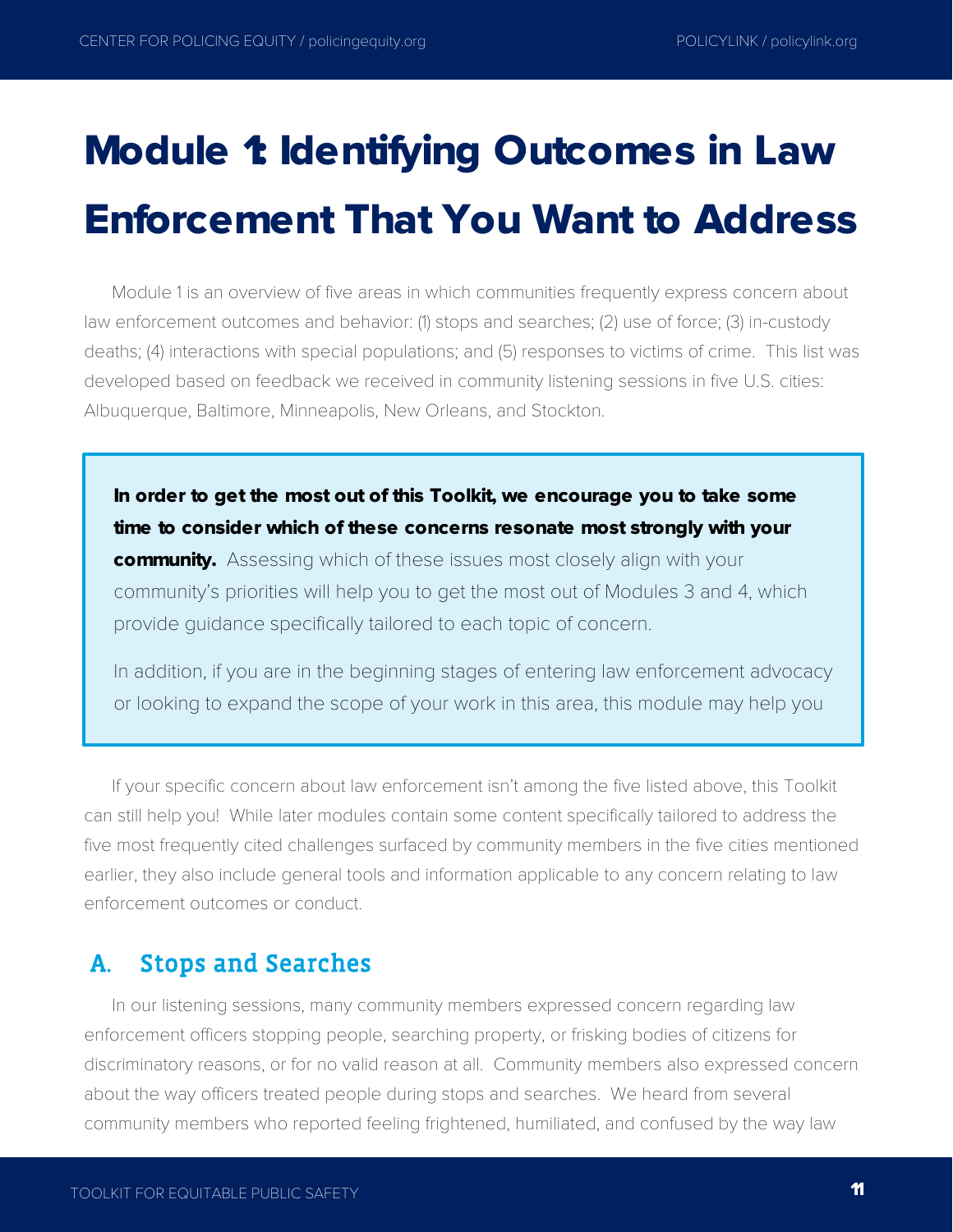enforcement officers treated them during vehicle or pedestrian stops. Some reported that officers spoke to them rudely and disrespectfully. Others reported that officers detained and questioned them for lengthy periods without explanation. Still, others reported that officers tackled or handcuffed them during a stop when they were not resisting or attempting to flee. Community members expressed particular concern and distress about pat downs and body searches of minor children.

Many community members expressed concern that law enforcement officers were targeting people based on their race, ethnicity, national origin, disability, or gender identity. Destructive stereotypes linking skin color with criminality, disability or Native American identity with intoxication, and trans identity with prostitution may lead to innocent people unconstitutionally being stopped, frisked, and subjected to force by law enforcement without legal or factual justification. Law enforcement officers may or may not be aware that they are acting on these insidious stereotypes, but the damage to communities is the same regardless. In some cases, bias during police stops can be even more overt and egregious, including the use of racial slurs or sexually coercive behavior.

#### <span id="page-13-0"></span>B. Use of Force

Another common area of concern mentioned in our listening sessions was the use of force by law enforcement. Law enforcement force is a broad concept that includes use of everything from handcuffs, to pepper spray, to TASERs, to firearms. Under the Fourth Amendment of the Constitution, use of force by law enforcement is considered excessive (and therefore illegal) if an officer uses more force than is objectively reasonable based on all of the circumstances known to the officer at the time of the incident. This means that law enforcement officers are usually not permitted to use deadly force, like shooting someone, unless the officer reasonably perceives that there is an imminent threat that the person is going to kill or seriously injure the officer or another person. While this broad constitutional standard sets a minimum baseline for legally-allowed law enforcement use of force, law enforcement agencies and communities have the ability to hold their officers to a higher standard of conduct. Even force that is not illegal may nonetheless be avoidable, unnecessary, and unacceptable.

Problematic patterns of use of force can emerge in numerous ways. Use of force may be excessively frequent or severe as a general matter and across a broad range of situations. Alternatively, use of force may be significantly more frequent or severe in certain types of situations or against certain groups of people. A law enforcement agency might, for example, have a pattern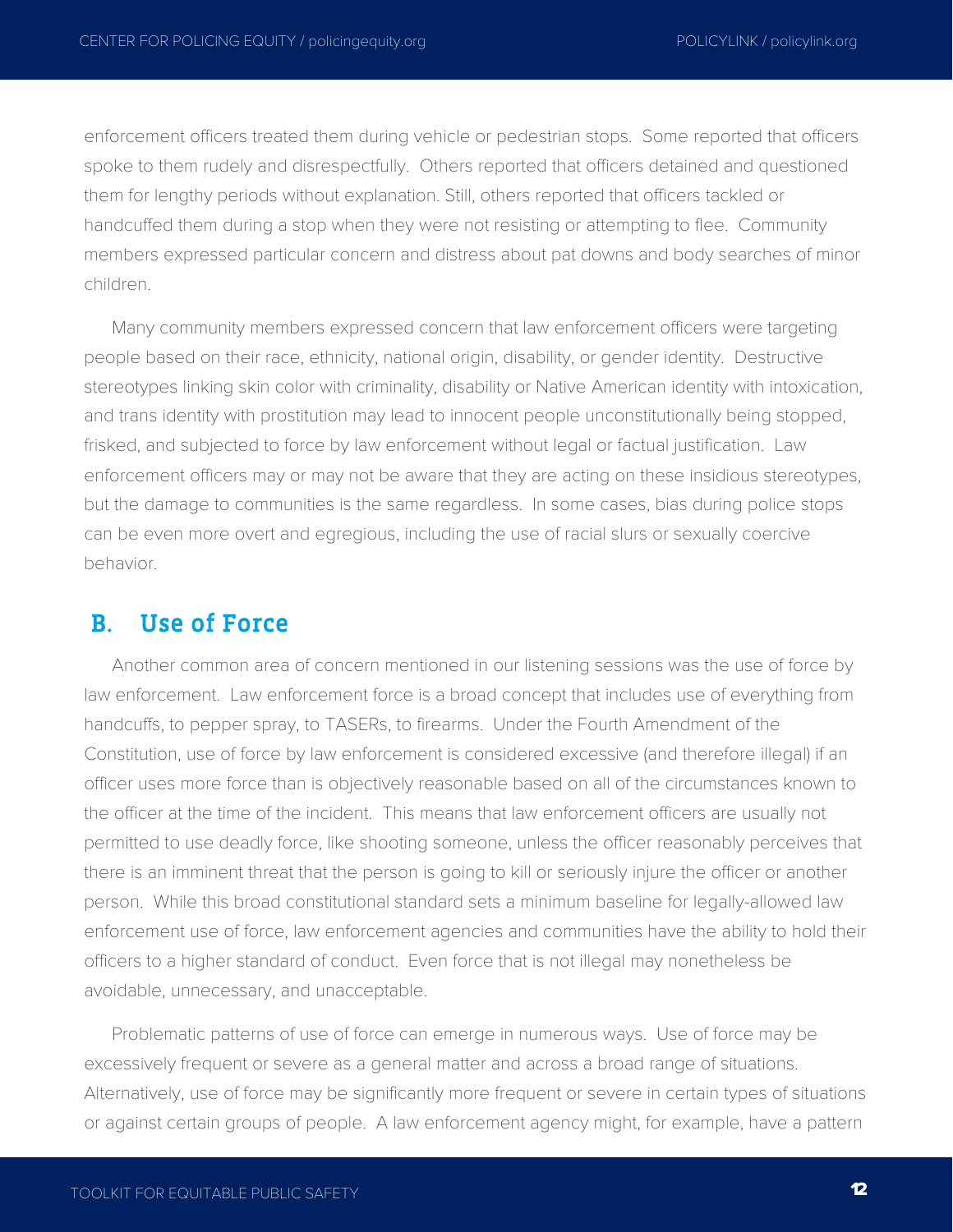of unnecessarily escalating encounters with mentally ill individuals or using excessive force against nonviolent protestors. Racial disparities in use of force remain a particularly serious issue on a national level. [1](#page-14-2)

## <span id="page-14-0"></span>C. Deaths in Custody

Communities have a strong interest in ensuring that their law enforcement agencies respect constitutional and human rights and take all necessary steps to prevent unnecessary loss of life. Accordingly, many communities have concerns when people die suddenly and unexpectedly in law enforcement custody, particularly following exposure to police force or restraint.

Sudden deaths in custody are closely related to the issue of use of force, but deserve their own mention because they often involve unique controversy about cause of death, the extent to which law enforcement force contributed to that death, and the correct definition of deadly force. While no law enforcement agency would contest that shooting someone always constitutes deadly force, law enforcement agencies maintain wide variation in their policies and training on uses of force like chokeholds, extended prone (face-down) restraint, and repeated TASER application to the chest.

Law enforcement agencies also have an affirmative duty under the Fourth, Eighth, and Fourteenth Amendments of the U.S. Constitution to take sufficient steps to protect people in custody from other types of death, such as suicide, homicide, and treatable illness.

## <span id="page-14-1"></span>D. Police Treatment Of Special Populations

Certain groups of people may be particularly vulnerable in law enforcement interactions and may require special treatment to receive equitable access to public safety services, whether they are victims, witnesses, or criminal suspects. While there are many different groups that fall into this category, this Toolkit focuses on four illustrative groups that our community partners expressed specific concerns about: children and young people, people with disabilities, non-English speakers, and homeless people.

**• children and young people:** In our listening sessions, community members expressed concern about law enforcement treating children more harshly than is appropriate given their

<span id="page-14-2"></span><sup>&</sup>lt;sup>1</sup> The Center for Policing Equity, The Science of Justice: Race, Arrests, and Use of Force (Jul. 2016), available at [http://policingequity.org/wp-content/uploads/2016/07/CPE\\_SoJ\\_Race-Arrests-UoF\\_2016-07-08-1130.pdf.](http://policingequity.org/wp-content/uploads/2016/07/CPE_SoJ_Race-Arrests-UoF_2016-07-08-1130.pdf)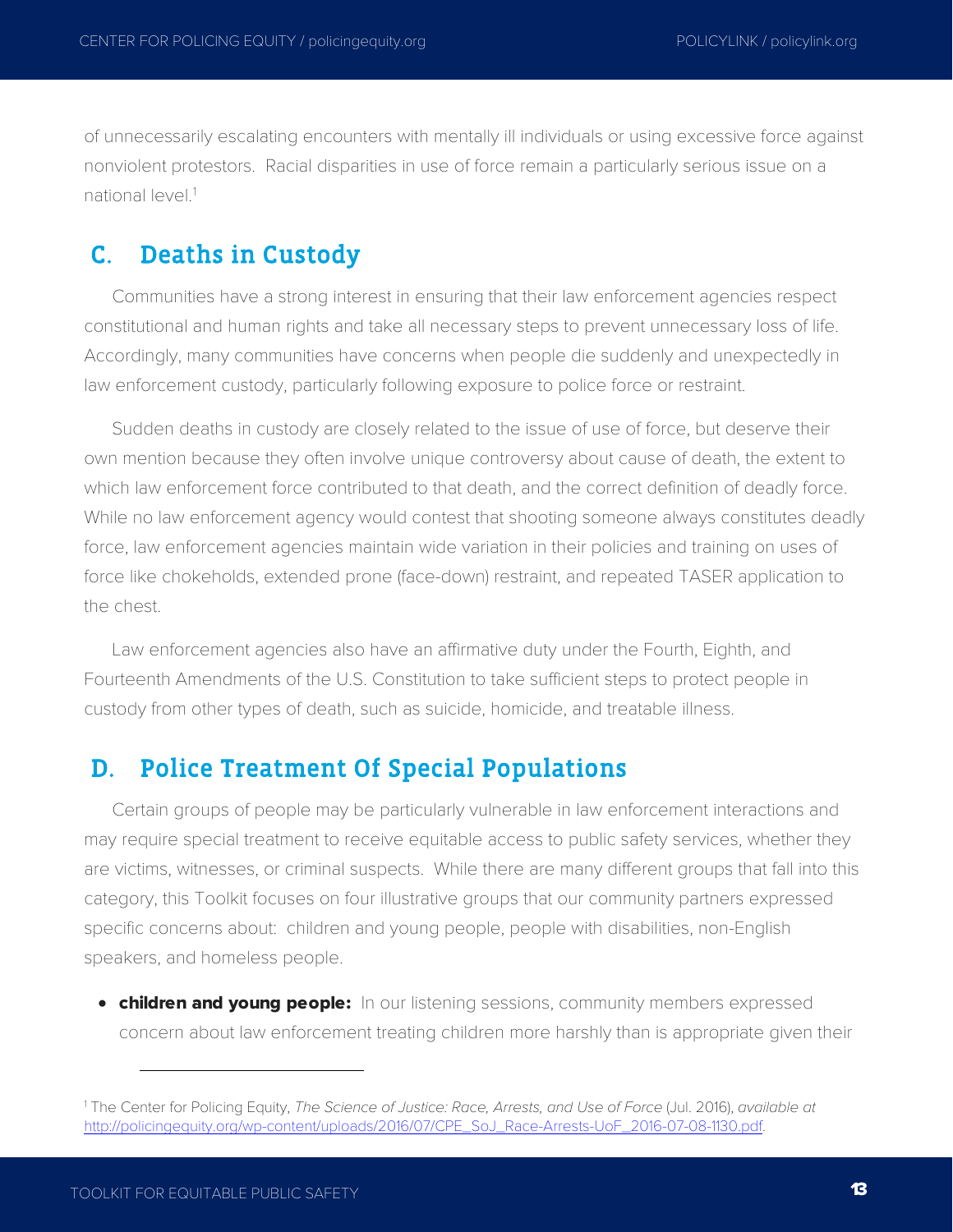age and developmental level. Some, for example, expressed concerns about children being searched or questioned by law enforcement without the presence or consent of a parent. Others expressed concern about children being arrested and even jailed for low-level status offenses like truancy or running away, both of which would be better addressed through community support systems. Studies also identify patterns of racial disparities in the way that police treat children. Black children are at particular risk of mistreatment, for example, because officers perceive them as older than their actual age and more culpable than their White and Latinx peers.<sup>[2](#page-15-0)</sup>

- **people with mental or physical disabilities:** People with mental illness, addiction, intellectual disabilities, or medical conditions that can cause episodes of disorientation (e.g. diabetes) are vulnerable during encounters with police because their disabilities may affect their behavior and ability to comply with officers' instructions. Much law enforcement training focuses on criminal behavior rather than medical crises, and law enforcement officers may not have the tools or training necessary to identify and address medical and mental health crises appropriately. According to the Washington Post, 25% of people fatally shot by police in 2016 were mentally ill.<sup>[3](#page-15-1)</sup> People with physical disabilities can also be vulnerable during police encounters. A person with hearing loss may be unable to hear police commands, while a person with mobility issues may be unable to comply with an instruction to "get down on the ground." Moreover, restraint methods that may pose a low risk of injury to the average person may be very dangerous to people with physical disabilities or pre-existing injuries. If law enforcement officers are not aware of and responsive to the needs of people with disabilities, encounters may escalate unnecessarily and lead to avoidable injury and death.
- **non-English speakers:** There are [more than 13.5 million people](https://www.census.gov/prod/2013pubs/acs-22.pdf) living in the United States who speak English "not well" or "not at all."<sup>[4](#page-15-2)</sup> Language barriers between law enforcement and community members can obstruct the reporting and investigation of crimes, meaning that crimes may go unsolved and victims may be unable to access the help they need. Language

<span id="page-15-0"></span><sup>&</sup>lt;sup>2</sup> Philip Atiba Goff, et al, The Essence of Innocence: Consequences of Dehumanizing Black Children, 106 J. OF PERSONALITY AND SOCIAL PSYCHOLOGY 526-545 (2014); Sandra Graham and Brian S. Lowery, Priming Unconscious Racial Stereotypes about Adolescent Offenders, 28 LAW AND HUMAN BEHAVIOR 483-504 (Oct. 2004).

<span id="page-15-1"></span><sup>3</sup> Washington Post Police Shootings Database (2016), [https://www.washingtonpost.com/graphics/national/police](https://www.washingtonpost.com/graphics/national/police-shootings-2016/)[shootings-2016/.](https://www.washingtonpost.com/graphics/national/police-shootings-2016/)

<span id="page-15-2"></span><sup>4</sup> Camille Ryan, Language Use in the United States: 2011, American Community Surveys, U.S. Census Bureau (August 2013), available at [https://www.census.gov/prod/2013pubs/acs-22.pdf.](https://www.census.gov/prod/2013pubs/acs-22.pdf)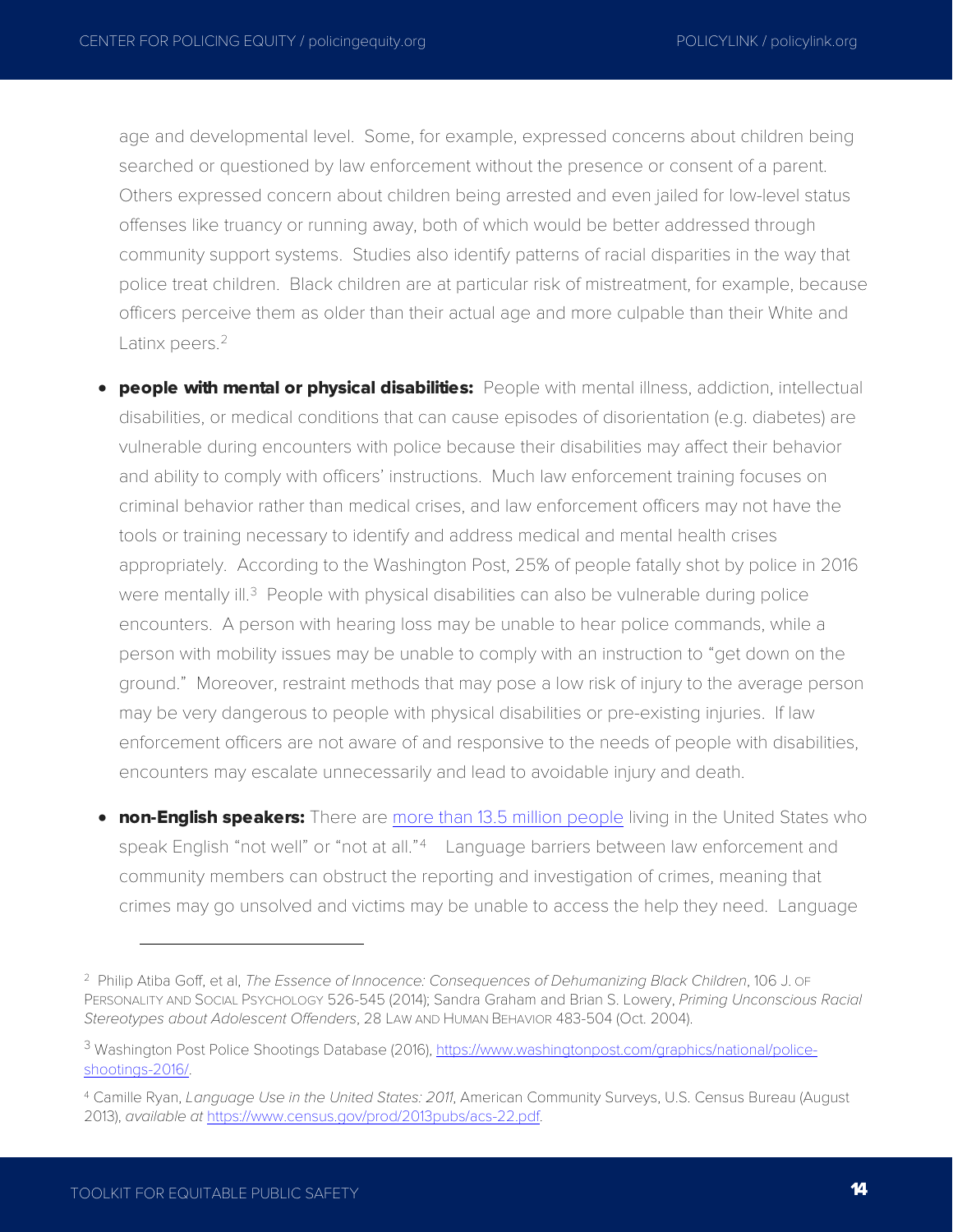barriers may increase frustration and conflict stemming from less productive interactions between law enforcement and the public. Language barriers can lead to avoidable use of force, as when a person fails to comply with officer commands (e.g. "put your hands up") because he or she does not understand the language in which the commands were given.

**homeless people:** Criminal ordinances targeting homeless people are common and have increased in recent years. A [2014 report](https://www.nlchp.org/documents/No_Safe_Place) published by the National Law Center on Homelessness and Poverty found that municipal laws against sitting or lying down in public increased by 43% between 2011 and 2014, while laws against sleeping in cars rose 119% during the same time period.<sup>[5](#page-16-1)</sup> These laws increase police confrontations with homeless people engaged in basic acts of existence like sitting or sleeping, and do not address the underlying issues that lead to homelessness in the first place. In addition, problems may arise when law enforcement officers confiscate or destroy items belonging to homeless people that the officers believe are merely "trash" cluttering the streets, but which actually include crucial documents, identification, and valued personal possessions.

### <span id="page-16-0"></span>E. Interactions With Victims of Crime

Although crime victims vary in their needs, most share a common set of basic needs: they want police to respond to urgent situations promptly, treat them with respect, investigate the crime appropriately, and keep them informed of the progress of the investigation.<sup>[6](#page-16-2)</sup> When officers fail to investigate crimes or communicate with victims about the status of their cases, community trust may suffer. Too often, crime victims who are members of particular groups (e.g. non-White people or LGBTQ people) or who are victims of certain types of crimes (e.g. sexual assault or domestic violence) do not receive prompt, respectful and competent services from the police. Victims may feel disrespected and even retraumatized by the process of reporting a crime to law enforcement, particularly if they do not conform to an officer's stereotype about what a deserving or "real victim" looks like.<sup>[7](#page-16-3)</sup> Undocumented immigrants and their family members may be afraid to seek any help

<span id="page-16-1"></span><sup>5</sup> National Law Center on Homelessness and Poverty, No Safe Place: The Criminalization of Homelessness in U.S. Cities (2014), available at [https://www.nlchp.org/documents/No\\_Safe\\_Place.](https://www.nlchp.org/documents/No_Safe_Place)

<span id="page-16-2"></span><sup>6</sup> Danielle Sered, Accounting for Violence: How to Increase Safety and Break Our Failed Reliance on Mass Incarceration, Vera Institute of Justice (2017), available at [https://www.vera.org/publications/accounting-for-violence.](https://www.vera.org/publications/accounting-for-violence)

<span id="page-16-3"></span><sup>&</sup>lt;sup>7</sup> Cynthia Lum, et al., An Evidence-Based Assessment of the Recommendations of the President's Task Force on 21st Century Policing — Implementation and Research Priorities, Center for Evidence-Based Crime Policy, George Mason University (2016), available at [http://cebcp.org/wp-content/evidence-based-policing/IACP-GMU-Evidence-Assessment-](http://cebcp.org/wp-content/evidence-based-policing/IACP-GMU-Evidence-Assessment-Task-Force-FINAL.pdf)[Task-Force-FINAL.pdf;](http://cebcp.org/wp-content/evidence-based-policing/IACP-GMU-Evidence-Assessment-Task-Force-FINAL.pdf) Kristina Wolff and Carrie Cokely,"To protect and serve?": An exploration of police conduct in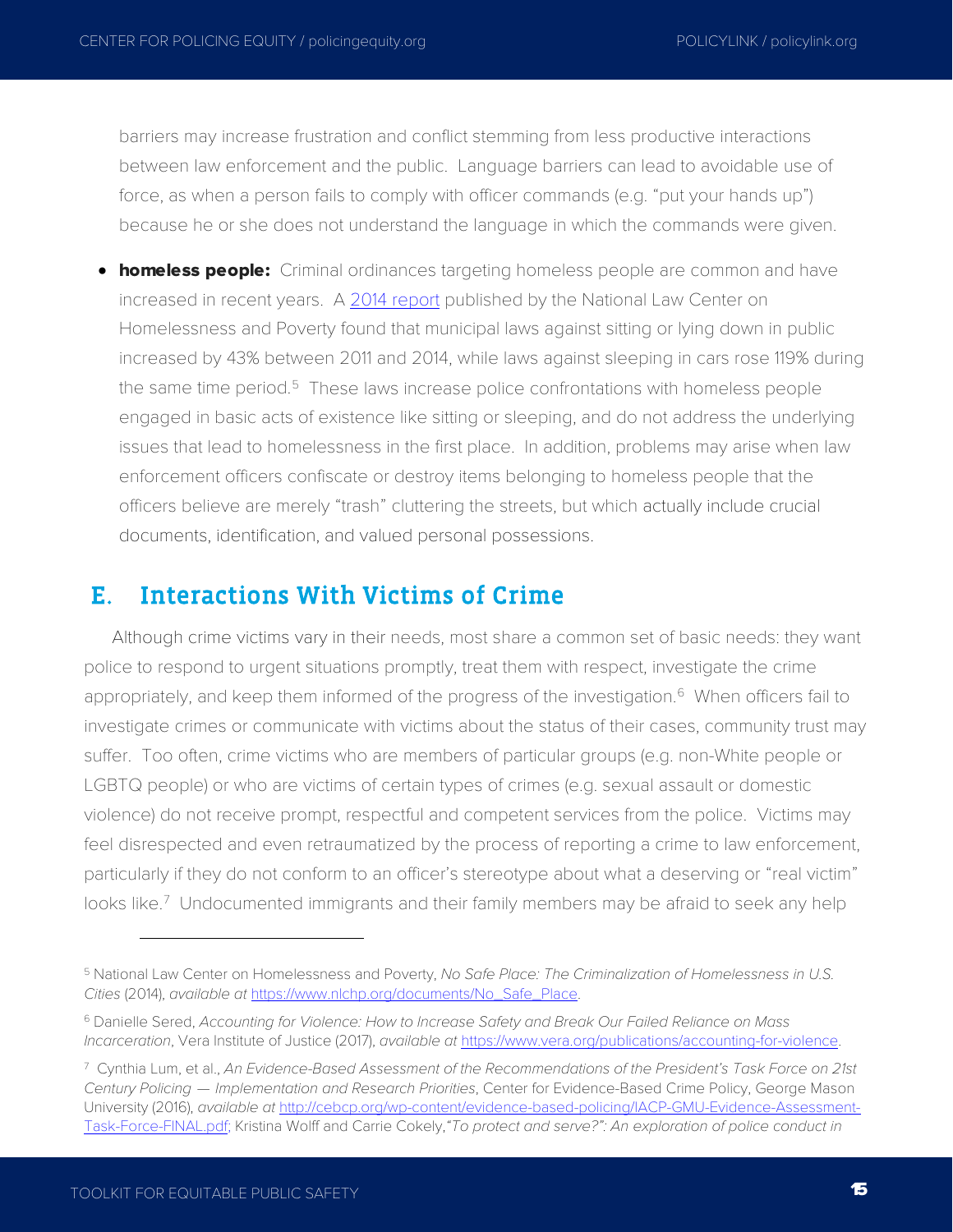from police after being victimized due to fears of arrest and deportation, particularly if the local law enforcement agency has a policy or history of enforcing federal immigration laws.

relation to the gay, lesbian, bisexual, and transgender community, SEXUALITY AND CULTURE (Apr. 2007) at 1-23; Eryn Nicole O'Neal, "Victim is Not Credible": The Influence of Rape Culture on Police Perceptions of Sexual Assault Complainants, JUSTICE QUARTERLY (2017).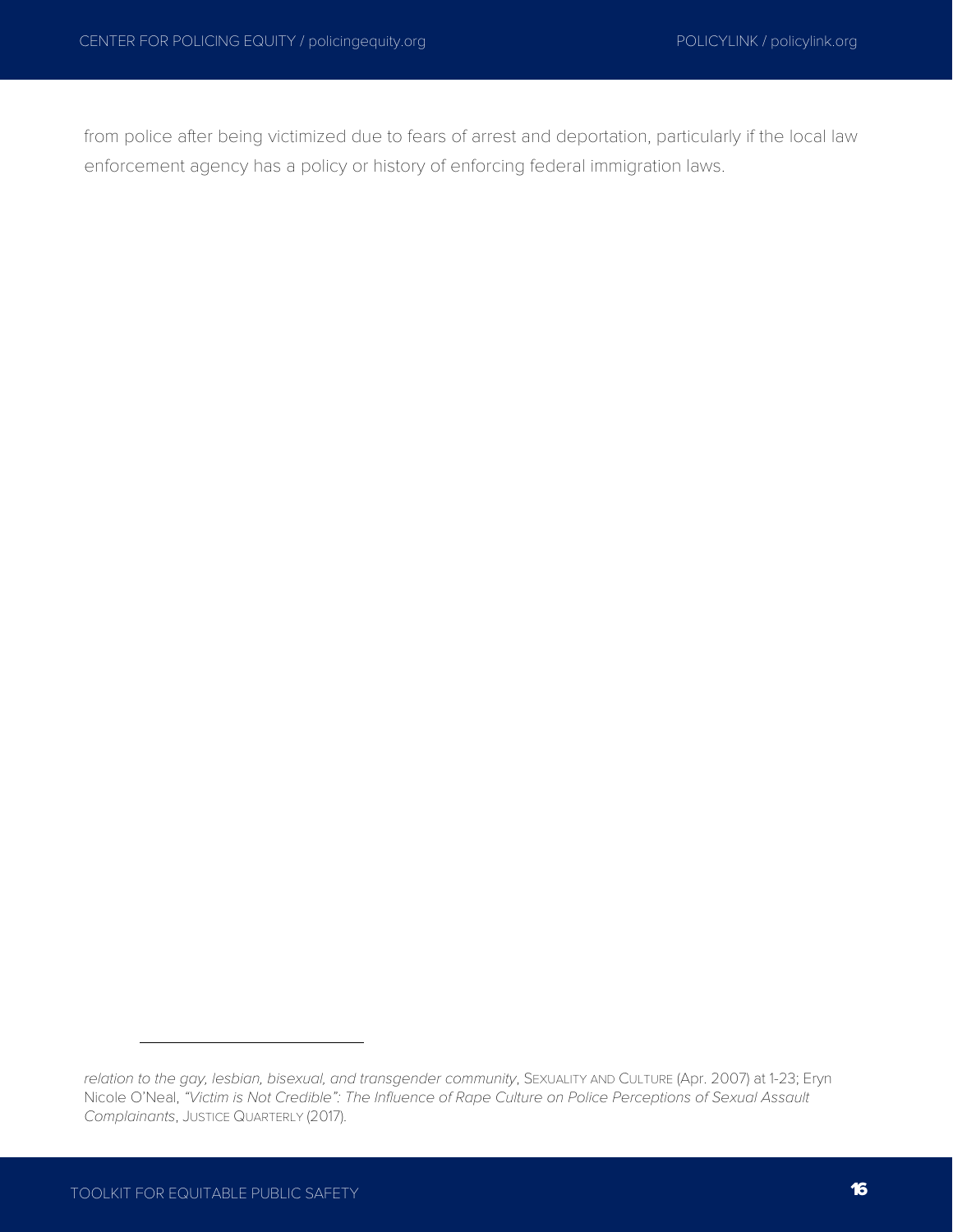# <span id="page-18-0"></span>Module 2: Understanding Your Local Public Safety Landscape

Module 2 of this Toolkit focuses on identifying and reviewing the current power structures and networks that influence public safety in your local community.

**Module 2** consists of a self-assessment designed to help you identify:

- the law enforcement agencies and officials that have influence over your issues of concern;
- **the government entities** that have authority over your law enforcement agency; and
- laws and contractual obligations that may support or impede your reform

Because there is significant variation in local law enforcement agency organization, local government structure, and state and local legal frameworks, it is important to understand these basics about your own community in order to determine the most effective and viable paths to lasting change. Even if you are already familiar with all of these topics, there may be other members of your coalition who are not. Ensuring that everyone in your coalition understands the basic organizational, political, and legal landscape of public safety in your community can help to create a foundation for empowered group decision-making and action.

This section offers a self-assessment that you can use to make sure that you and your partners have the background information needed to get the most out of the rest of this Toolkit and build an effective plan of action. If you aren't sure about the answers to some of these questions, you should usually be able to find the information on your law enforcement agency's website, through basic internet research, or by directly asking policy experts or your law enforcement agency.

# <span id="page-18-1"></span>A. The Organizational Structure Of Your Law Enforcement Agency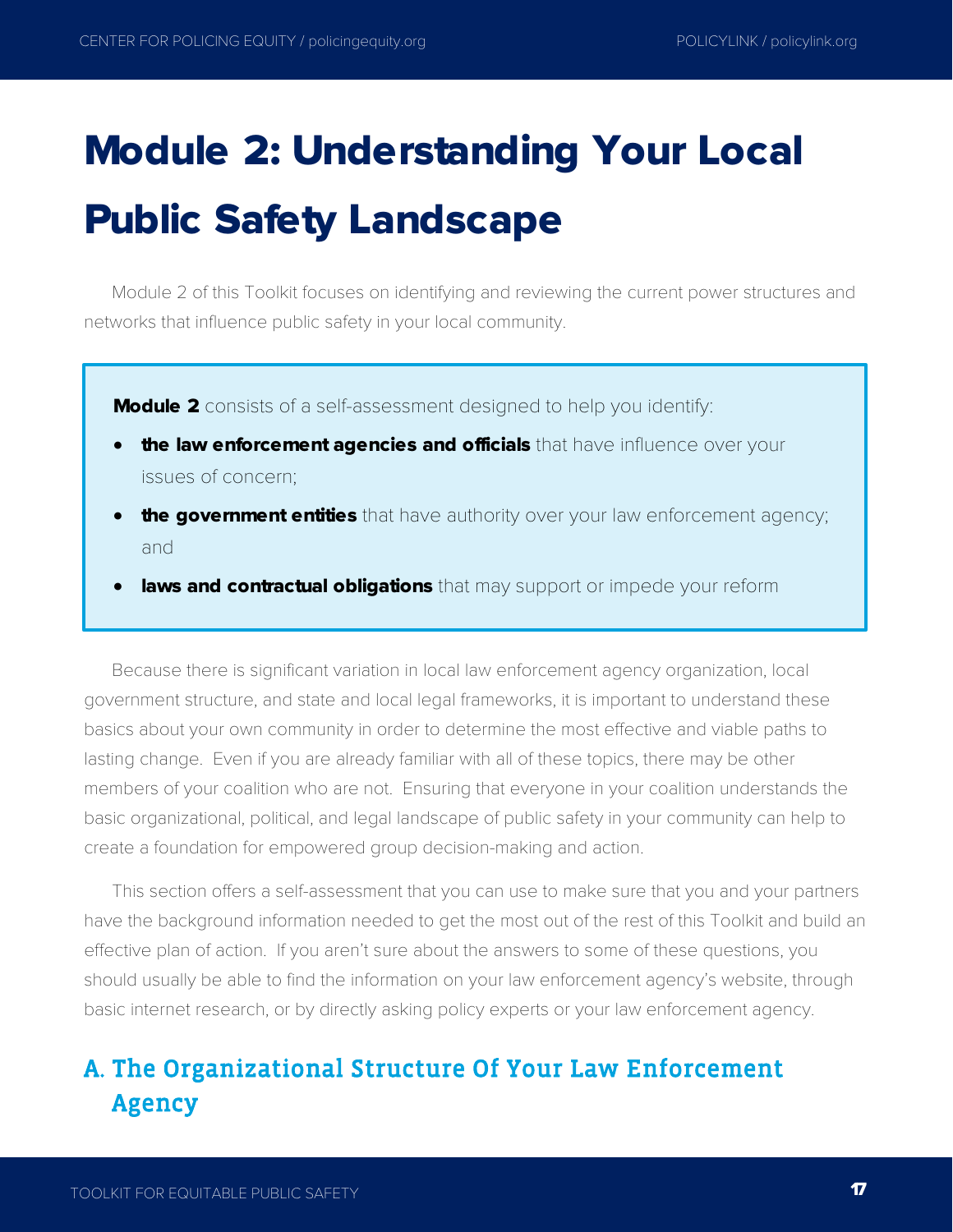If you want to change how local law enforcement agencies operate, it is important to know the key players and divisions who may have authority or influence over the issues you want to address. Questions to ask about your local law enforcement agency include:

- (1) Which law enforcement agency or agencies are responsible for serving your community? This will usually be a city police department and/or a county sheriff's department, but some communities have separate agencies dedicated to local school districts, colleges and universities, parks, metropolitan transportation, public housing, and/or other public spaces. There are also law enforcement officers who work for the state government, such as state troopers and highway patrol.
- (2) Who is the head of your local law enforcement agency? For police departments, this will usually be the Police Commissioner or the Chief of Police. For Sheriff's Departments, this will usually be the Sheriff.
- (3) Does your law enforcement agency have an organizational chart available online? An organizational chart (or "org chart") is a map of the chain of command within an organization. It usually identifies the job titles and responsibilities of important employees and the supervisors to whom those employees report. Many law enforcement agencies publish organizational charts on the internet, which can be located through a simple web search or on the department website. Finding an organizational chart can be a very helpful way to figure out which officials have influence over the problems about which you are concerned.
- (4) Which employees or divisions are responsible for community relations or interacting with the press? Most law enforcement agencies have an official spokesperson, who may be a police officer or a civilian employee. In addition, some law enforcement agencies have employees or even divisions expressly devoted to community engagement or community policing.
- (5) Which division is responsible for investigating allegations of officer misconduct? What is the procedure for filing a complaint regarding an officer? In many departments, investigations into officer misconduct are handled by Internal Affairs or the Professional Standards Bureau, but the name of the responsible division varies from agency to agency. Some cities have governmental bodies external to the police department responsible for documenting and investigating complaints from members of the public (see pages 74-75).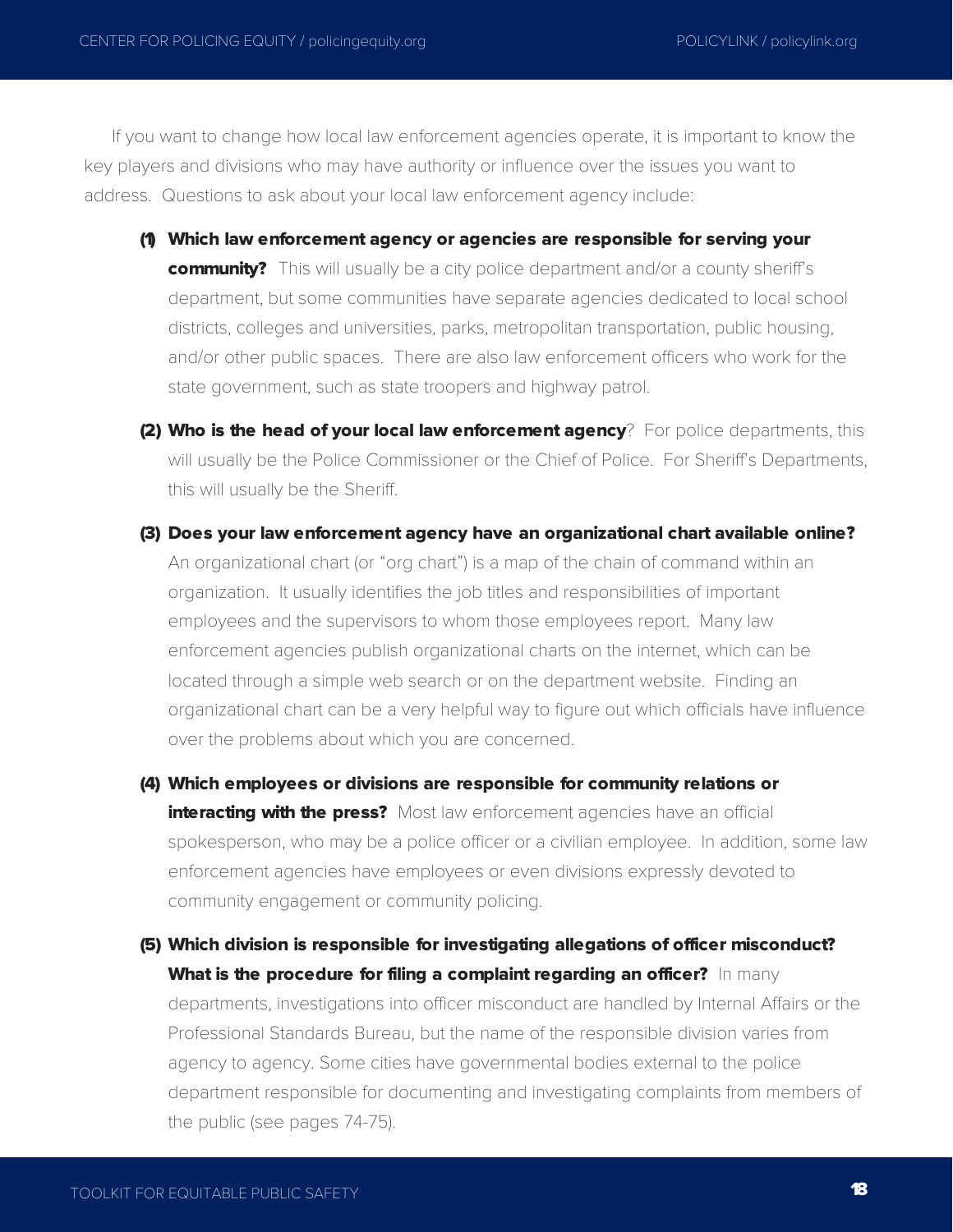(6) If your concerns relate to law enforcement conduct in particular neighborhoods, which law enforcement officials are in charge of the local stations for those

**neighborhoods?** While some community concerns with law enforcement may apply to officer conduct across the entire agency, others may relate specifically to police presence and conduct in lower income or non-White neighborhoods, schools, and patrol beats. If any of your concerns fall into this latter category, it may be important to know the identity of your local station commander(s), which should be listed on your law enforcement agency's organizational chart.

# <span id="page-20-0"></span>B. Other Important Government Officials and Agencies

Law enforcement agencies do not operate in a vacuum. Someone chooses their leadership and sets their budgets. They may answer to local, state, or federal oversight officials or regulatory bodies. Identifying government actors with direct influence over your local law enforcement agency is an important aspect of understanding the power structures that affect public safety in your community. Questions to ask about key local government actors include:

- (1) Who has the authority to appoint and replace the head of your law enforcement **agency?** Police chiefs and police commissioners are typically chosen and can usually be replaced by the city mayor/manager, the city council, or both. County and parish sheriffs are usually but not always elected officials who can be voted in or out by the voters of the community during an election year. There are, however, some exceptions to these general rules, so it is important to understand how your local government operates.
- (2) Does your law enforcement agency have any form of civilian oversight? If so, what are its responsibilities and how large or small is its staff? Many cities and counties have one or more official civilian oversight groups that oversee the local law enforcement agency, identify systemic problems, make policy recommendations and/or handle citizen complaints. These groups differ widely in their structures, sizes, responsibilities and legal authority. Oversight groups may be comprised of volunteers or full-time professionals. While many communities choose civilian oversight officials from within their own communities, others choose to hire professional consultants who may or may not live in the area. If you aren't sure whether your community has a civilian oversight group, you can check the website of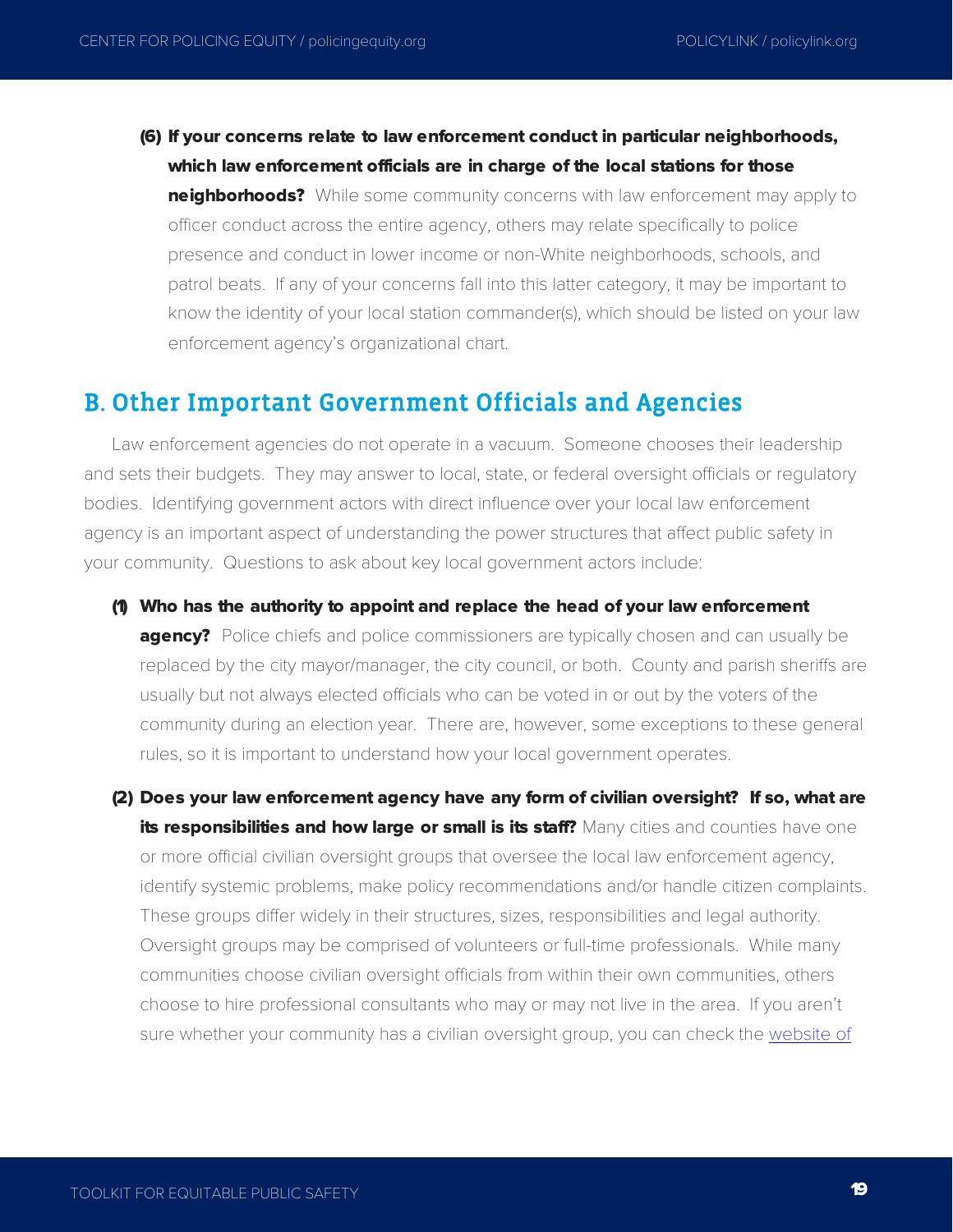the [National Association for Civilian Oversight of Law Enforcement \(NACOLE\),](http://www.nacole.org/police_oversight_by_jurisdiction_usa) which maintains a list of many of these civilian agencies.<sup>[8](#page-21-0)</sup>

(3) Is your law enforcement agency currently subject to a court-monitored settlement agreement or consent decree with the United States Department of Justice? The

Department of Justice (DOJ) is part of the executive branch of the federal government and is responsible for enforcing federal law. It is headed by the Attorney General of the United States, who is appointed by the current U.S. President. The DOJ's Civil Rights Division has the authority under Section 14141 of the 1994 Violent Crime Control Act to investigate and, if necessary, take legal action against law enforcement agencies that it believes have engaged in a "pattern or practice" of violating people's rights under the U.S. Constitution or other federal laws. These DOJ lawsuits against law enforcement agencies with alleged patterns of legal violations are known as "pattern and practice" cases, after the language in Section 14141. How proactively the DOJ chooses to exercise this authority has historically depended on the priorities of the current presidential administration. (While the DOJ Civil Rights Division typically receives little attention during elections, the staffing, funding and direction of the DOJ's Civil Rights Division and Community Oriented Policing Office are among the most direct ways that the United States President can influence local public safety). Pattern and practice cases are generally resolved through detailed agreements between the DOJ and the law enforcement agency in question that set forth specific reforms and changes that the law enforcement agency must make. The local federal district court has the authority to enforce the agreement and may appoint a person or organization to monitor the agency's compliance with the agreement. This arrangement is often called a "consent decree." The court also has the authority to release the department from the consent decree once the agreed upon reforms have been successfully implemented. The DOJ maintains a list of some of its active consent decrees with law enforcement agencies [on its website.](https://www.justice.gov/crt/special-litigation-section-cases-and-matters0#police)<sup>9</sup>

(4) Does your state have a Peace Officers Standards and Training (POST) Commission or other similar agency that sets minimum training standards for law enforcement officers in the state? State POST commissions play an important role in public safety. State POST

<span id="page-21-0"></span><sup>8</sup> NACOLE website, [https://www.nacole.org/police\\_oversight\\_by\\_jurisdiction\\_usa.](https://www.nacole.org/police_oversight_by_jurisdiction_usa)

<span id="page-21-1"></span><sup>9</sup> U.S. D.O.J. Special Litigation Webpage, [https://www.justice.gov/crt/special-litigation-section-cases-and](https://www.justice.gov/crt/special-litigation-section-cases-and-matters0#police)[matters0#police.](https://www.justice.gov/crt/special-litigation-section-cases-and-matters0#police)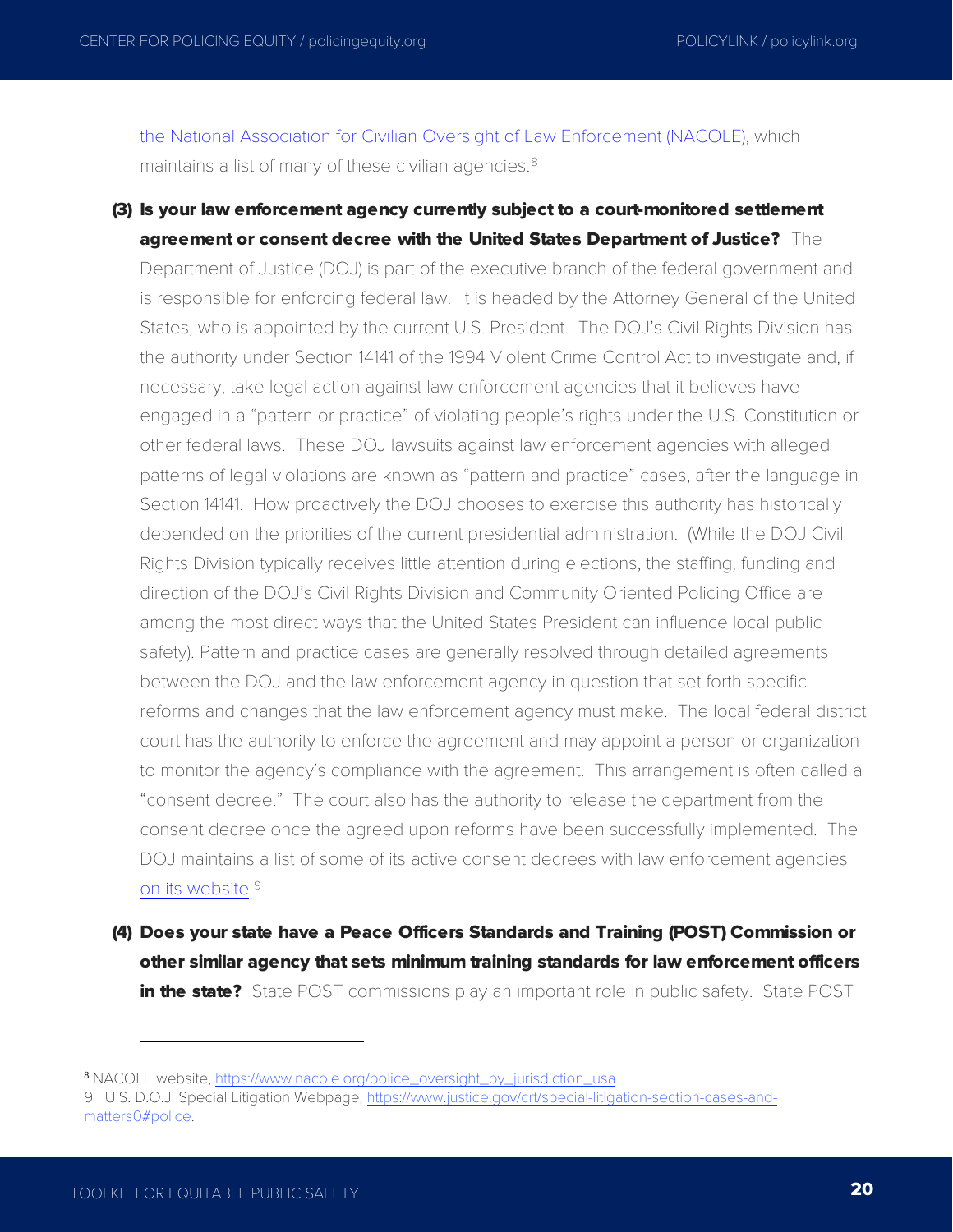commissions set minimum training standards for law enforcement agencies and set minimum hiring qualifications and procedures throughout the state. In many cases, they also have the ability to decertify police officers who commit crimes or engage in misconduct on the job, meaning that the decertified officer can no longer work as a police officer anywhere in the state. As of the time of publication of this document, all U.S. States have some version of a POST commission.<sup>[10](#page-22-1)</sup>

**(5) Who sets budgetary limits or goals for your law enforcement agency?** Because many reforms require reallocation of monetary resources, it is important to know who has control over your law enforcement agency's budget. In many cities, this budget is managed by the city council, the mayor, or the city manager.

#### <span id="page-22-0"></span>C. Important Laws and Contracts

In order to fully understand the local public safety landscape in your community, it is important to identify and understand important laws (local, state, and federal) and contracts that may create obstacles to your reform goals. Determining how to change or work around challenging legal and contractual restrictions can be an important component of creating needed change. Questions that you will likely want answers to include:

(1) Does your law enforcement agency have a union contract or collective bargaining agreement (CBA) with a union representing its officers? Many law enforcement officers are union employees. Unions negotiate contracts with local jurisdictions called collective bargaining agreements (CBAs) that regulate many of the terms and conditions their officers' employment, including pay, benefits, and assignment of seniority. It is important to be familiar with the terms of any operative CBA in your law enforcement agency because these agreements may (1) include procedures for and limits on officer discipline, and (2) place limits on the public release of police disciplinary records, complaints from members of the public,

<span id="page-22-1"></span><sup>&</sup>lt;sup>10</sup> In July 2018, Hawaii became the last state to authorize creation of a POST commission. Hawaii H.B. 2071. The Hawaii Law Enforcement Standards Board is still In the process of filling vacant seats and setting certification standards as required by statute. See Yoohyun Jung, Hawaii Law Enforcement Standards Board Wants More Money, More Time, HONOLULU CIVIL BEAT (Dec. 17, 2019)[, https://www.civilbeat.org/beat/hawaii-law-enforcement-standards-board](https://www.civilbeat.org/beat/hawaii-law-enforcement-standards-board-wants-more-money-more-time/)[wants-more-money-more-time/](https://www.civilbeat.org/beat/hawaii-law-enforcement-standards-board-wants-more-money-more-time/)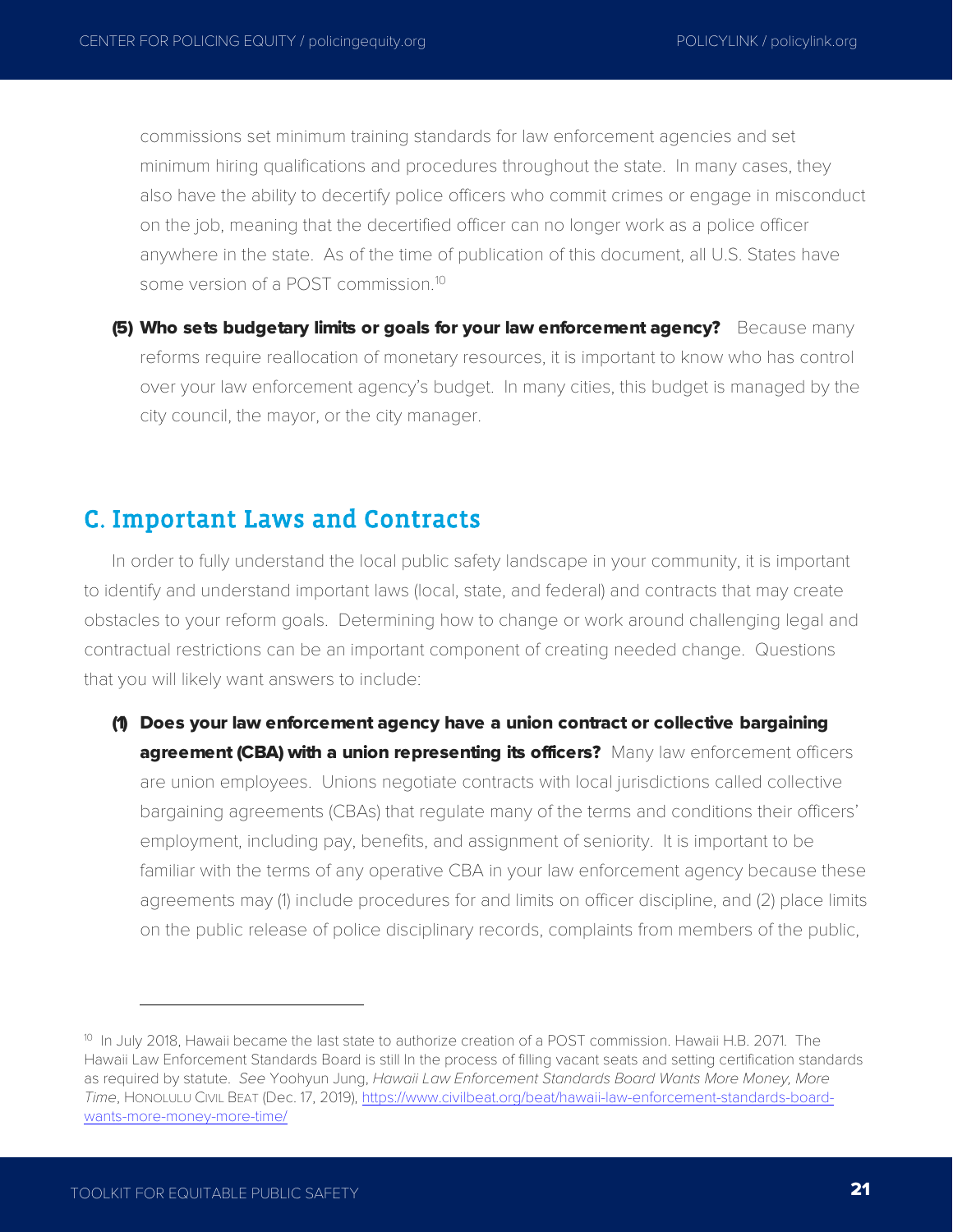and even body worn camera footage.<sup>11</sup> Bear in mind that in some large departments, there may be multiple contracts with multiple unions that represent different ranks or categories of officer (e.g. one contract for supervisors and another for patrol (sometimes referred to as "rank-and-file") officers).

- (2) Does your local law enforcement agency have a contract with a private policy drafting company or does it write its own policies? If you want to change your law enforcement agency's policies, it is helpful to know whether your municipality writes its own law enforcement policies or buys pre-packaged policies from a private company. If you see a copyright sign and a private company name on the footer of one of your law enforcement agency's policies, your law enforcement agency may have purchased a comprehensive policy manual from a private policy-writing company like Lexipol. In recent years, private companies have been very successful in marketing their policy manuals to police departments based on claims that their policies are good for law enforcement agency risk management and will reduce the likelihood of lawsuits. Critics have argued that such companies sometimes place too much emphasis on avoiding legal liability at the expense of other important policy priorities and that the privatization of police policy may reduce transparency and reduce public input into important policy decisions.<sup>[12](#page-23-1)</sup> If your agency has a contract with a private policy-drafting company, this may have a big impact on your agency's policy-making process and, in turn, the best tactics to use for achieving a change in policy. For example, some advocacy groups have gone directly to policy-drafting companies to demand changes to policies.<sup>[13](#page-23-2)</sup>
- (3) Does your state have a Law Enforcement Officers Bill of Rights (LEOBR) law? Law Enforcement Officers Bill of Rights (LEOBR) laws (also known as Peace Officer Bill of Rights laws in some states) form an influential part of the legal landscape for public safety because they place requirements and restrictions on investigation and discipline of law enforcement officers who commit misconduct on the job. Currently, Arizona, California, Delaware, Florida, Illinois, Kentucky, Louisiana, Maryland, Minnesota, Nevada, New Mexico, Rhode Island, Virginia, and West Virginia have LEOBR laws on the books, and many other cities have

<span id="page-23-2"></span><sup>13</sup> See, e.g. ACLU Demands Change to Unlawful Pre-Packaged Police Policies, ACLU of Northern California (Apr. 12, 2017), [https://www.aclunc.org/news/aclu-demands-change-unlawful-pre-packaged-police-policies.](https://www.aclunc.org/news/aclu-demands-change-unlawful-pre-packaged-police-policies) 

<span id="page-23-0"></span><sup>&</sup>lt;sup>11</sup> Campaign Zero, The Police Union Contract Project, available at [www.checkthepolice.org.](http://www.checkthepolice.org/)

<span id="page-23-1"></span><sup>&</sup>lt;sup>12</sup> Ingrid V. Eagly and Joanna Schwartz, Lexipol: The Privatization of Police Policymaking, 96 TEX. L. REV. 891 (2018).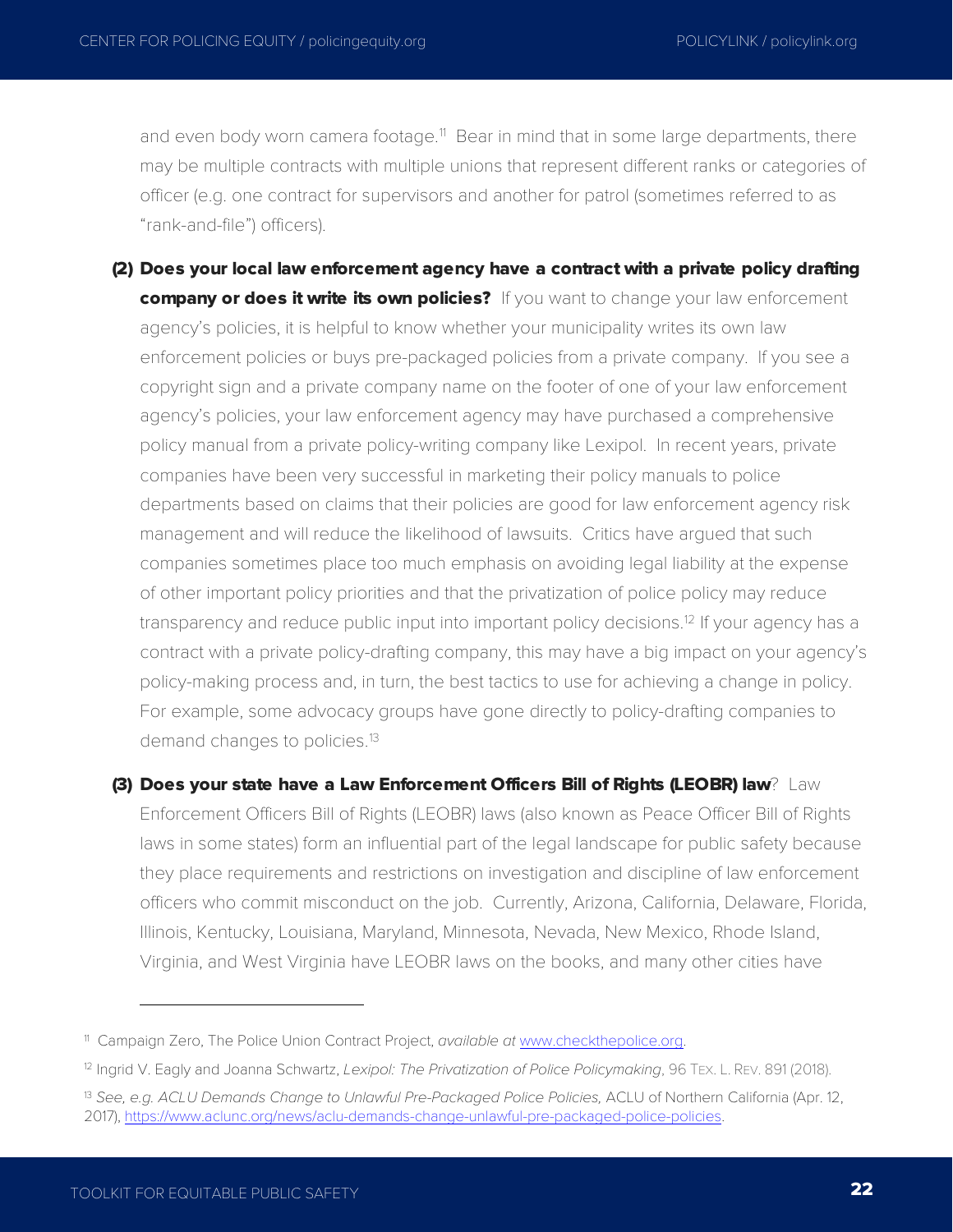comparable provisions in their CBAs with police unions.<sup>[14](#page-24-1)</sup> For more information about LEOBR laws, see pages 69-70 of this Toolkit.

(4) Does your state have any laws that restrict public access to officer disciplinary records or other law enforcement records? In many states, if an officer is disciplined for misconduct, departments are prohibited by law from making this information public. A recent investigation by WNYC Public Radio found that law enforcement disciplinary history is confidential in 23 states and available to the public under only limited circumstances in another [15](#page-24-2) states <sup>15</sup>

## <span id="page-24-0"></span>D. Visualizing Networks of Power

To keep track of the networks of power in your community, we recommend creating a power map. Power mapping is a tool that allows you to visually organize 1) important individuals who have influence over your public safety priorities and 2) their networks, e.g. all of the individuals who have influence over the original group of influencers. Power mapping is a helpful tool for creating a plan of action because it can help you to identify strategic ways to influence the individuals who have the power to create the change you want to see in your communities. A detailed explanation of how to create a power map is located in **Appendix D.** 

The more you know about the problems you are trying to address and the power structures that affect them, the more complete and helpful your power map will be. The assessment in this module will give you enough information to get started with creating a power map, but you can and should continue to build and refine your power map as you work through the later modules of this Toolkit and gather additional data about the problems you are trying to address. You can also use your power map to help build your plan of action or Theory of Change (see **Appendix C**).

<span id="page-24-1"></span><sup>&</sup>lt;sup>14</sup> The Police Union Contract Project by Campaign Zero has reviewed and posted information about the police union contracts of 81 of the largest 100 cities in the United States. You can view their information at [www.checkthepolice.org.](http://www.checkthepolice.org/)

<span id="page-24-2"></span><sup>&</sup>lt;sup>15</sup> Robert Lewis, Noah Veltman and Xander Landen, Is Police Misconduct A Secret in Your State?, WNYC News (Oct. 15, 2015), [http://www.wnyc.org/story/police-misconduct-records/.](http://www.wnyc.org/story/police-misconduct-records/)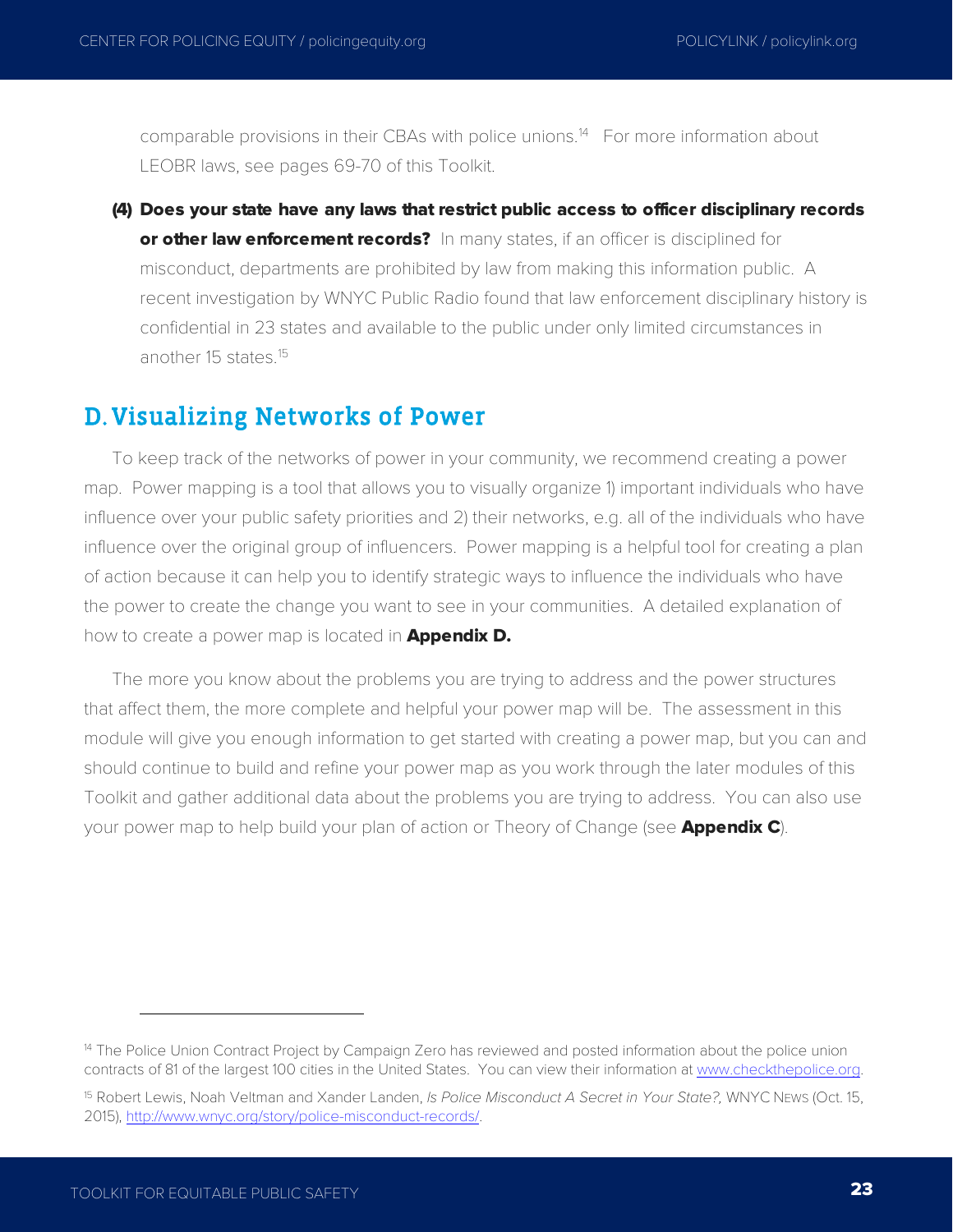# <span id="page-25-0"></span>Module 3: Finding Data and Using Data Analyses

Communities bring a wealth of lived experience with law enforcement to their advocacy. This lived experience is valuable and must be acknowledged by law enforcement and elected leaders. Unfortunately, however, people from different communities may have very different experiences with law enforcement. Some stakeholders may be distrustful of personal accounts that differ from their own personal experiences with law enforcement.

Data are powerful in advocacy because they can aggregate seemingly isolated personal experiences, reveal patterns, and create common ground for political progress. Broader data analyses should not obscure the importance of personal experiences in advocacy, but when data demonstrate systemic and repeated disparities in law enforcement outcomes, it becomes harder to dismiss a personal account of discrimination.

Data can also help you to deepen your understanding of the problems that affect your community, which can help you to identify the most pressing issues in need of reform. Data can

#### Module 3 will cover:

- **common questions** about law enforcement outcomes that you may be able to explore with publicly available data;
- the types of data needed to answer common questions about law enforcement outcomes;
- where to find **publicly available data** about law enforcement issues and outcomes;
- how to analyze publicly available data using **basic descriptive statistics**; and
- what to do if your law enforcement agency is not collecting or sharing the data you need.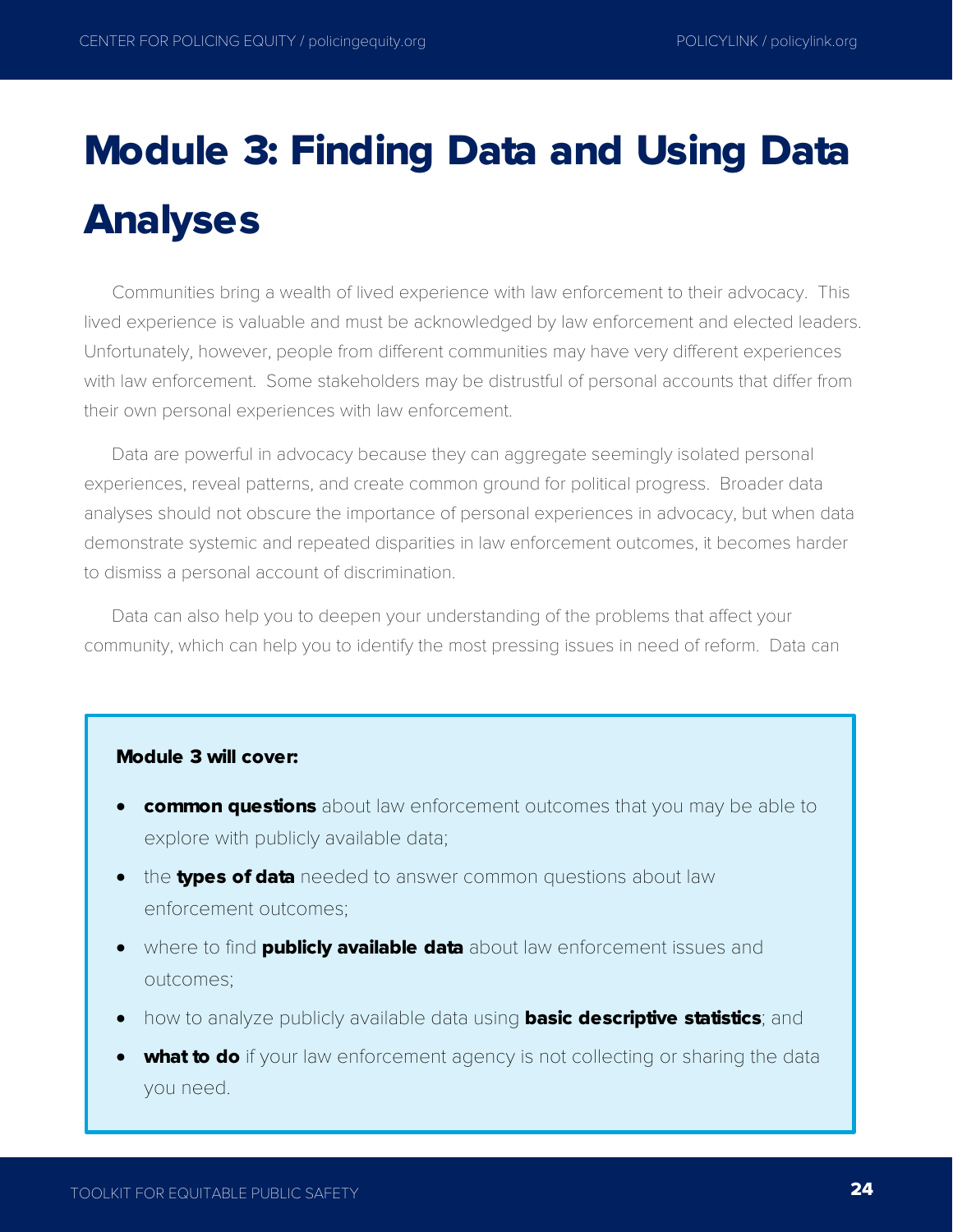also surprise you, identifying possible issues and problems of which you were previously unaware. This section will suggest ways to find and analyze data that will help you to understand your community's problems more fully, tell your stories more persuasively, and create common ground in your advocacy and negotiations.

A more detailed explanation of some of the calculations you can use to explore some common questions about law enforcement outcomes is located in **Appendix A**.

## <span id="page-26-0"></span>A. How Data Analyses Can Advance Advocacy Efforts

Data can help community advocates to show the existence and magnitude of a problem or disparity. This can persuade relevant stakeholders that there is an issue to be addressed that is common or serious enough to warrant their attention. Data analysis can show differences between how groups of people are treated by law enforcement, especially if you are looking at issues and categories about which law enforcement agencies routinely collect data. Data can also show how frequently law enforcement officers encounter situations that would be better addressed through social services (e.g. interactions with people who are mentally ill), which can help to persuade local government leaders to adequately fund community resources to address these common situations. Data can also tell you how often undesirable outcomes, such as police shootings or in-custody deaths, are occurring, and whether those outcomes decrease or increase in frequency after changes in law enforcement policy or training.

As with all research and advocacy tools, data and data analyses have limitations as well as strengths. While it may be relatively straightforward to show what is happening using data, it is much more complicated and difficult to use data to show why something is happening. Data may be able to show, for example, that Black people are statistically more likely to be subjected to pedestrian stops by law enforcement in your community than are White people. There are, however, many possible reasons for such a disparity. Disparities may arise from individual officer behavior (including implicit and explicit bias), law enforcement agency practices (such as deploying more or fewer officers to non-White neighborhoods), crime rates within a neighborhood, mistrust between law enforcement and certain communities, or a combination of these factors. Because of limitations in available data, mathematically teasing apart exactly which factors are causing a disparity can be challenging even for expert data scientists.

You can, however, use data to **test the validity of particular assumptions** about the cause of a disparity. For example, community groups that identify a racial disparity in a particular police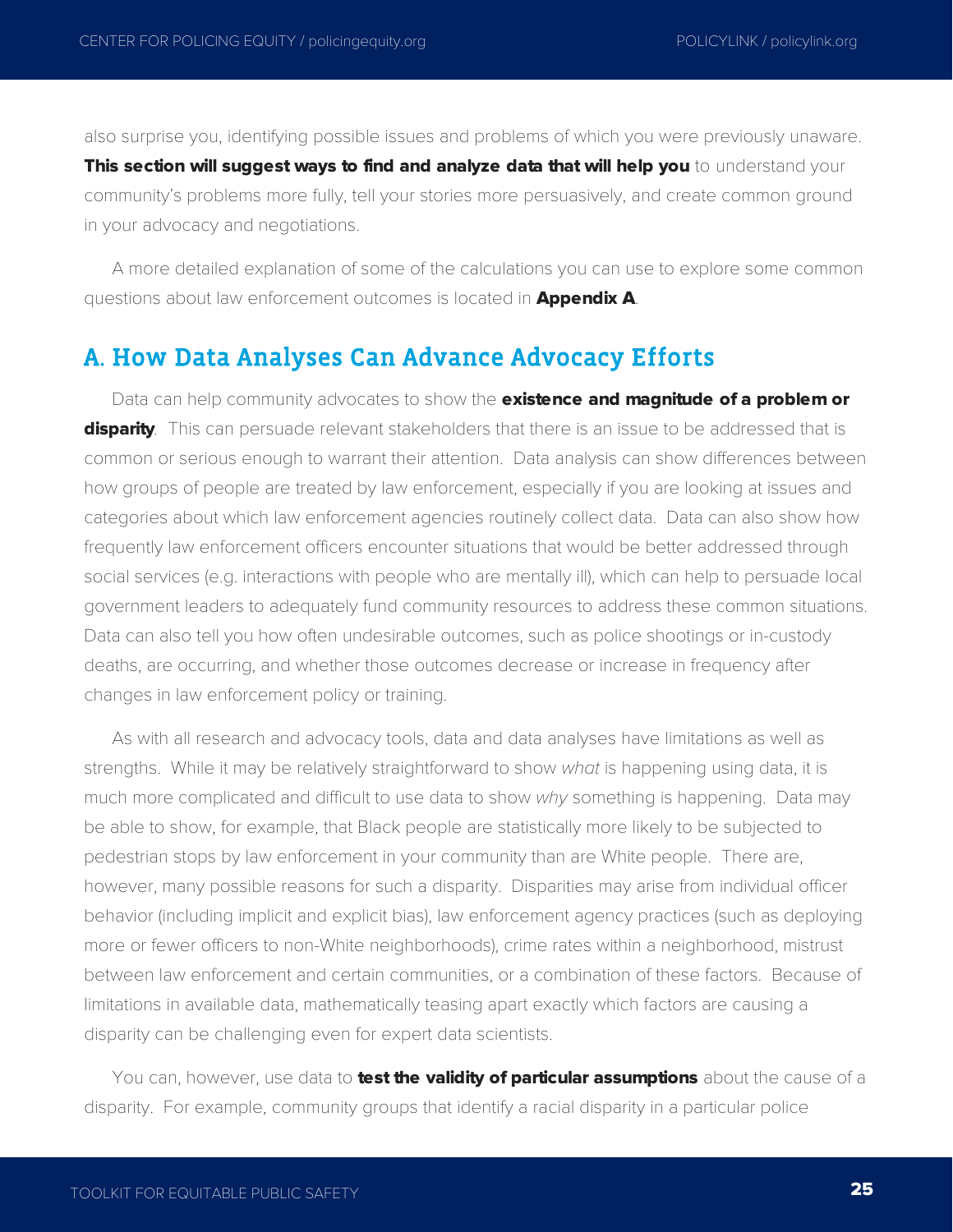outcome are very likely to encounter stakeholders who simply assume that any disparity must be caused by high criminality in communities of color. This is an assumption that can be tested and possibly refuted using data, which may help communities to move past an impasse with key stakeholders and toward a more constructive conversation.<sup>[16](#page-27-2)</sup>

## <span id="page-27-0"></span>B. Determining Which Data You Need

The specific data you need will depend on the issue about which you are concerned and the extent to which data relevant to that issue are tracked in public records. This section offers specific guidance on which data you will need to answer common questions related to the five common problems discussed in Module 1.

You may find that other groups or individuals have already researched and analyzed some of the data that you are looking for. If so, great! This will save you a significant amount of time. Just make sure that your statistics are coming from a reputable and trustworthy source. Reports generated by civilian oversight groups, court appointed monitors, investigative journalists, government commissions, and academic researchers are all good places to find pre-analyzed data relevant to your issues of concern (see page 36 for more detail on how to find these documents). In other cases, raw data may exist in public records that have yet to be sorted or analyzed. This Toolkit can show you how to do some basic analyses of data in publicly available records.

#### <span id="page-27-1"></span>1. Stop and Search Data

If you are concerned that law enforcement officers are stopping or searching people for discriminatory reasons (e.g. because of their race) or for reasons unrelated to public safety (e.g. revenue generation or immigration enforcement), the following are some examples of questions that you may be able to answer using publicly available data:

(1) Do law enforcement officers stop or search members of certain groups of people more often than we would expect, given their representation in the city population? If law enforcement officers stop members of one group more often than we would expect

<span id="page-27-2"></span><sup>&</sup>lt;sup>16</sup> For examples of this type of analysis, see The Center for Policing Equity, The Science of Justice: Race, Arrests, and Use of Force (Jul. 2016), available at [http://policingequity.org/wp-content/uploads/2016/07/CPE\\_SoJ\\_Race-Arrests-](http://policingequity.org/wp-content/uploads/2016/07/CPE_SoJ_Race-Arrests-UoF_2016-07-08-1130.pdf)[UoF\\_2016-07-08-1130.pdf](http://policingequity.org/wp-content/uploads/2016/07/CPE_SoJ_Race-Arrests-UoF_2016-07-08-1130.pdf) and The Center for Policing Equity, The Science of Policing Equity: Measuring Fairness in the Austin Police Department (Oct. 2016), available at [http://policingequity.org/wp](http://policingequity.org/wp-content/uploads/2017/12/2000970_science_of_policing_equity_1.pdf)[content/uploads/2017/12/2000970\\_science\\_of\\_policing\\_equity\\_1.pdf](http://policingequity.org/wp-content/uploads/2017/12/2000970_science_of_policing_equity_1.pdf)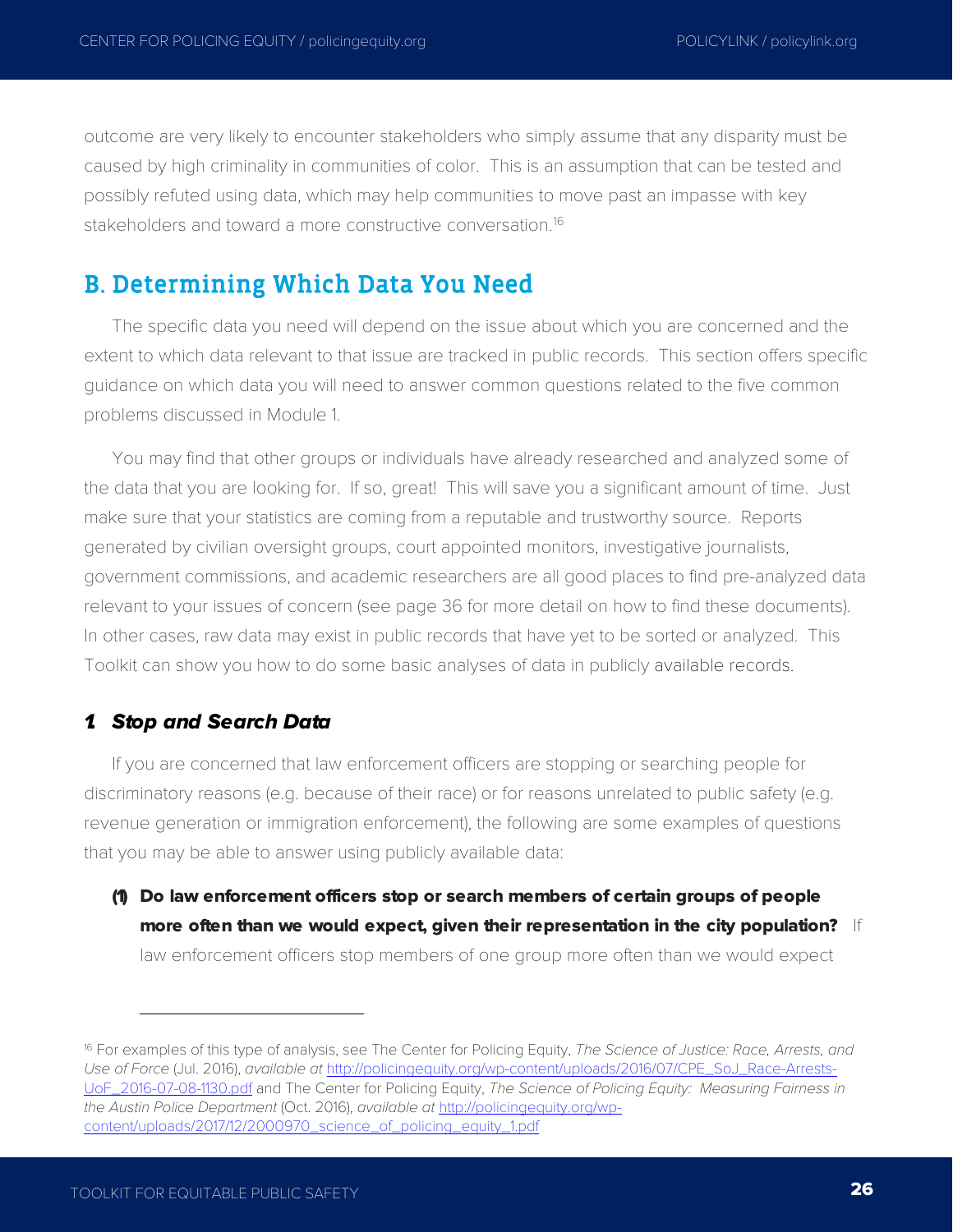based on their representation in the population, this could suggest that members of that group are not being treated equitably by law enforcement. There could also be other possible explanations for the disparity, such as higher crime rates in a neighborhood. (See the next paragraph for a discussion of one way to counter arguments that disparities in stops and searches are due to differences in criminality.)

- (2) Is the "hit rate" (e.g. how often searches actually uncover illegal goods or activities) higher or lower for certain groups of people? Looking at disparities in hit rates can help you to counter the common argument that certain racial or ethnic groups are stopped and searched more often because they commit more crimes. If, for example, Black people are more likely than average to be searched by police, but police are less likely than average to find contraband when searching a Black person, this strongly suggests that the search rate disparity is not simply because police more frequently have good cause to search Black people. [17](#page-28-0)
- (3) Has a law enforcement agency received complaints about stops and searches and, if so, are those complaints disproportionately coming from members of particular groups? If the percentage of complaints (or sustained complaints, which means that the department deemed the complaints credible) about police stops by members of a particular demographic group is significantly higher than that group's representation in the overall population, this could be a potential indicator of inequities in the way that stops and searches are conducted.

To calculate the answers to these questions, you will need the following data for the time range you want to investigate:

#### • Demographic Data

- o The racial/ethnic demographics of the community served by your local law enforcement agency
- Stop Data

- o The number of vehicle and/or pedestrian stops during the years you are interested in
- o The race and ethnicity of the individuals who were stopped

<span id="page-28-0"></span> $17$  For an example of hit rate analysis, see Report of the Blue Ribbon Panel on Transparency, Accountability, and Fairness in Law Enforcement (July 2016) at 30, available at [http://sfblueribbonpanel.com/.](http://sfblueribbonpanel.com/)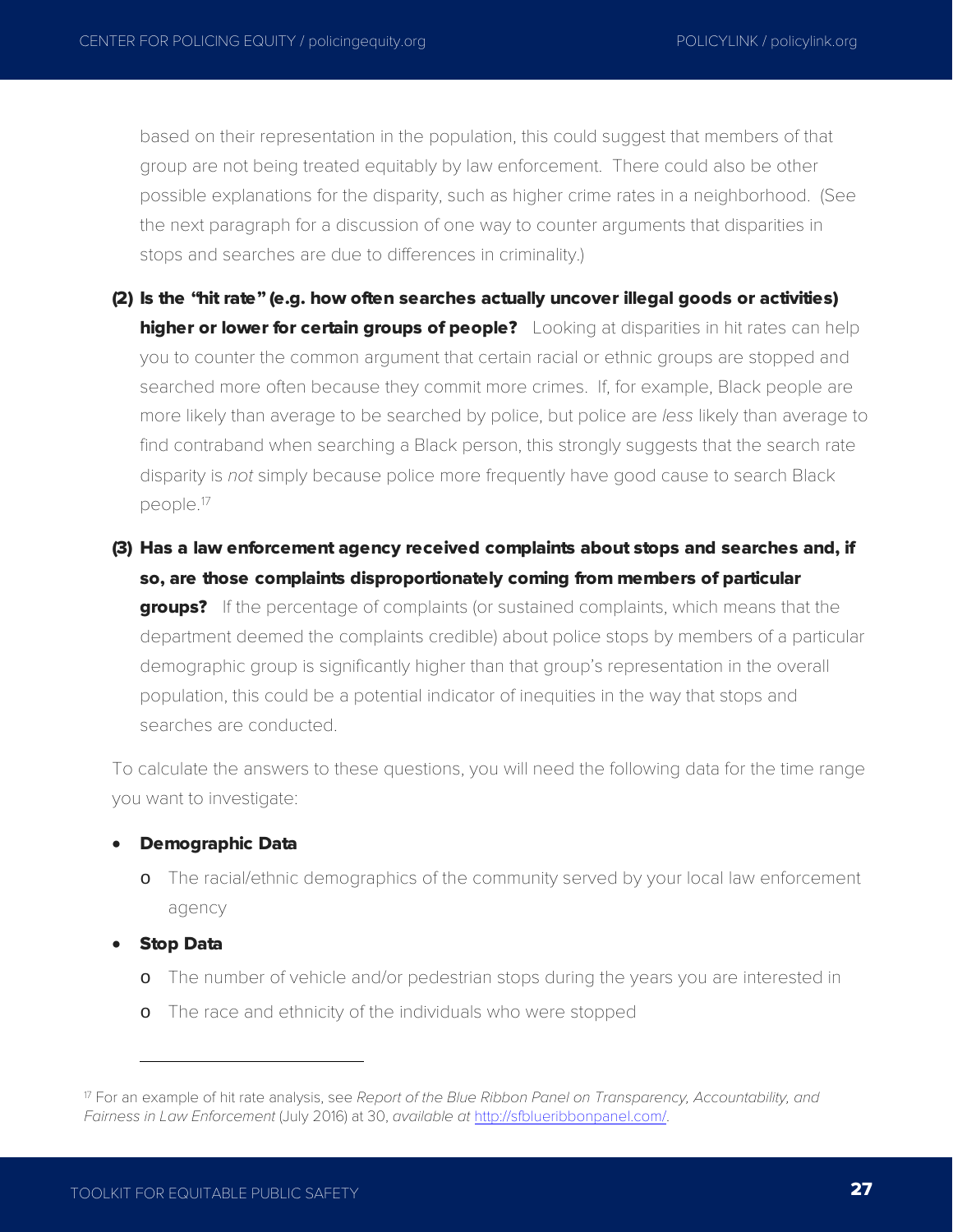#### **Search Data**

- o The number of searches conducted at vehicle and/or pedestrian stops during the years you are interested in
- o The race or ethnicity of the people searched
- o The legal justification for each search (e.g. search incident to arrest, consent search, warrant, etc.)
- o Whether the people searched were arrested, cited, or found with contraband (guns, drugs, counterfeit money, stolen goods, etc.)
- o Whether the people searched were charged with a crime and, if so, the nature of the charges

#### **Complaint Data**

- o The number of complaints regarding stops/searches
- o The number of complaints regarding biased policing or harassment during a stop/search
- o The outcome of any complaints regarding stops/searches (substantiated, unsubstantiated or other)
- o Any discipline imposed as the result of a substantiated complaint regarding stops/searches
- o Complainant race and ethnicity, if available
- o Complainant membership in your demographic group of concern, e.g. sexual orientation, gender identity, religion, disability, etc.

Complaint data are particularly important if you are trying to obtain evidence that a group other than a racial or ethnic group has been targeted in stops or searches. While race and ethnicity of individuals stopped and searched may be captured in police records, religion, gender identity, sexual orientation, and disability are unlikely to be reflected in police records about stops. For these groups, complaint data may be the best source of information about violations of their rights. Complaint data can also be important when investigating concerns about discrimination and harassment because officers are generally unlikely to document their own misconduct. Complaints can include complaints submitted to the law enforcement agency directly, complaints submitted to a civilian oversight agency, or official complaints filed in court. For any of these types of complaints filed during a specific period of time, you might choose to investigate: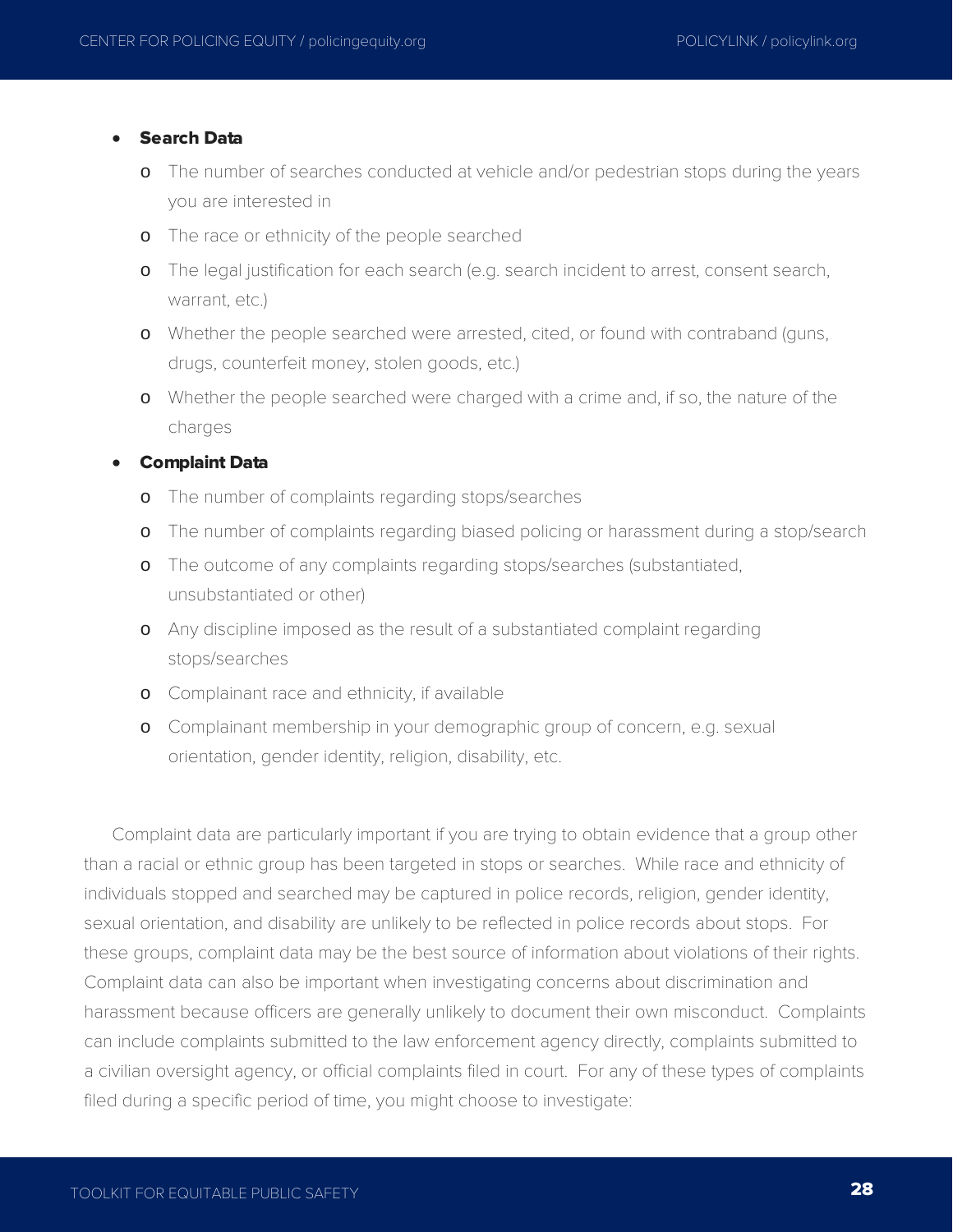- The total number of complaints your local law enforcement agency has received regarding discrimination, harassment, retaliation, bias, or use of racial or religious epithets
- The number of complaints filed by individuals who are part of the population of interest
- The number of complaints alleging discrimination, harassment, or profiling
- The outcome of those complaints (substantiated or unsubstantiated) and lawsuits (involuntarily dismissed, voluntarily dismissed per a settlement, jury verdict)
- The demographic makeup of the community patrolled by your law enforcement agency, including how many community members are part of the population of interest.

#### <span id="page-30-0"></span>2. Use of Force Data

Data on use of force is crucial to determining how often law enforcement officers are using force against members of the community and whether there are racial or other disparities in how law enforcement use force. It can also help you identify situations in which most law enforcement force is occurring. It is, unfortunately, extremely difficult to obtain enough data to show how often law enforcement officers are illegally using excessive or unjustified force. Because the law says that whether any particular use of force is justified is dependent on the facts, circumstances, and context of each particular incident, [18](#page-30-1) it is impossible to tell from a spreadsheet alone whether or not a particular use of force is legally justified. In addition, there will always be concerns about whether law enforcement officers are accurately reporting their use of force, particularly in situations when the use of force is most excessive and unjustified. Nonetheless, if you are concerned about how frequently officers are using force, either in general or against particular members of your community, you may be able to explore the following questions using public records and data:

(1) Are certain groups of people being subjected to force by law enforcement more often than we would expect, given their representation in the neighborhood or city **population?** If force is used more frequently against non-White people when taking into account their relative representation in the population, this could indicate that officers use force more readily against non-White people. It might also indicate that officers have more encounters with non-White people due to increased police presence in particular

<span id="page-30-1"></span><sup>&</sup>lt;sup>18</sup> Graham v. Connor, 490 U.S. 386 (1989) ("[T]he 'reasonableness' inquiry in an excessive force case is an objective one: the question is whether the officers' actions are 'objectively reasonable' in light of the facts and circumstances confronting them, without regard to their underlying intent or motivation.")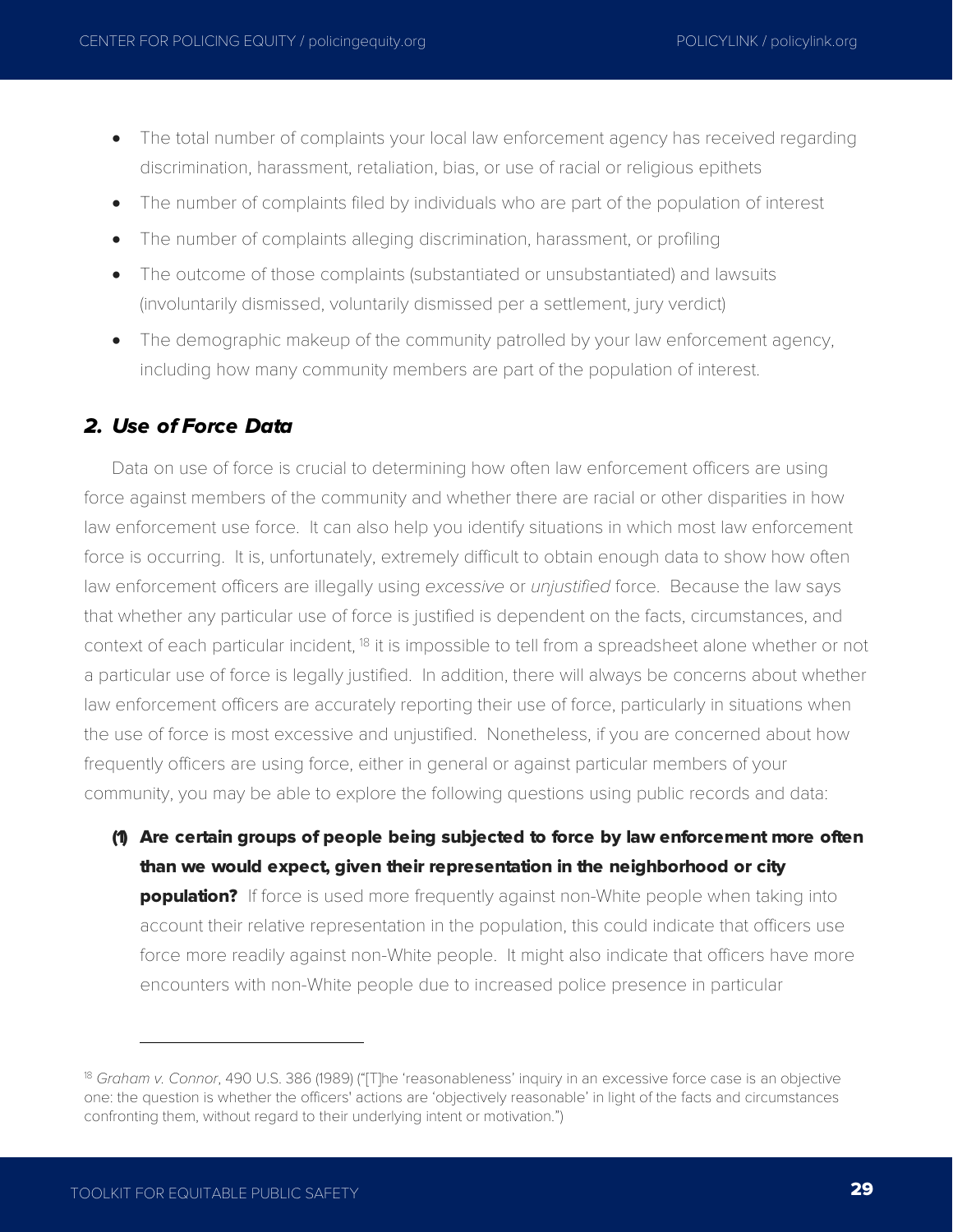neighborhoods, neighborhood crime rates, differences in calls for service, law enforcement bias in initiating encounters, or some combination of these factors.

- (2) Are there differences in how often different groups of people subjected to force are ultimately arrested or charged with a crime? Law enforcement agencies are likely to argue that any disparity in use of force is caused by suspect behavior not within the control of the officer (e.g. criminal activity or resisting arrest). One possible way to counter this argument is to look at the rates at which people who are subjected to force are ultimately arrested or charged with a crime. These rates are very unreliable measures of behavior because of the risk that officers may arrest people in order to create an explanation or justification for the officers' use of force. It is also possible that some officers are more likely to arrest members of one group than another for the same type of offense for reasons that have nothing to do with behavior during a law enforcement encounter. Nonetheless, if members of one group are more likely to be subjected to significant force but less likely to be charged with a crime, this would provide a strong counter to the claim that criminal behavior is the sole reason for the disparity.
- (3) Are there racial disparities in the use of particular types of force? Data may show that officers use certain weapons, such as TASERs or K9s, more often against members of certain racial groups than they do against members of other racial groups who have committed comparably serious crimes.
- (4) What are the contexts in which use of force most frequently occurs? Some jurisdictions find that certain types of encounters, such as foot pursuits, are particularly likely to end in use of force. You may also find that force is more or less likely when an officer initiates an encounter with a civilian as compared to when an officer responds to a call for service.
- (5) How and how often do law enforcement agencies discipline officers for use of force or for tactical decisions that led up to or prompted the need for use of force?  $\,$  How this data will be interpreted depends on the quality of your department's internal disciplinary and supervision system. If officers are rarely disciplined for use of force, this could mean either that officers rarely use excessive force or that departments rarely hold officers accountable for use of excessive force.
- (6) Has the law enforcement agency received complaints about use of force? If so, have those complaints disproportionately come from members of particular groups? If the percentage of complaints, or sustained complaints, about use of force by members of a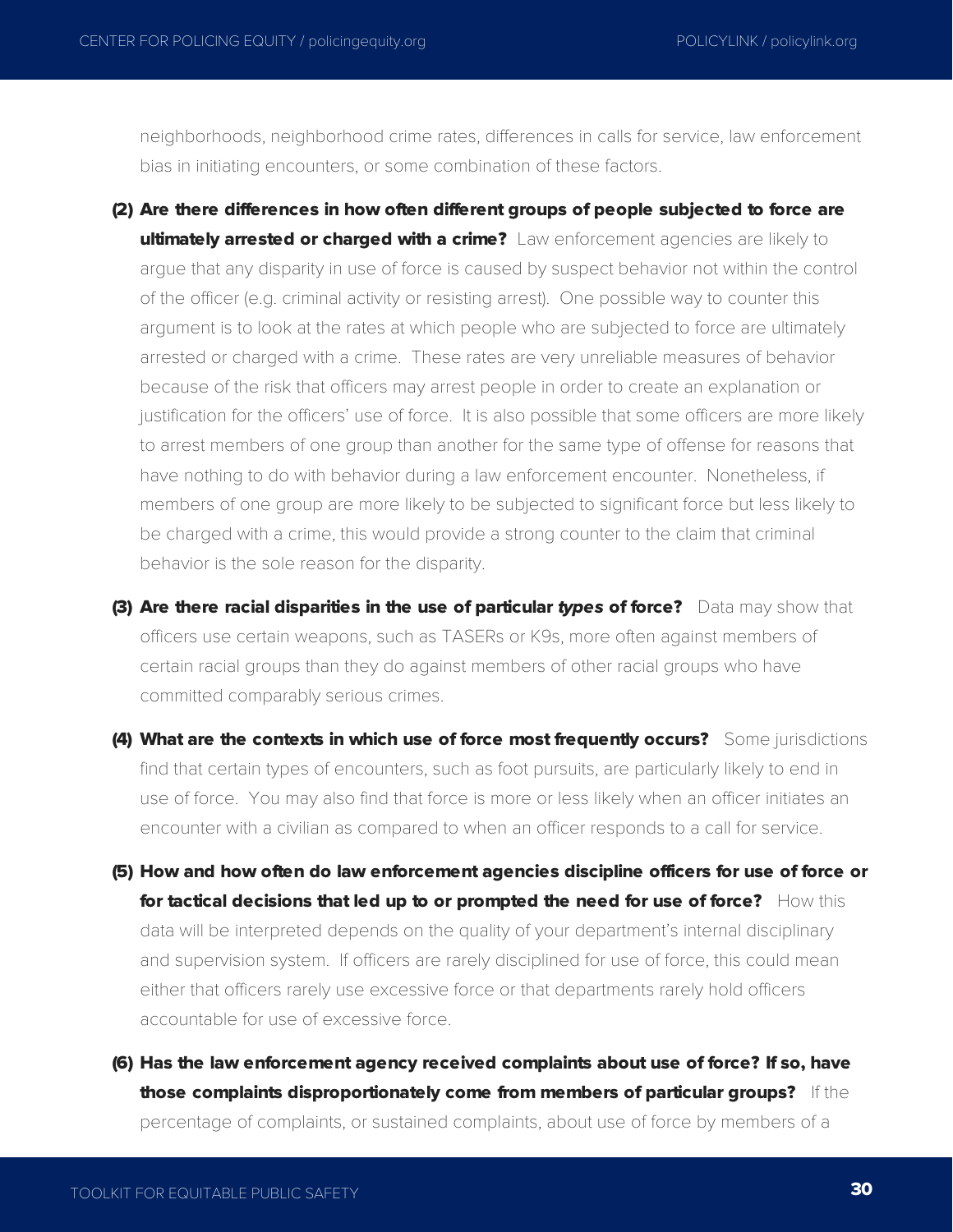particular racial or ethnic group is significantly higher than that group's representation in the overall population, this could provide evidence of possible bias in the way that law enforcement use force.

To calculate the answers to these questions yourself, you will most likely want to find the following data:

#### • Demographic Data

o The racial and ethnic demographics of the community served by your local law enforcement agency

#### Use of Force Data

- o The total number of use of force incidents
- o The number of officers involved in each incident
- o The type(s) of force used in each incident (e.g. pepper spray)
- o The type of encounter (e.g., street stop, traffic stop, arrest, call for service)
- o The race, ethnicity, gender and age of the individuals who were subjected to each type of force
- o Whether the person subjected to force was arrested
- o Whether the person subjected to force was charged with a crime and, if so, the charges
- o Whether the subject was injured in the incident
- o Whether the officer or third parties were injured in the incident

#### • Administrative Review Data

- o How often internal law enforcement agency reviews of force incidents reveal that a use of force violated agency policy or the law
- o How often force reviews reveal that an officer's tactics or conduct leading up to the use of force violated agency policy
- o The number of officers who have had more than one instance of force found to violate agency policy or the law
- o The number of officers who have had been found to have violated agency policy regarding tactics or other conduct in use of force incidents on more than one occasion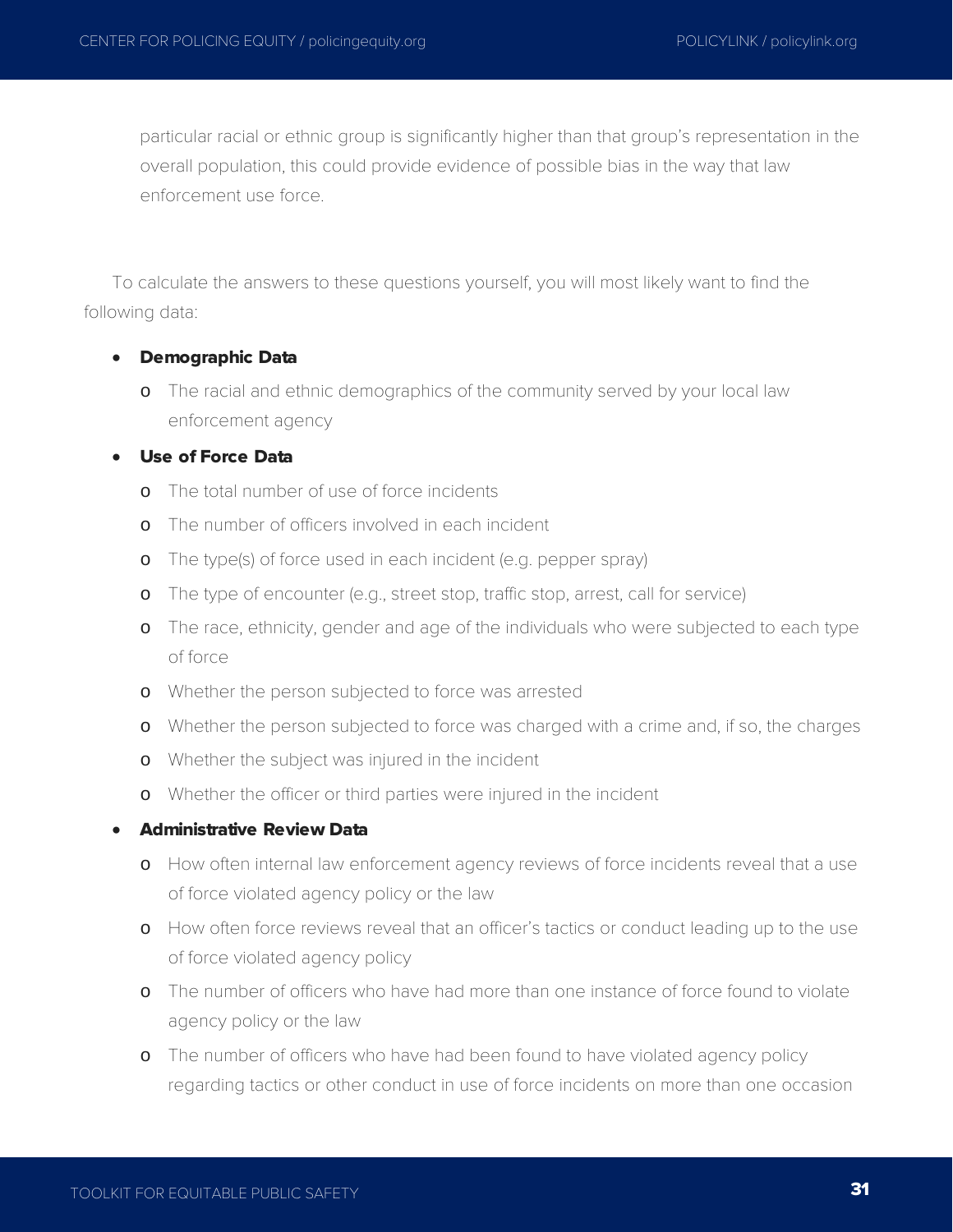- o Discipline imposed as a consequence of an administrative finding that an officer's use of force was violated policy
- o Discipline imposed as a consequence of an administrative finding that an officer's tactics or conduct leading up to the use of force violated agency policy

#### • Complaint Data

- o The number of filed complaints regarding use of force
- o The outcome of any complaints regarding use of force (substantiated, unsubstantiated or other)
- o Any discipline imposed as the result of a substantiated complaint regarding use of force
- o Complainant race and ethnicity, if available

#### <span id="page-33-0"></span>3. In-Custody Death Data

Exploring data on in-custody deaths will usually be a very different process from analyzing data on stops, searches, use of force, or most other law enforcement outcomes simply because incustody deaths are comparatively rare. With a smaller dataset, it is much harder to detect statistical patterns and harder yet to tell whether any emergent patterns are result of random chance. The advantage of a smaller local dataset is that it may be feasible to examine each individual incident in greater detail, which may give you additional insights into the dynamics and issues at play. Put differently, when the number of incidents you are looking at is small, you may sometimes learn more from a set of case studies than from trying to pull trends out of a spreadsheet.

Questions that you might choose to explore regarding in-custody deaths might include:

- (1) How frequently are people in your community dying while in law enforcement **custody?** Understanding how frequently a problem is occurring can be a helpful way to demonstrate that the problem is worth devoting additional public resources and attention. You can also attempt to compare the in-custody death rate in your community to the national average. Keep in mind, however, that the number of incidents will usually be too small to determine whether any difference is statistically significant or is the result of random chance.
- (2) Were any of the individuals who died in custody subjected to force by law enforcement officers prior to death? If so, what types of force were used? In order to fully assess opportunities to prevent future deaths, it is important to understand as much as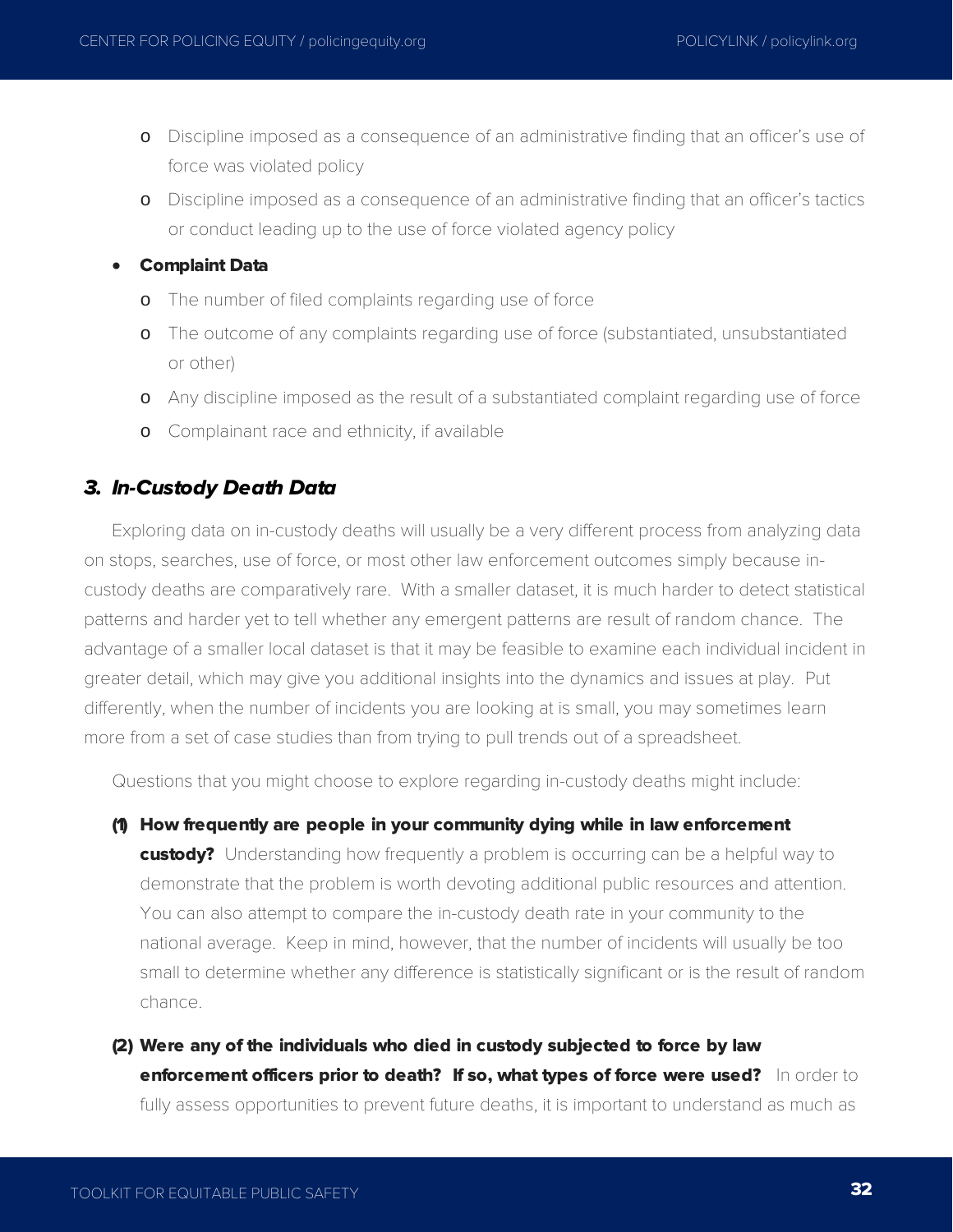possible about the circumstances of past in-custody deaths. When people die in law enforcement custody suddenly, there may be multiple potential contributing factors to the person's ultimate death (e.g. underlying chronic illness, drug exposure, and law enforcement force). In such a case, a medical examiner might list "heart disease" or "drug use" as the official cause of death even if a person died after an extended physical confrontation with law enforcement. Medical examiners sometimes face outside pressure to alter their medical opinions in these complex and contentious cases. In Stockton, California, for example, two forensic pathologists resigned over allegations that the Sheriff overruled a medical determination that an officer-involved death was a homicide by electrocution with a TASER, instead changing the manner of death to "accident."<sup>19</sup> In the mid 2000's, TASER International, Inc., the company that manufactures TASERs, sued two medical examiners who listed TASER exposure as an official cause of death. The company also sued an electrical engineer who published a peer-reviewed study arguing that TASER shocks were more dangerous than the manufacturer claimed.<sup>[20](#page-34-1)</sup> In a 2011 study of 222 medical examiners, 14% said that they changed diagnostic findings due to the threat of being sued by TASER International (now known as Axon) and 32% said that threat could affect their diagnostic decisions in the future.<sup>[21](#page-34-2)</sup>

- (3) For jail deaths: Were those who died assessed for medical needs and risk of violence or suicide upon entering the jail? Were any protective measures taken, such as protective custody or supervision? Was any medical or mental health care provided? With a smaller set of incidents, you may have the opportunity to look more closely at the sequence of events that unfolded between booking and death, and what might have been done differently to prevent the ultimate outcome.
- (4) For jail deaths: Why were the people who died in jail in the first place? Were there any who were jailed for minor offenses, who could have been dealt with through alternatives to incarceration? While ensuring the safety of inmates in jails is very important, it is perhaps even more important to avoid subjecting people to the dangers of a

<span id="page-34-0"></span><sup>&</sup>lt;sup>19</sup> Julie Small, Autopsy Doctors Resign, Say Sheriff Overrode Death Findings To Protect Law Enforcement, KQED RADIO NEws, (Dec. 4, 2017), available at [https://ww2.kqed.org/news/2017/12/04/autopsy-doctors-sheriff-overrode-death](https://ww2.kqed.org/news/2017/12/04/autopsy-doctors-sheriff-overrode-death-findings-to-protect-law-enforcement/)[findings-to-protect-law-enforcement/.](https://ww2.kqed.org/news/2017/12/04/autopsy-doctors-sheriff-overrode-death-findings-to-protect-law-enforcement/)

<span id="page-34-1"></span><sup>&</sup>lt;sup>20</sup> Tim Reid and Paula Seligson, Taser's defense tactics include lawsuits against coroners and experts, REUTERS (Aug. 24, 2017), available at<https://reut.rs/2g7PEjh>

<span id="page-34-2"></span> $^{21}$  Id.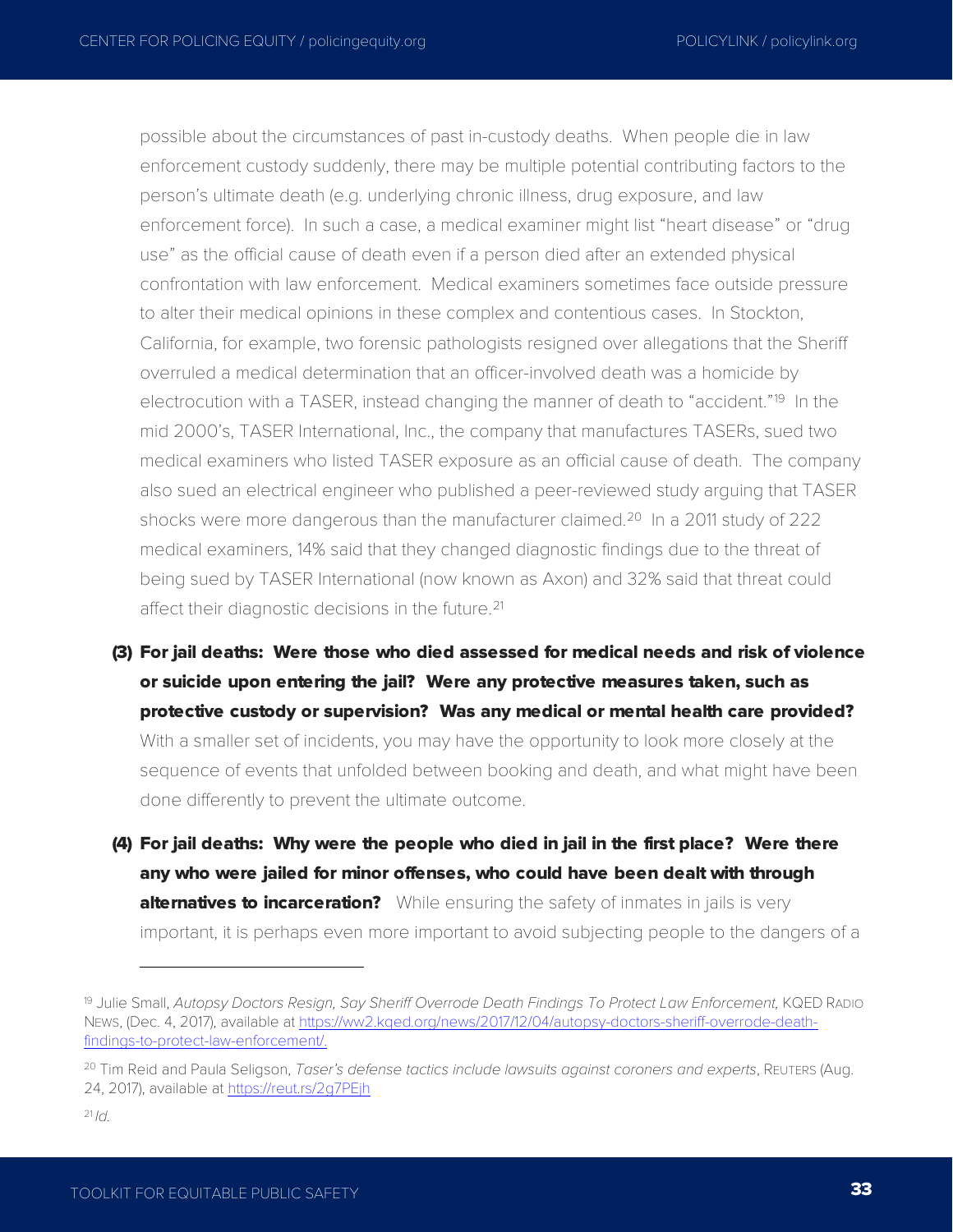jail environment without good cause, in the first place. Exploring the underlying reasons why those who died were jailed to begin with may help communities to identify opportunities to divert vulnerable populations away from jails and toward other community resources.

To explore these questions, it is helpful to have as much of the following data as possible for a specific time period of interest:

#### **Incident Data**

- o The number of deaths in custody
- o The recorded manner of death (homicide, suicide, accident, etc.)
- o The recorded cause of death, including any contributing factors
- o The location of death
- o The charges against the individuals who died, if any
- o How long the individuals who died had been in jail
- o The age of the individuals who died
- o The race and ethnicity of the individuals who died
- o Investigative reports relating to the death
- o Video footage of the circumstances leading up to the death (e.g. body-worn cameras, patrol car dashboard cameras, or surveillance camera footage)

#### • Demographic Data

- o For deaths in jails: the racial and ethnic demographics of the jail inmate population and the guards
- o For arrest-related deaths: the racial and ethnic demographics of the community and the arresting officer(s)
- o National Data for Comparison
- o National data on deaths in jails and prisons is collected and reported by the [Bureau of](https://www.bjs.gov/index.cfm?ty=dcdetail&iid=243)  [Justice Statistics.](https://www.bjs.gov/index.cfm?ty=dcdetail&iid=243)
- o Government data on arrest-related deaths, however, are notoriously unreliable. For now, journalistic and crowd-sourced projects like [Fatal Encounters](http://www.fatalencounters.org/) and The Guardian's [The Counted](https://www.theguardian.com/us-news/series/counted-us-police-killings) project are the best starting points to find national data on arrest-related deaths.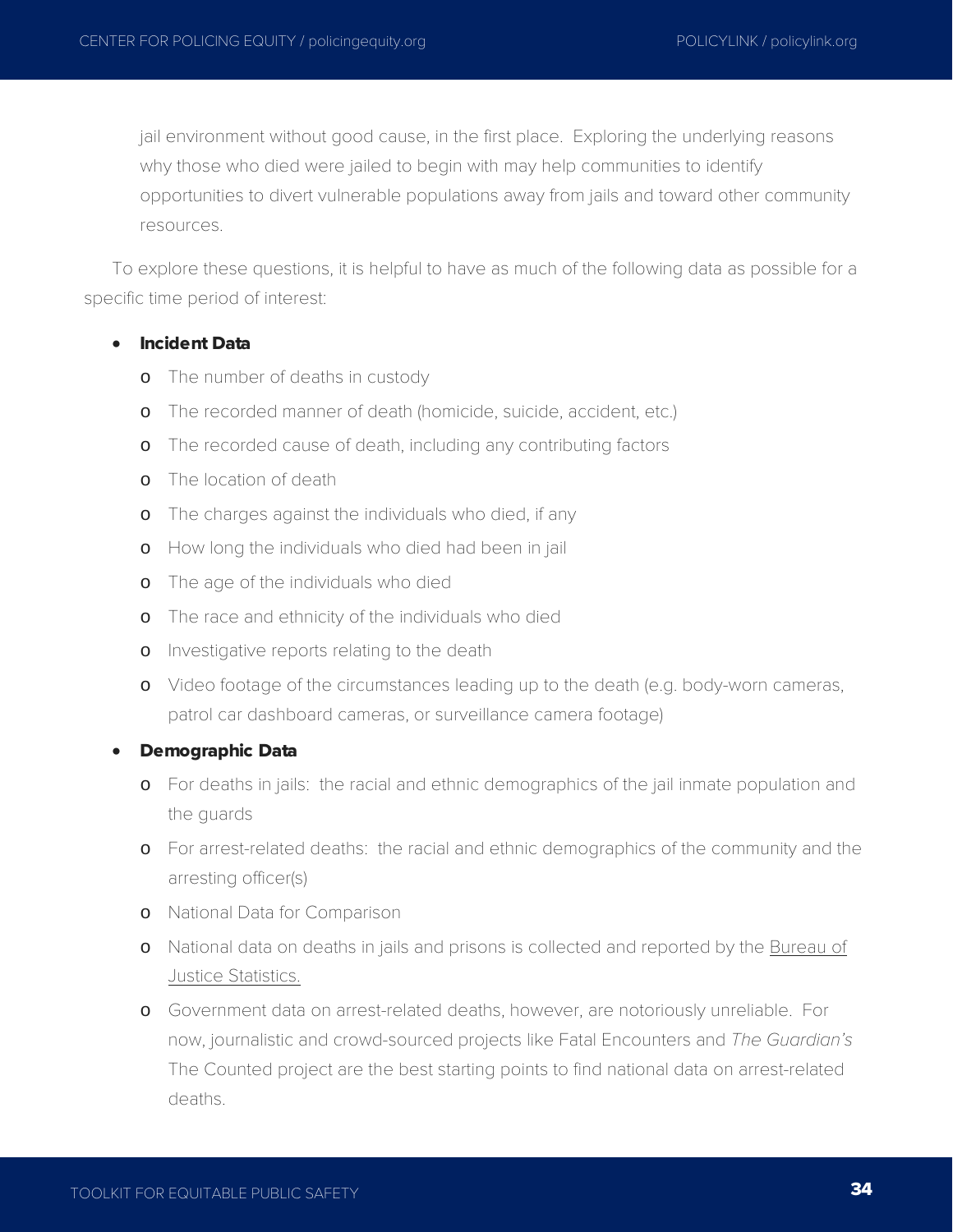If you are concerned about sudden in-custody deaths (as opposed to jail suicides or homicides), the cause of death may be unclear or in dispute in many cases. Therefore, in an ideal world, you would want to obtain additional information about the medical history of the person who died and the circumstances that led up to death, in order to more accurately identify factors that may have contributed to death, including:

- Whether the person who died had any pre-existing health issues like mental illness, drug addiction, asthma, or heart disease
- Whether the person who died had prescription or illegal drugs in their system at the time of death and, if so, whether or not the levels were high enough to lead to death
- Any force or restraint to which the deceased person was subjected prior to death, including but not limited to number and duration of any neck holds, restraint in a prone (face-down) position, strikes, or TASER shocks

In practice, some of this information may be challenging to obtain in many states due to laws regulating medical privacy and confidentiality of autopsy records. In many states, government officials conducting official investigations have greater access to autopsy records and police reports than the general public would. Hence, even if public access to this type of information is limited, you may be able to encourage your local civilian oversight agency to track these data capturing in-custody deaths.

## 4. Data on Police Interactions with Special Populations

The data you will need to address concerns about special populations will depend on the nature of your concerns and the specific population you are concerned about. It will also depend on the extent to which public records capture data about the interactions that you are concerned about. The following list is not exhaustive, but it may give you some ideas on where to start.

## a. Youth

If you are concerned about law enforcement interactions with youth, you most likely want to show whether youth in general or youth of color are being disproportionately targeted or stop, search, arrest, or criminal prosecution. For the specific period of time of interest, you should start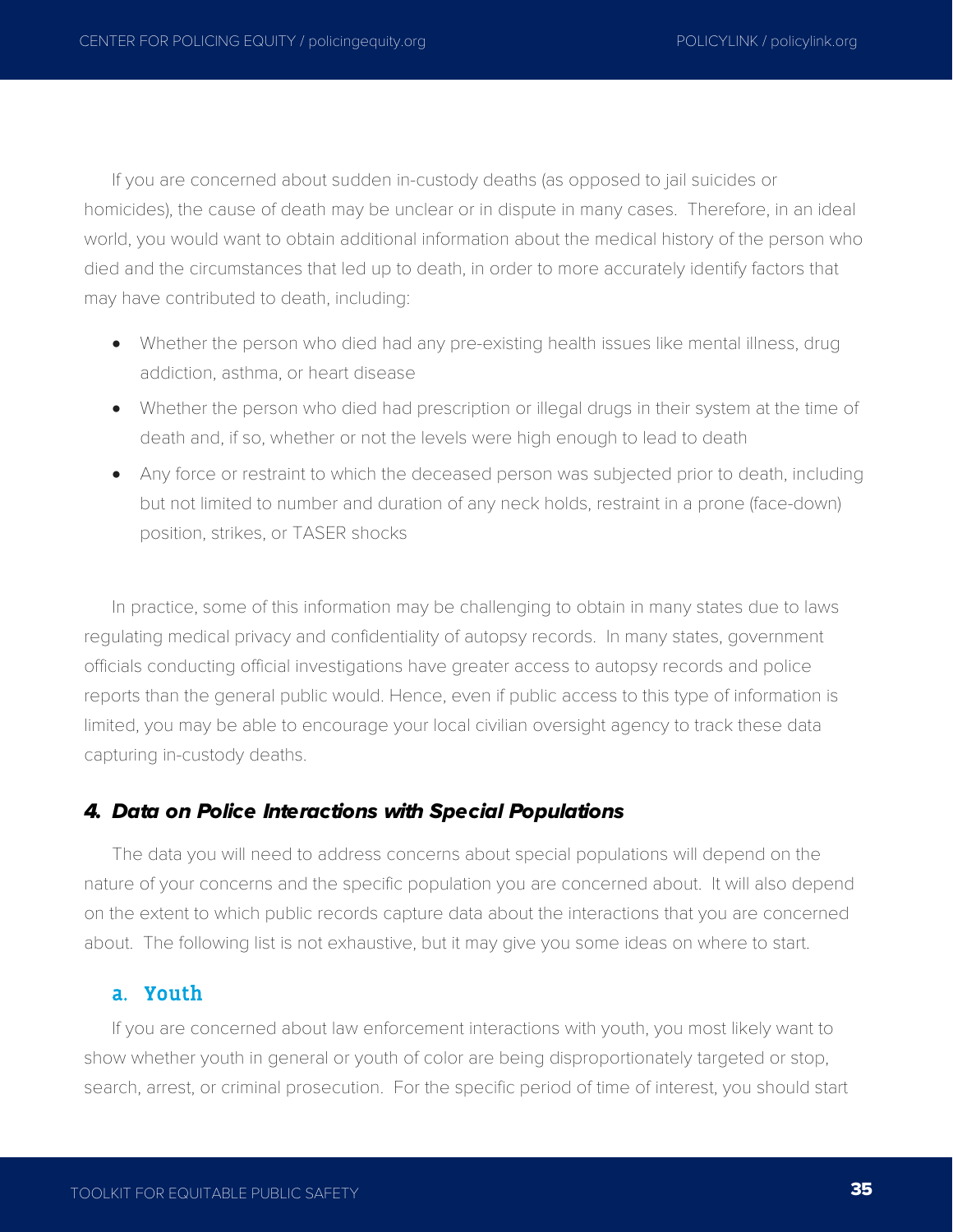by requesting incident data listed under Stop and Search and Use of Force, for juveniles aged 13- 18 (page 24). You should also find out:

- The overall arrest rate for juveniles vs. the arrest rate for adults, for the crimes you're concerned about
- The arrest rate for juveniles, by race and ethnicity
- The arrest rate for juveniles charged with status offenses (offenses that are only a crime for people under a specified age, such as truancy, running away, and underage drinking), by race and ethnicity
- The rate at which juveniles are prosecuted as adults, for the crimes you are concerned about, by race and ethnicity.

## b. People with Disabilities

It can be very difficult to obtain accurate data on police interactions with people with disabilities, especially physical disabilities, which are unlikely to be noted in law enforcement records. Information in the public record often can give you a picture of how often law enforcement officers are interacting with people with mental disabilities. This information can help you to make a persuasive case for why local government leaders should increase funding for community mental health resources and provide law enforcement officers with training and policies to help them handle those situations more constructively. For the specific period of time of interest, data that will probably be available through public records request include:

- The number of calls for service made by or on behalf of a person who needs emergency medical attention or who may be a danger to themselves or others due to a mental illness<sup>[22](#page-37-0)</sup>
- The percentage of calls for service made by or on behalf of a person who needs emergency medical attention or who may be a danger to themselves or others due to a mental illness
- The number of calls for service made by or on behalf of a person who is intoxicated or under the influence in public

<span id="page-37-0"></span><sup>&</sup>lt;sup>22</sup> Research tip: There may be a specific state code section or term that is used in your jurisdiction for these type of calls. In California, for example, calls based on a person who is a danger to themselves or others due to mental illness are referred to as "5150 calls" after the section of the California Welfare and Institutions Code that authorizes temporary involuntary confinement of people under those circumstances. Knowing the terminology used by your department will help you to find the specific records you are looking for.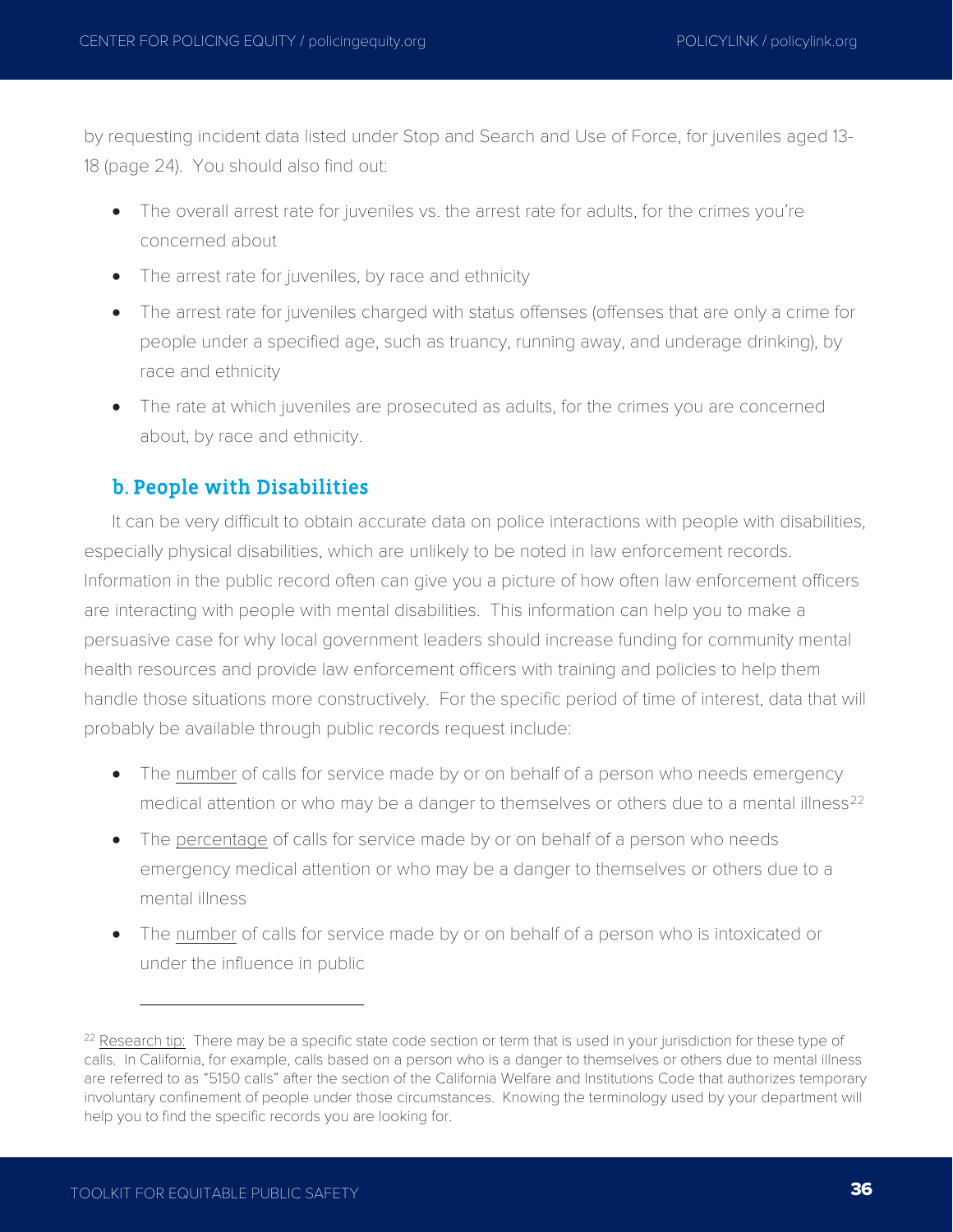- The percentage of calls for service made by or on behalf of a person who is intoxicated or under the influence in public
- The number of fatal police officer shootings in which the deceased person was mentally ill
- The percentage of fatal police officer shootings in which the deceased person was mentally ill
- The number of complaints regarding law enforcement interaction with people with disabilities, sorted by (1) outcome (substantiated, unsubstantiated or other); (2) nature of disability; and (3) race and ethnicity of the complainant.

It may also be helpful to obtain any records listed in the Stop and Search, Use of Force, and In-Custody Death sections above that list whether the subject is mentally ill or perceived as mentally ill by the officer.

## c. Non-English speakers

If you are concerned about language access and literacy issues, you might want to know how many people need language translation services in order to access police services and what translation or bilingual services your law enforcement agency currently offers. To answer these questions, you may want to find out:

- The number of individuals who live in your community of interest whose primary language is not English, broken down by languages spoken
- The number of officers on the force who speak each of the languages spoken by the community
- The number of translators employed by the police department, broken down by language
- How many operators the agency employs for its main line, emergency response lines, and any complaint hotlines, who fluently speak languages other than English
- The number of complaints the agency has received regarding any issues of concern that were given or filed in a language other than English, sorted by (1) outcome (substantiated, unsubstantiated or other); (2) language of complaint; and (3) national origin of the complainant.

If you are concerned about language access issues, you probably also want to know how often law enforcement officers are unable to communicate with people they encounter in the community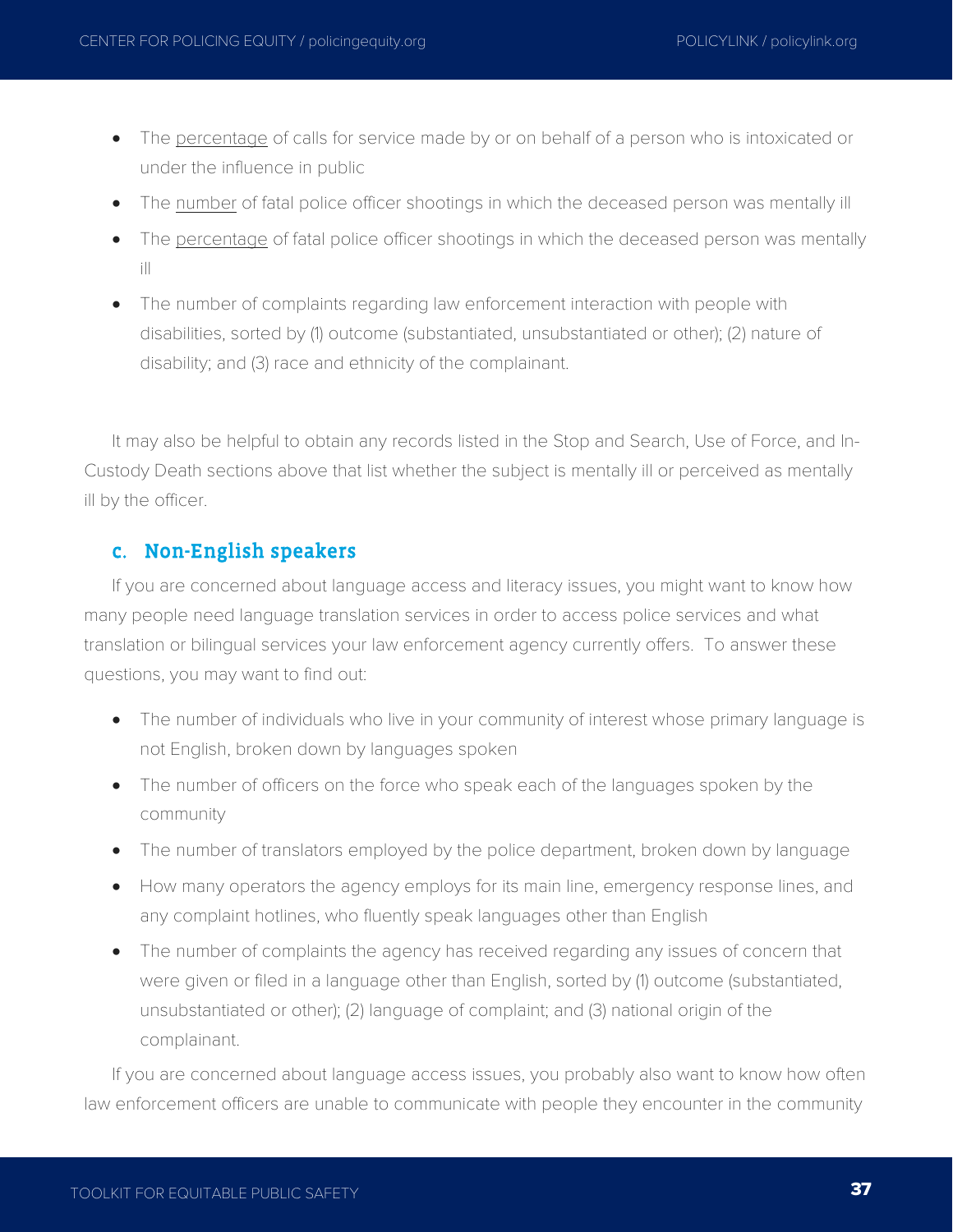due to language barriers. To answer this question, it would be most helpful to obtain records of services provided in languages other than English and records of police-community interactions in which communication was difficult or impossible because of a language barrier. Unfortunately, this information may not be captured in public records. Data on language access complaints to your law enforcement can't depict the entire scope of a language access problem, but they might give you a starting point for documenting the existence of a problem when more complete datasets are unavailable. You can request the number of complaints the agency has received regarding language access, during the years you are concerned with, sorted by (1) outcome (substantiated, unsubstantiated or other); (2) language at issue; and (3) national origin of the complainant.

## d. Homeless People

If you are concerned about law enforcement interactions with homeless people, your questions may include:

(1) How many homeless people are being arrested every year for engaging in basic activities of living in public (e.g. sleeping and sitting)?

## (2) Are homeless people more likely to be subjected to force by law enforcement officers than non-homeless people?

To answer these questions, you should first identify which statutes and ordinances in your local community may target homeless people or people who seek to help them. This would include bans on:

- Sleeping in public
- Sleeping in cars
- Camping in public
- **Sitting or lying down in public**
- Storing personal belongings in public
- Food sharing

If you have any homelessness coalitions or local criminal defense or civil rights attorneys in your advocacy network, they may be able to identify if any of these laws are in place in your community. You can also do your own research by reviewing your city or county's criminal ordinances online or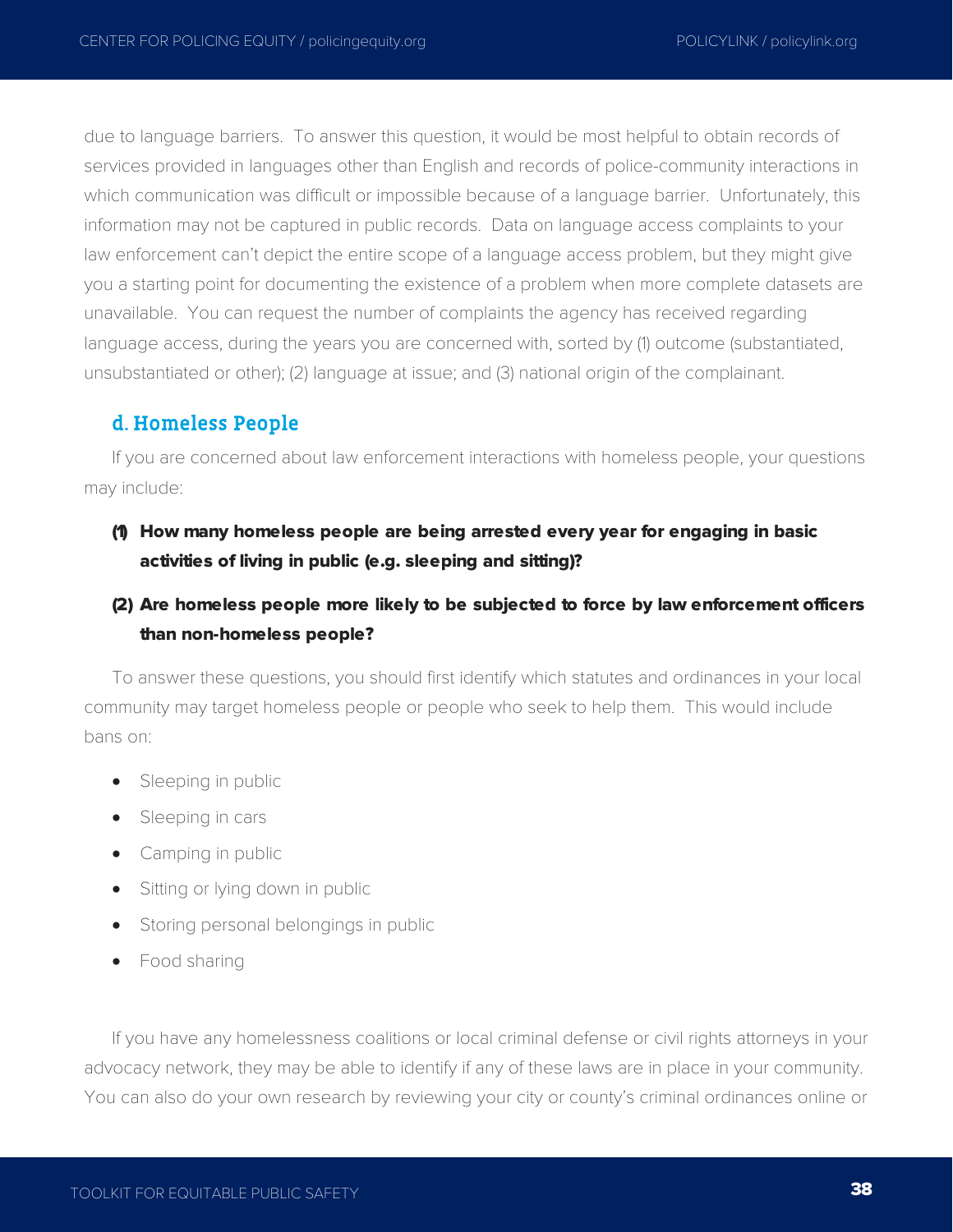at your local law library. Once you have identified the relevant statutes in your community, you will want to find out how many people have been arrested for or charged with violations of these laws during the time period you are interested in. You should also try to find out the location/neighborhood of the arrests and the race and gender of the people arrested and charged.

In some jurisdictions, law enforcement agencies collect data on whether the subject of a stop, search or arrest Is perceived by the officer as homeless. If so, it may be helpful to obtain any records listed In the Stop and Search, Use of Force, and In-Custody Death sections above that list whether the subject Is homeless or perceived as homeless by the officer.

#### 5. Data on Responses to Crime Victims

If you are concerned about law enforcement responses to victims, your questions may include:

- (1) Are reports of certain types of crime less likely to result in arrests and/or prosecution than other types of violent crime? Are reports of crimes against particular groups of victims less likely to result in arrests and/or prosecutions? Many communities have concerns that victims who report crimes like domestic violence, sexual assault, and/or hate crimes receive a hostile or apathetic response from law enforcement. Communities may also have concern that law enforcement officers take reports of crime less seriously based on a victim's race, gender, sexual orientation, English language proficiency, or gender identity. In some cases, questions regarding the type of crime and victim group may intersect: there may, for example, be concerns about arrest and prosecution rates for LGBT victims of domestic violence or Muslim victims of hate crimes.
- (2) Are average police response times to calls for service slower in certain neighborhoods? Are there more or fewer regularly scheduled foot or car patrols in certain neighborhoods? Some communities share concerns about whether police resources are being distributed fairly and equitably. Gathering data on these issues can help communities to paint a picture of the way that services are currently being provided, and for whom, in their city or county.

To address these questions, you will want the following data:

• Demographic Data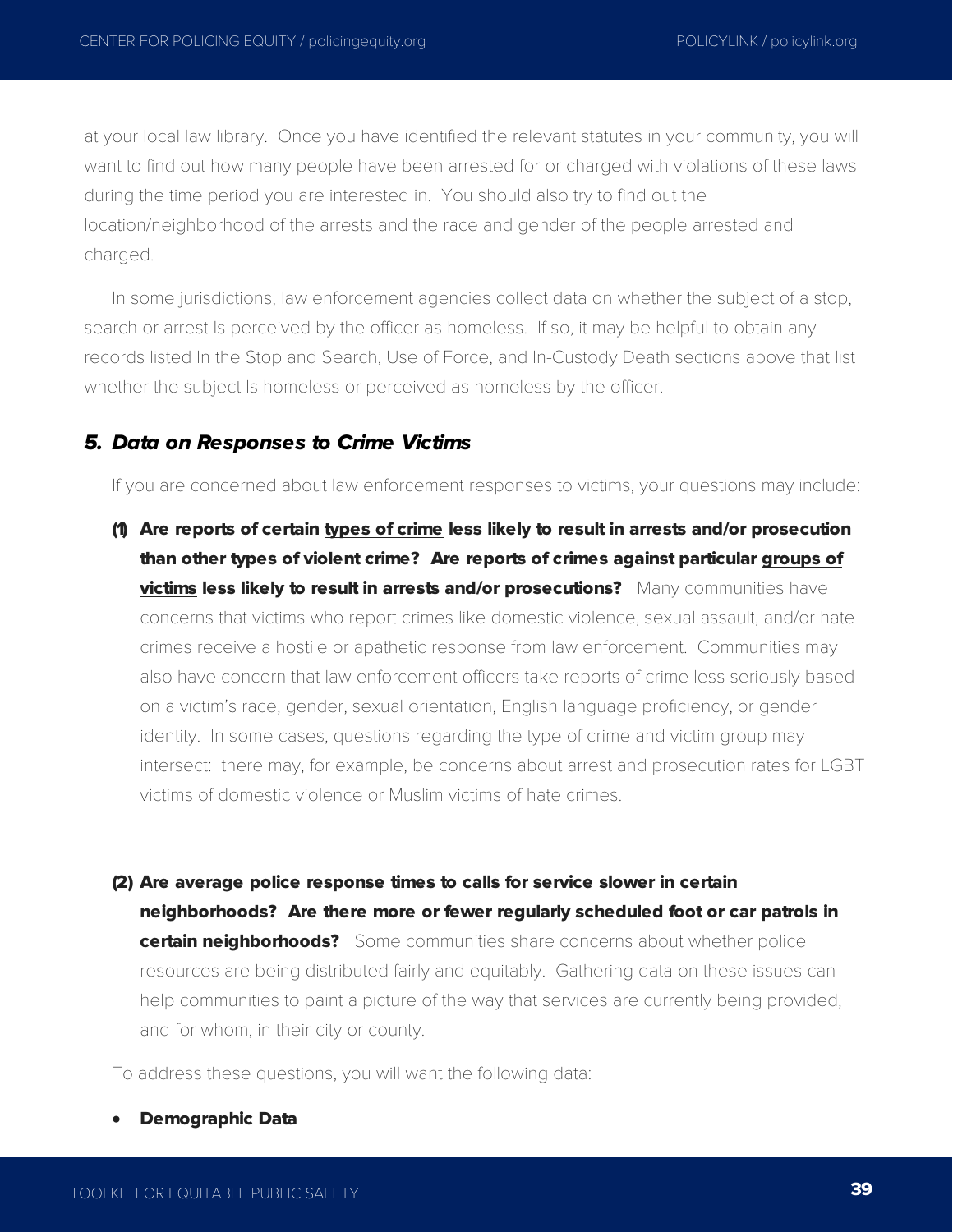- o The population of each neighborhood or precinct patrolled by your law enforcement agency
- o The demographics of each neighborhood or precinct served by your law enforcement agency (e.g. race, ethnicity, median household or per capita income, percentage of persons below the poverty line, languages spoken)

#### • Response Data

- o The numbers of calls for service by neighborhood, time of call, and reason for call
- o The average call response times by neighborhood
- o The numbers of regularly scheduled foot patrols and car patrols in each precinct or neighborhood

#### • Crime Data

- o The percentage of complainants/victims who are members of the marginalized/vulnerable population you are concerned about, by crime
- o The population rates of arrests and/or prosecution for specified crimes, by victim's membership in the group you are concerned about (e.g., arrest rate for assault complaints involving victims who are known to be LGBTQ, compared to arrest rates for all assault complaints).

# C. Where To Find Publicly Accessible Data On Law Enforcement Issues

There are a number of different sources to find data on law enforcement in your community. Some are easy to access online, while others may require complex research or public records requests. If you find that more complex research is needed, don't hesitate to enlist the help and guidance of attorneys, academics, or policy researchers in your advocacy network.

## 1. Law Enforcement Agency Records

Law enforcement agencies sometimes share records and data on their department websites or through the [Police Data Initiative.](http://www.policedatainitiative.org/)<sup>23</sup> If you have an existing relationship and dialogue with your

<span id="page-41-0"></span><sup>23</sup> Police Data Initiative, [http://www.policedatainitiative.org.](http://www.policedatainitiative.org/)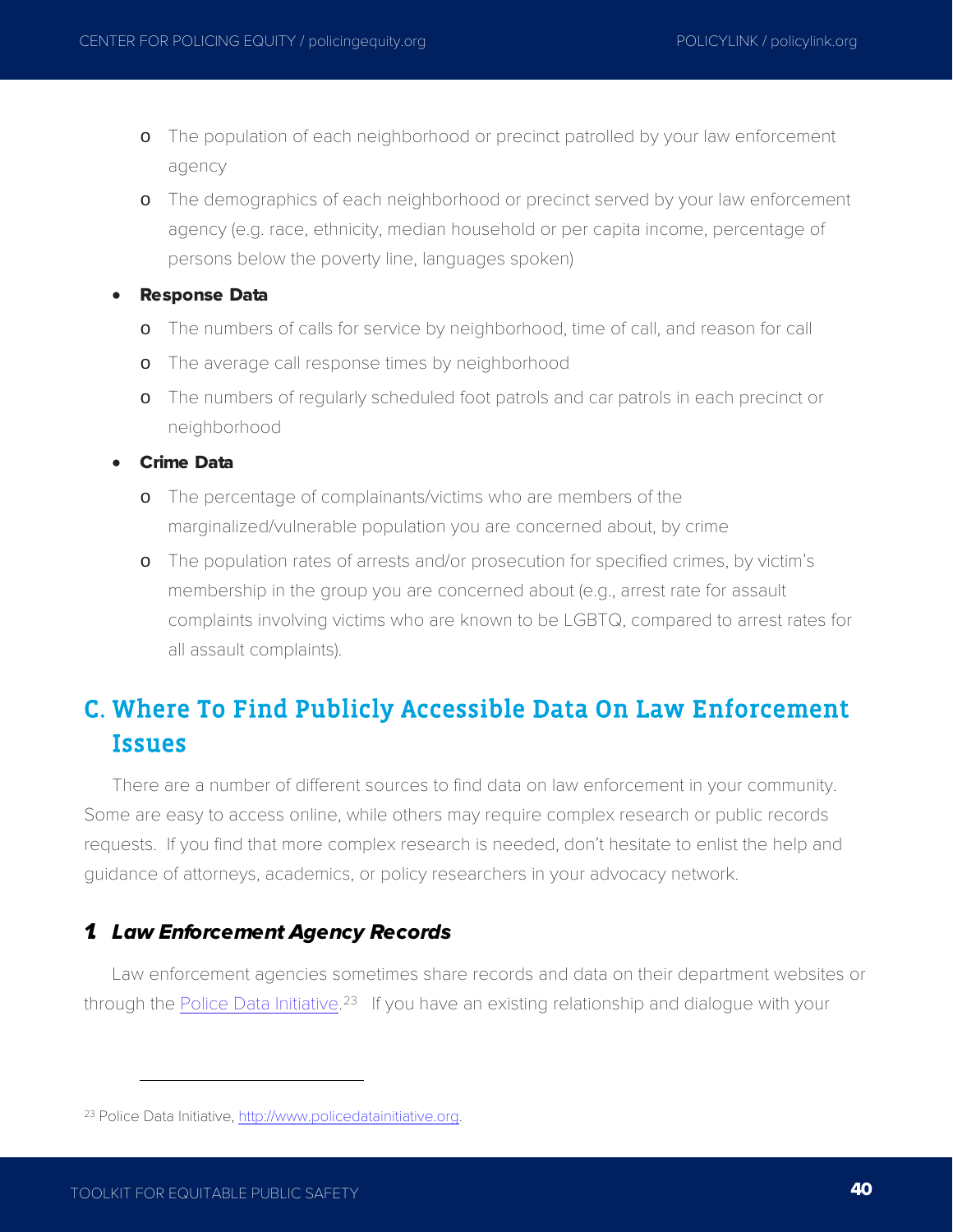sheriff, police chief, or other leaders in the department, you may be able to get some law enforcement records through an informal request.

If your department does not voluntarily share the information you are seeking, you can make a public records request. Visit the [website of the National Freedom of Information Coalition](http://www.nfoic.org/state-freedom-of-information-laws) to find information about what records you are entitled to request under your state's freedom of information law and to download sample Freedom of Information Act request letters.<sup>[24](#page-42-0)</sup> The fees associated with obtaining records and the amount of time that your agency has to respond to your request will vary from state to state. It is often helpful to enlist the help of a lawyer, who can help you craft an effective request and navigate the process in your state.

Before embarking on a public records request, which may be complicated and time consuming, it is a good idea to do some research to see if a news organization or activist group has already requested and published some of the public records you are seeking. In Chicago, for example, the [Invisible Institute](https://invisible.institute/police-data/) has requested and published over 50,000 records of complaints against Chicago Police Department officers.[25](#page-42-1)

If a police department or government agency is unresponsive to a public records request, you can follow up, and enlist the help of your elected official's office. Keep in mind that some police records may be confidential as a matter of state law or union contract and not available through a public records request. In 2008, the Reporter's Committee for Freedom of the Press published a [state-by-state guide](https://www.rcfp.org/rcfp/orders/docs/POLICE.pdf) on public access to law enforcement records. While state laws may have changed since this guide was originally published, it may be a useful starting point for research on which law enforcement records can be obtained by the public in your state.<sup>[26](#page-42-2)</sup>

### 2. U.S. Census Bureau

 $\overline{a}$ 

Demographic information about your community can be obtained from the [US Census.](http://www.census.gov/)<sup>27</sup> These are very important data to collect whenever you are concerned about police treating a

<span id="page-42-0"></span><sup>&</sup>lt;sup>24</sup> National Freedom of Information Coalition, State Freedom of Information Laws Webpage, [http://www.nfoic.org/state](http://www.nfoic.org/state-freedom-of-information-laws)[freedom-of-information-laws.](http://www.nfoic.org/state-freedom-of-information-laws)

<span id="page-42-1"></span><sup>&</sup>lt;sup>25</sup> Invisible Institute, Citizens Police Data Project, [https://invisible.institute/police-data/.](https://invisible.institute/police-data/)

<span id="page-42-2"></span><sup>&</sup>lt;sup>26</sup> Reporter's Committee for Freedom of the Press, Police Records: a reporter's state-by-state guide to law enforcement records (2008), available at [https://www.rcfp.org/rcfp/orders/docs/POLICE.pdf.](https://www.rcfp.org/rcfp/orders/docs/POLICE.pdf)

<span id="page-42-3"></span><sup>27</sup> U.S. Census Website, [http://](http://www.policedatainitiative.org/)[www.census.gov.](http://www.census.gov/)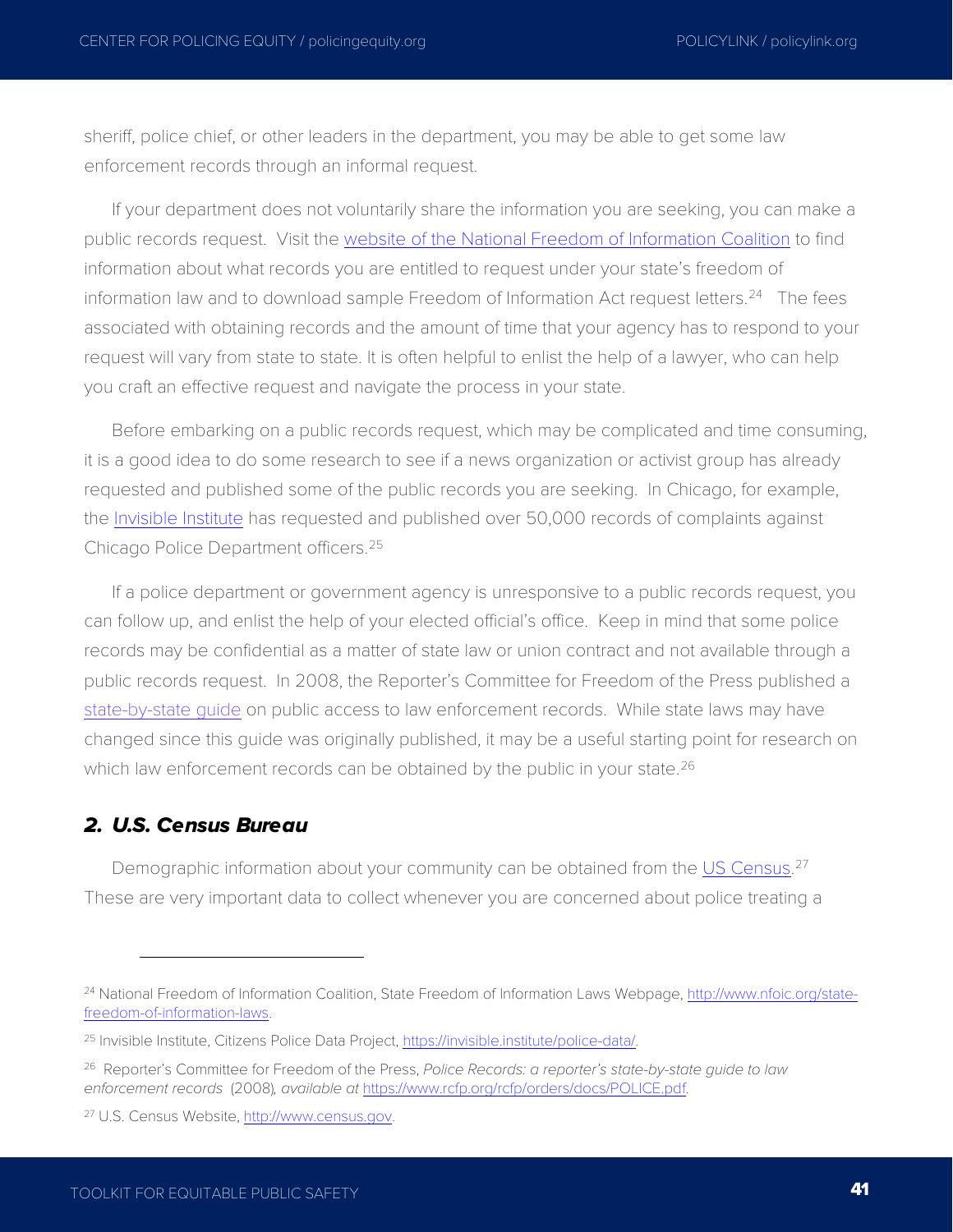particular racial or ethnic group unfairly. Understanding and accounting for the relative representation of different racial and ethnic groups in a community is crucial to interpreting data on disparate police outcomes.

The US Census also tracks data about languages spoken in different communities. Understanding the size of the Limited English Proficient population in your community and the most common languages spoken can be an important part of demonstrating the necessity of changes to a law enforcement agency's language access plan.

## 3. U.S. Bureau of Justice Statistics

The [United States Bureau of Justice Statistics](https://www.bjs.gov/) collects and shares data on crime rates, arrest-related deaths, and in-custody deaths.<sup>[28](#page-43-0)</sup> These data are, unfortunately, often incomplete, outdated, and of poor quality.

## 4. Civilian Oversight Agency Reports

Check the website of your local civilian oversight group(s) to see if they issue any quarterly or annual reports. In most cases, these reports provide statistics on the number of complaints received by the oversight agency and how those cases were resolved. These reports may include other data on law enforcement behavior that is relevant to the issue(s) you want to address. Shortterm oversight consultants may also issue public reports with useful data. You should be able to obtain these reports either online or through a public records request.

## 5. Litigation Records

Civil rights groups like the American Civil Liberties Union and individual citizens sometimes file lawsuits against police department in state or federal court. The federal statute that allows individuals to sue police departments for alleged violations of their constitutional rights is 42 USC § 1983, so you may hear lawsuits involving alleged police misconduct described as "section 1983 litigation."

Section 1983 litigation records can be an important source of information for two reasons. First, lawsuits are a form of complaint regarding a legal violation. If you are tracking internal complaints

<span id="page-43-0"></span><sup>28</sup> U.S. Bureau of Justice Statistics Website, [https://www.bjs.gov/.](https://www.bjs.gov/)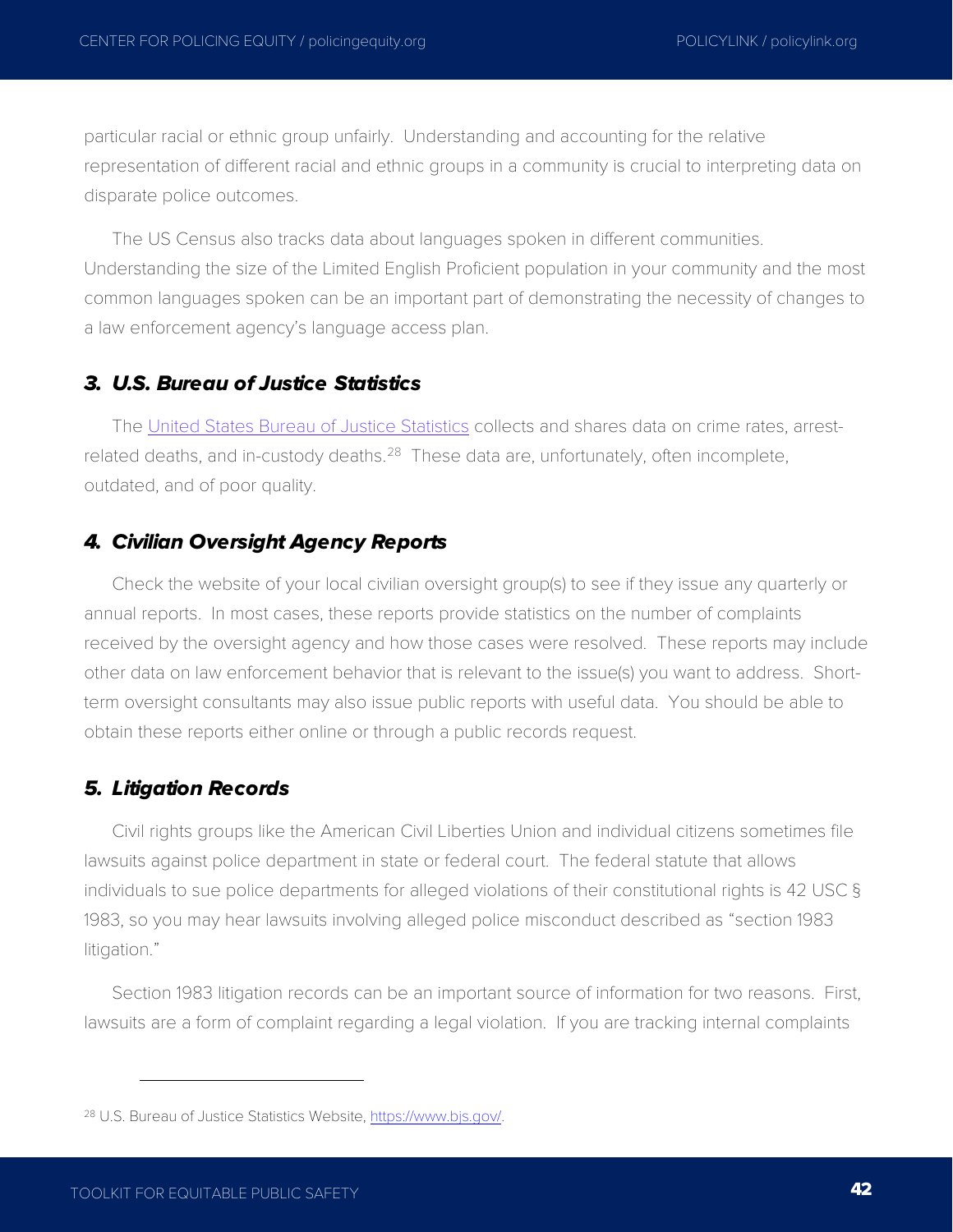about an issue, you may want to look for information about lawsuits on the same issue. Second, information and testimony relevant to your issue of concern may be gathered during the discovery phase of a lawsuit, which is a period during which lawyers for each side have the ability to request documents and obtain testimony from the other party or from third-party witnesses.

Court records are usually publicly available. Federal court records are available to the public through the [Public Access to Court Electronic Records \(PACER\)](http://www.pacer.gov/) site.<sup>29</sup> Some state courts also have court records available online, while other state courts require you to visit the courthouse in person in order to obtain copies of records. The way that court records are stored and organized can be confusing if you aren't used to dealing with them, so it is a big help to get a lawyer involved in this type of research when you can. Another plus to finding a lawyer in your advocacy network is that lawyers often subscribe to legal research services like Lexis Nexis or Westlaw, which can also be used to search court dockets and verdict databases for information on section 1983 litigation against your department.

Keep in mind that some information exchanged in lawsuits is not filed with the court and does not become part of the public record. If a civil rights group like the ACLU has sued your law enforcement agency in connection with an issue you are concerned about, you may want to reach out to them. Attorneys who handled the case may have obtained some of the data you are looking for during the discovery portion of the lawsuit and might be able to share that information with you.

#### 6. Research by Journalists

Journalists have played an important role in obtaining data on law enforcement issues, particularly with respect to police shootings and in-custody deaths. Some important national projects to be aware of are:

• [The Washington Post](https://www.washingtonpost.com/graphics/national/police-shootings-2016/) [police shootings database.](https://www.washingtonpost.com/graphics/national/police-shootings-2016/)<sup>[30](#page-44-1)</sup> Includes data on police shootings in the United States from 2015-present.

<span id="page-44-0"></span><sup>&</sup>lt;sup>29</sup> Public Access to Court Electronic Records (PACER) Website, [http://www.pacer.gov.](http://www.pacer.gov/)

<span id="page-44-1"></span><sup>30</sup>The Washington Post, Fatal Force Shootings Database, [https://www.washingtonpost.com/graphics/national/police](https://www.washingtonpost.com/graphics/national/police-shootings-2017/)[shootings-2017/](https://www.washingtonpost.com/graphics/national/police-shootings-2017/)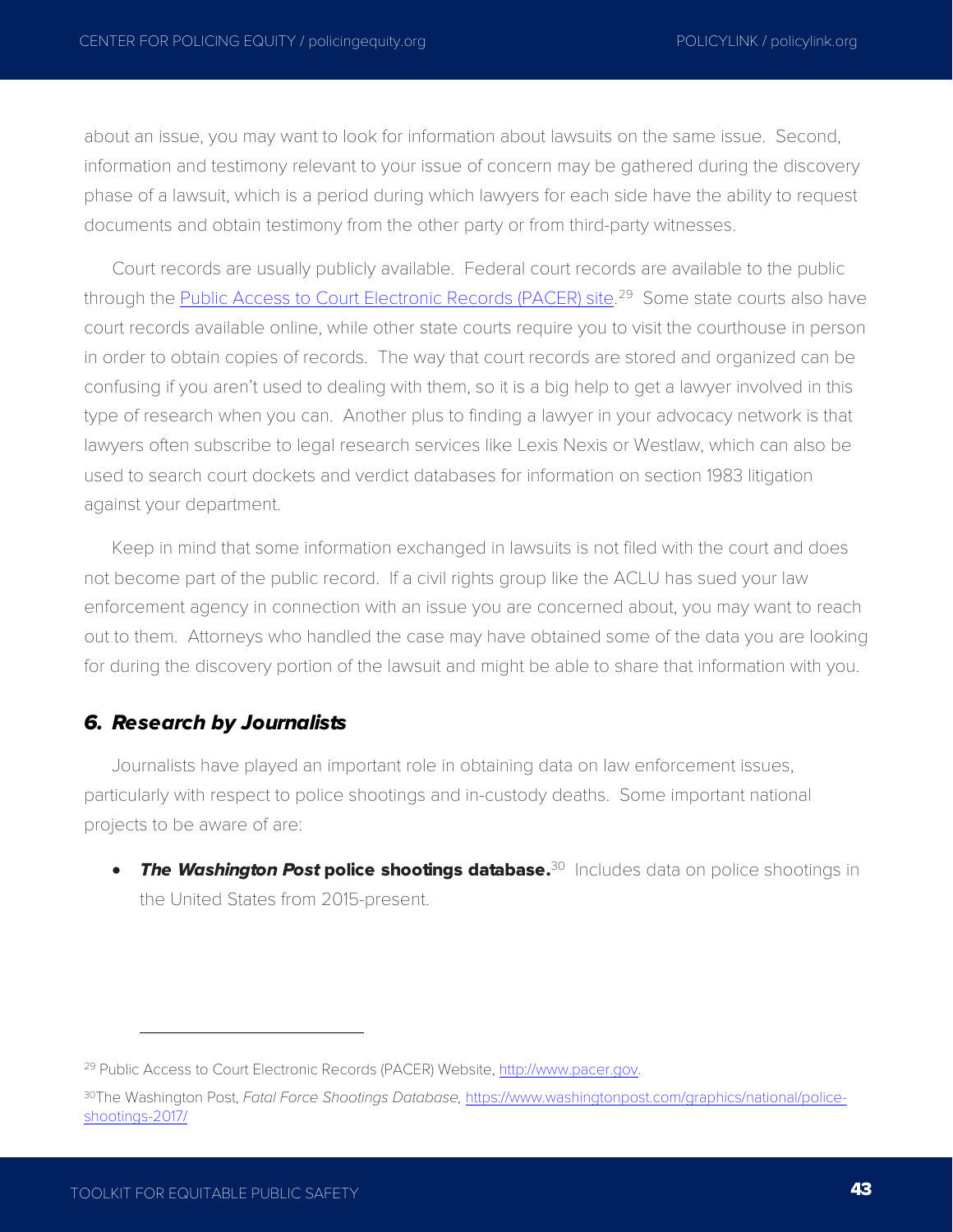- [The Counted.](https://www.theguardian.com/us-news/series/counted-us-police-killings)<sup>[31](#page-45-0)</sup> A project by The Guardian that recorded people killed by police in the United States in 2015 and 2016. This project includes data on both shooting and nonshooting deaths.
- [Fatal Encounters.](https://www.fatalencounters.org/)<sup>[32](#page-45-1)</sup> A project by journalist, D. Brian Burghart, which documents incidents in which people were killed by law enforcement from January 1, 2000 through the present.

Many local newspapers and radio stations have also done important research on police issues, so it is worth searching the archives of your local newspaper for relevant data.

To recap, here is a chart giving you an at-a-glance idea of potential data sources and the relative difficulty in accessing data for each:

| <b>Type of</b><br><b>Research</b> | <b>Complexity of</b><br><b>Obtaining Data</b> | <b>Sources</b>                                                                                                      |
|-----------------------------------|-----------------------------------------------|---------------------------------------------------------------------------------------------------------------------|
| Online                            | Simple                                        | Your law enforcement agency website                                                                                 |
| Research                          |                                               | Police Data Initiative                                                                                              |
|                                   |                                               | US Bureau of Justice Statistics                                                                                     |
|                                   |                                               | <b>US Census Bureau</b>                                                                                             |
|                                   |                                               | US DOJ Civil Rights Division Special Litigation Section                                                             |
|                                   |                                               | Your local law enforcement oversight agency website (if applicable)                                                 |
|                                   |                                               | Your law enforcement monitor's website (if applicable)                                                              |
|                                   |                                               | The Washington Post police shootings database                                                                       |
|                                   |                                               | The Counted and Fatal Encounters databases of arrest-related<br>deaths                                              |
|                                   |                                               | Online archives of articles from your local newspaper or radio<br>station                                           |
|                                   |                                               | Activist public data projects (e.g. Invisible Institute, Campaign Zero,<br>Transparency and Accountability Project) |

<span id="page-45-0"></span><sup>&</sup>lt;sup>31</sup> The Guardian, The Counted, [www.theguardian.com/thecounted.](http://www.theguardian.com/thecounted)

<span id="page-45-1"></span><sup>32</sup> D. Brian Burghart, Fatal Encounters, <https://www.fatalencounters.org/>.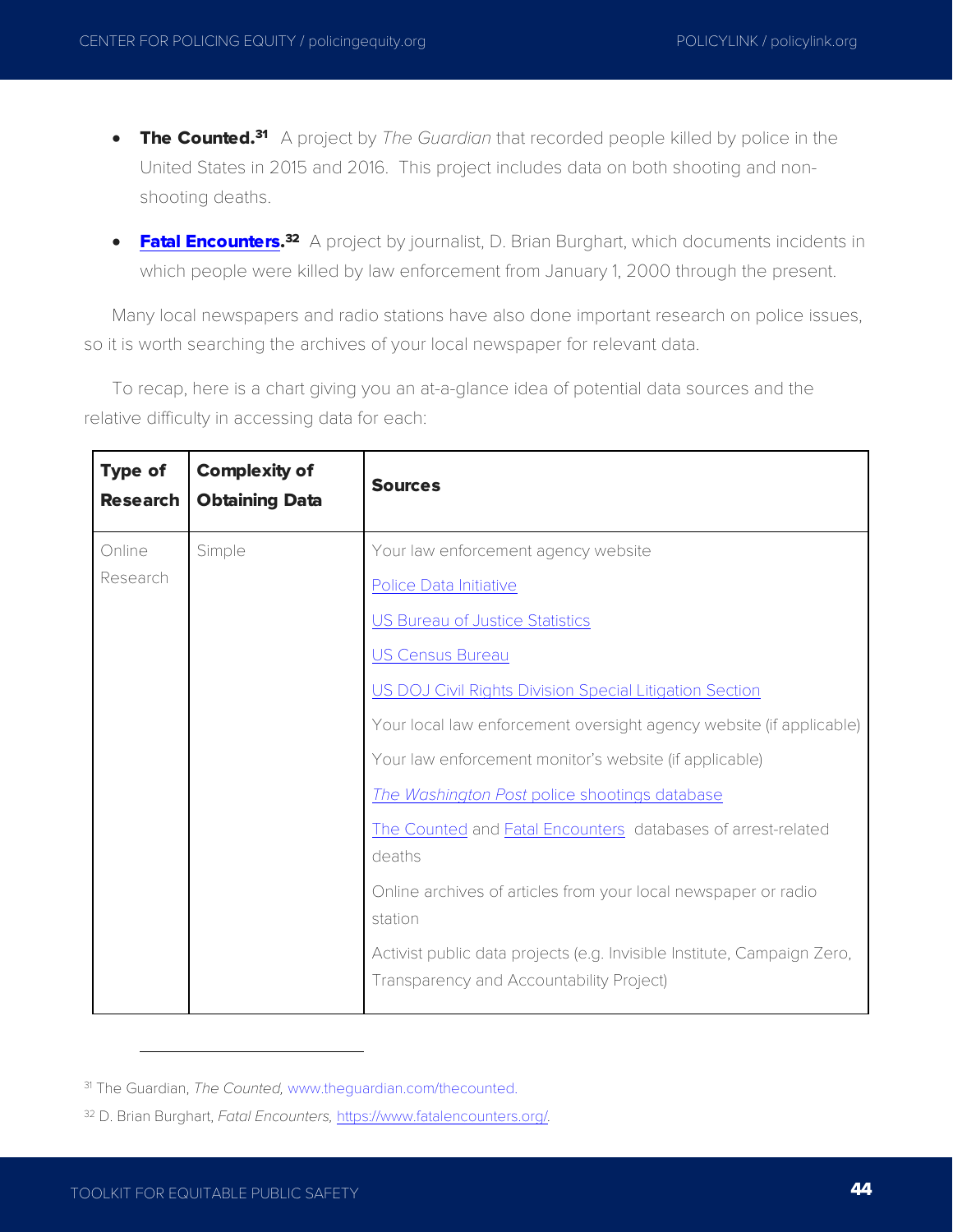| Personal<br>Request          | Simple, but need<br>connections                   | Law enforcement leadership<br>City or county leadership<br>Local ACLU chapter or other area civil rights attorneys                                                                                                                |
|------------------------------|---------------------------------------------------|-----------------------------------------------------------------------------------------------------------------------------------------------------------------------------------------------------------------------------------|
| Public<br>Records<br>Request | Complex-helpful to<br>get an attorney<br>involved | Your law enforcement agency's internal records<br>National Freedom of Information Coalition for guidance and sample<br>request letters.                                                                                           |
| Court<br>records             | Complex-helpful to<br>get an attorney<br>involved | Public Access to Court Electronic Records site (PACER) for federal<br>court records (fees may apply)<br>Google Scholar for published court decisions.<br>Local state courts<br>LexisNexis or Westlaw (paid subscription required) |

# D. What To Do If Your Agency Doesn't Keep Or Share The Data You Need

When you venture into the world of data, you will almost certainly find that some of the data that you want and need to support your advocacy are not being tracked or are not publicly shared. The lack of any national data on law enforcement issues remains a serious problem. Many law enforcement agencies currently have weak data collection practices or are unable to share what data they do have based on requirements of state law or union contracts.<sup>[33](#page-46-0)</sup> Other agencies may collect some relevant data, but they maintain it in a format that is difficult or impossible for members of the public to use and navigate.

There are some projects working to address these problems, like the Center for Policing Equity's <u>National Justice Database</u><sup>[34](#page-46-1)</sup> and the Police Foundation's <u>Police Data Initiative</u>.<sup>35</sup> The National Justice Database works to standardize good data collection practices in law enforcement agencies around the country and is the first initiative to track national statistics on police behavior

<span id="page-46-0"></span>**<sup>33</sup>** Naomi Shavin, Our Government Has No Idea How Often Police Get Violent With Civilians, THE NEW REPUBLIC (Aug. 25, 2014), available at [https://newrepublic.com/article/119192/police-use-force-stats-us-are-incomplete-and-unreliable.](https://newrepublic.com/article/119192/police-use-force-stats-us-are-incomplete-and-unreliable)

<span id="page-46-1"></span><sup>34</sup> See [http://policingequity.org/national-justice-database/.](http://policingequity.org/national-justice-database/)

<span id="page-46-2"></span><sup>35</sup> See https://www.policedatainitiative.org/.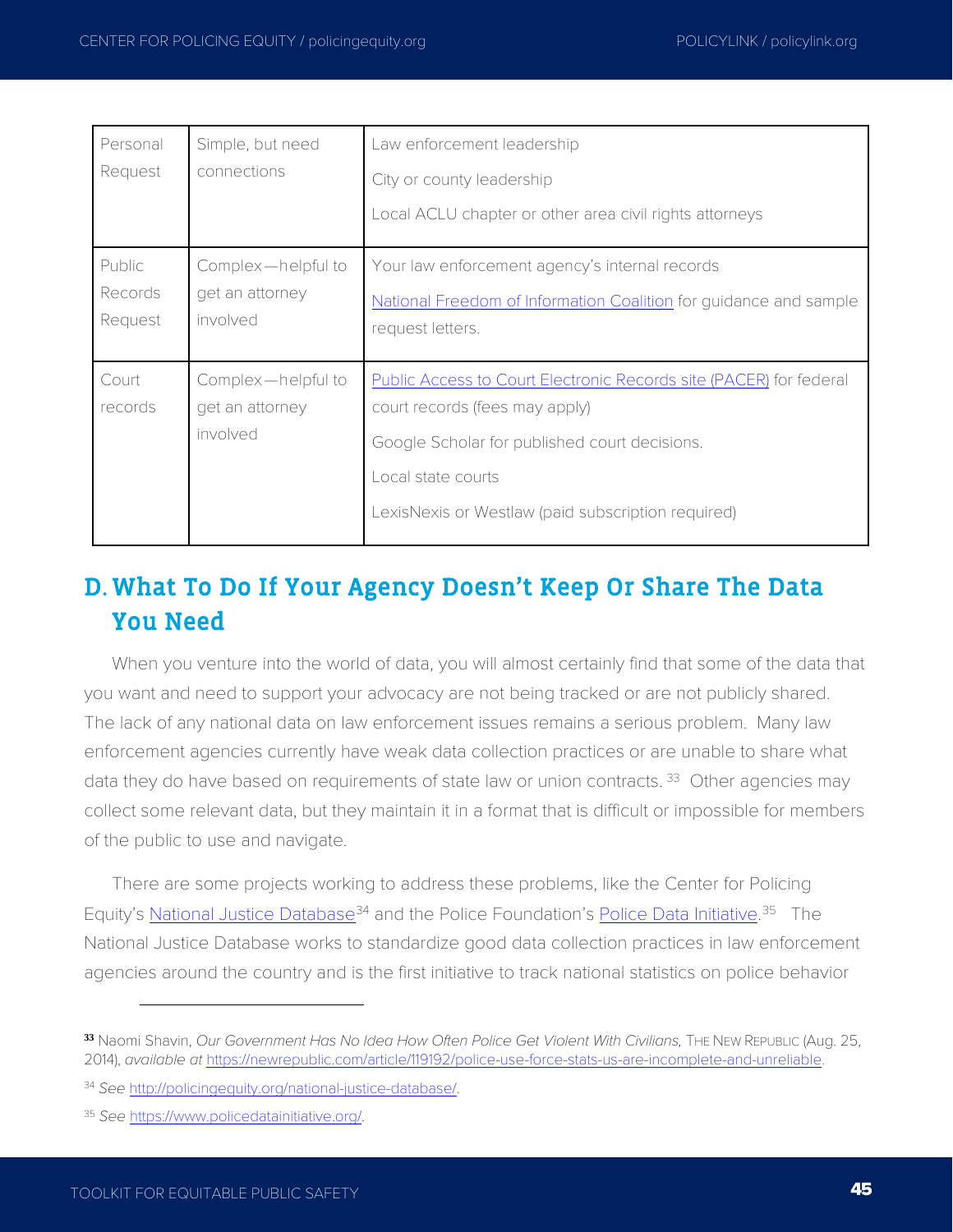like stops and use of force. The Police Data Initiative encourages police departments to share their data with the public and provides a consolidated list of open datasets relating to law enforcement issues.

If you hit a wall in your search for data, know that you have found another issue that needs community attention and advocacy. First, you can determine whether there are any state or local laws or union contracts that prevent your law enforcement agency from disclosing the data you are seeking. For example, in about half of U.S. states, officer disciplinary records are confidential as a matter of law.[36](#page-47-0) If there are legal restrictions on the department's ability to release data, you should petition your state legislature to lift or modify those restrictions.

If there are no laws that prevent the release of the data you are seeking, ask your law enforcement agency to begin keeping and sharing such data. Encourage your law enforcement agency to participate in the National Justice Database and the Police Data Initiative. You can also petition your City Council and/or state legislature to impose data-keeping and transparency requirements so that members of the community can learn what their law enforcement agency is doing. The Center for Policing Equity's National Justice Database Project has developed a checklist that sets forth best practices for routine police data collection on crimes, calls for service, stops, and use of force. You can see a copy of this checklist in **Appendix B** to this document.

# E. Analyzing Data From Public Records

You can use data you have collected to generate statistics that will help you to show the magnitude of a problem or disparity, as well as whether that disparity is statistically significant (or a real pattern, rather than the product of mere chance). You can also use the data to test particular assumptions about the reasons for a particular disparity. For a detailed breakdown of some of the specific calculations you can use and questions you can answer with these data, check out **Appendix A** to this document, which contains a breakdown of basic descriptive statistics and examples of how to use those statistics to answer questions relevant to common law enforcement issues.

If your community wants or needs to explore more complicated questions using data analysis, such as questions about the causes of an identified disparity or predictive questions about a larger

<span id="page-47-0"></span><sup>36</sup> See Robert Lewis, Noah Veltman and Xander Landen, Is Police Misconduct A Secret in Your State? WNYC News (Oct. 15, 2015), [http://www.wnyc.org/story/police-misconduct-records/.](http://www.wnyc.org/story/police-misconduct-records/)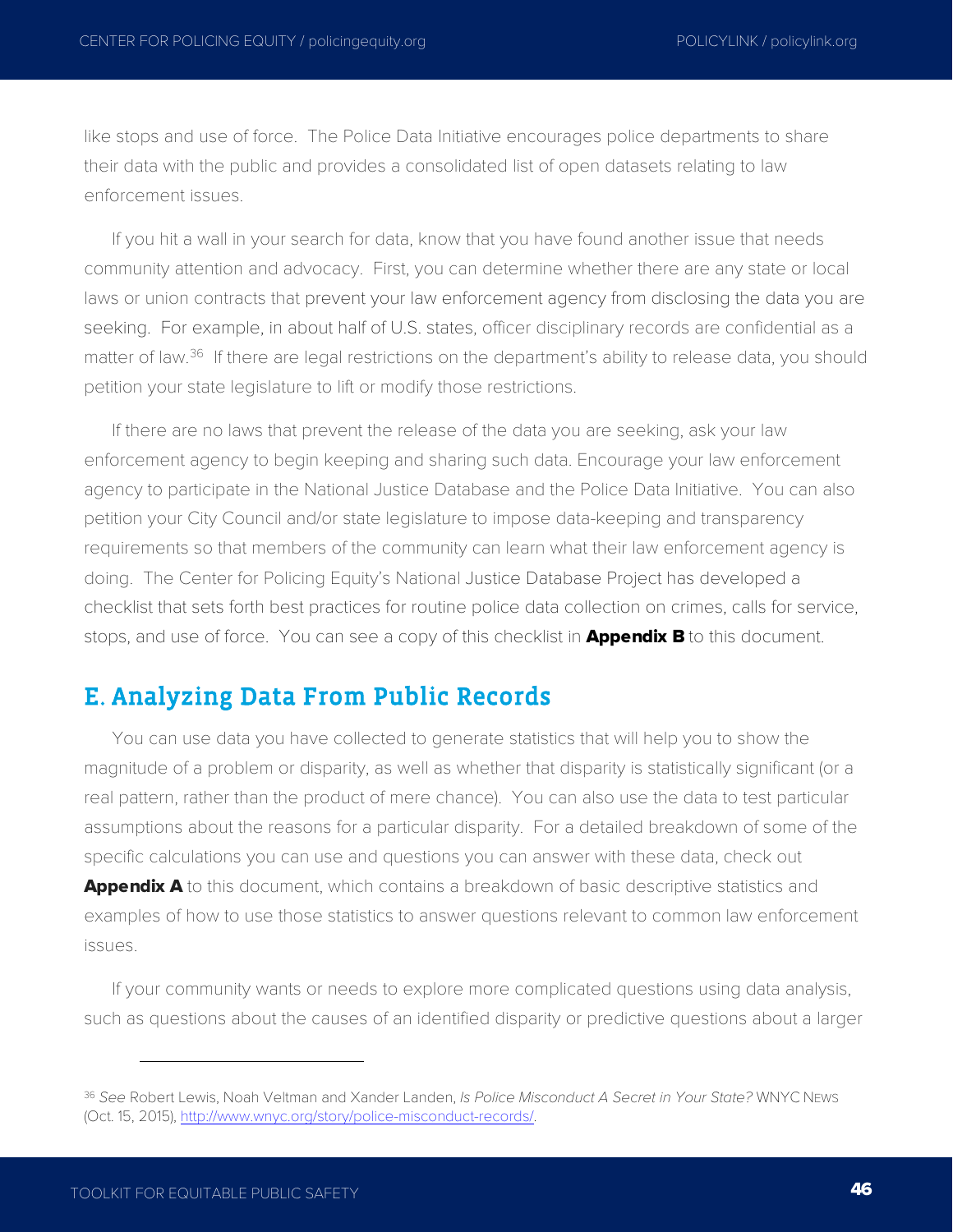population based on a small sample, you might consider partnering with an academic researcher or non-profit organization with expertise in data analysis, mathematical modeling, and crafting regressions that can help identify observable elements of systematic patterns. Partnering with an expert data scientist can also be a good option if your law enforcement agency's records are disorganized or difficult to navigate and need to be cleaned and organized in order to be used.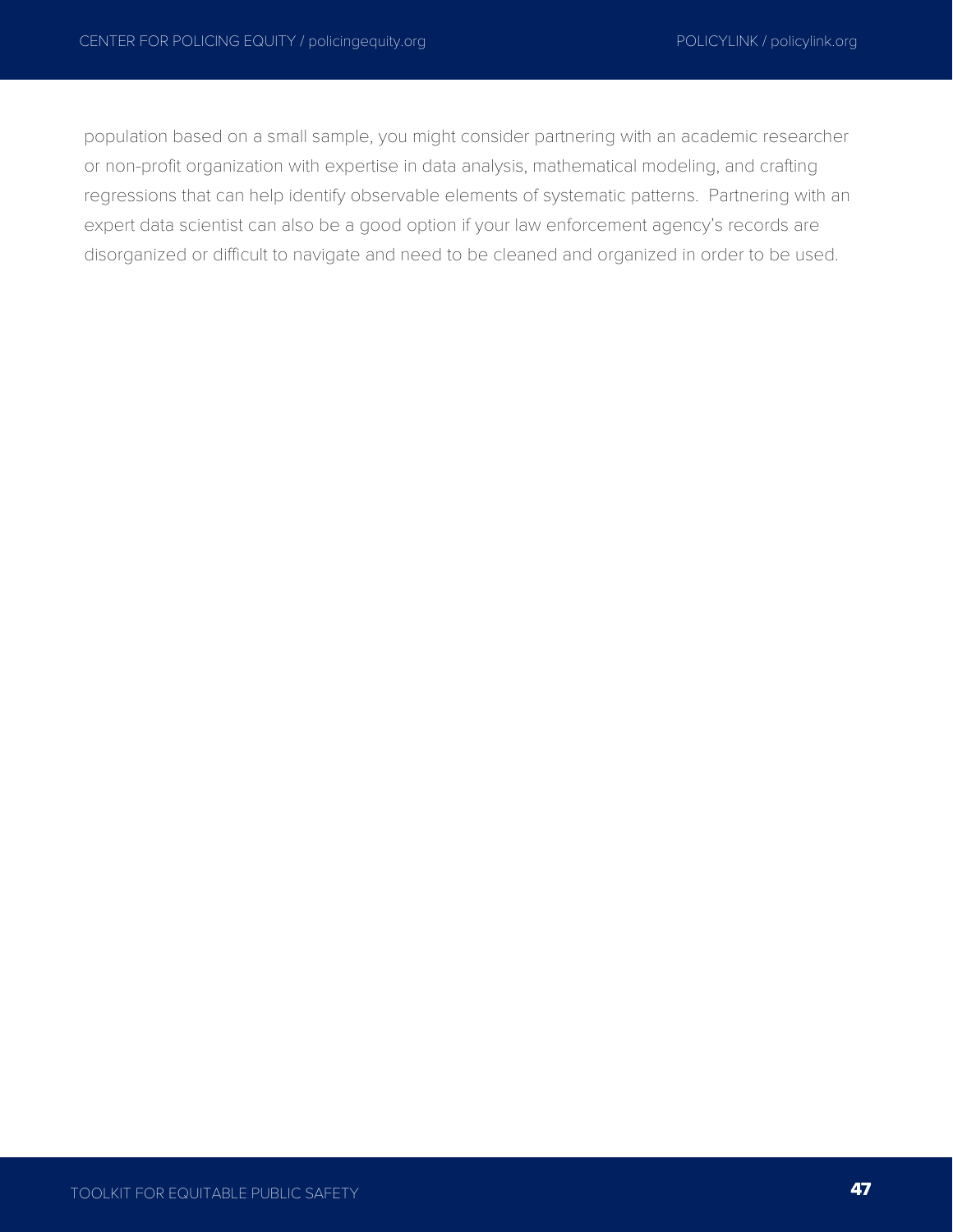# Module 4: Identifying Areas for Policy Improvement and Reform

In order to create meaningful change, activists eventually must identify specific, concrete policy changes that will help to create the change they seek. This module is intended to help you develop ideas about specific "asks" that you might choose to prioritize in your advocacy.

Most law enforcement agencies have their own internal written policies that set forth how law enforcement officers are supposed to conduct themselves on the job. Officers who violate internal policies may be subject to discipline or provided with additional training to help them comply in the future. Implementing a clear written policy on your issue of concern is often a necessary first step toward holding officers accountable to your expected standard of behavior. Written policies also play an important role in expressing the values that should guide a law enforcement agency's conduct and decisions. Communities have a right to hold their law enforcement agencies accountable to their values and priorities and to ensure that written policies are consistent with those values and priorities.

This module provides information on where to find copies of your law enforcement agency's current internal policies and provides information and ideas about policy changes that may be useful in addressing your issues of concern.

For each of the common law enforcement problems discussed in Module 1, this module discusses policy changes that have created positive results in other communities or that show promise as potential avenues for change based on emerging scientific research or the recommendations of law enforcement policy experts.

If your agency does not have any policy on the issue you are concerned about, or has a policy that is vague, incomplete, or inconsistent with community values, then you may need to consider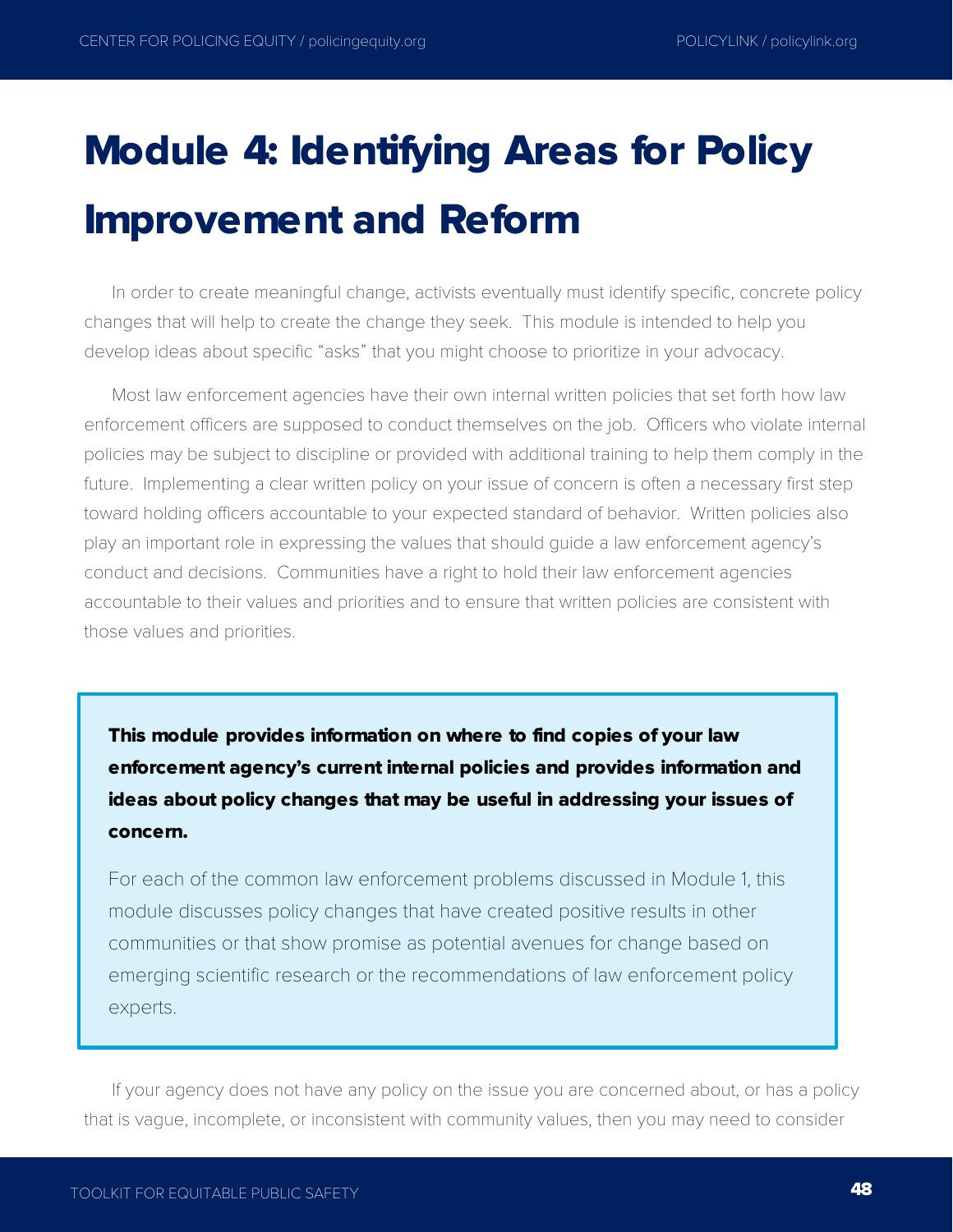seeking implementation of new internal policies. If your law enforcement agency is not responsive to your requests for policy change or if you hope to change policies in multiple departments, you can also petition your state legislature to mandate statewide standards relating to the issue you are concerned about.

This information in this module is a resource to help you and not a prescriptive list that must be followed A to Z. There are few universal right answers when it comes to law enforcement reform. Local communities have differing priorities, needs, resources, and laws. While emerging scientific research has generated some promising practices for improving policing equity, research still has a long way to go before it can identify with certainty, which practices are consistently the most effective. Communities must ultimately create their own solutions informed by local realities, the findings of scientific researchers, and the experiences of other communities. We encourage you to treat the information in this module as a starting point for generating ideas for solutions that may work in your community context.

# A. Obtaining Copies of Current Internal Law Enforcement Policies

In order to determine whether changes in written policy are needed, you will need to obtain copies of your agency's current written policies. These are frequently available online. You can check your law enforcement agency's website or try a web search for "[name of your agency] policy manual" or "[name of your agency] policies and procedures." If your agency does not publish its policies online, it is possible that a non-profit group or news organization may have previously made a public records request for the policies you are seeking to obtain. For example:

- Campaign Zero obtained the use of force policies of 91 of the nation's largest police departments. [37](#page-50-0)
- The Leadership Conference has collected data on the Body Worn Camera policies from 75 local police departments.<sup>[38](#page-50-1)</sup>

<span id="page-50-0"></span><sup>37</sup> Campaign Zero Use of Force Project, [http://useofforceproject.org/.](http://useofforceproject.org/)

<span id="page-50-1"></span><sup>38</sup> The Leadership Conference Body Worn Camera Scorecard, [https://www.bwcscorecard.org/.](https://www.bwcscorecard.org/)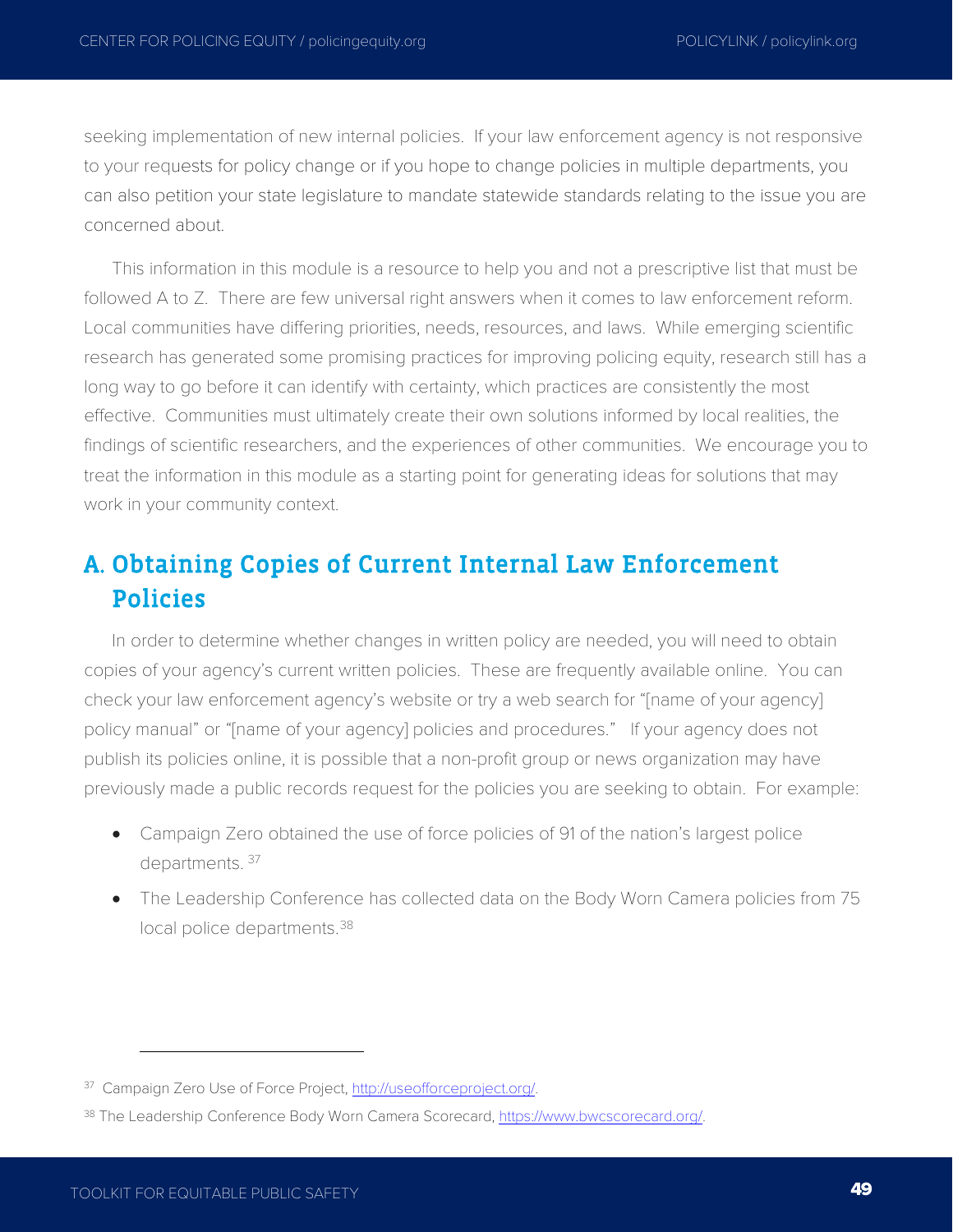If you cannot find the policies you are interested in on your law enforcement agency's website or elsewhere online, you can request them from your law enforcement agency informally or through a formal public records request.<sup>[39](#page-51-0)</sup>

# B. Identifying Promising Policies That Might Help Your **Community**

Below, you will find a list of policies that have shown promise in addressing common areas of community concern about law enforcement, as well as policies recommended by experts in law enforcement policy. We recognize that public safety encompasses a broad range of issues beyond the scope of this particular Toolkit, including housing, employment opportunity, access to healthcare, and community violence prevention initiatives, so we encourage you to take from this section that which makes sense for your community and incorporate it into your own broader plan of action. Think of this list as a starting point to generate ideas for promising potential solutions that make sense for your particular community.

This list is broken down by issue of concern and covers each of the common problems with law enforcement covered in Module 1: (1) stops and searches; (2) use of force; (3) in-custody deaths; (4) interactions with special populations (youth, people with disabilities, non-English speakers, and homeless people); and (5) response to victims of crime.

### 1. Stops and Searches

Promising practices for addressing excessive or unwarranted stops and searches include:

• Require officers to provide thorough, narrative descriptions of their vehicle and pedestrian stops to their supervisors on a daily basis, explaining the justification for **each stop.** After the New York Police Department adopted this reform in 2013, the department saw an immediate decrease in the number of stops performed, while the hit rate for stops, or the percentage of justified searches that actually yielded the discovery of illegal activity, markedly increased. In other words, officers stopped fewer people, but found contraband in a higher percentage of stops. Crime rates did not increase after the

<span id="page-51-0"></span><sup>&</sup>lt;sup>39</sup> To find information about what records you are entitled to request under your state's freedom of information law and to download sample Freedom of Information Act request letters, visit the website of the National Freedom of Information Coalition, [http://www.nfoic.org/state-freedom-of-information-laws.](http://www.nfoic.org/state-freedom-of-information-laws)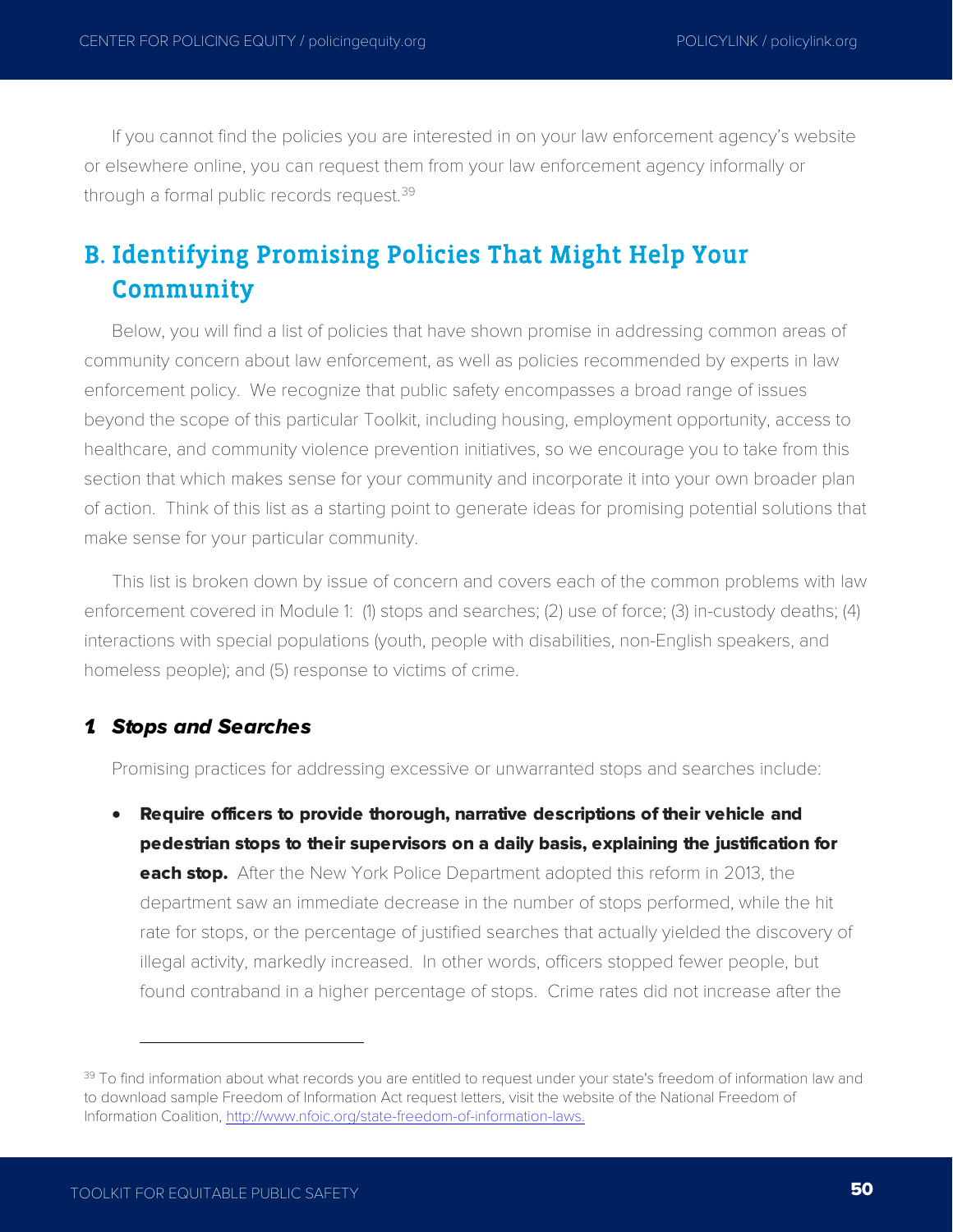reduction in stops.<sup>40</sup> Similarly, when the U.S. Customs Service required officers to obtain supervisor permission before conducting certain types of searches, the number of searches declined by almost half, the hit rate rose by 65%, and the racial and ethnic disparities in searches declined.<sup>[41](#page-52-1)</sup>

- **Prohibit the use of ticketing and arrest quotas.** This is a popular reform measure grounded in the idea that law enforcement agencies should use their resources to promote public safety rather than to raise revenue though aggressive enforcement of low-level, nonviolent infractions. When the U.S. DOJ Civil Rights Division investigated the police force in Ferguson, Missouri, they found that the department aggressively ticketed and fined the community in order to generate revenue for the City rather than to further any public safety objective. These armed fundraising efforts were overwhelmingly focused on the City's Black residents. Similar problems have been reported in numerous other communities.<sup>[42](#page-52-2)</sup>
- Require officers to attend training on factors that predict racially disparate treatment and implement policies to limit or eliminate chronic risk factors for discriminatory **policing.** A significant body of psychological research has examined risk factors for discriminatory behavior in policing. Risk factors identified in psychological literature include officer discretion, being a novice, emphasis on crime control, making multiple or complex decisions under time pressure, hunger, stress, sleep deprivation, and situations that cause officers to feel concern that their value or status as a member of an important social category will be diminished.<sup>[43](#page-52-3)</sup> While more research is needed to validate the efficacy of specific bias trainings, calling for well-designed bias trainings that address common risk factors for discriminatory policing is a reasonable policy ask, and a reasonable strategy for reducing discriminatory policing. Beyond training, law enforcement agencies can identify

<span id="page-52-0"></span><sup>40</sup> Jonathan Mummolo, Modern Police Tactics, Police-Citizen Interactions, and the Prospects for Reform, JOURNAL OF POLITICS 80:1 (Dec. 6, 2017); MacDonald, John, and Anthony A. Braga. 2018. Did Post-Floyd et al. reforms reduce racial disparities in NYPD stop, question, and frisk practices? An exploratory analysis using external and internal benchmarks, 8825 JUSTICE QUARTERLY 1–30 (2018).

<span id="page-52-1"></span><sup>41</sup> Samuel Walker and Jonathan Katz, THE POLICE IN AMERICA: AN INTRODUCTION (6th Ed. 2008).

<span id="page-52-2"></span><sup>42</sup> Policing and Profit, 128 HARV. L. REV. 1723 (Apr. 10, 2015); Scott Drenkard, Police Ticket Quotas as a Revenue Source, (Aug. 5, 2013), [https://taxfoundation.org/police-ticket-quotas-revenue-source/;](https://taxfoundation.org/police-ticket-quotas-revenue-source/) American Civil Liberties Union, In For A Penny: The Rise of America's Debtors' Prisons (2010), [http://www.aclu.org/files/assets/InForAPenny\\_web.pdf;](http://www.aclu.org/files/assets/InForAPenny_web.pdf) Final [Report of the President's Task Force on 21st Century Policing](http://elearning-courses.net/iacp/html/webinarResources/170926/FinalReport21stCenturyPolicing.pdf), Office of Community Oriented Policing Services (May 2015).

<span id="page-52-3"></span><sup>43</sup> Jill K. Swencionis and Philip Atiba Goff, The psychological science of racial bias and policing, 24 PsychoLOGY, PubLic POLICY, AND LAW, 398-409 (2017).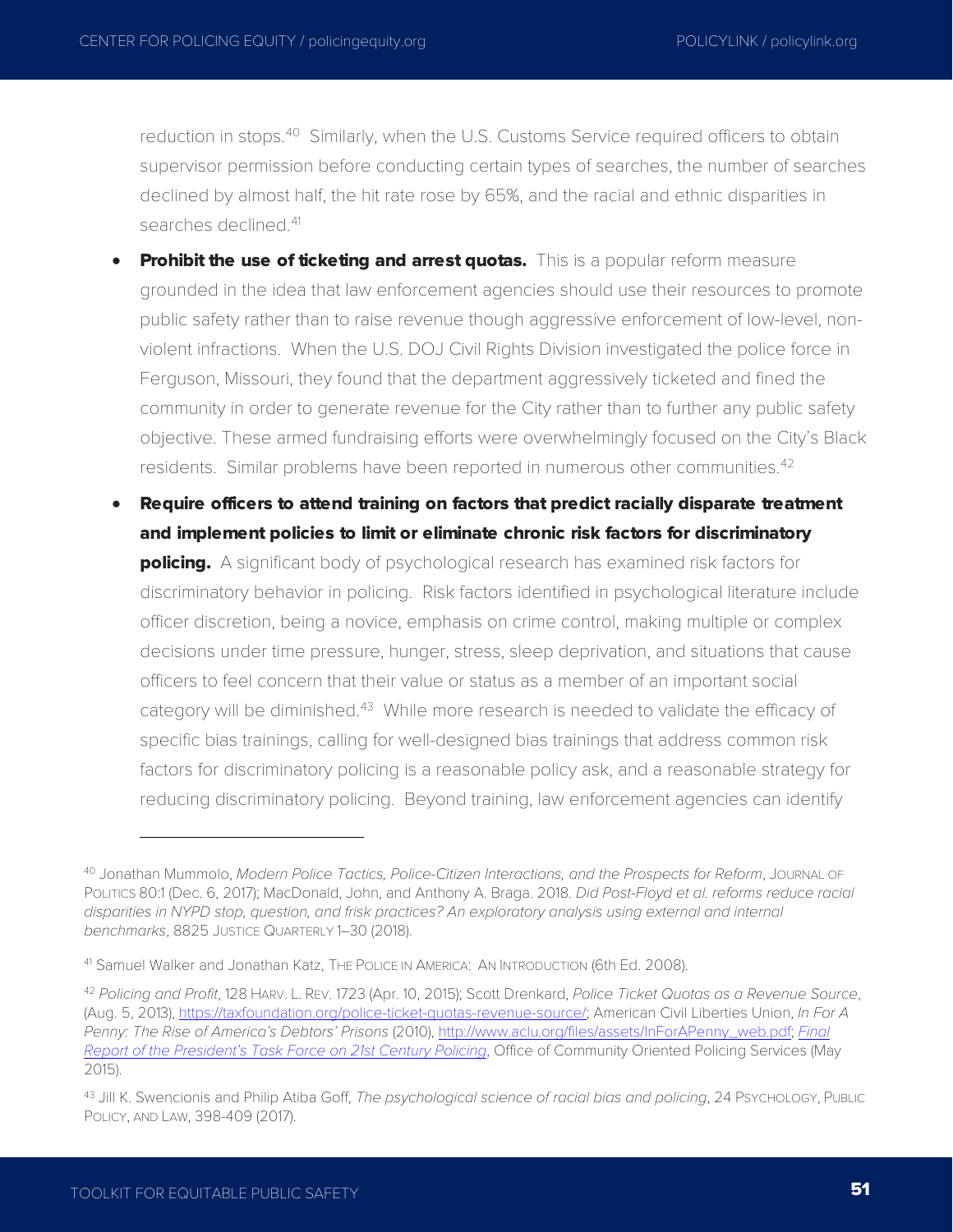chronic risk factors for racially discriminatory outcomes and adopt policies to limit or eliminate these factors. By way of example, the Las Vegas Metropolitan Police Department achieved a 23% reduction in use of force incidents after adopting changes to its foot pursuit procedures to limit chronic situational triggers of bias in use of force.<sup>[44](#page-53-0)</sup>

- Implement policies affirming an organizational commitment to procedural justice and require officers to attend empirically-tested procedural justice training. Procedural justice is based on four main pillars: treating people with dignity and respect, giving people 'voice' during encounters, making decisions neutrally, and conveying trustworthy motives. Research has shown a strong link between procedural justice and citizen perceptions of police legitimacy. Researchers have also found links between procedural justice, self-reported compliance with the law, and citizen cooperation with law enforcement.<sup>[45](#page-53-1)</sup> Initial research shows promise for the potential of training to improve officer support for procedural justice.[46](#page-53-2)
- Require and conduct regular audits to identify and analyze potential indicators of racial inequities and bias. These audits would generally include an analysis of (1) racial disparities in arrests, stops, searches, and use of force; (2) complaints and reports of use of racial epithets; and (3) other indicators of possible racial bias. It is a matter of common sense that identifying disparities and other potential indicators of bias is a necessary step toward addressing racial inequities in policing. In its pattern and practice litigation work, the DOJ has frequently required law enforcement agencies under consent decree to engage in this type of routine internal audit so that agencies can identify potential indicators of biased policing and address them promptly.
- Establish an accessible and well-publicized system for public complaints regarding profiling, discrimination, harassment and other misconduct. Because officers quilty of misconduct will rarely report their own discriminatory or harassing behavior, citizen complaints are an invaluable source of information about law enforcement misconduct. Complaint systems and hotlines must be staffed sufficiently to receive and investigate complaints in a timely and professional manner and must be publicized such that community

<span id="page-53-0"></span><sup>44</sup> Philip Atiba Goff, Identity traps: How to think about race & policing, BEHAVIORAL SCIENCE & POLICY (2016).

<span id="page-53-1"></span><sup>45</sup> Cynthia Lum, et al., An Evidence-Based Assessment of the Recommendations of the President's Task Force on 21st Century Policing — Implementation and Research Priorities., Center for Evidence-Based Crime Policy, George Mason University (2016).

<span id="page-53-2"></span><sup>46</sup> Wesley Skogan, et al., Training Police for Procedural Justice, 11 J. EXPERIMENTAL CRIMINOLOGY 319–334 (2015).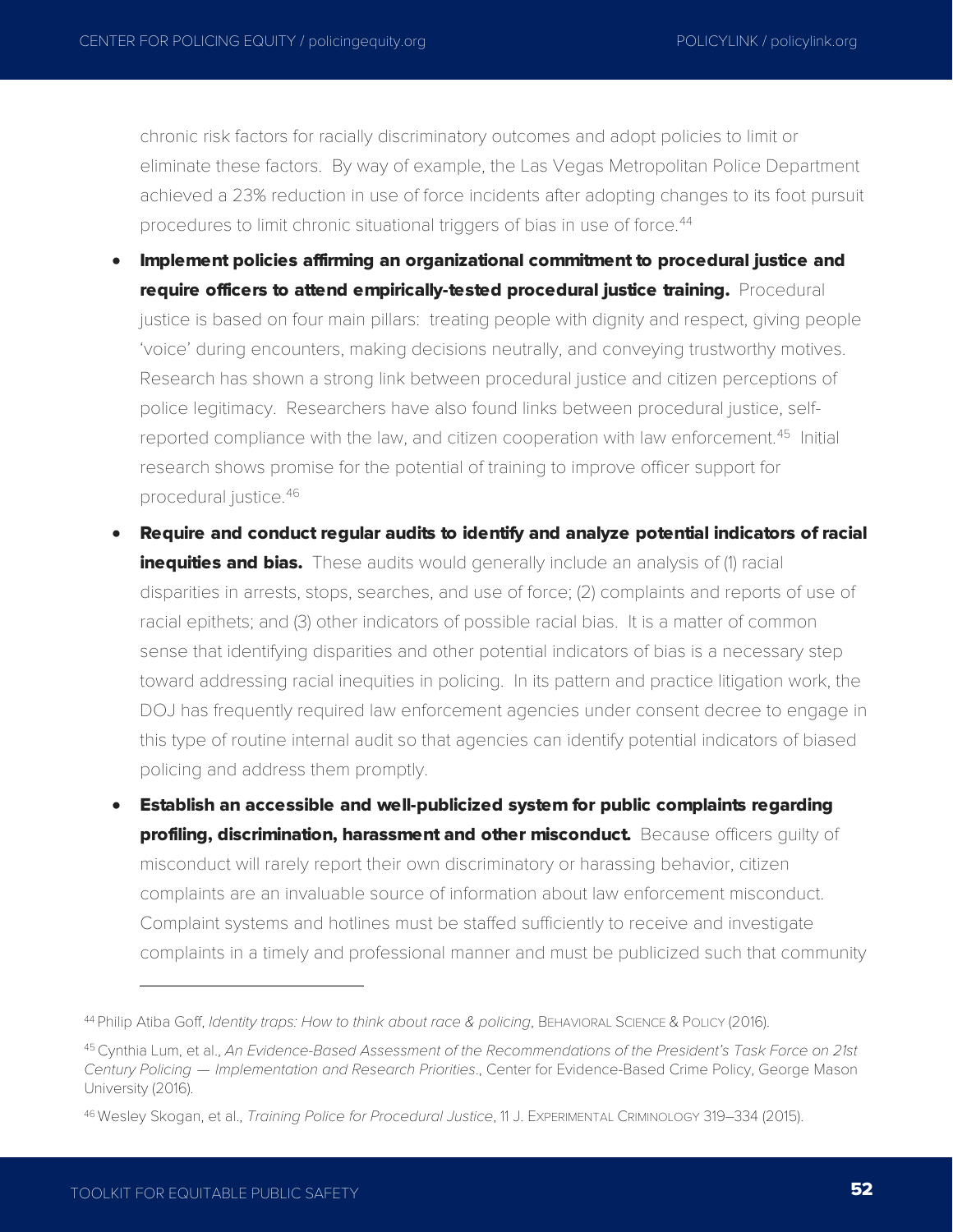members are aware of their right to file a complaint. Complaint systems must be constructed so that they will be accessible to all community residents, including non-English speakers and people with disabilities. Anonymous complaints should be permitted and procedures should be put in place to ensure that community members are not retaliated against for complaining.

- Expressly prohibit officers from using demeaning or insulting language toward the public, including disrespectful or rude remarks relating to a person's race, ethnicity, religion, disability, gender, gender identity or expression, or sexual orientation. Expressing a clear prohibition of biased language can make an important statement regarding an agency's values and may also be a necessary precursor to disciplining officers who make such remarks.
- Expressly require officers to address members of the public using pronouns and names appropriate to the gender identity expressed by the person. In a 2011 survey of over 6,000 transgender and gender non-conforming people in the United States, 22% of those who had interacted with the police reported experiencing harassment. Rates of reported harassment were even higher among transgender and non-binary survey participants who were Black or Multiracial.[47](#page-54-0)
- Other recommendations from The President's Task Force on 2 $F$ t Century Policing. The President's Task Force on 21<sup>st</sup> Century Policing was created by President Obama in 2014 in response to the public outcry in Ferguson, Missouri, following the shooting of Michael Brown. The eleven-member task force, which was made up of academic researchers, law enforcement officials, and civil rights activists, developed a list of several recommended best practices for law enforcement officers conducting traffic or pedestrian stops, including:
	- Requiring officers to identify themselves by name, rank and command to people they have stopped and to provide that same information on a business card or in other written form
	- Requiring officers to explain the reasons for a stop or search to the person being stopped or searched

<span id="page-54-0"></span><sup>47</sup> Jaime M. Grant, Lisa A. Mottet, Justin Tanis, Injustice at Every Turn: A Report of the National Transgender Discrimination Study, National Center for Transgender Equality and National Gay and Lesbian Task Force (2011), available at [http://www.thetaskforce.org/static\\_html/downloads/reports/reports/ntds\\_full.pdf.](http://www.thetaskforce.org/static_html/downloads/reports/reports/ntds_full.pdf)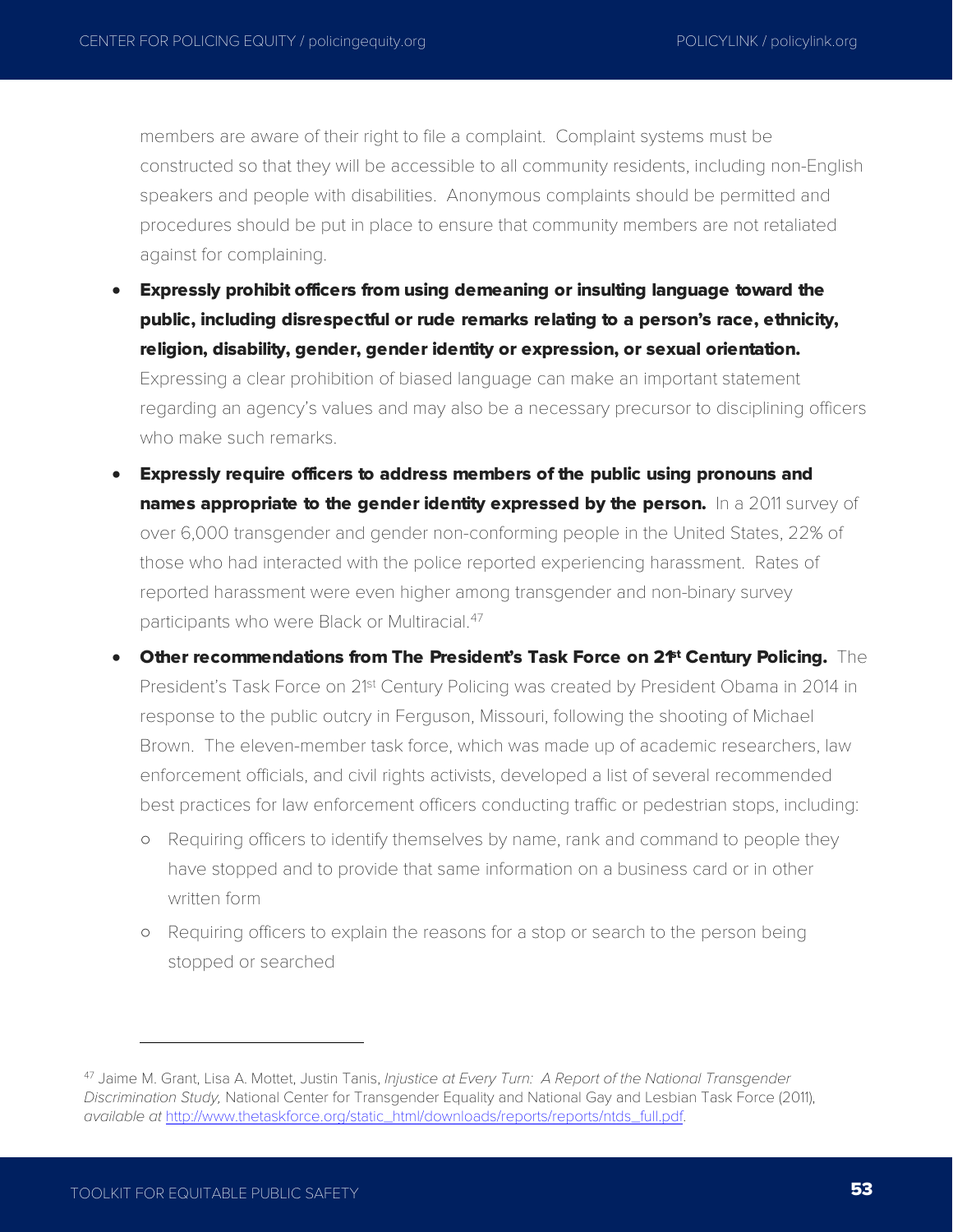○ Requiring officers to seek consent before conducting a search, explain when a person has the right to refuse consent, and obtain written acknowledgement of consent to search<sup>[48](#page-55-0)</sup>

While these recommendations have not yet been scientifically tested for efficacy, they may resonate with many communities as consistent with principles of procedural justice and other important community values.

## 2. Use of Force

 $\overline{a}$ 

Promising policies for reducing excessive and unnecessary force include:

- Clear limits on use of force. Many use of force policies are based on the landmark 1989 Supreme Court case Graham v. Connor, which set forth in broad strokes that force is considered reasonable under the Fourth Amendment of the U.S. Constitution if it is objectively reasonable under all of the circumstances. The Graham standard is vague and highly dependent on context. As a result, many experts believe that law enforcement agencies' internal use of force policies can and should be clearer and more specific than this baseline standard.<sup>[49](#page-55-1)</sup> Research indicates that clear use of force policies can reduce the frequency with which law enforcement officers use deadly force.<sup>50</sup>
- **Prohibiting chokeholds, carotid restraints, and other neck holds.** Many law enforcement agencies in major cities have restricted the use of neck holds since a series of high profile incidents in the 1980s and 1990s in which people died after being subjected to police neck holds. Nonetheless, many law enforcement agencies still permit neck restraints.<sup>51</sup> Moreover, some policies restricting chokeholds are unclear about the scope of the

<span id="page-55-0"></span><sup>48</sup> Final Report of the President's Task Force on 21st Century Policing, Office of Community Oriented Policing Services (May 2015).

<span id="page-55-1"></span><sup>49</sup> Police Executive Research Forum, Guiding Principles on Use of Force (Mar. 2016), available at [http://www.policeforum.org/assets/guidingprinciples1.pdf.](http://www.policeforum.org/assets/guidingprinciples1.pdf)

<span id="page-55-2"></span><sup>50</sup> Cynthia Lum, et al., An Evidence-Based Assessment of the Recommendations of the President's Task Force on 21st Century Policing — Implementation and Research Priorities, Center for Evidence-Based Crime Policy, George Mason University (2016), available at [http://cebcp.org/wp-content/evidence-based-policing/IACP-GMU-Evidence-Assessment-](http://cebcp.org/wp-content/evidence-based-policing/IACP-GMU-Evidence-Assessment-Task-Force-FINAL.pdf)[Task-Force-FINAL.pdf.](http://cebcp.org/wp-content/evidence-based-policing/IACP-GMU-Evidence-Assessment-Task-Force-FINAL.pdf)

<span id="page-55-3"></span><sup>&</sup>lt;sup>51</sup> A review by Campaign Zero found that only 21 of 91 law enforcement agencies surveyed explicitly prohibited the use of chokeholds or strangleholds or restricted the use of these tactics to situations in which deadly force would be justified. See Campaign Zero, Police Use of Force Policy Analysis (Sept. 20, 2016), <http://useofforceproject.org/#analysis>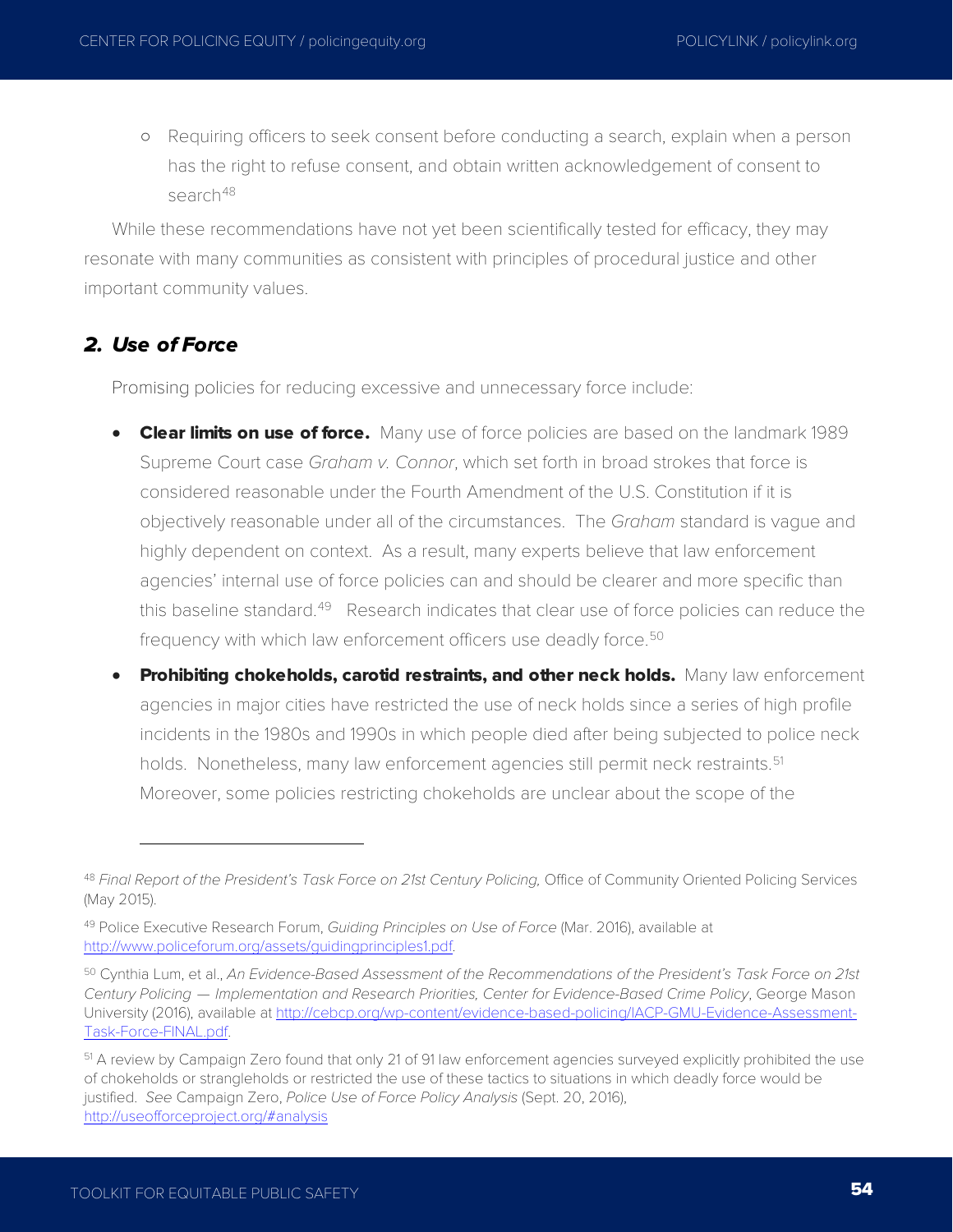restriction. There are two categories of chokehold: 1) "air" chokeholds that restrict the flow of air via pressure on the subject's windpipe or larynx; and 2) "blood" chokeholds (such as carotid restraints, sleeper holds, and vascular neck restraints) that restrict the flow of oxygen to the brain by restricting blood flow in the major veins on the sides of the neck. Although both chokeholds deprive the brain of oxygen and can lead to serious injury or death, some law enforcement agencies restrict only air chokeholds. A well-drafted policy should clearly address both types of chokehold. In its pattern and practice litigation, the U.S. DOJ has frequently sought prohibitions on all neck holds. [52](#page-56-0)

- Prohibiting officers from shooting at moving vehicles unless the officer is being threatened by deadly force (other than the threat of being struck by the vehicle itself) or unless all other options have been exhausted, including moving out of the way. The practice of shooting at moving vehicles has been controversial for many years because the practice is unlikely to disable the targeted vehicle and creates extreme risk of harm to innocent third parties. When the New York City Police Department adopted a policy restricting shooting at moving vehicles in 1972, police shooting incidents declined from almost 1,000 per year to 665 the next year, with continuing declines thereafter. Many other departments followed suit. The Police Executive Research Forum and the International Association of Chiefs of Police endorse similar restrictions on shooting at moving vehicles.<sup>[53](#page-56-1)</sup> Nonetheless, many law enforcement departments still permit officers to shoot at moving vehicles.[54](#page-56-2)
- **Requiring de-escalation before resorting to force whenever possible.** De-escalation refers to using any of a variety of tactics (e.g. verbal tactics, maintaining a safe distance, and cover) to slow down a situation so that more time, options and resources are available to resolve the situation. De-escalation policies and training show promise as a means of reducing the frequency of law enforcement use of force. Formal policies promoting de-

<span id="page-56-0"></span><sup>52</sup> See e.g. Consent Decree, U.S. v. City of New Orleans, No. CV 12-01924-SM-JCW (E.D. LA Jul. 24, 2012), available at https://www.justice.gov/sites/default/files/crt/legacy/2012/11/07/nopd\_consentdecree\_7-24-12.pdf

<span id="page-56-1"></span><sup>53</sup> Police Executive Research Forum, Guiding Principles on Use of Force (Mar. 2016), available at [http://www.policeforum.org/assets/guidingprinciples1.pdf;](http://www.policeforum.org/assets/guidingprinciples1.pdf) International Association of Chiefs of Police, National Consensus Policy and Discussion Paper on Use of Force, (Oct. 2017), available at [http://www.theiacp.org/Portals/0/documents/pdfs/National\\_Consensus\\_Policy\\_On\\_Use\\_Of\\_Force.pdf.](http://www.theiacp.org/Portals/0/documents/pdfs/National_Consensus_Policy_On_Use_Of_Force.pdf)

<span id="page-56-2"></span><sup>54</sup> Campaign Zero, Police Use of Force Policy Analysis (Sept. 20, 2016), [http://useofforceproject.org/#analysis.](http://useofforceproject.org/#analysis)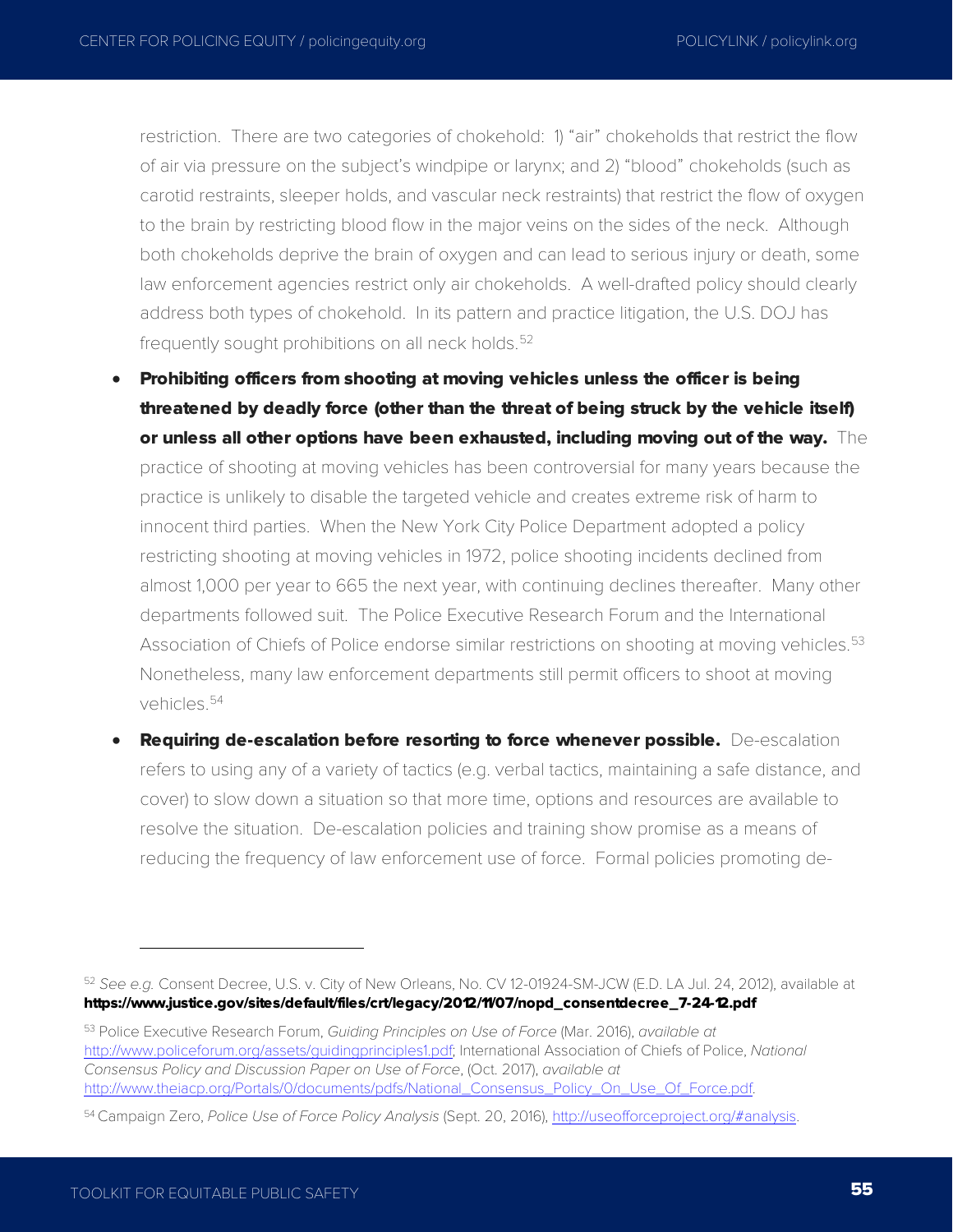escalation are endorsed by the Police Executive Research Forum<sup>[55](#page-57-0)</sup> and have been nearly universally required by the U.S. DOJ Civil Rights Division in its settlements and consent decrees with law enforcement agencies. [56](#page-57-1) The Seattle Police Department saw a 60% reduction in use of moderate and severe force by police officers after implementation of a de-escalation policy, expanded de-escalation training and other use of force policy reforms. [57](#page-57-2)

**• Requiring officers to intervene if they see a fellow officer using excessive force.** This policy recommendation is based on the requirements of the law as interpreted by the federal courts. Although numerous courts across the country have concluded that police officers have a legal duty to intervene if they witness a fellow officer using excessive force,<sup>[58](#page-57-3)</sup> not all law enforcement agencies clearly communicate this duty to their officers in their written policies.

## 3. Preventing In-Custody Deaths

## a. Preventing Force-Related Deaths

The factors that contribute to sudden in-custody deaths are not yet fully understood and are frequently the subject of debate. Nonetheless, medical research has identified a number of risk factors and potential contributing causes of sudden in-custody death. There are a number of simple measures that law enforcement agencies can take that may reduce the frequency of sudden in-custody death.

• Adopt policies warning officers of risk factors for sudden in-custody death. Medical literature has identified a number of risk factors for sudden in-custody death, including

<span id="page-57-0"></span><sup>55</sup> Police Executive Research Forum, Guiding Principles on Use of Force (Mar. 2016), available at [http://www.policeforum.org/assets/guidingprinciples1.pdf.](http://www.policeforum.org/assets/guidingprinciples1.pdf)

<span id="page-57-1"></span><sup>56</sup> U.S. Department of Justice, Civil Rights Division, The Civil Rights Division's Pattern and Practice Police Reform Work: 1994-Present (Jan. 2017).

<span id="page-57-2"></span><sup>&</sup>lt;sup>57</sup> Seattle Police Monitor, Ninth Systemic Assessment: Use of Force (Apr. 2017), available to download at [http://www.seattlemonitor.com/reports-resources.](http://www.seattlemonitor.com/reports-resources)

<span id="page-57-3"></span><sup>58</sup> See, e.g. Wilson v. Town of Mendon, 294 F.3d 1, 6 (1st Cir. 2002); Anderson v. Branen, 17 F.3d 552, 557 (2d Cir. 1994); Smith v. Mensinger, 293 F.3d 641, 650 (3d Cir. 2002); Byrd v. Brishke, 466 F.2d 6, 11 (7th Cir. 1972); Putman v. Gerloff, 639 F.2d 415, 423 (8th Cir. 1981); Cunningham v. Gates, 229 F.3d 1271, 1289 (9th Cir. 2000); Walton v. Gomez (In re Estate of Booker), 745 F.3d 405, 422 (10th Cir. 2014).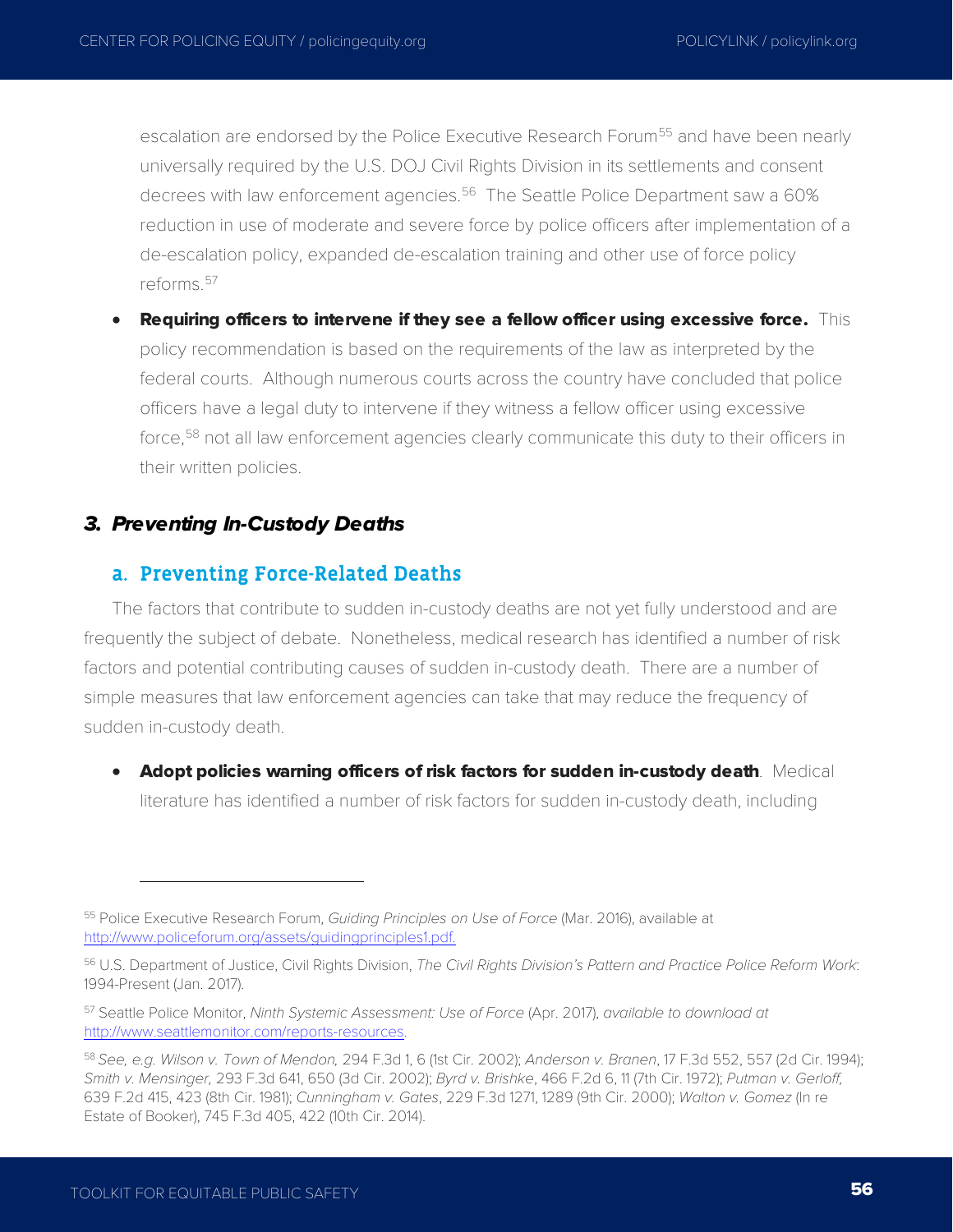intoxication, obesity, small stature, mental illness, history of drug use, and pre-existing respiratory or cardiac issues.<sup>[59](#page-58-0)</sup>

- Prohibit officers from putting body weight on the back of a prone (face down), **handcuffed person.** This may prevent the subject's chest from expanding as needed to breathe.[60](#page-58-1)
- Restrict or prohibit use of Total Appendage Restraint Procedures (TARP) and "hogtying." These practices may impair a subject's ability to breathe.[61](#page-58-2) Agencies that permit hogtying or TARP restraints under limited circumstances should strictly regulate their use to mitigate their dangers. Common precautions include:
- **Summoning medical personnel and a supervisor** to the scene before the restraint is applied, or as soon as possible.
- **Moving subjects off of their stomachs** and placing them on their sides or in a seated position as quickly as possible.
- Assigning one team member (preferably a supervisor) to remain disengaged from the action to direct the other team members and monitor the suspect's breathing and consciousness.[62](#page-58-3)
- Use of force policies should instruct officers to avoid TASER shots to the chest when **possible.** TASER shots to the chest may, in rare cases, induce cardiac arrest.<sup>[63](#page-58-4)</sup>

<span id="page-58-1"></span>60 Protection & Advocacy, Inc. Investigations Unit, The Lethal Hazard of Prone Restraint: Positional Asphyxiation (Apr. 2002), available at [http://www.disabilityrightsca.org/pubs/701801.pdf;](http://www.disabilityrightsca.org/pubs/701801.pdf) National Law Enforcement Technology Center, National Institute of Justice, Positional Asphyxia--Sudden Death (1995), available online at <https://www.ncjrs.gov/pdffiles/posasph.pdf>.

<span id="page-58-2"></span><sup>61</sup>Marin County Grand Jury, Hogtieing: A Lethal Restraint? (Feb. 2007), available at [https://www.marincounty.org/~/media/files/departments/gj/reports-responses/2006/hogtieing.pdf.](https://www.marincounty.org/%7E/media/files/departments/gj/reports-responses/2006/hogtieing.pdf)

<span id="page-58-3"></span>62 See, e.g., Los Angeles Sheriff's Department, Policy 3-01/110.22: Total Appendage Restraint, available at [http://shq.lasdnews.net/shq/mpp/3-01.pdf;](http://shq.lasdnews.net/shq/mpp/3-01.pdf) Michael Stone, Esq., Understanding the Dynamics of Restraint or Positional Asphyxia, Riverside Sheriff's Association Legal Defense Trust Training Bulletin (March 2004), available at [http://www.rcdsa.org/trainingbulletins2/2004/March2004.pdf.](http://www.rcdsa.org/trainingbulletins2/2004/March2004.pdf)

<span id="page-58-4"></span>63 TASER Handheld CEW Warnings, Instructions, and Information: Law Enforcement (updated May 2017), available at <https://www.axon.com/legal> ("[TASER] exposure in the chest area near the heart has a low probability of inducing extra heart beats (cardiac capture). In rare circumstances, cardiac capture could lead to cardiac arrest. When possible, avoid

<span id="page-58-0"></span>**<sup>59</sup>** Ronald O'Halloran and Janice Frank, Asphyxial Death During Prone Restraint Revisited: A Report of 21 Cases, 21 The American Journal of Forensic Medicine and Pathology 39 **[\(](https://journals.lww.com/amjforensicmedicine/toc/2000/03000)**Mar. 2000); Protection & Advocacy, Inc. Investigations Unit, The Lethal Hazard of Prone Restraint: Positional Asphyxiation (Apr. 2002), available at [http://www.disabilityrightsca.org/pubs/701801.pdf;](http://www.disabilityrightsca.org/pubs/701801.pdf) Wanda Mohr, et al. Adverse Effects Associated with Physical Restraint, 48 Canadian Journal of Psychiatry 330–337 (2003).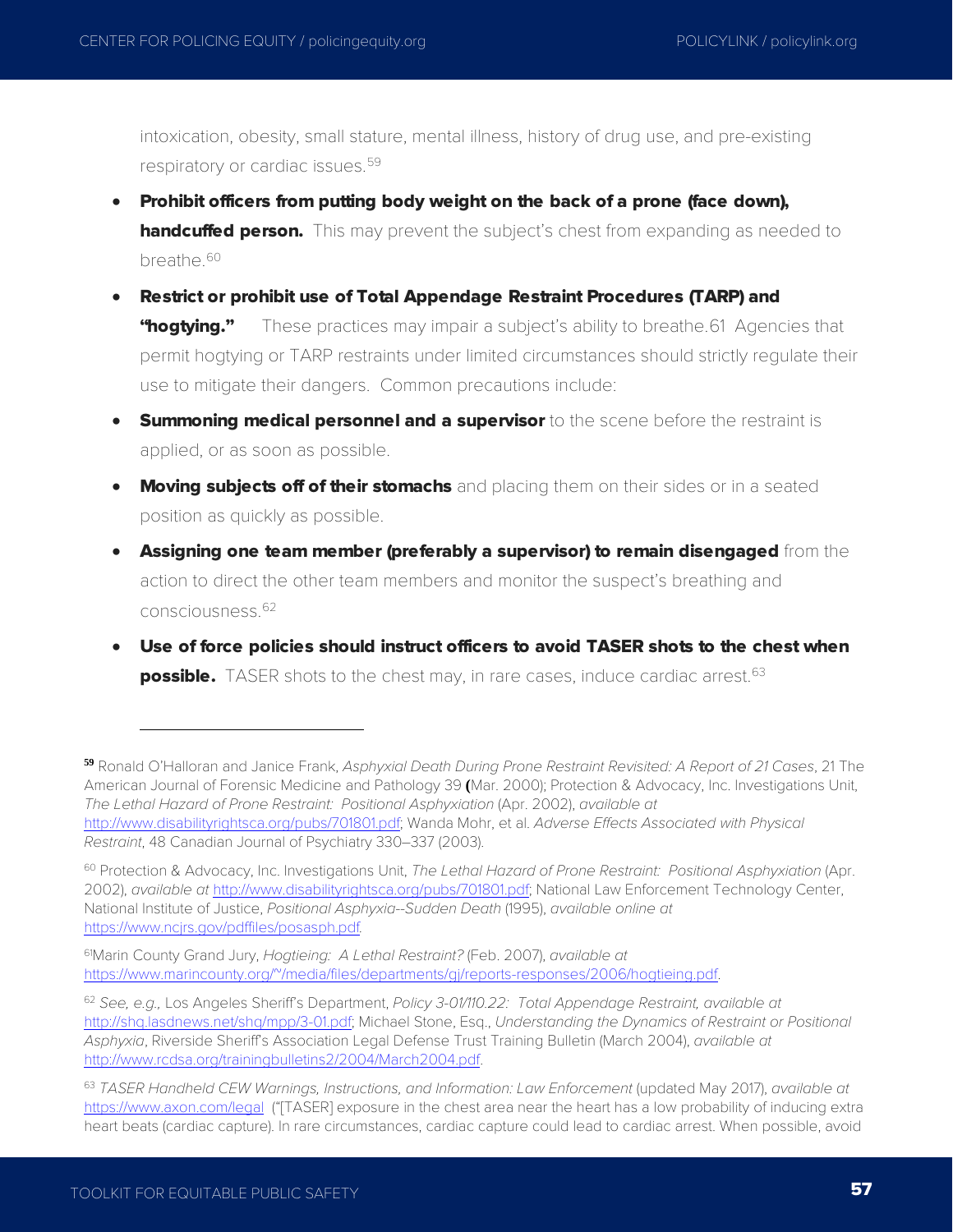- Chokeholds, carotid restraints, LVNR restraints, and other neck holds should be prohibited.<sup>[64](#page-59-0)</sup> (See pages 48-49).
- Require officers to render first aid and summon medical assistance as soon as reasonably possible after use of force for anyone who needs or requests it.<sup>[65](#page-59-1)</sup>

## b. Preventing Jail Suicides

- **Conduct intake screening of all new inmates for potential suicide risk.** Effective identification of at-risk inmates is one of the most important pieces of an effective jail suicide prevention program. Nationally, a large majority of individuals who commit suicide in jail are not supervised under any type of suicide watch.<sup>[66](#page-59-2)</sup>
- Ensure active supervision and human company for any inmate with suicidal tendencies. A large majority of jail suicides occur when the victim is physically isolated from guards and other inmates. Around the clock, constant, in-person supervision is the safest option to protect anyone who is actively suicidal. This practice is established at only a small number of jail facilities. While many jails check suicidal inmates at regular 15-minute intervals, these intervals still leave more than enough unsupervised time for a suicidal person to complete a suicide attempt. Some jails have begun to train more stable inmates to act as assigned "buddies" or "listeners" for suicidal inmates, providing a structured way for inmates to provide support and human company to peers in crisis.<sup>67</sup>
- Provide appropriate mental health treatment to people with mental health problems. People in U.S. jails and prisons have a constitutional right to adequate medical and mental

targeting the frontal chest area near the heart to reduce the risk of potential serious injury or death."); Douglas Zipes, Sudden Cardiac Arrest and Death Associated with Application of Shocks from a TASER Electronic Control Device, 125 CIRCULATION 2417-2422 (2012); see also Douglas Zipes, TASER Electronic Control Devices Can Cause Cardiac Arrest in Humans, 129 CIRCULATION 101-111 (2014).

<span id="page-59-0"></span><sup>64</sup> Seattle Police Department Manual, 8.200-POL-10; New Orleans Police Department Operations Manual Chapter 1.3.

<span id="page-59-1"></span><sup>&</sup>lt;sup>65</sup> Seattle Police Department Manual, 8.200-POL-6, 7; Police Executive Research Forum, Guiding Principles on Use of Force (Mar. 2016), available at [http://www.policeforum.org/assets/guidingprinciples1.pdf;](http://www.policeforum.org/assets/guidingprinciples1.pdf) International Association of Chiefs of Police, National Consensus Policy and Discussion Paper on Use of Force, (Oct. 2017), available at [http://www.theiacp.org/Portals/0/documents/pdfs/National\\_Consensus\\_Policy\\_On\\_Use\\_Of\\_Force.pdf.](http://www.theiacp.org/Portals/0/documents/pdfs/National_Consensus_Policy_On_Use_Of_Force.pdf)

<span id="page-59-2"></span><sup>66</sup> Michael Nedelman, How Prisons Keep Their Suicidal Inmates On Watch, CNN (Apr. 20, 2017), [https://www.cnn.com/2017/04/19/health/suicide-watch-prevention/index.html.](https://www.cnn.com/2017/04/19/health/suicide-watch-prevention/index.html)

<span id="page-59-3"></span><sup>67</sup> World Health Organization and International Association for Suicide Prevention, Preventing Suicides In Jails And Prisons, (2007), available at [http://www.who.int/mental\\_health/prevention/suicide/resource\\_jails\\_prisons.pdf;](http://www.who.int/mental_health/prevention/suicide/resource_jails_prisons.pdf) Michael Nedelman, How Prisons Keep Their Suicidal Inmates On Watch, CNN (Apr. 20, 2017), [https://www.cnn.com/2017/04/19/health/suicide-watch-prevention/index.html.](https://www.cnn.com/2017/04/19/health/suicide-watch-prevention/index.html)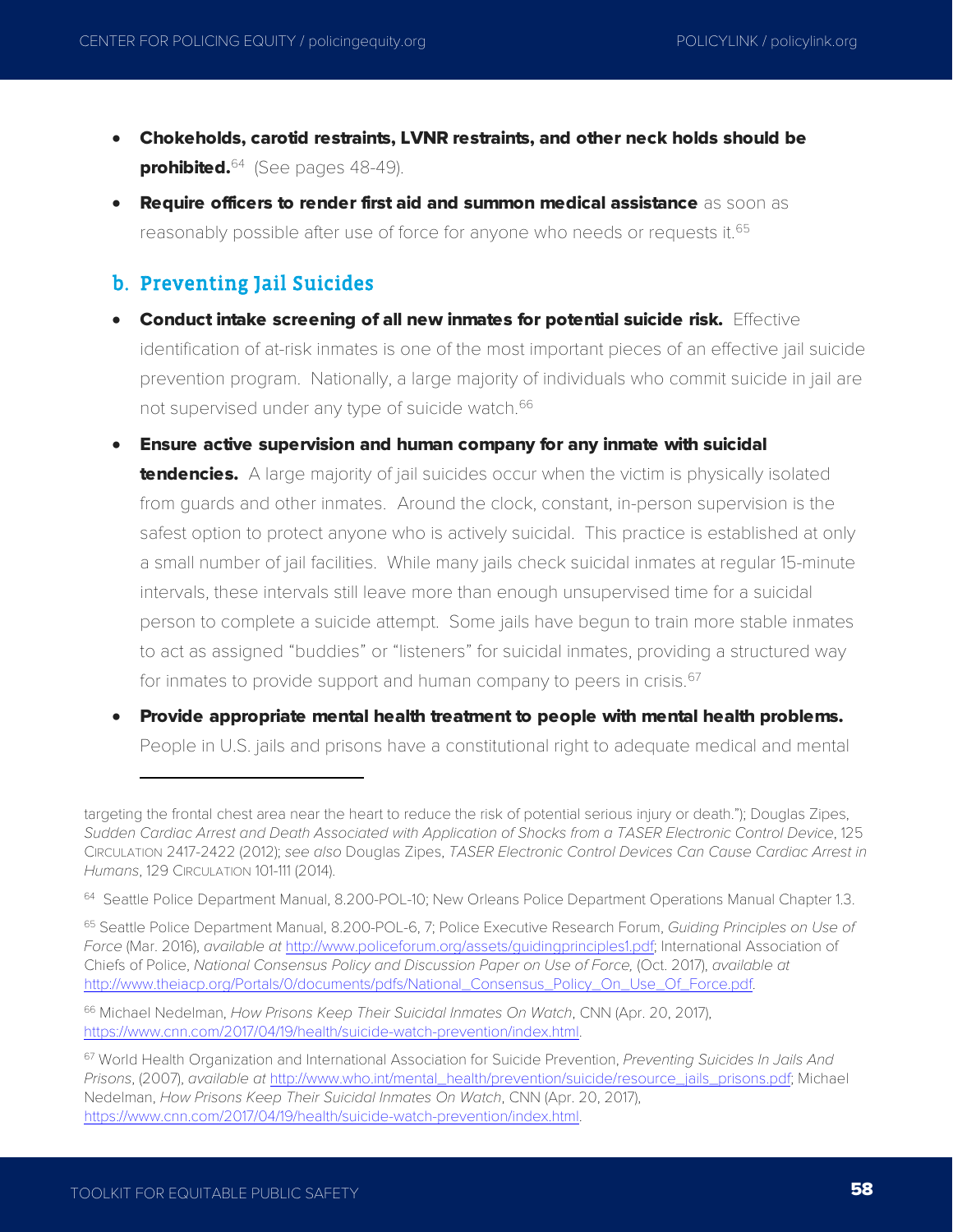health care.<sup>[68](#page-60-0)</sup> However, according to a 2011 survey conducted by the Bureau of Justice Statistics, only 35% of jail inmates currently experiencing serious psychological distress had received any mental health treatment since entering jail. [69](#page-60-1)

• Place at-risk individuals in housing that lacks access to items and architectural features that could be used for purposes of self-harm. Placing at-risk individuals in "suicideresistant" spaces is a standard recommendation among experts in jail suicide prevention that has been inconsistently applied by local jails.<sup>[70](#page-60-2)</sup>

# 4. Special Populations (Youth, People with Disabilities, Non-English Speakers, Homeless)

Groups like youth, people with disabilities, non-English speakers, and homeless people have special needs that may differ from those of most community members. Individuals in these special populations also may have legal rights under the United States Constitution and federal, state, and local laws that differ from those of other community members. Many law enforcement agencies, however, lack specific written policies addressing the needs and rights of these special groups. Enacting written policies that acknowledge the existence, needs, and legal rights of these at-risk groups is often a necessary first step to improving law enforcement interactions with these groups.

Changes in policies affecting a special population should always be developed in partnership with the group affected. Procedural justice requires giving everyone a voice in rules and policies that will affect them. Moreover, organizations that focus on issues affecting a particular population will often be the best source of information regarding the needs of the population and the laws and policies that affect them.

## a. Interactions with Youth

The law governing police interaction with minors can be complex and varies from state to state, so it may be helpful to partner with a youth-centered coalition or an organization with legal

<span id="page-60-0"></span><sup>68</sup> See ACLU Prisons Project, Know Your Rights—Medical, Mental Health and Dental Care (Jul. 2012), available at https://www.aclu.org/files/assets/know\_your\_rights\_-\_medical\_mental\_health\_and\_dental\_july\_2012.pdf.

<span id="page-60-1"></span><sup>69</sup> Jennifer Bronson and Marcus Berzofsky, Indicators of Mental Health Problems Reported by Prisoners and Jail Inmates, 2011-12, U.S. D.O.J., Bureau of Justice Statistics (Jul. 2017), available at [https://www.bjs.gov/content/pub/pdf/imhprpji1112.pdf.](https://www.bjs.gov/content/pub/pdf/imhprpji1112.pdf)

<span id="page-60-2"></span><sup>70</sup> Michael Nedelman, How Prisons Keep Their Suicidal Inmates On Watch, CNN (Apr. 20, 2017), [https://www.cnn.com/2017/04/19/health/suicide-watch-prevention/index.html.](https://www.cnn.com/2017/04/19/health/suicide-watch-prevention/index.html)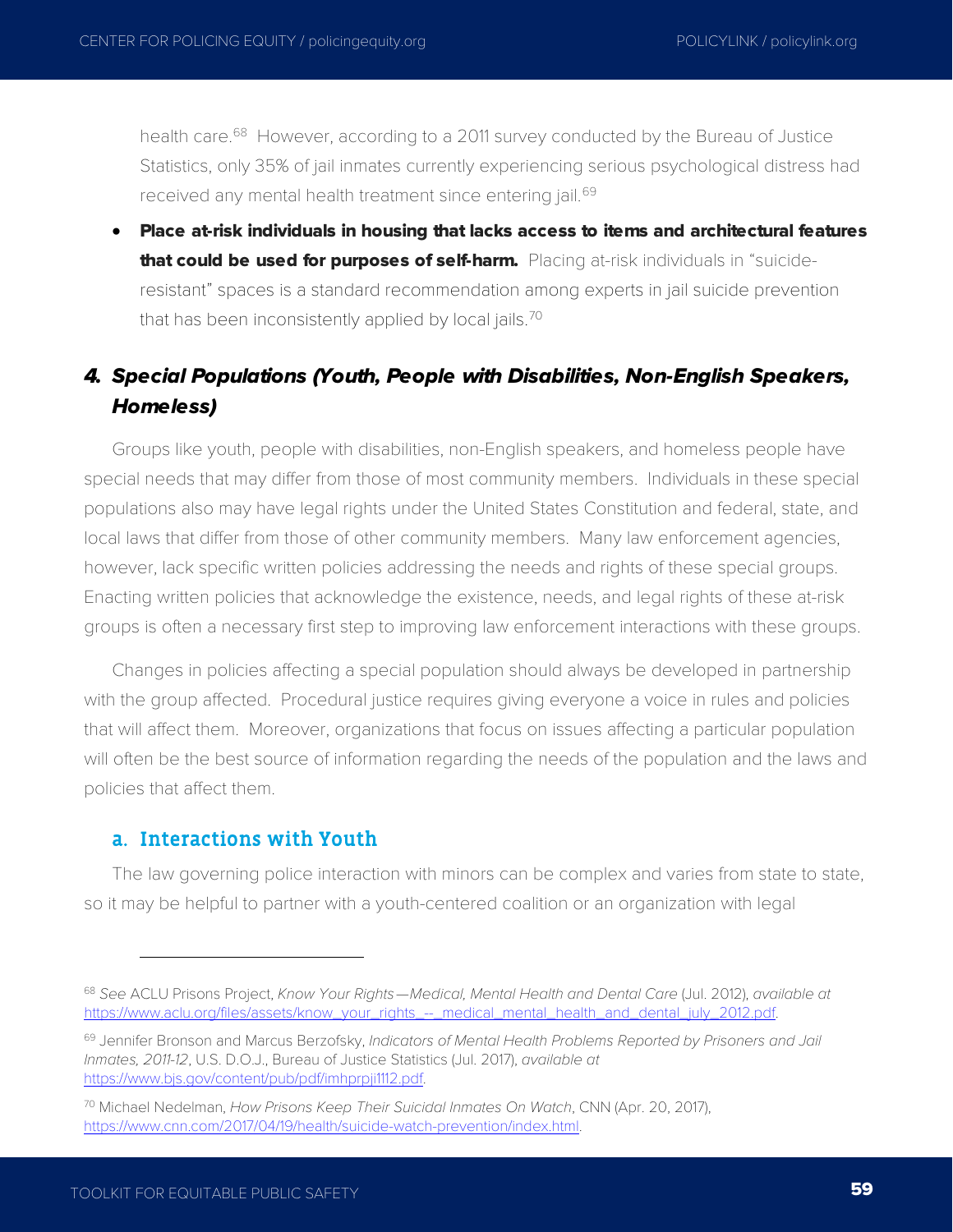expertise in juvenile justice issues. National organizations such as the Vera Institute of Justice, the Alliance for Boys and Men of Color, the Urban Peace Institute, and the ACLU, for example, maintain robust and devoted resources to improving law enforcement agency policies and state laws regulating law enforcement interactions with youth. It can also be beneficial to partner with local organizations with expertise in child and adolescent development and the effects of childhood trauma, such as social service organizations and community mental health organizations that serve youth. Some possible policy areas to discuss with your partners include:

- Ensuring that policies accurately reflect the requirements of case law and any state statutes that affect the rights of minors in interactions with law enforcement, including:
	- o The federal Juvenile Justice and Delinquency Prevention Act of 2002 (JDDP), a federal law that requires deinstitutionalization of status offenders, generally disallows the placement of youth in adult jails, and requires states to assess and address the issue of over-representation of youth of color in the criminal justice system.
	- Case law or state statutes that affect law enforcement's questioning of a minor in police custody.
	- Case law or state statutes that regulate use of force against minors.
- Requiring officers (especially School Resource Officers) to attend training on adolescent development, the effects of trauma, and strategies for interacting with **youth.** Adolescent brains are different from adult brains in important ways. Brain development continues throughout adolescence and into an individual's mid-twenties. The prefrontal cortex, the area of the brain that handles reasoning and impulse control, is the last part of the brain to mature. Youth are more vulnerable to outside pressures than adults, including peer pressure and pressure from authority figures. Adolescents are two to three times more likely than adults to falsely confess to a crime they did not commit under interrogation.<sup>71</sup> In addition, the majority of children and adolescents who confront criminal

[https://www.americanbar.org/publications/insights\\_on\\_law\\_andsociety/16/winter2016/JuvenileConfessions.html.](https://www.americanbar.org/publications/insights_on_law_andsociety/16/winter2016/JuvenileConfessions.html)

<span id="page-61-0"></span><sup>71</sup> Strategies For Youth, If Not Now, When? A Survey Of Juvenile Justice Training in America's Police Academies (Feb. 2013), available at [http://strategiesforyouth.org/sfysite/wp-content/uploads/2013/03/SFYReport\\_02-2013\\_rev.pdf;](http://strategiesforyouth.org/sfysite/wp-content/uploads/2013/03/SFYReport_02-2013_rev.pdf) Jason Mandelbaum and Angela Crossman, No Illusions: Developmental Considerations in Adolescent False Confessions, CYF NEWS (Dec. 2014), available at [http://www.apa.org/pi/families/resources/newsletter/2014/12/adolescent-false](http://www.apa.org/pi/families/resources/newsletter/2014/12/adolescent-false-confessions.aspx)[confessions.aspx;](http://www.apa.org/pi/families/resources/newsletter/2014/12/adolescent-false-confessions.aspx) Megan Crane, et al, The Truth About Juvenile False Confessions, INSIGHTS ON LAW AND SOCIETY (Winter 2016), available at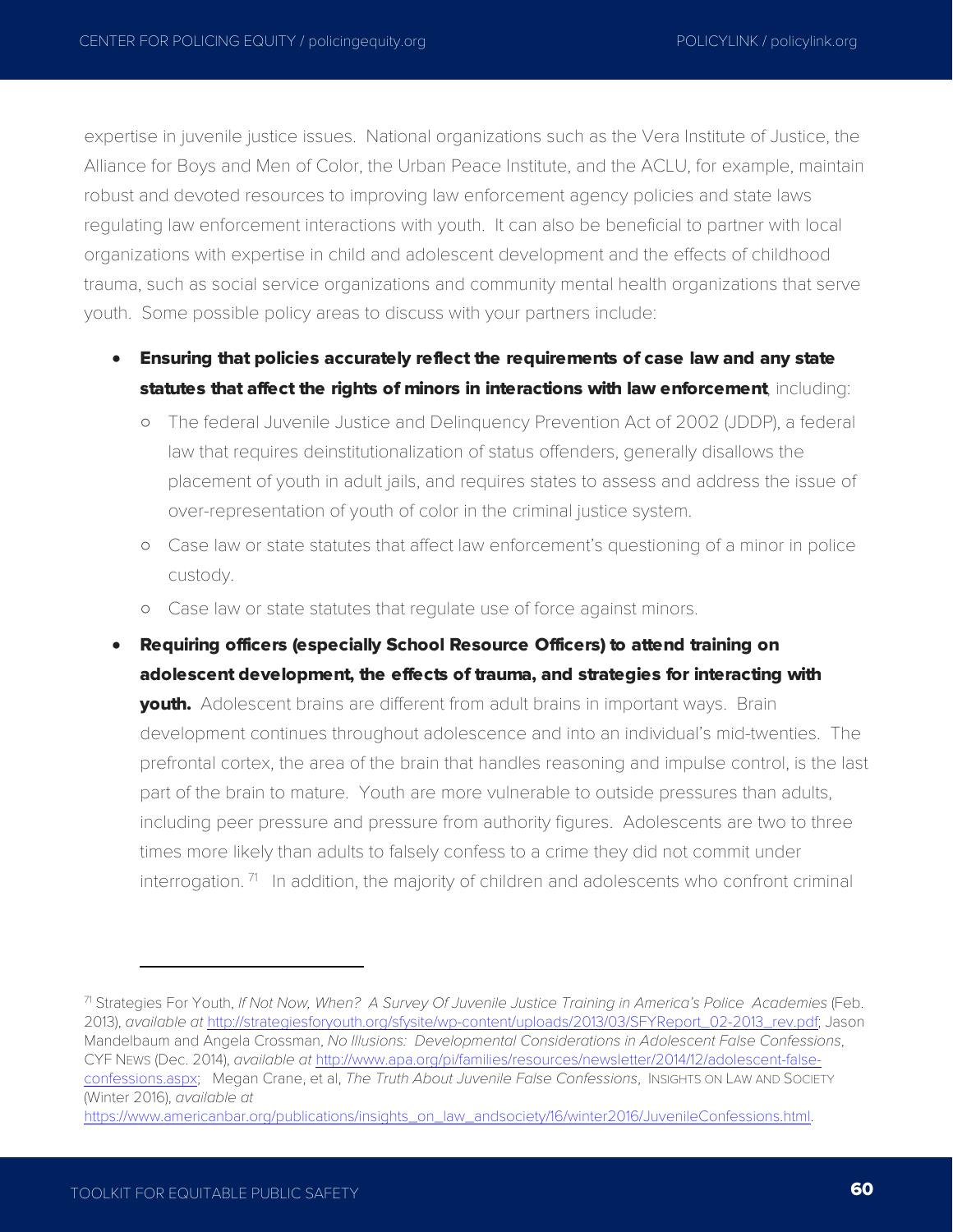justice intervention are also survivors of trauma.<sup>[72](#page-62-0)</sup> Research suggests that public attitudes and beliefs about adolescent development are strongly correlated with their attitudes toward punishment of youth in the juvenile justice system.<sup>[73](#page-62-1)</sup> The vast majority of states, however, do not require any training for new officers on adolescent development, adolescent psychology, or the effects of trauma on adolescent behavior.<sup>74</sup>

- Limiting the use of and clearly defining the roles and responsibilities of School Resource Officers. School Resource Officers (SROs) are sworn law enforcement officers assigned to schools. While SROs' primary responsibility is generally to maintain school safety, they often become involved in the school discipline process as well. As a result, minor and typical adolescent misbehavior may be handled through the criminal justice system rather than through more appropriate avenues like administrative discipline, restorative justice approaches, social services, and mental health services. This criminalization of normal adolescent behavior disproportionately affects Black students and students with mental disabilities and contributes to the school-to-prison pipeline. Communities must determine whether their local schools have an actual safety need for SROs that outweighs the risk of unnecessarily involving children in the criminal justice system. For communities that have SROs, it may be an important step to ensure that the law enforcement agency's memorandum of understanding (MOU) with the school district clearly states the specific duties of SROs and clarifies that SROs are not to become involved with disciplinary matters.
- Directing officers to consider a person's age in deciding whether use of force is reasonable. Under the Fourth Amendment of the United States Constitution, law enforcement officers can only use as much force as is reasonable under the circumstances. Because children are generally smaller than adults, they are typically a lower threat to the officer's safety and at greater risk of injury than an adult would be when subjected to police force.

<span id="page-62-0"></span><sup>&</sup>lt;sup>72</sup> Carly B. Dierkhising, et al, Trauma histories among justice-involved youth: findings from the National Child Traumatic Stress Network, EUR. J. PSYCHOTRAUMATOL. (2013).

<span id="page-62-1"></span><sup>&</sup>lt;sup>73</sup> Terrence T. Allen, et al, Public Attitudes Toward Juveniles Who Commit Crimes: The Relationship Between Assessments of Adolescent Development and Attitudes Toward Severity of Punishment, 58 CRIME & DELINQUENCY 78-102 (2012).

<span id="page-62-2"></span><sup>74</sup> Strategies For Youth, If Not Now, When? A Survey Of Juvenile Justice Training in America's Police Academies (Feb. 2013), available at [http://strategiesforyouth.org/sfysite/wp-content/uploads/2013/03/SFYReport\\_02-2013\\_rev.pdf;](http://strategiesforyouth.org/sfysite/wp-content/uploads/2013/03/SFYReport_02-2013_rev.pdf)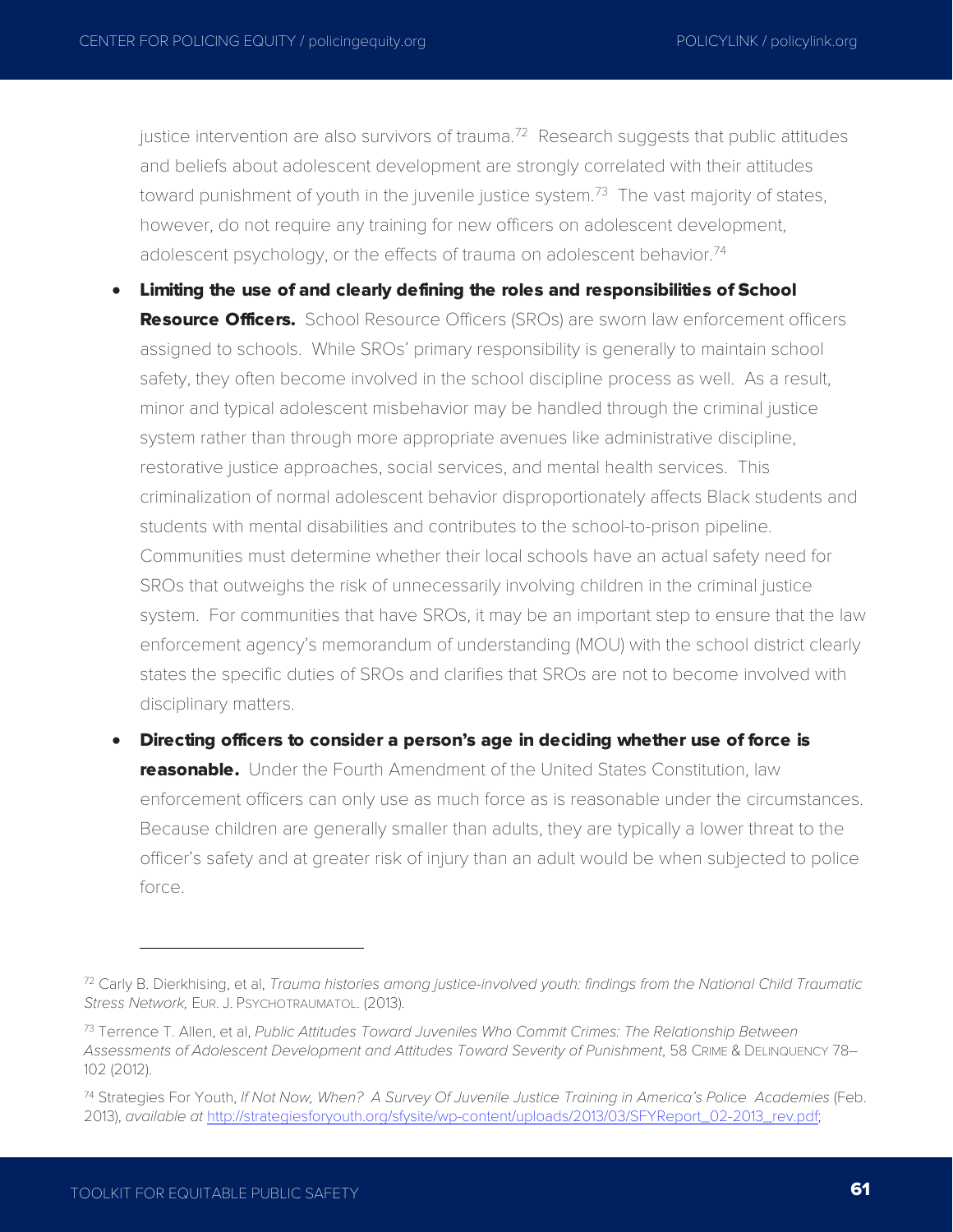• Use of a TASER on minor children should be discouraged and allowed only as a last resort. Under the Fourth Amendment of the United States Constitution, law enforcement officers can only use as much force as is reasonable under the circumstances. Official TASER warnings caution that children may be at increased risk of serious injury, cardiac complications, and even death from TASER applications due to their small stature. [75](#page-63-0)

## a. Interactions with People with Disabilities

Under the Americans with Disabilities Act (ADA), people with disabilities must be given an equal opportunity to benefit from government programs, services and activities and must be reasonably accommodated when necessary to achieve this equal opportunity. In addition, like all people in the United States, people with disabilities have a right under the Fourth Amendment to the United States Constitution to be free from unreasonable searches, seizures and force. State and local laws may also protect people with disabilities during interactions with law enforcement. Law enforcement policies and training that acknowledge the needs and rights of people with disabilities can be important steps toward improving interactions between law enforcement officers and people with disabilities. Helpful policies may include:

- Instructing officers to consider whether a subject who has failed to follow instructions may be unable to understand or comply with the instruction due to a mobility limitation, visual impairment, hearing impairment, medical crisis, mental illness, or developmental disability.[76](#page-63-1)
- Informing officers that behaviors such as slurred speech, stumbling, or confusion do not always indicate intoxication and can be caused by disabilities and medical events, including diabetes, epilepsy, neurological disabilities, mental illness, and reactions to prescription medication.

<span id="page-63-0"></span><sup>&</sup>lt;sup>75</sup> Police Executive Research Forum, 2011 Electrical Control Weapon Guidelines, (Mar. 2011); TASER® Handheld CEW Warnings, Instructions, and Information: Law Enforcement (2011), available at [https://prismic](https://prismic-io.s3.amazonaws.com/tasr%2Fa8e6e721-590b-459b-a741-cd0e6401c340_law-enforcement-warnings.pdf)[io.s3.amazonaws.com/tasr%2Fa8e6e721-590b-459b-a741-cd0e6401c340\\_law-enforcement-warnings.pdf.](https://prismic-io.s3.amazonaws.com/tasr%2Fa8e6e721-590b-459b-a741-cd0e6401c340_law-enforcement-warnings.pdf)

<span id="page-63-1"></span><sup>&</sup>lt;sup>76</sup> See e.g. Tucson Police Department Policy 2040: Force Model, available at [https://www.tucsonaz.gov/files/police/general-orders/2000USE\\_OF\\_FORCE.pdf?uuid=5a259b4f713c3](https://www.tucsonaz.gov/files/police/general-orders/2000USE_OF_FORCE.pdf?uuid=5a259b4f713c3). Salt Lake City Police Department Policy II -180: Disabilities, available at [http://www.slcdocs.com/police/ppm.pdf.](http://www.slcdocs.com/police/ppm.pdf)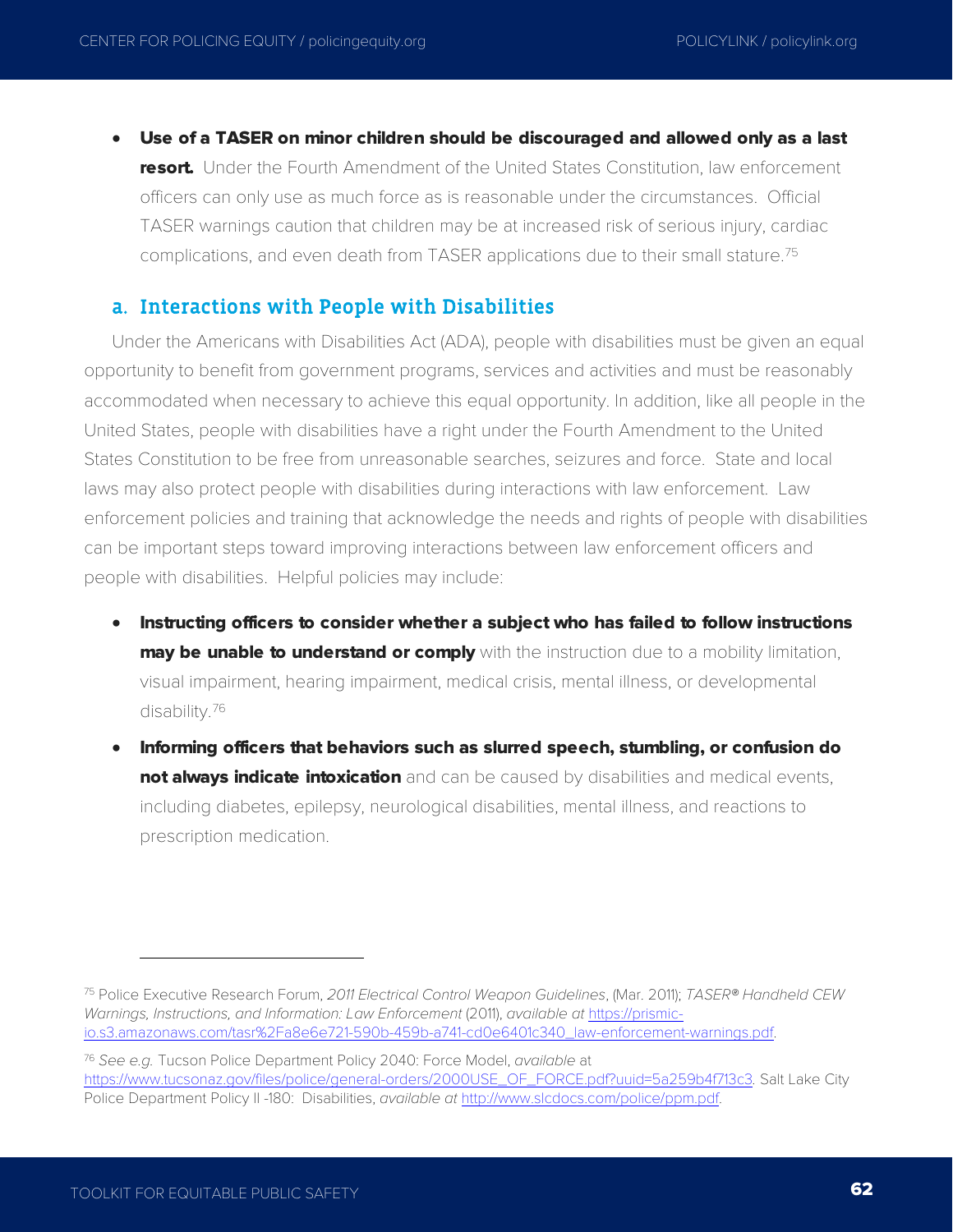- Providing specific guidance to officers on possible accommodations that may be helpful or necessary for individuals with different types of disabilities (e.g. mobility, mental, developmental, visual, auditory) to communicate effectively with law enforcement, such as:
	- Providing American Sign Language interpreters or pen and paper to members of the deaf community.
	- Verbally identifying oneself as a law enforcement officer to a blind person who cannot see a uniform.
- Instructing officers to modify arrest and transport procedures when necessary to avoid causing injury to a subject with a known disability or medical condition. For individuals with certain disabilities or medical conditions, standard and typically low-risk restraint procedures (e.g. handcuffing behind the back) may create a higher-than-usual risk of causing serious injury. For example, handcuffing a pregnant woman behind the back may place her at increased risk of falling due to a shifted center of gravity and leave her unable to catch herself using her hands. An individual with a mobility disability may be physically unable to place their hands behind their back without significant pain and injury. Standard transport procedures may also be extremely dangerous for wheelchair users and people with certain mobility disabilities. Officers should be trained regarding alternative restraint and transport protocols for individuals with disabilities that render standard procedures unreasonably dangerous.
- Implementing mental health teams staffed by trained mental health professionals to serve as first responders. Too often, law enforcement officials rather than mental health professionals are the sole first responders to a civilian experiencing a mental health crisis. When officers respond to psychiatric emergencies without adequate training or support from mental health professionals, numerous problems can result, including delay in medical treatment for individuals in psychiatric distress and unnecessary escalation of situations that could have been resolved without arrests or use of force. Some communities have addressed this concern by creating special mental health teams staffed by trained mental health professionals to serve as first responders to psychiatric emergencies, either alone or in partnership with specially trained law enforcement officers. These teams include psychiatric emergency response teams (PET teams), mobile crisis response teams, and psychiatric mobile response teams. Some Crisis Intervention Teams (see below) also include mental health professionals on their staff. Regardless of the specific model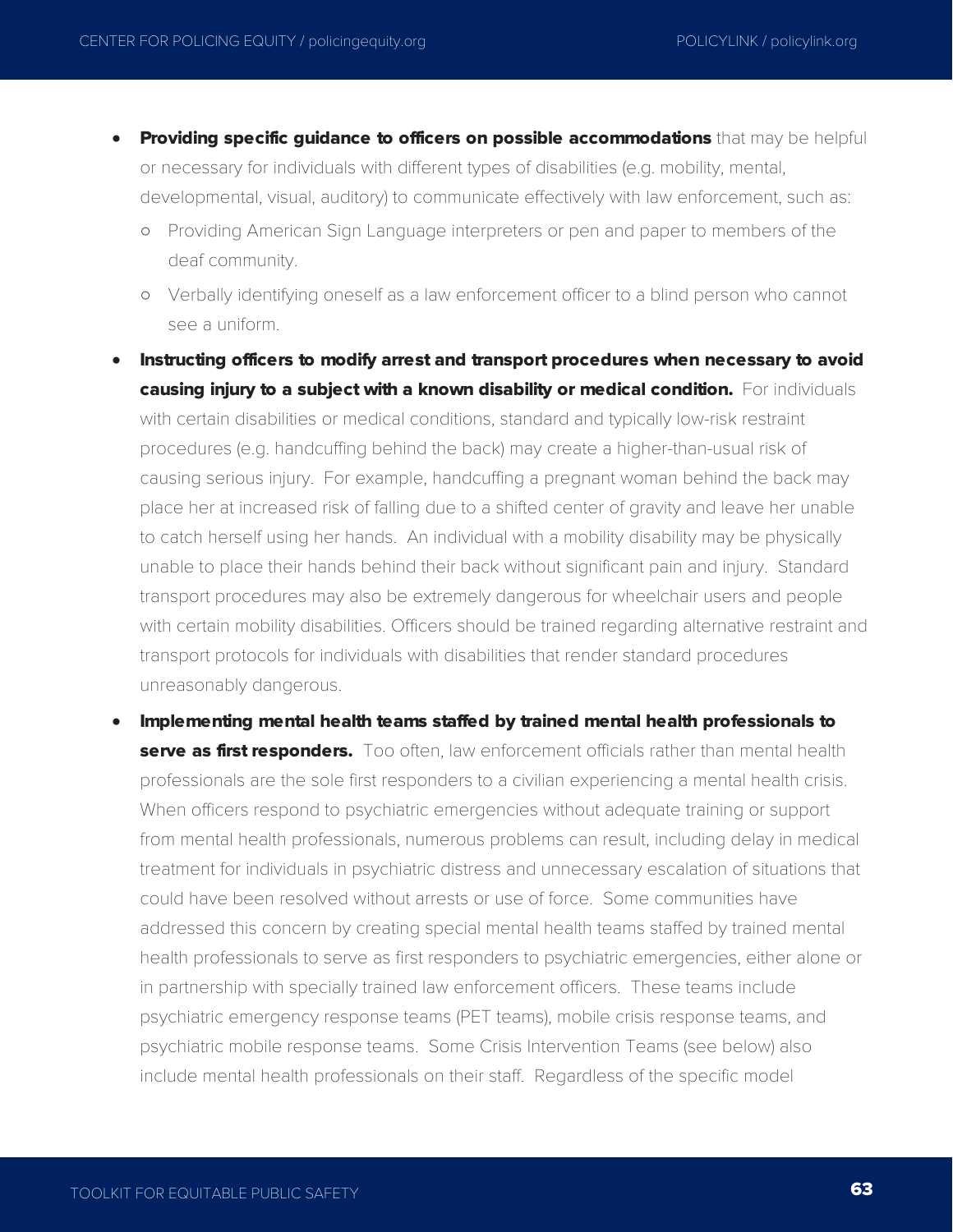adopted, it is crucial that mental health teams are provided with sufficient staffing, funding, and referrals from dispatchers to meet community needs.<sup>[77](#page-65-0)</sup>

**Implementing a Crisis Intervention Team (CIT) program.** CIT, also known as the Memphis Model, is a nationally recognized program involving in-depth officer training on mental illness and de-escalation techniques. Redirecting mentally ill individuals from the criminal justice system to the mental health care system and active collaboration with community mental health providers are major goals of a CIT program. Some Crisis Intervention Teams employ full time civilian mental health professionals who work with officers to respond to mental health crisis situations (for more information on CIT, see pages 66-68).

## b. Interactions with Non-English Speakers

Under Title VI of the Civil Rights Act of 1964, law enforcement agencies that receive assistance from the federal government must ensure that people with limited English proficiency have meaningful access to and ability to benefit from their services. To ensure compliance with Title VI and other language access laws, departments can:

- Adopt a language access policy requiring officers to take reasonable steps to ensure that people with limited English proficiency have timely and meaningful access to police services. Individuals with limited English proficiency should be provided with information on how to access available language assistance services and informed that those services are free of charge. A good language access policy should also specify clear consequences for failure to comply with the requirements of the language access policy.
- Adopt specific policies to ensure that people with limited English proficiency are able to file complaints. These may include:
	- Providing copies of Citizen Complaint forms in Spanish and other languages commonly spoken in the community, and noting on those forms whether bilingual operators are available to take phone complaints;

<span id="page-65-0"></span>**<sup>77</sup>** Brandi Kruse, Seattle police officers team with mental health professionals to help those in crisis, KQ13-FOX website (Sept. 15, 2015), available at [http://q13fox.com/2015/09/15/seattle-police-officers-team-with-mental-health-professionals](http://q13fox.com/2015/09/15/seattle-police-officers-team-with-mental-health-professionals-to-help-those-in-crisis/)[to-help-those-in-crisis/;](http://q13fox.com/2015/09/15/seattle-police-officers-team-with-mental-health-professionals-to-help-those-in-crisis/) Vivian Lord and Beth Bjerregaard. Helping persons with mental illness: Partnerships between police and mobile crisis units, 9 VICTIMS & OFFENDERS 455-474 (2014).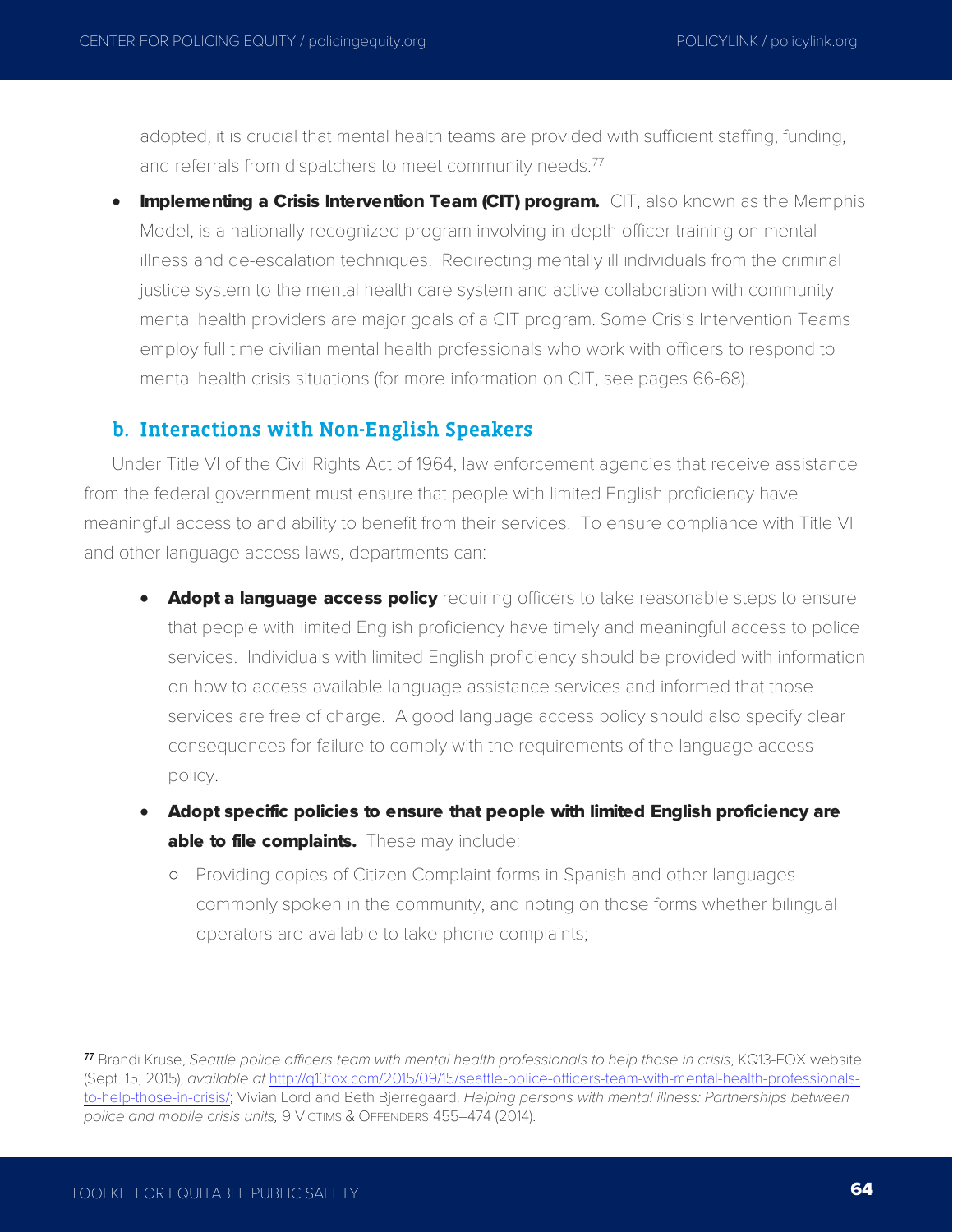- Staffing the law enforcement agency's complaint hotline with multilingual operators who can take complaints from individuals who have limited English proficiency
- Enacting procedures for translating citizen correspondence written in a non-English language and ensuring that any complaints are processed in the same way that a complaint in English would be.[78](#page-66-0)

## c. Policies on Interactions with Homeless People

Law enforcement policies regarding interaction with homeless people frequently reflect local laws criminalizing basic acts of living in public (e.g. sleeping in cars or sitting down on sidewalks). Although some of these laws have been successfully challenged in courts,<sup>[79](#page-66-1)</sup> they remain common. In many cases, it may be most effective to concentrate policy change efforts on state and government leaders with the power to change these laws and to allocate additional public resources toward low-income housing and other resources that address the root causes of homelessness.<sup>[80](#page-66-2)</sup> Even without changes to the law, however, law enforcement agencies can adopt policies and procedures that will help to improve the relationship between law enforcement and homeless community members. For example, departments can:

- Implement a Crisis Intervention Training (CIT) program. CIT training gives law enforcement officers concrete skills and resources to effectively de-escalate encounters with homeless people who suffer from serious mental illness. CIT also helps law enforcement officers build relationships with mental health professionals and social service providers, which promotes increased officers' awareness of resources and referrals available to homeless people they may encounter (for more information on CIT, see pages 66-68).
- **Implement an interdisciplinary homelessness outreach team**. Homeless outreach teams are a popular practice in which teams engage with homeless community members on the street and in shelters to connect them with housing, medical care, mental health services,

<span id="page-66-0"></span><sup>78</sup> [Settlement Agreement, US v. Maricopa County,](https://perma.cc/6FEJ-HDVE) (Jul. 17, 2015), available at [https://perma.cc/6FEJ-HDVE;](https://perma.cc/6FEJ-HDVE) Agreement between the U.S. DOJ and the Suffolk County Police Department (Jan. 2, 2015), available at [https://perma.cc/5G2V-](https://perma.cc/5G2V-RGU5)[RGU5](https://perma.cc/5G2V-RGU5).

<span id="page-66-1"></span><sup>79</sup> See, e.g. Desertrain v. City of Los Angeles, 754 F.3d 1147 (2014).

<span id="page-66-2"></span><sup>80</sup> For more information about the role of state and local government policies in the criminalization of homelessness, see Housing Not Handcuffs, National Law Center on Homelessness and Poverty (2017), available at [https://www.nlchp.org/documents/Housing-Not-Handcuffs.](https://www.nlchp.org/documents/Housing-Not-Handcuffs)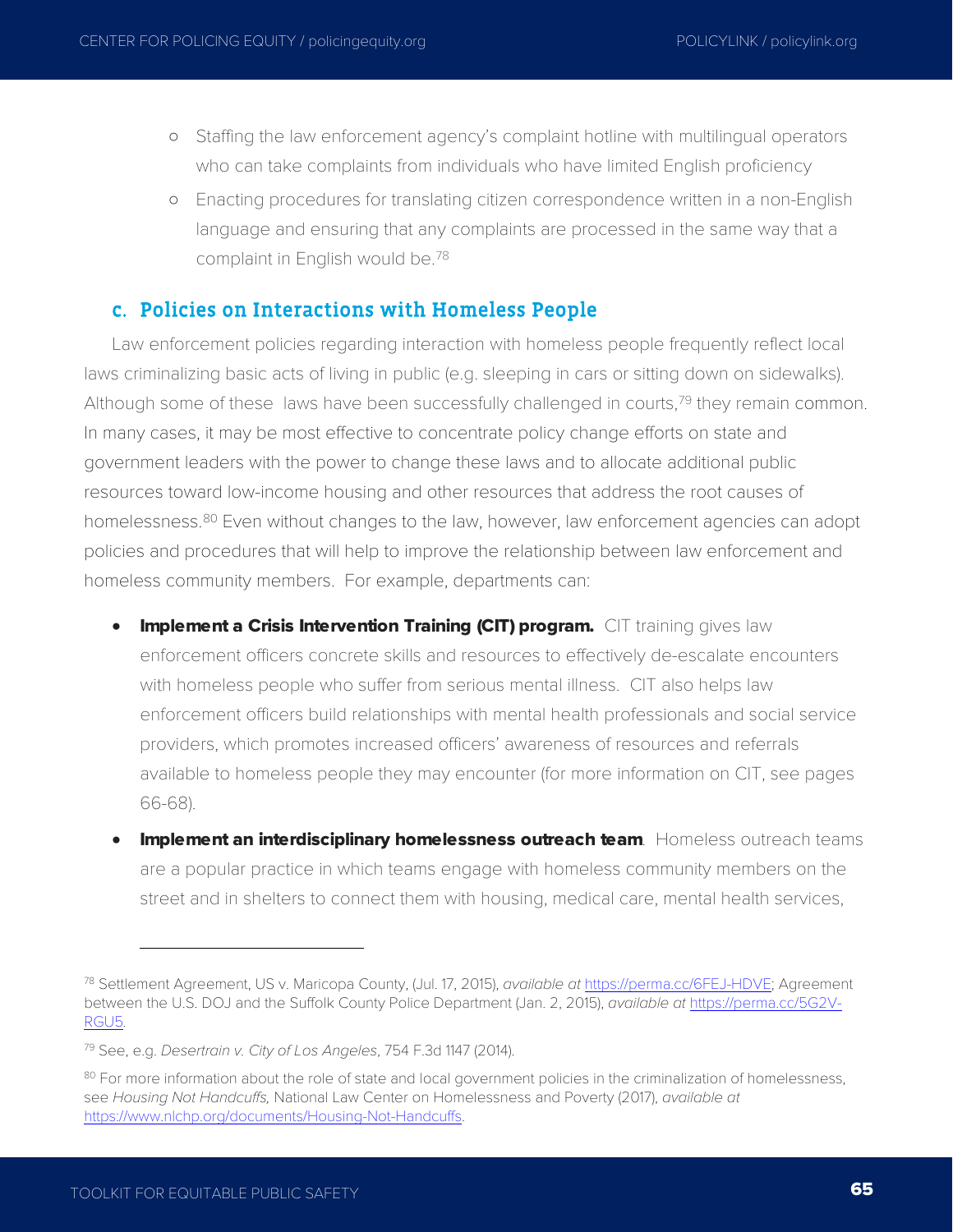public transportation, and/or other available resources. While not all homeless outreach programs involve law enforcement officers, many law enforcement agencies play a key role in homeless outreach teams. Depending on the specific program, law enforcement officers may provide referrals to the team's mental health providers, ensure the safety of other members of the outreach team, or take an active role in conducting outreach themselves.<sup>[81](#page-67-0)</sup> While more rigorous scientific research on the efficacy of homeless outreach teams is needed, research to date suggests that outreach is effective in supporting access to housing and improving medical and mental health outcomes among homeless adults with mental health or substance abuse problems. [82](#page-67-1)

• Eliminate quotas that incentivize officers to ticket or arrest homeless people for panhandling, sleeping or sitting down in public, or other similar public disorder laws. Quotas that incentivize aggressive policing of homeless people for sitting or lying down in public fail to address the root causes of homelessness and may divert limited police resources away from true threats to public safety.

For more ideas about model law enforcement polices relating to decriminalization of homelessness, you can review the [No Safe Place: Advocacy Manual by the National Law Center](https://www.nlchp.org/documents/No_Safe_Place_Advocacy_Manual#page=31)  [on Homelessness and Poverty.](https://www.nlchp.org/documents/No_Safe_Place_Advocacy_Manual#page=31)<sup>[83](#page-67-2)</sup>

## 5. Response to Crime Victims

Community concerns about over-policing often go hand-in-hand with concerns about lacking responsiveness to crime victims, particularly victims from marginalized communities and victims of sexual assault and domestic violence. Much more research is needed to identify specific practices that can most effectively reduce bias and inequity in police interactions with crime victims. Emerging promising polices for improving equity in response to crime victims include:

• Requiring training on topics such as the effects of trauma; procedural justice; and racial, ethnic, gender and sexual orientation bias against crime victims. While further

<span id="page-67-0"></span><sup>81</sup> See, e.g. National Law Center on Homelessness and Poverty, No Safe Place: The Criminalization of Homelessness in U.S. Cities, (2014), available at [https://www.nlchp.org/documents/No\\_Safe\\_Place.](https://www.nlchp.org/documents/No_Safe_Place)

<span id="page-67-1"></span><sup>82</sup> Jeffrey Olivet, et al, Outreach and Engagement in Homeless Services: A Review of the Literature, 3 THE OPEN HEALTH SERVICES AND POLICY JOURNAL 53-70 (2010).

<span id="page-67-2"></span><sup>83</sup> No Safe Place: Advocacy Manual, National Law Center on Homelessness and Poverty (2014) available at [https://www.nlchp.org/documents/No\\_Safe\\_Place\\_Advocacy\\_Manual](https://www.nlchp.org/documents/No_Safe_Place_Advocacy_Manual)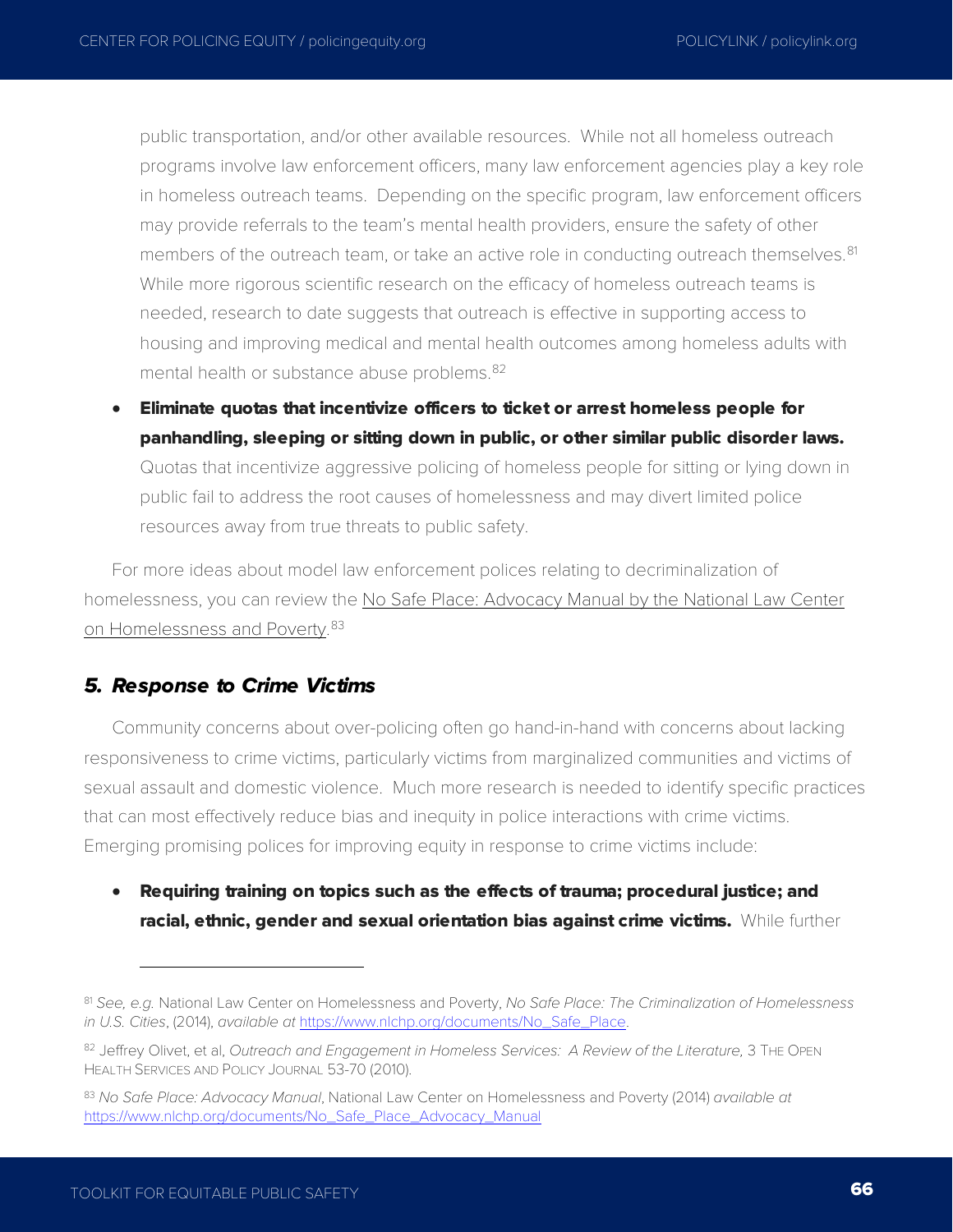research is needed to show whether particular trainings are effective in reducing inequitable treatment of crime victims, we know as a general principle that well-designed trainings can create changes in beliefs and behavior, especially when supported by an organization's culture and resources. Requiring new training may, therefore, be an important aspect of improving law enforcement response to crime victims.

- Implementing policies prohibiting local law enforcement officers from investigating or arresting people for immigration purposes and conduct community outreach to ensure **that the public is aware of these policies.** Crime victims or witnesses may be reluctant to report crimes or cooperate with local law enforcement investigations if they fear that they or their loved ones may be arrested based on their immigration status.<sup>[84](#page-68-0)</sup> Adopting policies that ensure that crime victims and their families will not face deportation if they cooperate with police is an important step toward ensuring equitable access to police services for immigrant communities. While opponents of so-called "sanctuary city" policies frequently argue that the adoption of such policies will cause crime rates to rise, this assertion is not supported by empirical research on the subject. The few empirical studies on this subject have found that crime rates went down or remained the same after cities adopted sanctuary city policies. [85](#page-68-1)
- Implementing policies to ensure that crime victims (including victims of alleged police misconduct) are kept apprised of the status of their cases. Although crime victims vary in their needs, they share the common need for access to information about the progress of the investigation into their cases. Different jurisdictions may have different policies and practices with respect to how information is provided to victims: some may provide case status information to crime victims through online information portals, while others might assign a particular person or people with the responsibility of communicating with crime victims. While local law enforcement agency practices may vary with respect to the means of communication, agencies should all implement policies and practices to ensure that victims are provided with respectful and timely information about the status of their cases, as is consistent with basic procedural justice values of transparency, trust, and giving people voice in their interactions with law enforcement.

<span id="page-68-0"></span><sup>84</sup> Orde F. Kittrie, Federalism, Deportation and Crime Victims Afraid to Call the Police, 91 Iowa L. Rev. 1449-1508 (2006).

<span id="page-68-1"></span><sup>85</sup> Daniel E. Martínez, et al, Providing Sanctuary or Fostering Crime? A Review of the Research on "Sanctuary Cities" and Crime, SOCIOLOGY COMPASS (Jan. 2018).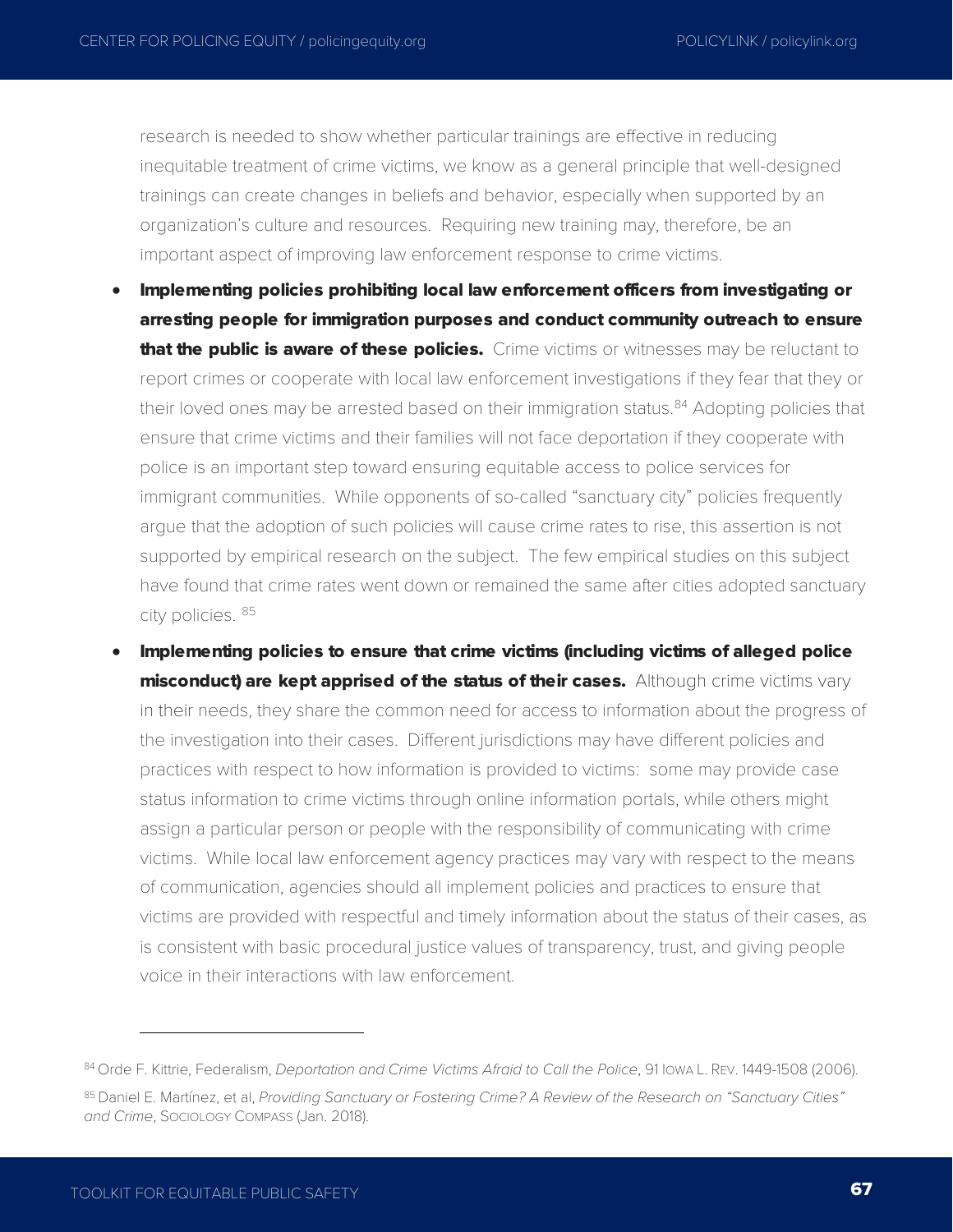**Implementing a trauma-informed victim interview protocol.** A trauma-informed approach to victim interviewing takes into account that a person who has recently suffered a traumatic event may speak, act, or remember events differently than a person who has not suffered a traumatic event. Trauma-informed interviewing trainings may emphasize treating victims with respect, giving them space to tell their stories without interruption, and avoiding mistaking signs of trauma for signs that a victim is lying. The West Valley City Police Department in Utah has credited its Trauma Informed Victim Interview protocol with increasing victim cooperation and case closure rates in sexual assault cases, as well as with reducing officer skepticism toward adult reports of sexual assault.<sup>[86](#page-69-0)</sup>

<span id="page-69-0"></span><sup>86</sup> McKenzie Romero, BYU Study: New Sexual Assault Victim Protocol A Success for WVC Police, KSL.COM (Apr. 14, 2016), [https://www.ksl.com/?sid=39342280&nid=148&title=byu-study-new-sexual-assault-victim-protocol-a-success-for](https://www.ksl.com/?sid=39342280&nid=148&title=byu-study-new-sexual-assault-victim-protocol-a-success-for-wvc-police)[wvc-police.](https://www.ksl.com/?sid=39342280&nid=148&title=byu-study-new-sexual-assault-victim-protocol-a-success-for-wvc-police)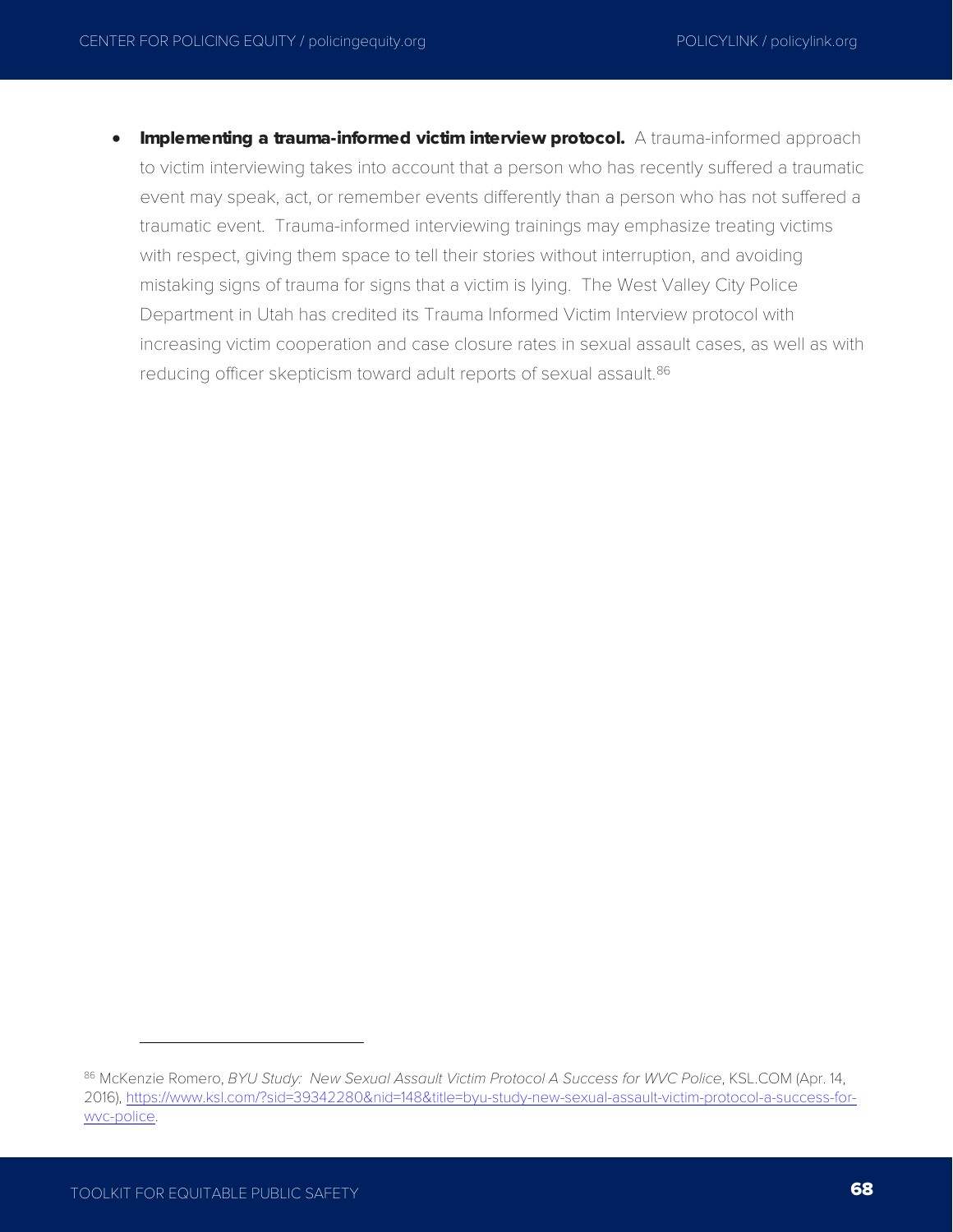# Module 5: Identifying Opportunities to Improve Law Enforcement Accountability and Agency Culture

While written policies consistent with community values and are important, they are only effective to the extent that they are supported by the resources and culture of the law enforcement organization. In many communities, there are already written policies on the books prohibiting the conduct about which communities are concerned, but law enforcement officers are not complying with the requirements of those policies in practice. This module focuses on identifying opportunities to improve the unwritten values, practices, and actions within a law enforcement agency that shape officers' compliance with the requirements of the law and internal department policies.

## Module 5 focuses on identifying potential areas for improvement in four key areas of law enforcement administration:

training,

j

- supervision and accountability,
- external accountability and civilian oversight, and

Each of these areas of law enforcement administration plays an important role in shaping officer conduct and contributes to overall agency culture. For each of these areas, this Module contains a brief assessment that you can use to identify possible opportunities for change and improvement.

# A. Training

Law enforcement agencies provide training to their officers that is designed to give them the skills and knowledge necessary to do their jobs effectively. Law enforcement officers typically receive initial intensive training through an academy as new recruits and periodic refresher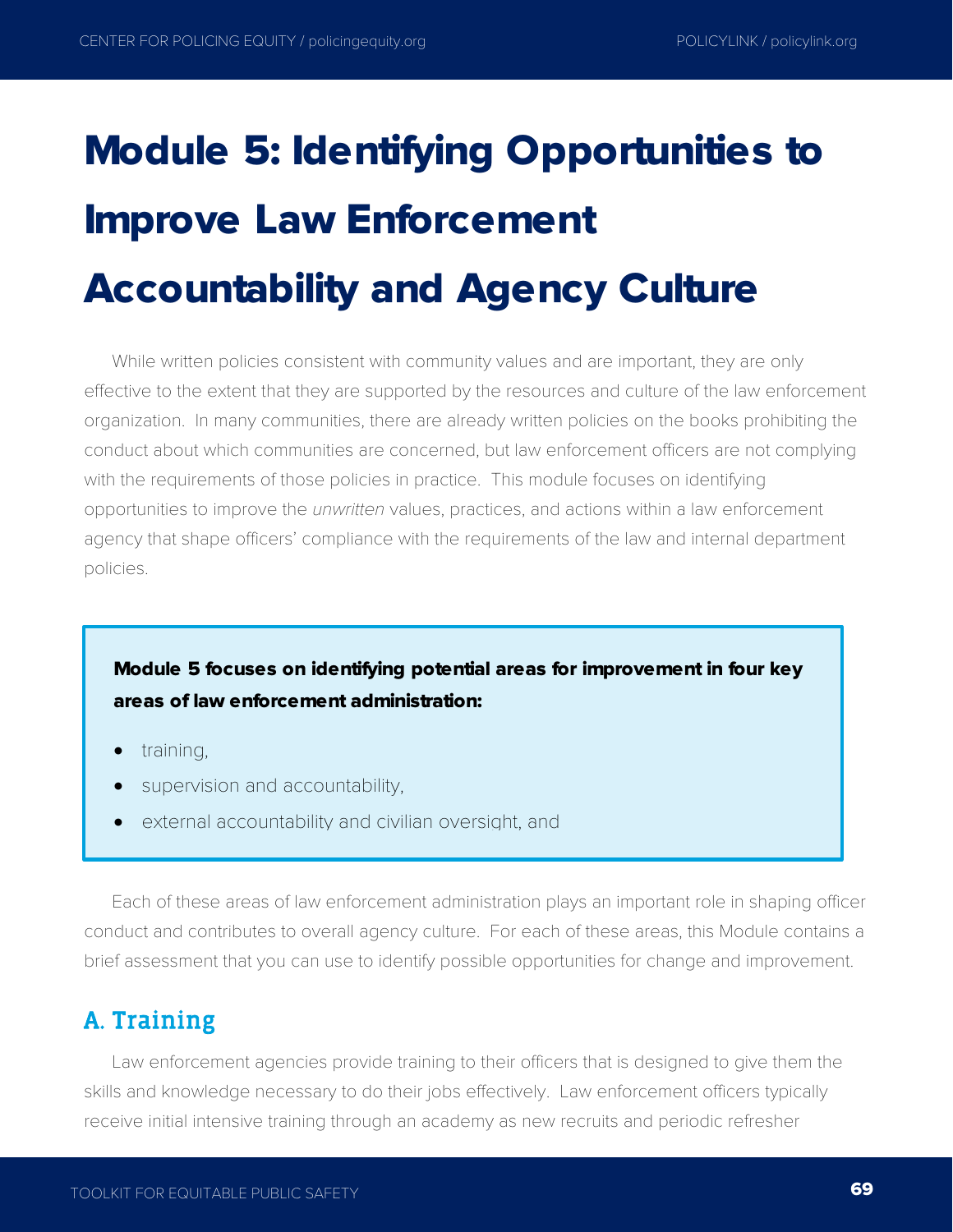trainings, or training when new laws and devices are implemented, thereafter. One popular strategy for creating change in public safety is working to influence the information, skills, and values conveyed to officers through training and working to ensure that skills and values learned in training are actually implemented and supported in practice by the resources and culture of the law enforcement agency. Because there has been little empirical research on the efficacy of specific police trainings, gathering data on the effects of law enforcement trainings (if any) may also be an important goal. You can use the following checklist as a starting point for assessing your law enforcement agency's training protocol and identifying possible areas for monitoring and improvement.

- (1) What minimum training standards for law enforcement officers are imposed by law or by your state POST commission? When assessing your law enforcement agency's training, one of the first things to look at is the minimum training standards for law enforcement officers in your community, including any requirements set by:
	- The state legislature
	- The state Peace Officer Standards and Training (POST) commission (or equivalent agency)
	- The city council, county council, or other local government body
	- Any consent decree or settlement agreement with the U.S. DOJ (if your law enforcement agency is currently under federal monitoring)

This information should be publicly available through basic online research or through legal databases that an attorney can help you to navigate. Information on minimum training standards is important because it gives you information about what training officers currently receive in your area. It is also a way to find out which government entities and agencies are active in regulating law enforcement training in your area.

(2) Does your law enforcement agency provide training to its officers above and beyond the trainings required by your state POST Commission? Some law enforcement agencies offer training only on those topics mandated by the state POST Commission, while others might offer additional training of their own accord. In either case, it is helpful to know all of the topics on which law enforcement officers in your community receive training.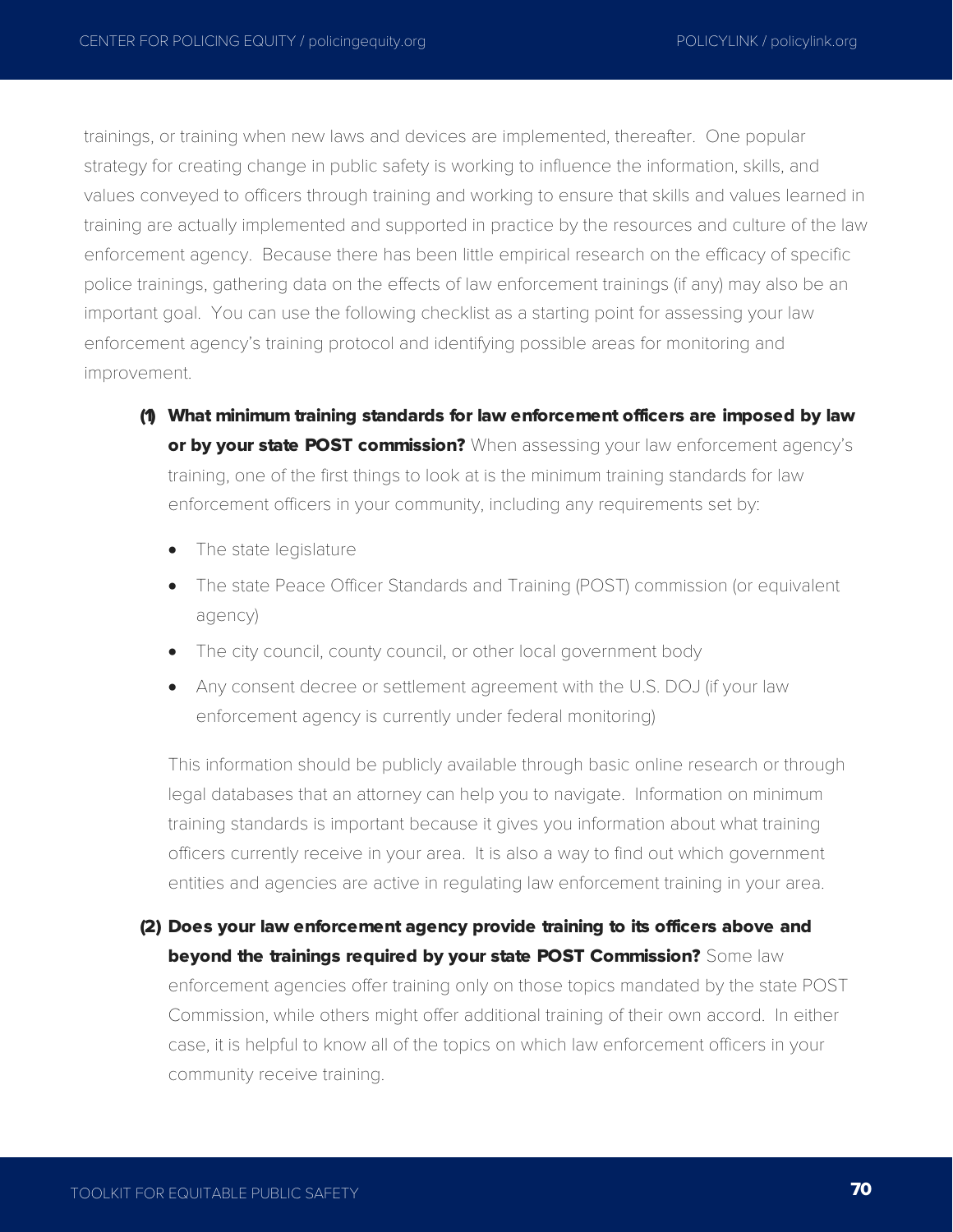(3) Does your law enforcement agency offer or require trainings expressly related to **your issues of concern?** Once you have a list of trainings that are required or by law, you can start to investigate whether your law enforcement agency offers trainings that address your area of concern. In some, there may be entire training units dedicated to the topic in which you are interested. In other cases, you may need to open lines of communication with trainers or leaders in your law enforcement agency who can answer questions about whether the issues that you are concerned about are incorporated into other units with more general titles. As a starting point, some common training topics that may be relevant to your areas of concern are set forth in the chart below.

#### Issue of Concern Potentially Relevant Training Topics

Stop and Search **•** Implicit bias

- 
- Procedural justice
- Law enforcement and the LGBT community
- People with disabilities

Use of Force **• Use of force** 

- 
- De-escalation
- Crisis Intervention Training (CIT)
- People with disabilities
- Verbal tactics/verbal judo
- Implicit bias

In-Custody Death • Use of force

- 
- De-escalation
- Crisis Intervention Training (CIT)
- People with disabilities
- Verbal tactics/verbal judo

Profiling and Harassment • Implicit bias

- 
- Procedural justice
- Effects of trauma
- Law enforcement and LGBT community

Interactions with Special Population

- Adolescent brain development
- Effects of trauma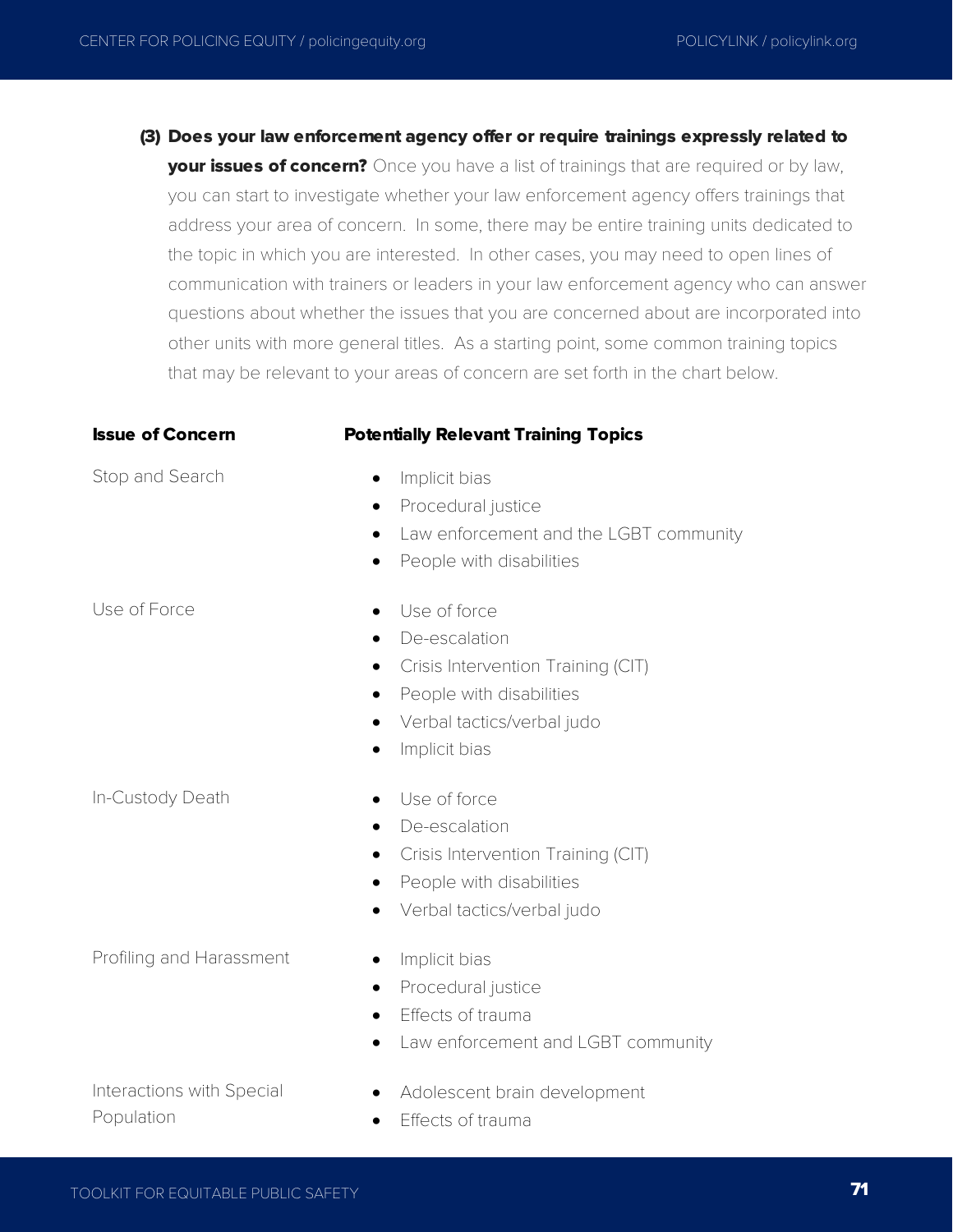- De-escalation
- Crisis Intervention Training (CIT)
- People with disabilities

Response to Victims of Crime:

- Effects of trauma
- Implicit bias
- Procedural justice
- Domestic violence
- Sex crimes
- Hate crimes

The more you know about the content and quality of trainings that directly relate to your issues of concern, the more easily you can identify areas for improvement. If you have a good relationship with your police chief or another agency official with authority over training, they may be willing to share information with you about their training practices. Agencies that are proud of their training practices are often eager to share information about what they are doing. If your agency is not cooperative, you can talk to a local attorney about whether police training materials and records would fall within the scope of a public records request under your state's freedom of information law.

(4) What skills are taught in law enforcement training? Training plays an important role in building an officer's set of tools for addressing problems in the field. Both the specific topics covered in training and the number of hours devoted to those topics can give you valuable insight into whether officers in your community are being equipped with the tools and skills necessary to handle tense situations effectively and appropriately.

Law enforcement basic training often places heavy emphasis on two areas: firearms training and classroom instruction on the legal standards that regulate officer conduct. Both of these topics are vitally important in that officers must understand the laws that they are required to obey, and they also must understand how to properly use and store the firearms that they will carry each day on the job. At the same time, however, the overwhelming majority of law enforcement interactions with the public do not lead to use of a firearm. Most officers go through their entire careers without ever firing a shot at another human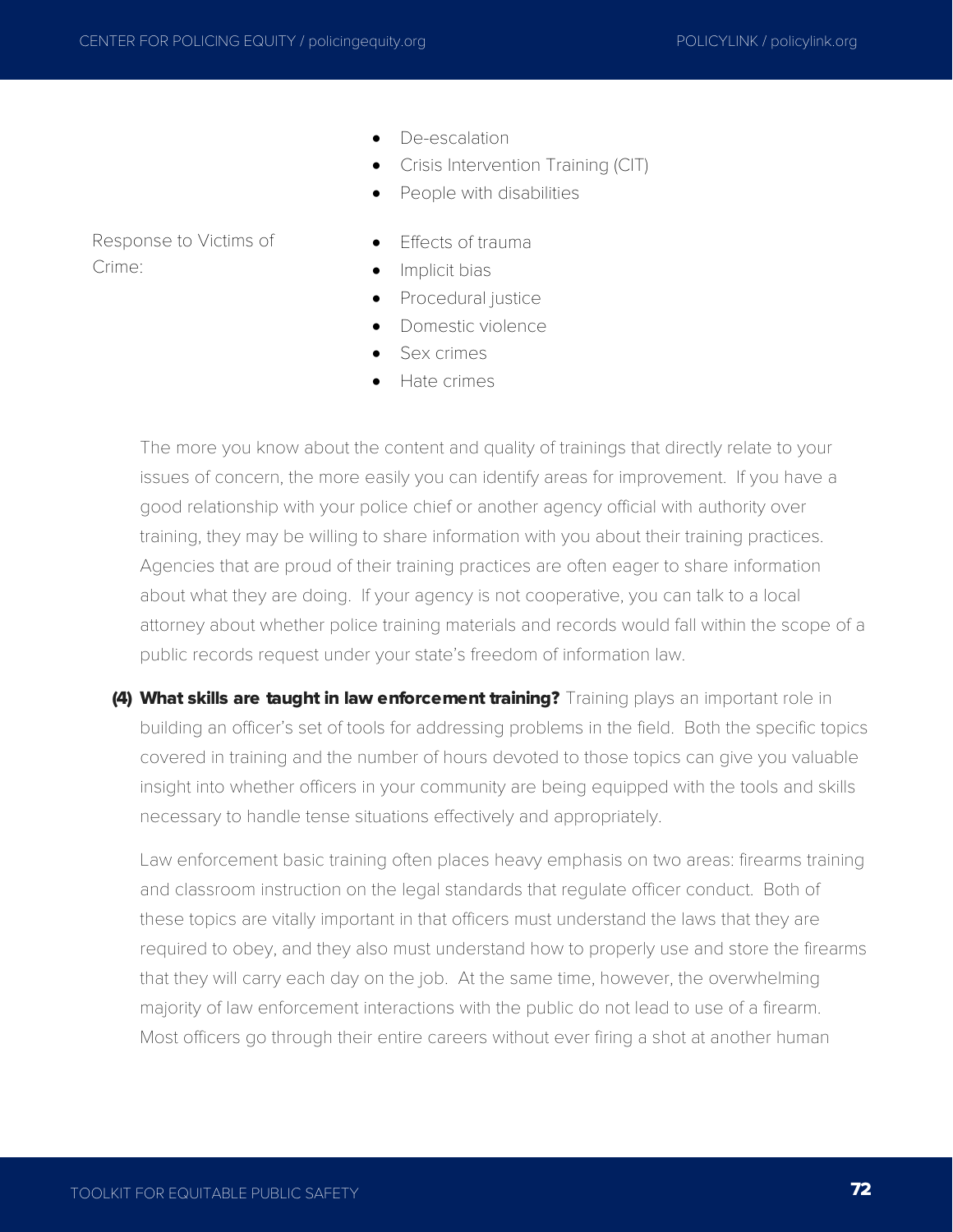being.<sup>87</sup> While more research is needed to identify which specific trainings are the most effective in improving outcomes, it stands to reason that officers should also be equipped with field training on alternative, non-force tools to handle situations they are likely to encounter in the field. With proper training, officers may be able to more frequently deescalate situations and resolve them without use of serious force or without the use of force at all. Better yet, in some situations, officers may be able to connect vulnerable citizens (e.g. youth and people experiencing mental health crises) to appropriate community medical, mental health, and social service resources and avoid involving the criminal justice system altogether.

**(5) What values are promoted in your law enforcement agency's training?** To fully assess the quality of your law enforcement agency's training, it is vital to understand not only the topics covered, but also the values and worldview advanced by the training curriculum. Some trainings present a "warrior" model of policing focused on arrests and defeating criminals, while others present a "guardian" model emphasizing the prevention of critical incidents and protecting the community. Warrior model trainings may encourage constant vigilance against violent attacks, which can foster an attitude of fear and mistrust toward the public. Some "warrior" model trainings have been criticized for encouraging pre-emptive, maximal use of force to the greatest extent permitted by the law based on the theory that this will improve officer safety.<sup>88</sup> Trainings that emphasize a "guardian" mindset are more likely to emphasize de-escalation tactics, and alternatives to use of force.

Some law enforcement training curriculums also present incorrect or unsupported factual claims that may lead officers to resort to deadly force immediately in situations that could have been addressed through de-escalation or the use of less lethal weapons. One common example of this is the so-called "21-foot rule," which was first published in a 1983 magazine article written by a police officer in Salt Lake City named Dennis Tueller. The "21-

<span id="page-74-0"></span><sup>87</sup> Rich Morin and Andrew Mercer, A Closer Look At Police Officers Who Have Fired Their Weapon On Duty, PEW RESEARCH CENTER, FACT TANK: NEWS IN NUMBERS (Feb. 8, 2017), [http://www.pewresearch.org/fact-tank/2017/02/08/a](http://www.pewresearch.org/fact-tank/2017/02/08/a-closer-look-at-police-officers-who-have-fired-their-weapon-on-duty/)[closer-look-at-police-officers-who-have-fired-their-weapon-on-duty/.](http://www.pewresearch.org/fact-tank/2017/02/08/a-closer-look-at-police-officers-who-have-fired-their-weapon-on-duty/)

<span id="page-74-1"></span><sup>88</sup> See, e.g. Radley Balko, A day with 'killology' police trainer Dave Grossman, THE WASHINGTON POST (Feb. 14, 2017), [https://www.washingtonpost.com/news/the-watch/wp/2017/02/14/a-day-with-killology-police-trainer-dave](https://www.washingtonpost.com/news/the-watch/wp/2017/02/14/a-day-with-killology-police-trainer-dave-grossman/?utm_term=.24bd019ea019)[grossman/?utm\\_term=.24bd019ea019;](https://www.washingtonpost.com/news/the-watch/wp/2017/02/14/a-day-with-killology-police-trainer-dave-grossman/?utm_term=.24bd019ea019) Mitch Smith and Timothy Williams, Minnesota Police Officer's 'Bulletproof Warrior' Training Is Questioned, NEW YORK TIMES (Jul. 14, 2016)[, https://www.nytimes.com/2016/07/15/us/minnesota](https://www.nytimes.com/2016/07/15/us/minnesota-police-officers-bulletproof-warrior-training-is-questioned.html)[police-officers-bulletproof-warrior-training-is-questioned.html;](https://www.nytimes.com/2016/07/15/us/minnesota-police-officers-bulletproof-warrior-training-is-questioned.html) Matt Apuzzo, Training Officers to Shoot First, and He Will Answer Questions Later, NEW YORK TIMES (Aug. 1 2015), [https://www.nytimes.com/2015/08/02/us/training-officers-to](https://www.nytimes.com/2015/08/02/us/training-officers-to-shoot-first-and-he-will-answer-questions-later.html?smid=tw-share)[shoot-first-and-he-will-answer-questions-later.html?smid=tw-share.](https://www.nytimes.com/2015/08/02/us/training-officers-to-shoot-first-and-he-will-answer-questions-later.html?smid=tw-share)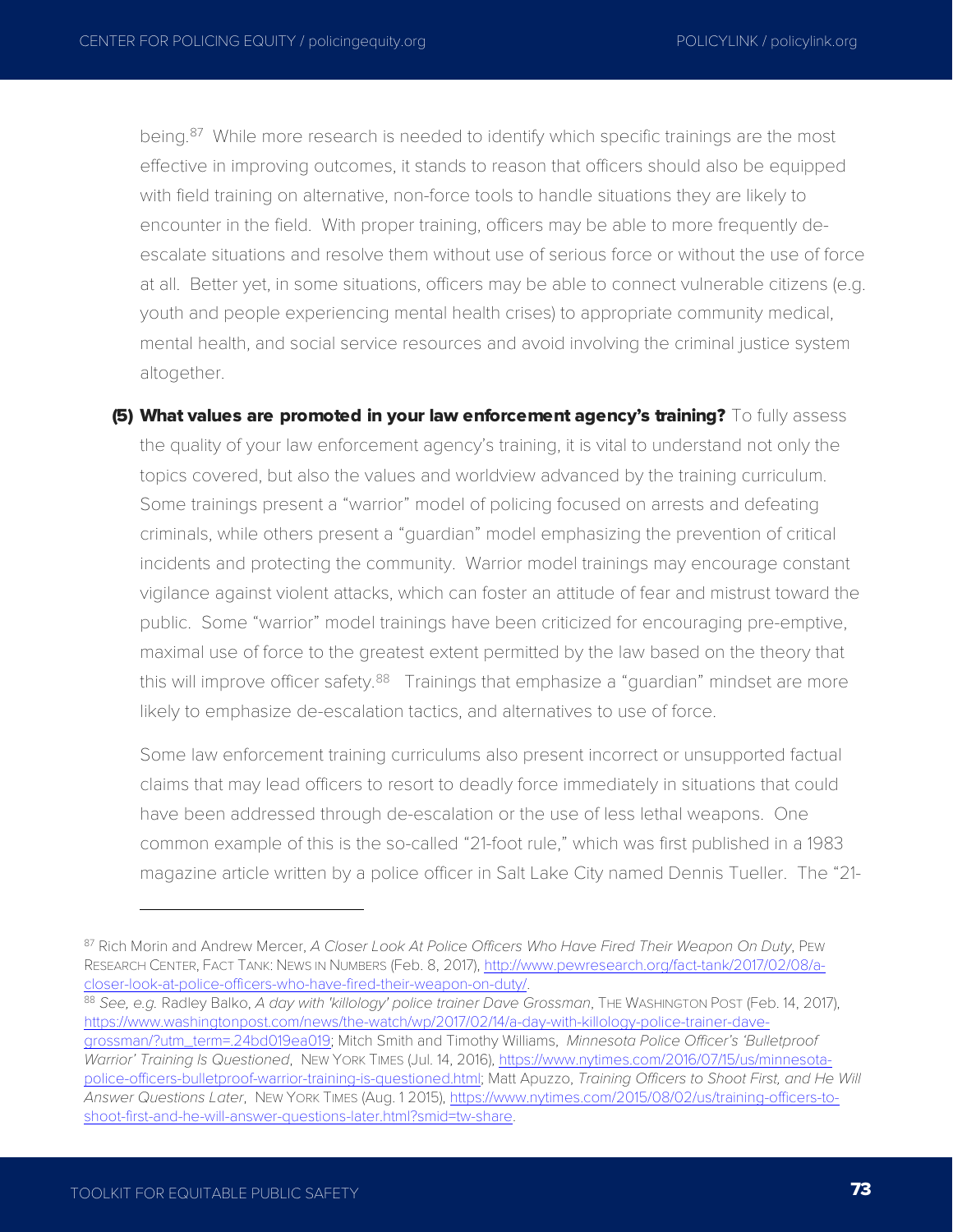foot rule" argues that an officer must stay at least 21 feet away from a subject with a knife or edged weapon in order to give the officer enough time to draw and fire his gun if the subject suddenly charged. The original Tueller article encouraged officers to use defensive tactics if confronted with a person armed with a knife, including tactical withdrawal, seeking cover, and instructing the subject to drop the knife. The 21-foot rule has been often misused in police trainings, however, to suggest that the use of deadly force is automatically justified and even necessary whenever a suspect with a knife is less than 21 feet from a police officer.<sup>[89](#page-75-0)</sup> This is incorrect as a matter of law and as a matter of sound police tactics. Under the law, each use of force must be justified based on the particular circumstances of that situation.<sup>[90](#page-75-1)</sup> As a matter of best practice, officers need to be given complete and balanced training in tactics and de-escalation strategies so that they can avoid the use of force whenever possible.

You can often gain insight into the values of a curriculum by researching the person or company that developed the curriculum. If the person who developed the curriculum has published articles or testified as an expert witness in criminal or civil proceedings, their prior publications or testimony can be an important window into their values and beliefs about policing and public safety. More famous and controversial figures in police training like William Lewinski of the Force Science Institute and Dave Grossman and Jim Glennon of Calibre Press, have been the subject of articles and opinion pieces in major newspapers as well. [91](#page-75-2)

If your law enforcement agency is using a training curriculum that encourages preemptive use of force or that presents the public as a danger to be battled rather than as a partner in promoting community safety, this might be an issue to prioritize in your advocacy.

<span id="page-75-0"></span><sup>89</sup> Guiding Principles on Use of Force, Police Executive Research Forum (Mar. 2016), available at <http://www.policeforum.org/assets/guidingprinciples1.pdf>.

<span id="page-75-1"></span><sup>90</sup> Graham v. Connor, 490 U.S. 386 (1989).

<span id="page-75-2"></span><sup>91</sup> See, e.g. Radley Balko, A day with 'killology' police trainer Dave Grossman, THE WASHINGTON POST (Feb. 14, 2017), [https://www.washingtonpost.com/news/the-watch/wp/2017/02/14/a-day-with-killology-police-trainer-dave](https://www.washingtonpost.com/news/the-watch/wp/2017/02/14/a-day-with-killology-police-trainer-dave-grossman/?utm_term=.24bd019ea019)[grossman/?utm\\_term=.24bd019ea019;](https://www.washingtonpost.com/news/the-watch/wp/2017/02/14/a-day-with-killology-police-trainer-dave-grossman/?utm_term=.24bd019ea019) Mitch Smith and Timothy Williams, Minnesota Police Officer's 'Bulletproof Warrior' Training Is Questioned, NEW YORK TIMES (Jul. 14, 2016), [https://www.nytimes.com/2016/07/15/us/minnesota](https://www.nytimes.com/2016/07/15/us/minnesota-police-officers-bulletproof-warrior-training-is-questioned.html)[police-officers-bulletproof-warrior-training-is-questioned.html;](https://www.nytimes.com/2016/07/15/us/minnesota-police-officers-bulletproof-warrior-training-is-questioned.html) Matt Apuzzo, Training Officers to Shoot First, and He Will Answer Questions Later, NEW YORK TIMES (Aug. 1 2015), [https://www.nytimes.com/2015/08/02/us/training-officers-to](https://www.nytimes.com/2015/08/02/us/training-officers-to-shoot-first-and-he-will-answer-questions-later.html?smid=tw-share)[shoot-first-and-he-will-answer-questions-later.html?smid=tw-share.](https://www.nytimes.com/2015/08/02/us/training-officers-to-shoot-first-and-he-will-answer-questions-later.html?smid=tw-share)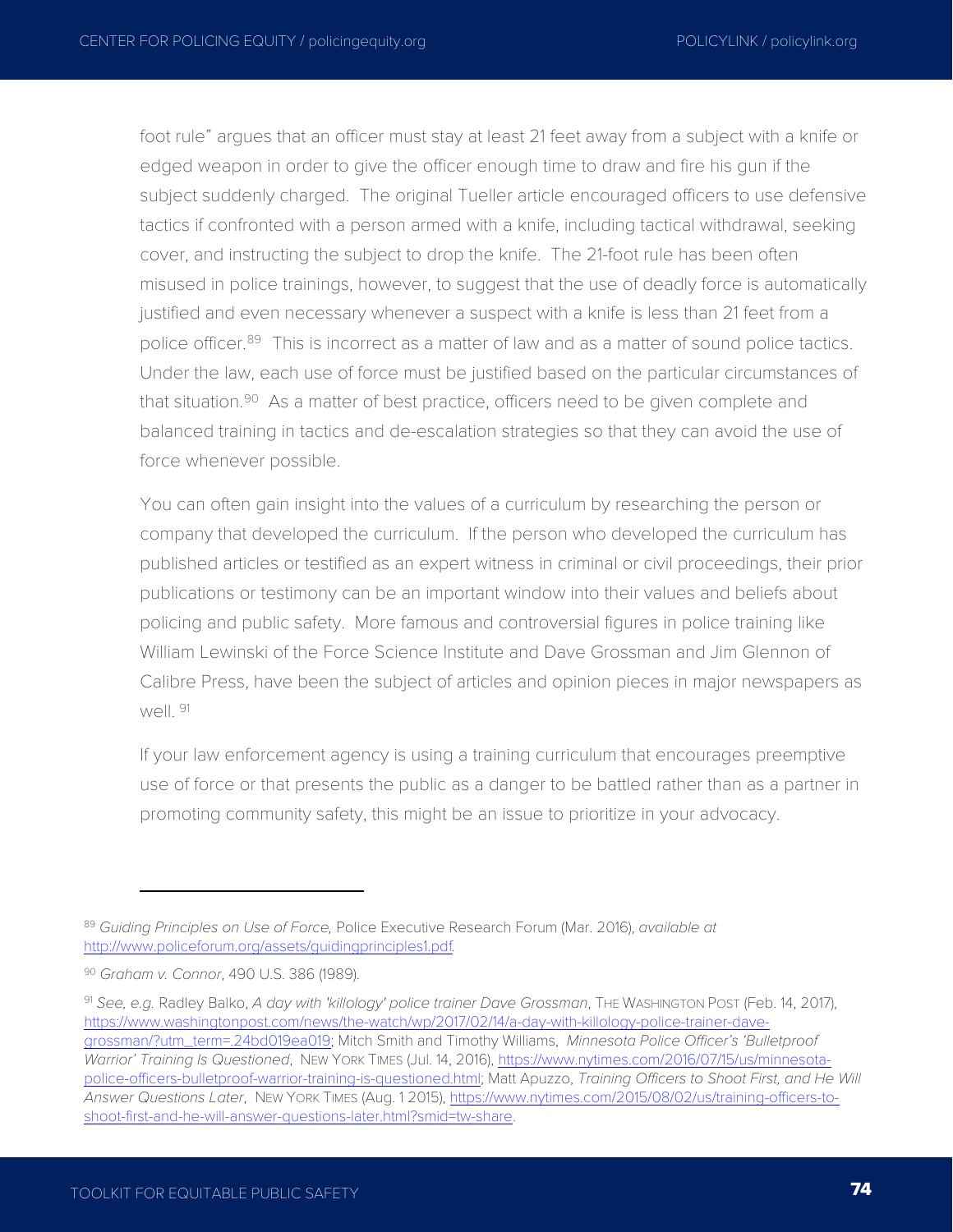#### (6) Does your agency cross-train with local mental health providers, social service

providers, and other strategic community partners? Cross-training with mental health professionals, social service providers and other community partners can provide officers with knowledge and practical skills to help them interact effectively with groups like youth, domestic violence victims, trauma survivors, and people living with mental illness. Crosstraining can also increase law enforcement awareness of existing community resources for youth, people with mental and physical disabilities, and people with substance abuse issues. Cross-training objectives also encourage officers to divert these populations away from the criminal justice system and toward healthier, more appropriate alternative community resources. If your community group or partner organizations have experience and expertise in one or more of these issues, you might consider partnering with your law enforcement agency to develop new or improved trainings addressing your issues of concern.

(7) Have the trainings used by your law enforcement agency been shown to be effective? There is surprisingly little scientific research on which law enforcement trainings are effective in changing officer attitudes and behavior. Some law enforcement trainings that claim to be rooted in science are anything but. Communities can help to promote change in this area by encouraging their law enforcement agencies to use scientifically-supported trainings when possible and to assess the effectiveness of the trainings that they do use, either internally or in cooperation with academic researchers.

Law enforcement trainings that have shown promising results in scientific studies include:

**• Crisis Intervention Training (CIT).** Standard CIT training programs offer 40 hours of intensive training on practical skills and resources for responding to individuals experiencing a mental health emergency. CIT training connects officers with local mental health professionals, teaches de-escalation skills, and gives officers the opportunity to interact with people who have personally experienced mental health crises. Studies of Crisis Intervention Training have shown positive results with respect to improvements in officer knowledge about mental illness and attitudes toward people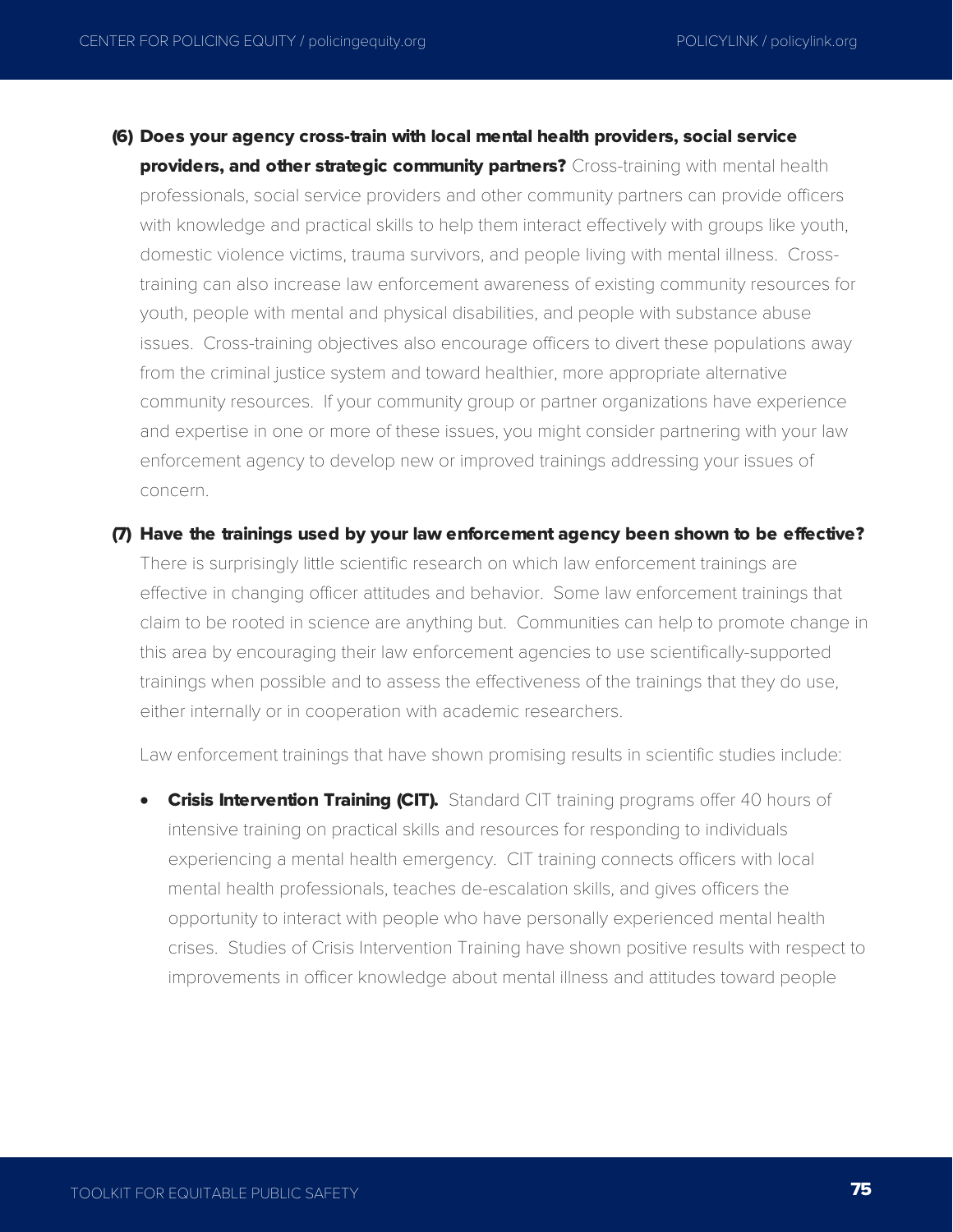with mental illness, although further research is needed to confirm a connection between CIT training and officer behavior in the field.<sup>92</sup>

• Procedural Justice Training from the National Initiative for Building Community Trust and Justice. This first part of this training, developed by Yale Law School Professors Tracey Meares and Tom Tyler in partnership with the Chicago Police Department (CPD), covers the four main pillars of procedural justice as they relate to police work: (1) treating people with dignity and respect; (2) giving people 'voice' during encounters; (3) making decisions neutrally; and (4) fostering community trust. The first two sessions explore procedural justice values, discuss policing tactics that promote equity and community trust, and equip officers with tools to respond to critical and traumatic incidents. [A study](http://www.skogan.org/files/Training_Police_for_Procedural_Justice.Working_Paper_October_2014.pdf) of this training showed increased support for procedural justice among officers who participated in the training.<sup>[93](#page-77-1)</sup> The second part of the training, developed by Phillip Atiba Goff and Kimberly Burke of the Center for Policing Equity in partnership with the CPD, explores the psychological science behind bias and combines tools from the original procedural justice training with new resources for reducing the role stereotypes, bias, and psychological shortcuts may play in negatively impacting interactions between police and community.

Much more research is needed to identify additional specific trainings that are shown to be effective in practice. You can encourage your law enforcement agency to assess the efficacy of its trainings based on concrete field outcomes, cost-effectiveness, and responsiveness to community needs.

(8) Are the principles taught in your law enforcement agency's training supported by the resources and culture of the organization? The importance of this issue cannot be overstated: training is only effective to the extent that a law enforcement agency implements the training in practice. If training is not fully integrated into an agency's procedures, supported with all necessary resources and staffing, and reinforced by supervisors, the ideas in a training are unlikely to have any meaningful effect. Ensuring that

<span id="page-77-0"></span><sup>92</sup> Cynthia Lum, et al., An Evidence-Based Assessment of the Recommendations of the President's Task Force on 21st Century Policing — Implementation and Research Priorities,, Center for Evidence-Based Crime Policy, George Mason University (2016), available at [http://cebcp.org/wp-content/evidence-based-policing/IACP-GMU-Evidence-Assessment-](http://cebcp.org/wp-content/evidence-based-policing/IACP-GMU-Evidence-Assessment-Task-Force-FINAL.pdf)[Task-Force-FINAL.pdf.](http://cebcp.org/wp-content/evidence-based-policing/IACP-GMU-Evidence-Assessment-Task-Force-FINAL.pdf)

<span id="page-77-1"></span><sup>93</sup> Wesley Skogan, et al., Training Police for Procedural Justice, JOURNAL OF EXPERIMENTAL CRIMINOLOGY 11:319–334 (2015).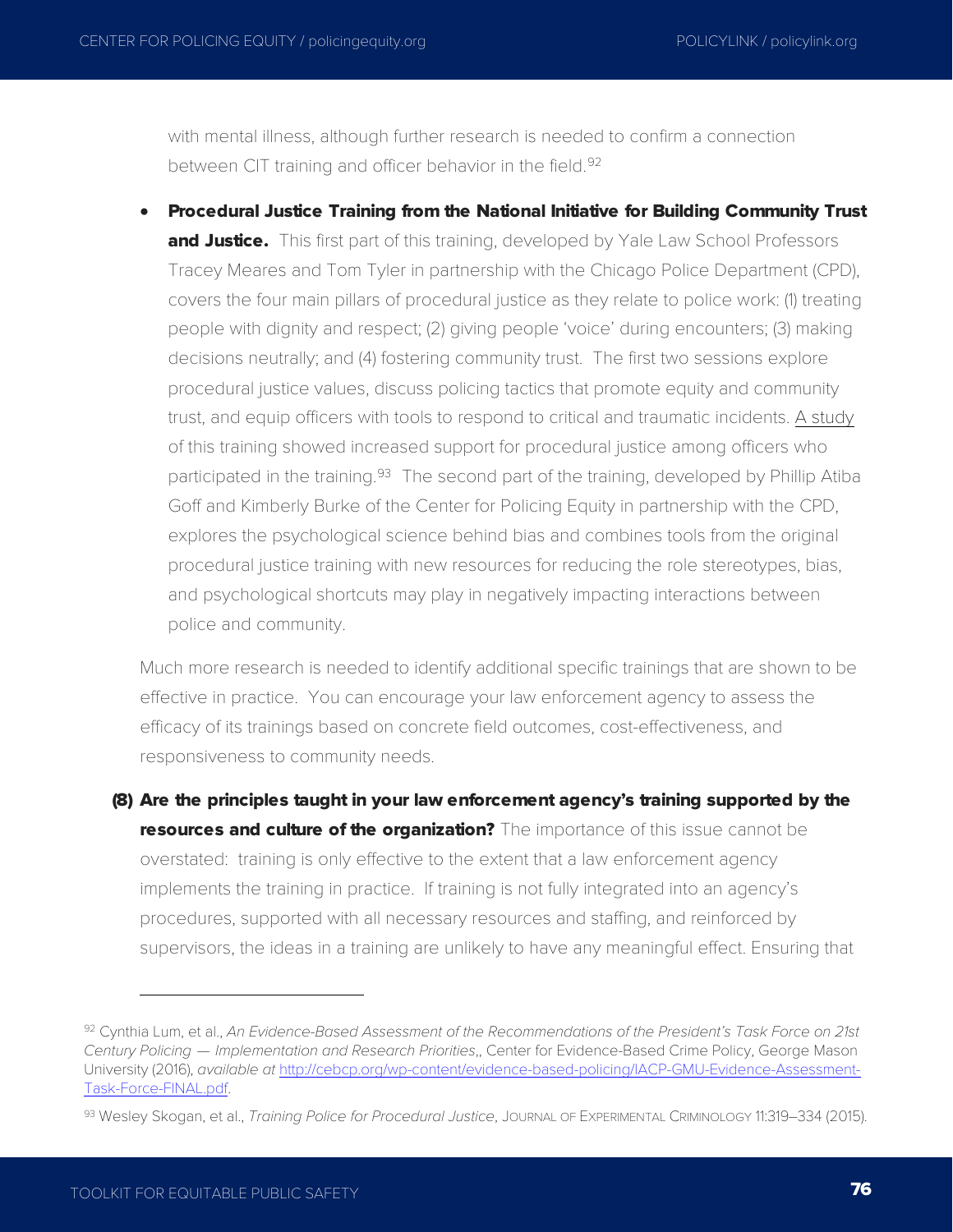good trainings are being implemented in practice, can have a significant effect on outcomes. The experience of the Seattle Police Department provides a powerful illustration of this issue. In 2011, the U.S. DOJ Civil Rights Division investigated the Seattle Police Department (SPD) and concluded that SPD had a pattern of using unconstitutional and excessive force which was particularly pronounced in interactions involving people who were mentally ill or intoxicated. Although the SPD maintained a Crisis Intervention Team made up of officers who had received at least 40 hours of special training on deescalating encounters with people experiencing mental health crises, the DOJ found that approximately 70% of use of force incidents by the SPD involved people who were intoxicated or experiencing a mental health crisis . After the DOJ investigation and a subsequent settlement with the City, SPD worked with a court-appointed monitor to overhaul its policies relating to Crisis Intervention Training and the CIT team. New requirements were added to ensure that all new officers received at least 8-hours of CIT training and understood when the CIT team should be contacted. Current SPD policies require that CIT-trained officers be available on every shift and require officers to document all interactions with people experiencing mental health crises. After these detail-oriented reforms and changes were implemented, use of force rates went down, with moderate and severe use of force incidents dropping 60% between the DOJ's 2011 investigation and a follow up study period of July 2014 through October 2016.<sup>[94](#page-78-0)</sup>

### B. Supervision and Internal Accountability

Law enforcement supervisors play a crucial role in promoting internal accountability and ensuring that agency policies are followed consistently and that officers who violate policies are retrained or disciplined. Recent research suggests that law enforcement officers may be highly motivated by and responsive to scrutiny from their supervisors. <sup>95</sup> Convincing law enforcement agencies to adopt and enforce clear, effective procedures for supervision and discipline may, therefore, play an important role in curbing systemic misconduct. Unfortunately, data about law

<span id="page-78-0"></span>**<sup>94</sup>** Seattle Police Monitor, Ninth Systemic Assessment: Use of Force (Apr. 2017), available at [http://www.seattlemonitor.com/reports-resources;](http://www.seattlemonitor.com/reports-resources) Seattle Times Editorial Board, Seattle Police Department Crisis Intervention Training Saves Lives, THE SEATTLE TIMES (Apr. 2, 2017), available at [https://www.seattletimes.com/opinion/editorials/seattle-police-department-crisis-intervention-training-saves-lives/;](https://www.seattletimes.com/opinion/editorials/seattle-police-department-crisis-intervention-training-saves-lives/) Seattle Police Department Policy Manual, 16.110—Crisis Intervention.

<span id="page-78-1"></span><sup>95</sup> Jonathan Mummolo, Modern Police Tactics, Police-Citizen Interactions, and the Prospects for Reform, 80 JOURNAL OF POLITICS 1 (Dec. 6, 2017).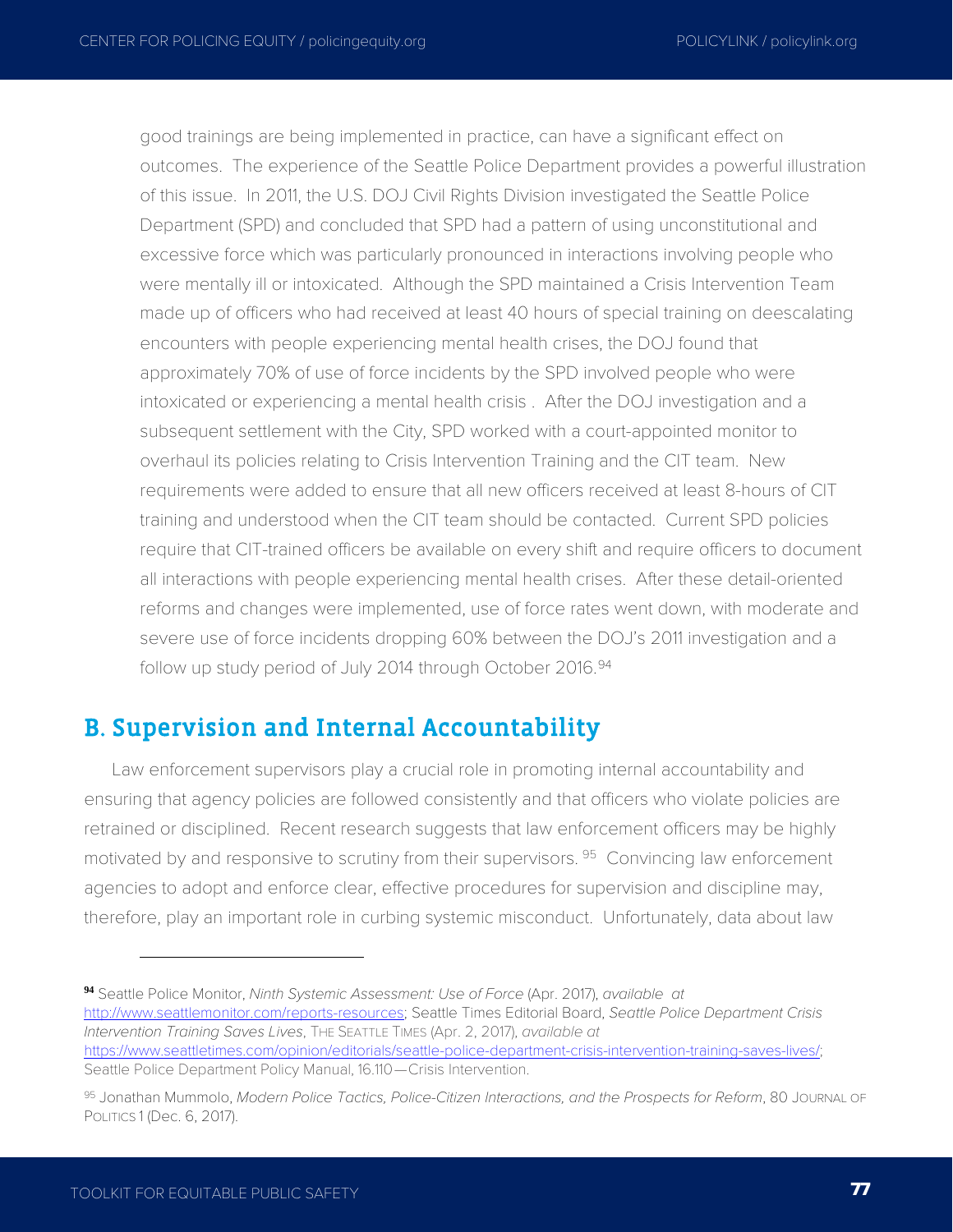enforcement discipline and supervision are confidential in many states and cities. If this is the case where you live, then advocating for greater transparency may be a necessary initial action point. To assess your law enforcement agency's supervision of its officers and identify possible reform goals, you can use the following checklist:

(1) Are there any laws or contracts that regulate how law enforcement officers are **supervised or disciplined?** Depending on the state and city that you live in, there may be. It is very important to figure out the answer to this question, because it will affect which individuals and entities have the power to make the changes you are seeking. You should obtain copies of any policies, laws, or union contracts that deal with supervision, investigation, and discipline of law enforcement officers in your agency.

The biggest issue to look for here is whether your state has a **Law Enforcement Officers'** Bill of Rights (LEOBR) law. State LEOBR laws give law enforcement officers additional due process rights that do not apply to other criminal suspects or people being investigated for potential misconduct at work. Specific provisions vary from state to state, but may include:

- Notice requirements: LEOBR laws may include requirements that the law enforcement agency notify the officer of the complainants, allegations against them, and identity of the officer leading the investigation before they are questioned.
- Limits on how and when officers suspected of misconduct can be investigated: Laws may prohibit departments from questioning officers for a certain number of days after the incident at issue. They may set limits on the length of time for which an officer can be questioned, and prohibitions on use of threats of discipline or promises of rewards during questioning (frequently used during civilian interrogations). Laws may also include the right to breaks during questioning and the right to bring a union representative to the interview.
- **Confidentiality of investigation:** In most states with LEOBR laws, law enforcement agencies are not permitted to acknowledge that an officer is under investigation. If charges are ultimately dropped or not sustained, the department may not acknowledge the nature of the complaint against the officer, or that an investigation ever took place.
- **Strict timelines for discipline:** Some LEOBR laws provide that agencies cannot discipline offers for incidents that occurred more than a certain number of days prior, which limits the available time period for investigation into potential misconduct.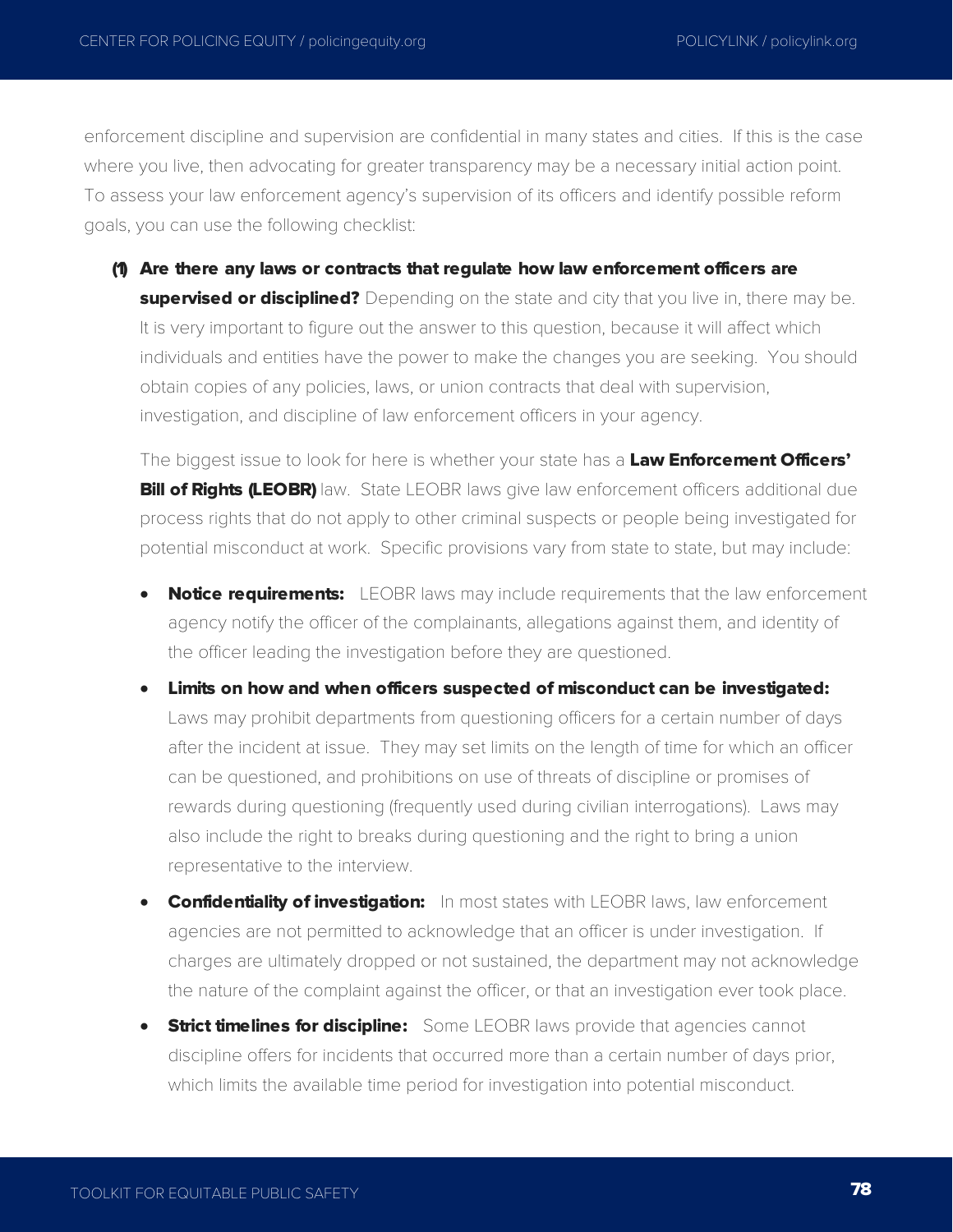- **Hearing and appeal rights:** LEOBR laws frequently provide that law enforcement officers are entitled to a hearing, with notification in advance of the date, access to transcripts and other relevant documents and evidence generated by the hearing, and access to representation by counsel or another non-attorney representative. LEOBR laws generally require law enforcement agencies to pay for the officer's legal defense.
- **Removal and destruction of disciplinary records:** In some jurisdictions, records of misconduct and discipline must be erased after a certain period of time, which can be in as little as two years after the date discipline was issued.

Currently, Arizona, California, Delaware, Florida, Illinois, Kentucky, Louisiana, Maryland, Minnesota, Nevada, New Mexico, Rhode Island, Virginia, and West Virginia have LEOBR laws on the books. If you live in one of these states, it is important to review your state's LEOBR law and, ideally, find an attorney who can talk you about how that law has been interpreted by your state's court system.

The second issue to look at is the **terms of your law enforcement agency's union** contract, if they have one. Many municipalities that are not bound by a state LEOBR law, still agree to similar terms and provisions in their union contracts. Union contracts may also include other important rules and limitations relating to officer disciplinary proceedings. The Police Union Contract Project by Campaign Zero has reviewed and posted information about the police union contracts of 81 of the largest 100 cities in the United States. You can view their database at [www.checkthepolice.org.](http://www.checkthepolice.org/) Union contracts or CBAs may also be available online or through a formal or informal request for records.

Thirdly, you should research local laws and civil service rules to see if your city or county government has imposed any rules or restrictions on officer discipline. Local government rules and laws may set up specific procedures for handling allegations of officer misconduct which sometimes involve formal hearings, rights of appeal, and other formalities that usually do not apply in the private sector. If you are focused on a city police agency, then you will want to review city ordinances and civil service rules. If you are focused on a county sheriff's department, you will want to review county ordinances and civil service rules. It may be helpful to obtain help from an attorney in your coalition when doing this research. If you have open lines of communication with your law enforcement leaders, they may also be a good source of information about the rules and laws that regulate officer discipline.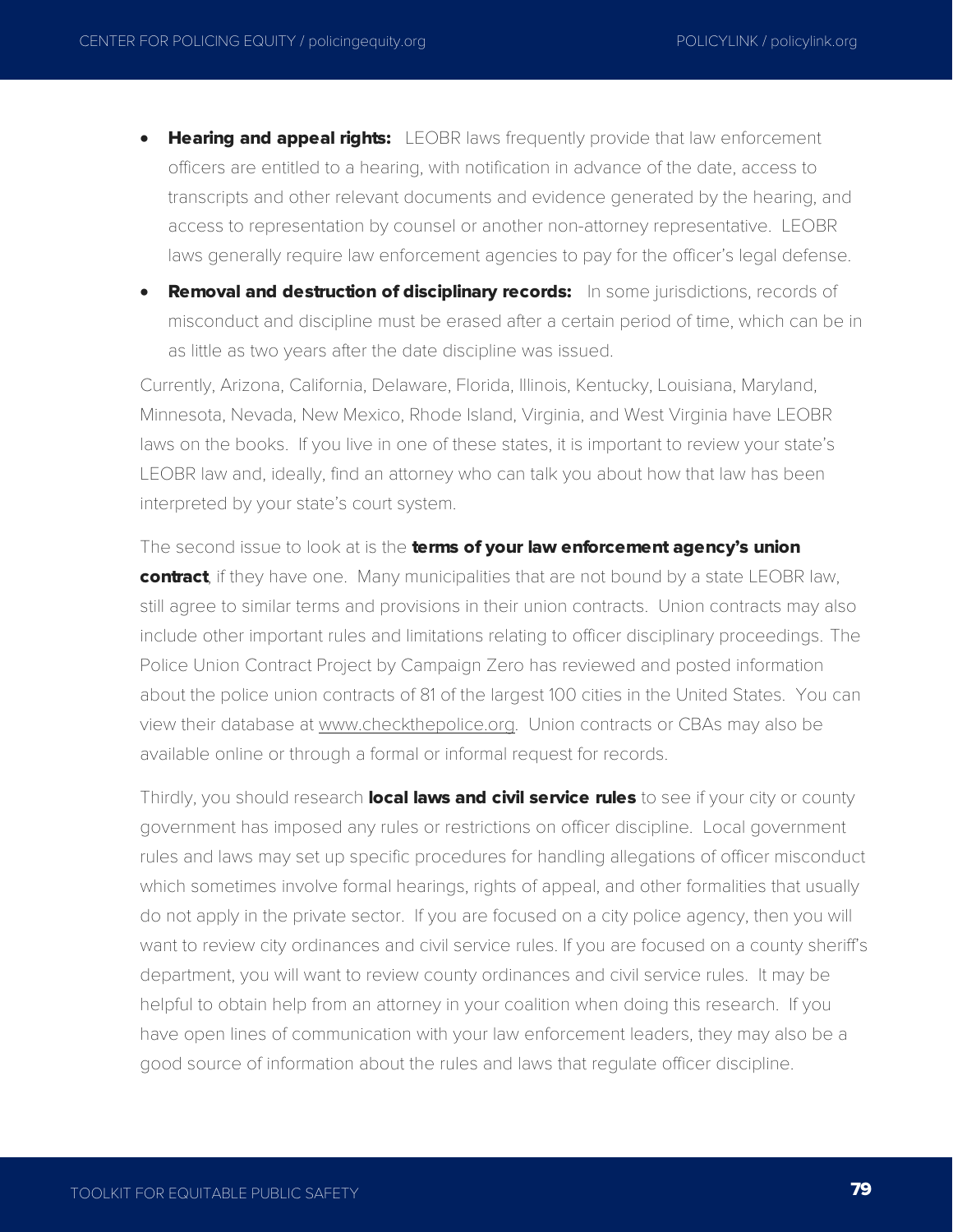- (2) Does your law enforcement agency use a disciplinary matrix or have other internal **policies addressing discipline?** Many law enforcement agencies use documents called disciplinary matrices to determine what consequences should occur based on particular violations of policy. If your department has one, this will give you important information about your law enforcement agency's disciplinary practices. These documents are frequently available online and can be found through a web search for "disciplinary matrix [name of your town or county]." If the disciplinary matrix is not online, you should usually be able to obtain it through a formal records request. If you have open lines of communication with your law enforcement agency, you may be able to obtain a copy of the disciplinary matrix informally, as well.
- (3) Are law enforcement disciplinary records accessible to the public? In many states, if an officer is disciplined for misconduct, departments are prohibited by law from making this information public. A 2015 [investigation by WNYC radio station](http://www.wnyc.org/story/police-misconduct-records/) found that law enforcement disciplinary history is confidential in 23 states and available to the public under only limited circumstances in another 15 states.[96](#page-81-0)

If you live in a state that limits public access to records of law enforcement misconduct, you can lobby your state legislature to change the law to increase law enforcement transparency and accountability to the public. In the meantime, you should still be able to access information about your agency's disciplinary policies and procedures, which may give you ideas for additional policy "asks" to prioritize in your advocacy.

(4) Does your law enforcement agency use an early intervention system? Early Intervention (EI) Systems (also called early warning systems) are a popular and promising method for improving the performance of officers who show signs of difficulty dealing effectively with the public. EI Systems provide departments with systemic data on officer performance and allowing for the early identification of struggling officers and the ability to intervene by providing supervisory counseling, additional trainings, or referrals to professional therapy or other external resources. These systems vary widely with respect to the number of factors considered and the thresholds set for intervention. Factors commonly considered in EI systems include citizen complaints (both total and sustained), vehicle pursuits, lawsuits, use

<span id="page-81-0"></span><sup>96</sup> See Robert Lewis, Noah Veltman and Xander Landen, Is Police Misconduct A Secret in Your State?, WNYC News (Oct. 15, 2015), available at [http://www.wnyc.org/story/police-misconduct-records/.](http://www.wnyc.org/story/police-misconduct-records/)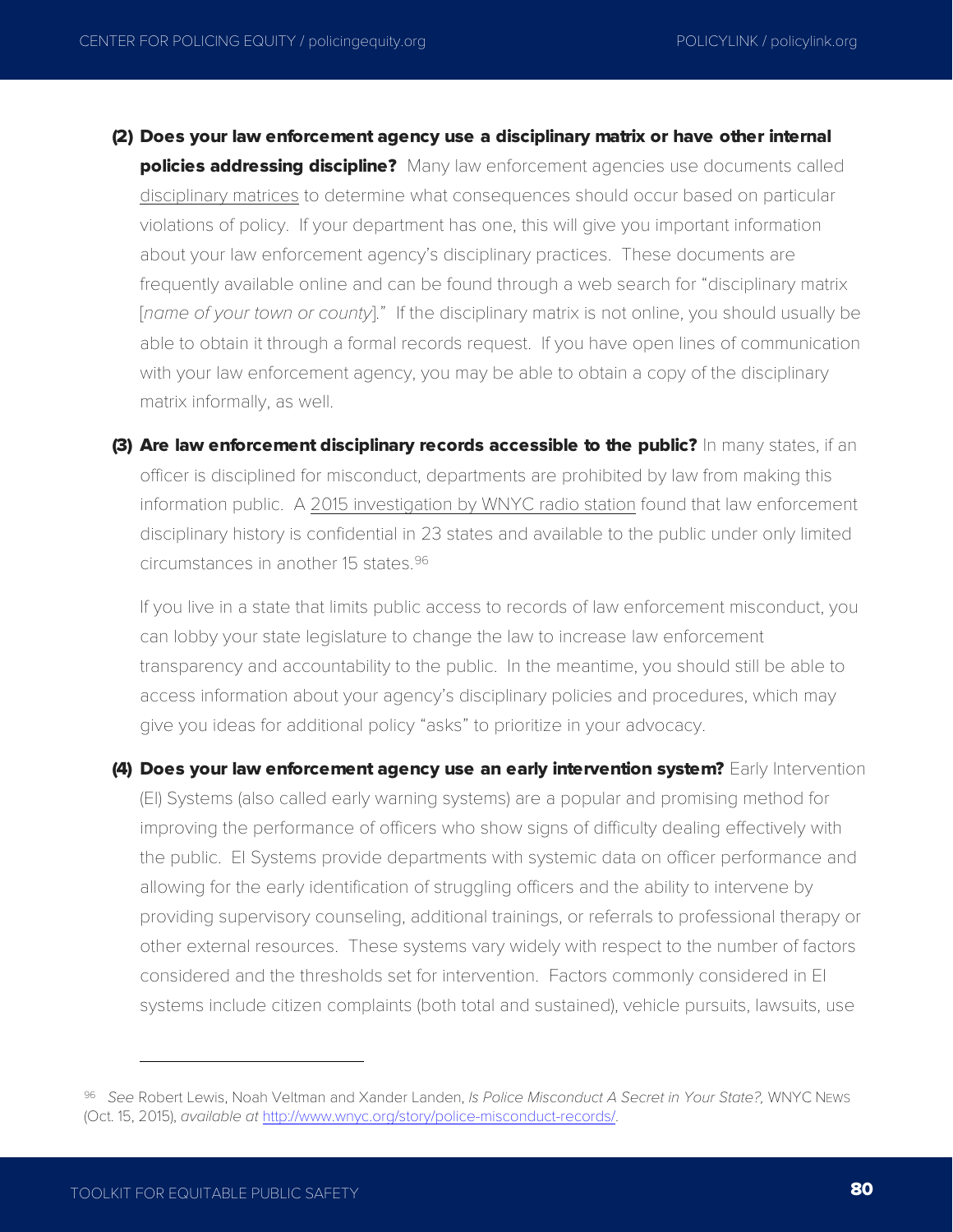of force, and involvement in officer-involved-shootings. EI systems are required frequently by the U.S. DOJ Civil Rights Division in its pattern and practice agreements. Initial surveys and evaluations of the effects of EI systems in different cities have been generally positive, showing promising results with respect to reduced citizen complaints and use of force for officers targeted for intervention. [97](#page-82-0)

(5) Do supervisors routinely audit stop, search, arrest, and use of force data for possible indicators of biased-policing? This proactive reform measure has commonly been required by the U.S. Department of Justice Civil Rights Division in its settlement agreements with law enforcement agencies suspected of a pattern and practice of discriminatory policing. The DOJ generally required these types of audit to include analysis of (1) racial disparities in arrests, stops, searches, and use of force; (2) complaints and reports of use of racial epithets; and (3) other indicators of possible racial bias. Determining the cause of broad disparities in policing outcomes can be challenging because of potentially confounding factors like underlying disparities in housing, education, health, crime rates, and socioeconomic status. If an individual officer, however, is stopping people of color at a significantly higher rate than their fellow officers patrolling the same neighborhood, this information should give a supervisor pause.

Potential racial bias is not the only issue that may come to light in a routine supervisory audit. If an officer uses force consistently and significantly more than other officers in the same precinct or if an officer has a sudden and substantial increase in uses of force, these may be reasons for a supervisor to take a closer look at the officer in question and assess whether addition training or other corrective action may be appropriate. If a particular officer shows a pattern of pulling over young women at a much higher rate than their peers, this could be a warning sign of sexual abuse.

(6) Does your law enforcement agency have an effective and accessible system for members of the public to file complaints about law enforcement officers? Because officers guilty of misconduct will rarely report their own discriminatory or harassing behavior, law enforcement agencies must generally rely on public complaints to learn about these incidents. Therefore, it is crucial for law enforcement agencies to maintain a well-functioning

<span id="page-82-0"></span><sup>97</sup> Samuel Walker and Charles Katz, THE POLICE IN AMERICA: AN INTRODUCTION (6TH ED.) (2008).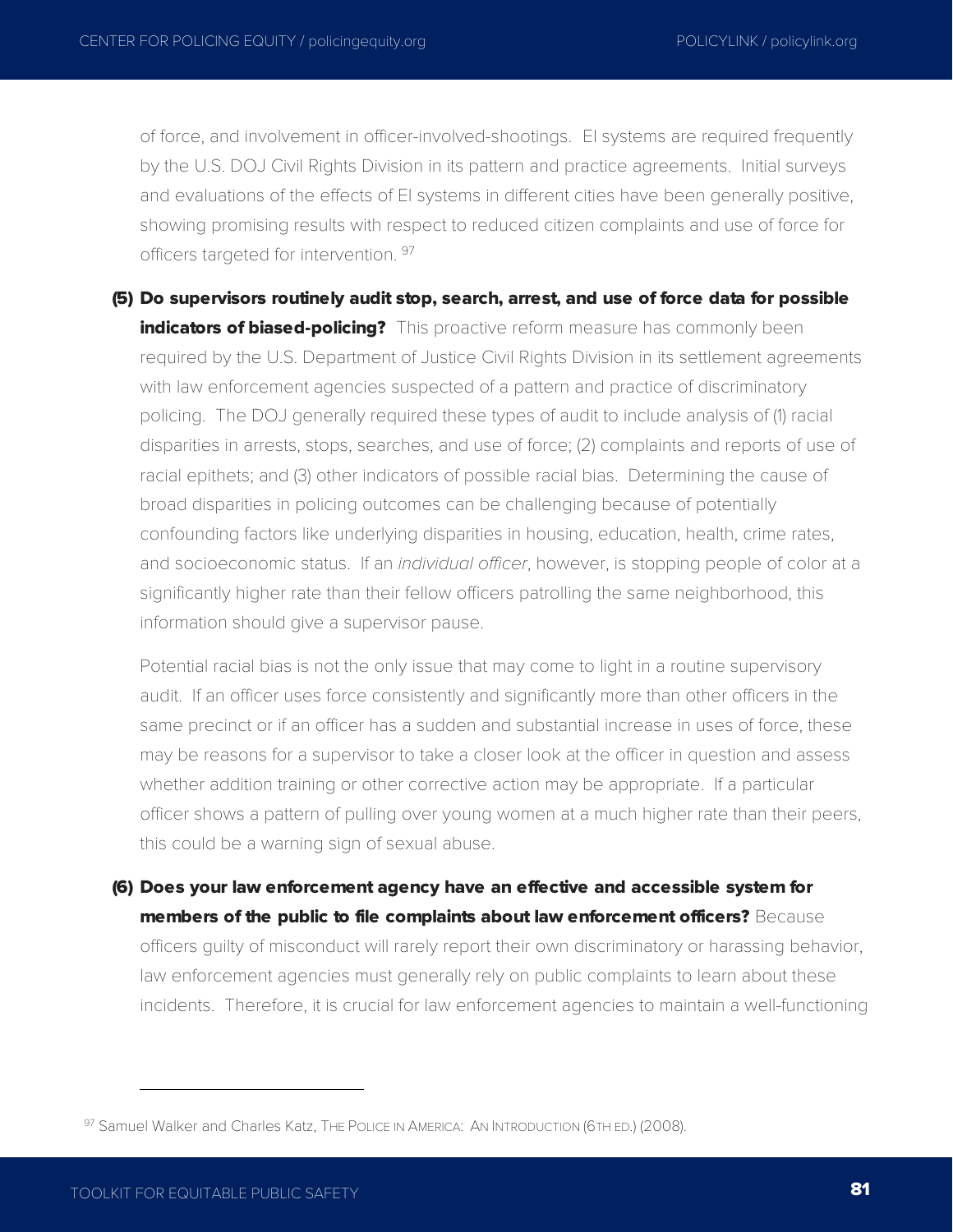and sufficiently staffed system for receiving complaints. Questions that might help you assess the quality of your department's complaint system include:

- What are acceptable methods of filing a complaint? Must a complaint be filed in person, or can it be submitted by mail, email, phone call, in person, etc.?
- **Are anonymous complaints permitted?** If not, are there procedures in place to protect the confidentiality of complaints by people who might otherwise be reluctant to report misconduct (e.g. sex workers or undocumented immigrants)?
- Is the complaint process accessible to non-English speakers and people with **disabilities?** Accessibility in this context may include providing complaint forms in languages other than English; staffing a complaint hotline with bilingual officers or intake specialists; having translators available to promptly translate written complaints received in non-English languages; and utilizing Telecommunications Devices for the Deaf (TDD).
- Who investigates citizen complaints? Often this is the Internal Affairs or Professional Standards Bureau, but the structure, function, and staffing of these departments varies significantly from agency to agency. In some agencies, complaints are investigated by teams without specific internal affairs training.
- **What is the average timeline for adjudicating a citizen complaint?** In some communities, lengthy delays in investigating and adjudicating citizen complaints can be an issue of concern.
- What percentage of citizen complaints are sustained (deemed credible) by the department? A 2006 Bureau of Justice Statistics Special Report found that, on average, large police departments sustained 8% of citizens' complaints of excessive force.<sup>[98](#page-83-0)</sup> The DOJ Civil Rights Division has found even lower rates of sustained complaints in multiple major cities under investigation.[99](#page-83-1)

<span id="page-83-0"></span><sup>98</sup> Citizen Complaints about Police Use of Force, Bureau of Justice Statistics Special Report, June 2006.

<span id="page-83-1"></span><sup>99</sup> See e.g. U.S. D.O.J. Civil Rights Division, Investigation of the Newark Police Department (Jul. 22 2014), available at [https://www.justice.gov/sites/default/files/crt/legacy/2014/07/22/newark\\_findings\\_7-22-14.pdf](https://www.justice.gov/sites/default/files/crt/legacy/2014/07/22/newark_findings_7-22-14.pdf) ("One indication of the ineffectiveness of the NPD's internal affairs system is that the Internal Affairs Unit [] sustained only one civilian complaint of excessive force out of hundreds received from 2007 through 2012. While there is no 'right' rate at which force complaints should be sustained, only one finding of unreasonable force out of hundreds of complaints over a six-year period is symptomatic of deeply dysfunctional accountability systems."); See e.g. U.S. D.O.J. Civil Rights Division, Investigation of the New Orleans Police Department (Mar. 16, 2011) at 82, available at [https://www.justice.gov/sites/default/files/crt/legacy/2011/03/17/nopd\\_report.pdf](https://www.justice.gov/sites/default/files/crt/legacy/2011/03/17/nopd_report.pdf) (finding that in 2009, NOPD sustained

only 5.5% of civilian complaints of police misconduct).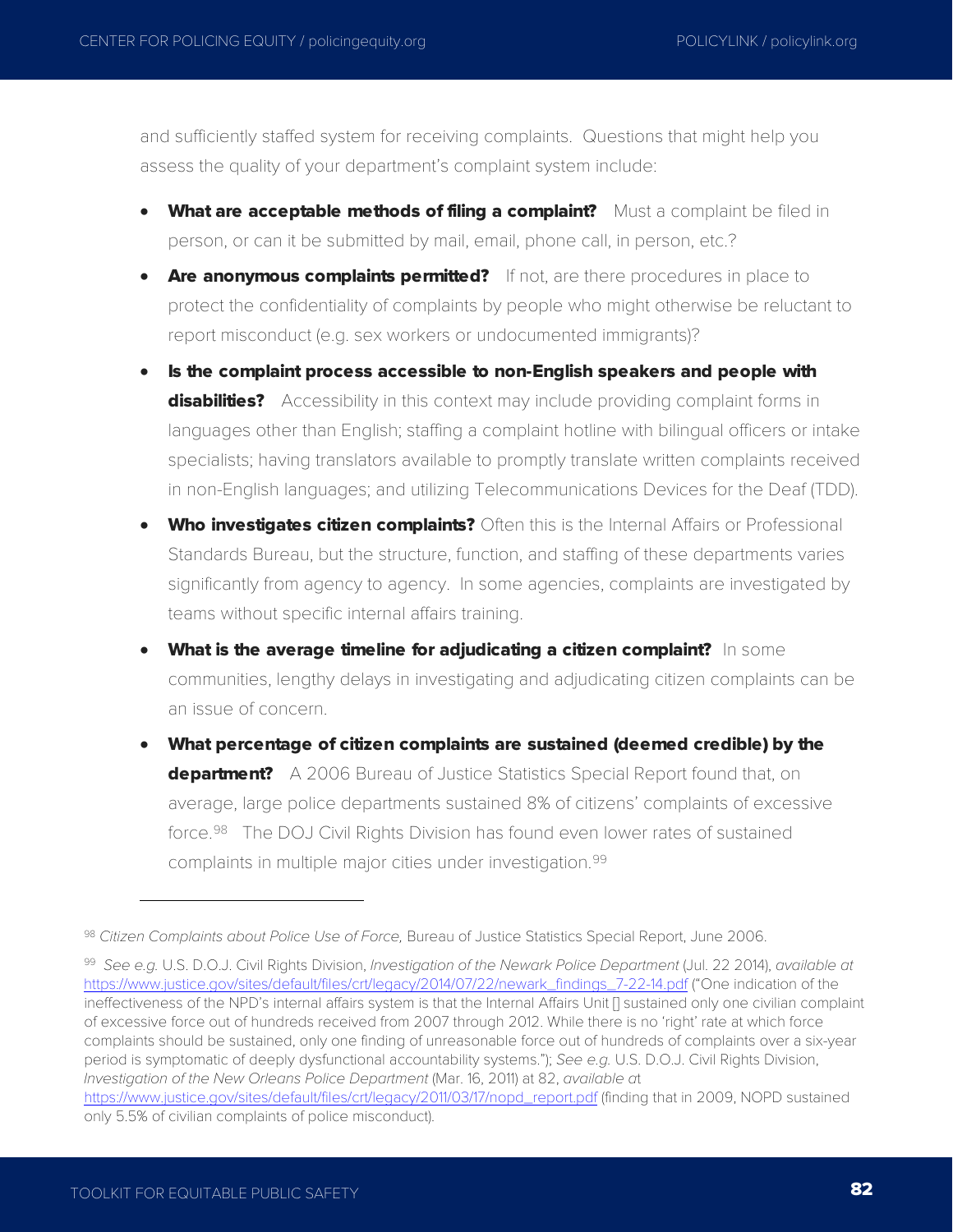If your community has a civilian oversight group that accepts complaints, you can ask the same questions of the civilian oversight agency's complaint investigation and resolution processes. Civilian oversight groups handle citizen complaints in widely different ways. Some do not independently investigate complaints, but instead monitor the law enforcement agency's investigations to make sure that the investigations are thorough and the ultimate conclusions are supported by the available evidence. Other oversight groups maintain full-time investigative units and conduct their own independent investigations. Civilian oversight groups rarely have direct power to discipline officers for misconduct, but some do make disciplinary recommendations to department leaders.

(7) What procedures does your law enforcement agency have to detect and address substance abuse among law enforcement officers? Some of the community members we spoke with expressed significant concern about abuse of steroids and other illegal drugs by law enforcement officers in their community. While there is little scientific research on the prevalence of substance abuse among law enforcement officers specifically, addiction and substance abuse are common problems affecting people from a wide range of professions, backgrounds, and walks of life. Law enforcement can be a stressful and traumatic line of work, and some officers may turn to drugs or alcohol as a way to cope. Officers may also turn to steroids in order to gain a physical edge in confrontations with suspects. While random drug testing is common in some industries (e.g. truck driving and airline piloting), drug-testing practices in law enforcement agencies vary. Law enforcement unions sometimes object to random drug testing, saying that the practice infringes on officer privacy. Even in departments that do randomly drug test, there may be significant variation with respect to the consequences of a failed drug test. In some departments, this might lead to automatic disciplinary action or termination, while other departments may not fire an officer until a second failed drug test.

#### (8) Does your law enforcement agency allow officers involved in shootings or accused of misconduct to review video footage of the incident before giving a statement?

Whether police officers should be permitted to view video footage of an incident before giving a statement about that incident to investigators, has been a subject of intense debate. Proponents of allowing officers to view video footage prior to giving statements note that human memory is notoriously unreliable and that allowing officers to view video footage will help them to recall and report details about a stressful event more completely and accurately. Opponents note that allowing officers to review video prior to giving a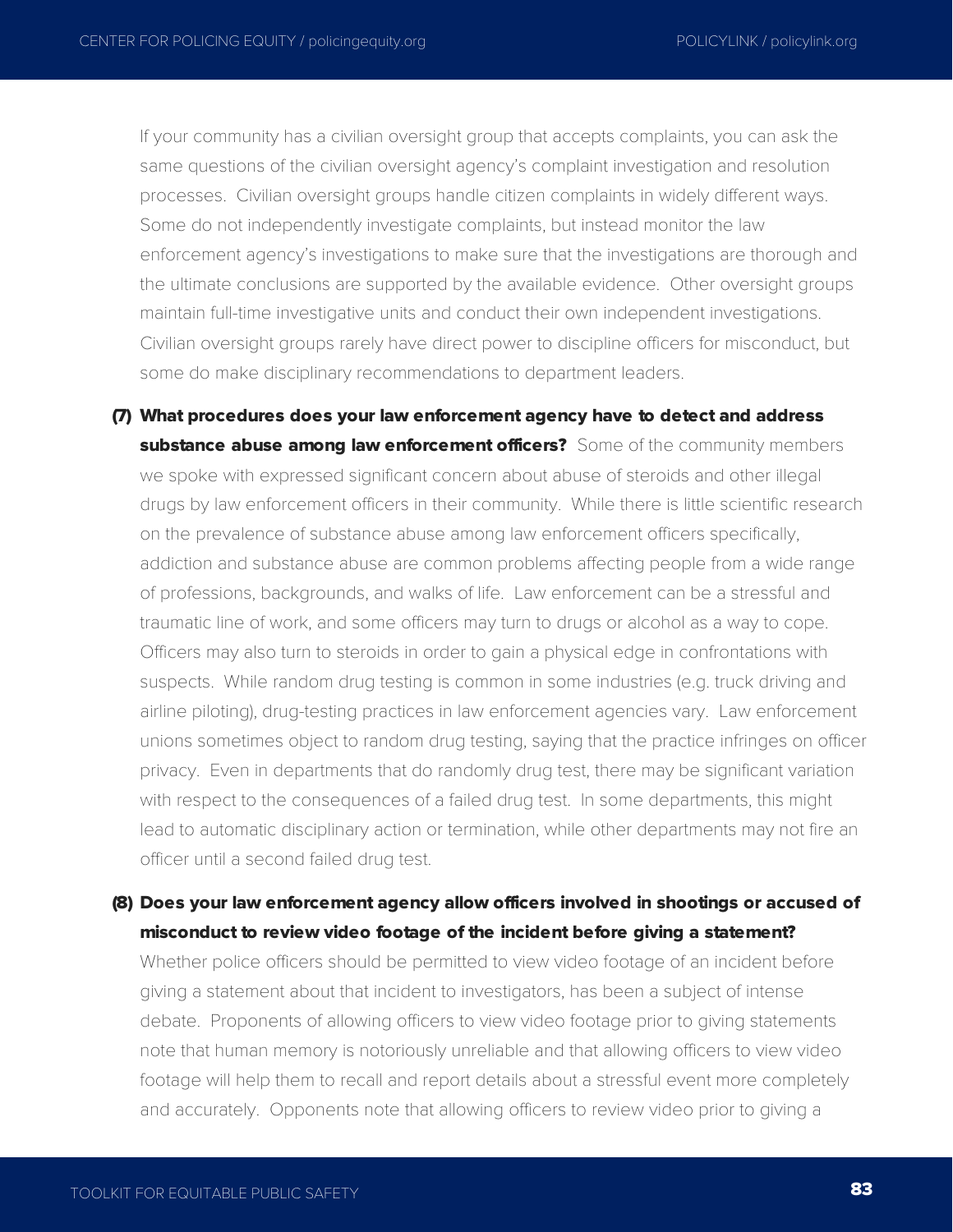statement represents a deviation from normal investigative practice and might influence officers' independent memories of the event. Moreover, if an officer actually has committed misconduct and is inclined to lie to cover it up, allowing the officer to view video camera footage prior to a statement may enable lying by giving the officer the chance to come up with a cover story that can be reconciled with the events visible on video.<sup>100</sup> This is an important issue that is currently being debated in many law enforcement agencies. Communities should, therefore, be aware of the issue and ensure that their voices and opinions are heard in any decision-making processes.

#### C. External Accountability And Civilian Oversight

While internal accountability and strong supervisory practices are important, it is also crucial that law enforcement agencies are accountable to external groups and entities. A well-operated civilian oversight body can promote law enforcement transparency, draw public attention to systemic patterns of misconduct, promote reform, and increase public trust. Law enforcement agencies can also be more accountable to the public by implementing policies ensuring transparency and data sharing and by avoiding conflicts of interest in criminal investigations of officer-involved shootings.

(1) Does your city or county have one or more official civilian oversight entities? If your local law enforcement agency is not overseen by any official civilian agency, this may be an important public safety priority to address. Civilian oversight entities are typically put into place by the local government (e.g. the city council or county council) or may be implemented via ballot initiative. More resources for communities interested in implementing their own civilian oversight groups can be found on the website of the [National Association for Civilian Oversight of Law Enforcement.](http://www.nacole.org/steps)<sup>[101](#page-85-1)</sup>

<span id="page-85-0"></span>**<sup>100</sup>** Jay Stanley and Peter Bibring, Should Officers Be Permitted to View Body Camera Footage Before Writing Their Reports?, ACLU (Jan. 13, 2015), [https://www.aclu.org/blog/free-future/should-officers-be-permitted-view-body-camera](https://www.aclu.org/blog/free-future/should-officers-be-permitted-view-body-camera-footage-writing-their-reports)[footage-writing-their-reports;](https://www.aclu.org/blog/free-future/should-officers-be-permitted-view-body-camera-footage-writing-their-reports) Kathy Pezdek, Should Cops Get To Review The Video Before They Report?, The Marshall Project (Aug. 13, 2015), [https://www.themarshallproject.org/2015/08/13/should-cops-get-to-review-the-video-before-they](https://www.themarshallproject.org/2015/08/13/should-cops-get-to-review-the-video-before-they-report)[report;](https://www.themarshallproject.org/2015/08/13/should-cops-get-to-review-the-video-before-they-report) Perry Stein, Should officers be able to review body camera footage before writing police reports?, THE WASHINGTON POST (Dec. 17, 2015), [https://www.washingtonpost.com/news/local/wp/2015/12/17/should-officers-be-able-to](https://www.washingtonpost.com/news/local/wp/2015/12/17/should-officers-be-able-to-review-body-camera-footage-before-writing-police-reports/?utm_term=.373b58ca5aad)[review-body-camera-footage-before-writing-police-reports/?utm\\_term=.373b58ca5aad.](https://www.washingtonpost.com/news/local/wp/2015/12/17/should-officers-be-able-to-review-body-camera-footage-before-writing-police-reports/?utm_term=.373b58ca5aad) 

<span id="page-85-1"></span><sup>&</sup>lt;sup>101</sup> National Association for Civilian Oversight of Law Enforcement website, http://www.nacole.org/steps.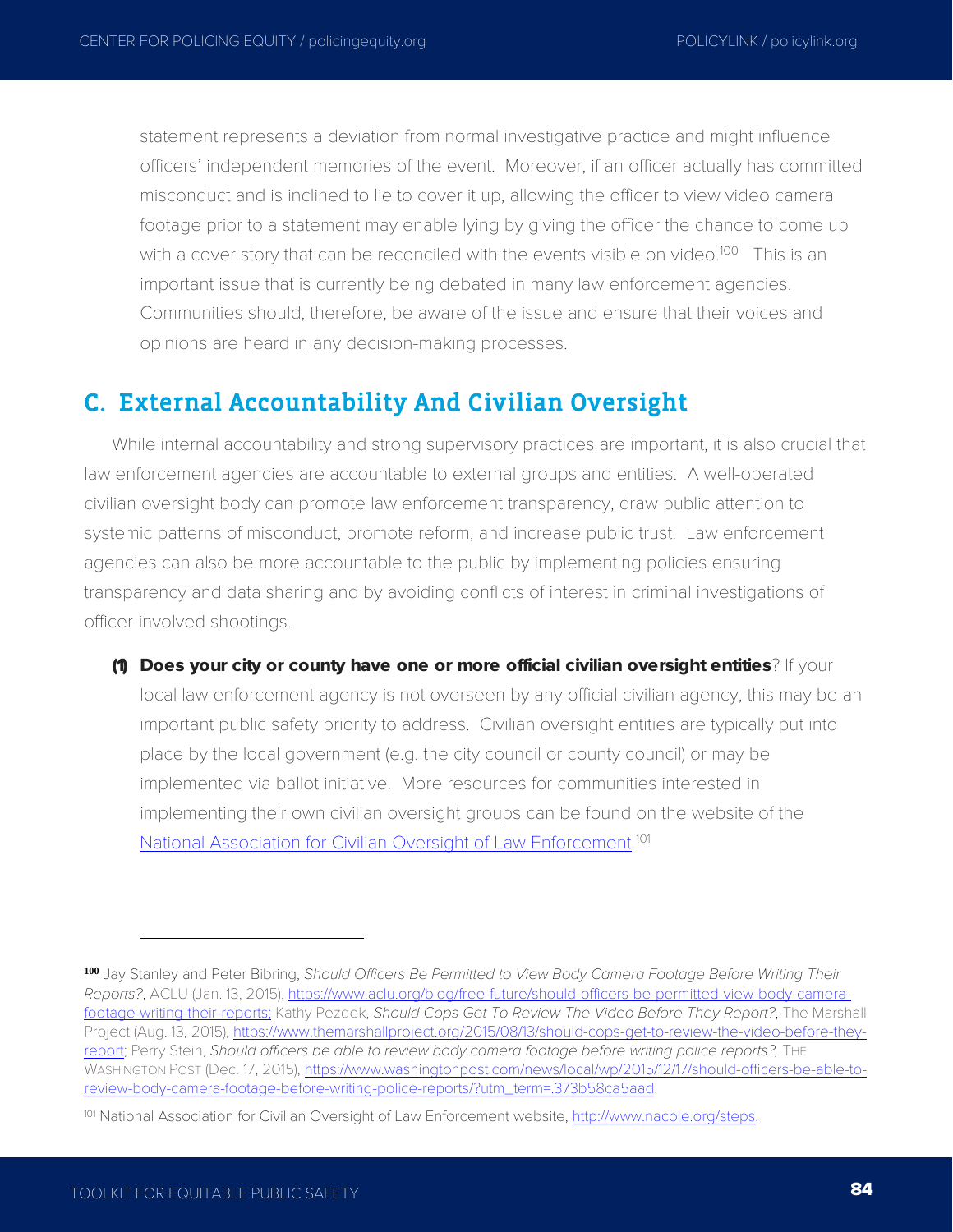- (2) Does your civilian oversight agency have its own investigators? In some places, like Chicago and Washington, D.C., civilian oversight agencies have their own investigators who work independently of the police departments, and exclusively in the interests of the civilian oversight agency. Other agencies, like the Seattle Office of Police Accountability, have a civilian head with the authority to direct police department investigators. Still other oversight agencies have no investigators at all, instead reviewing and relying on materials from investigations conducted by the department. The extent to which a civilian oversight agency needs its own investigators will depend on the scope of its functions, the amount of publicly available resources, and the extent to which police corruption and report falsification is a perceived problem in the community.
- (3) Does your civilian oversight agency have the authority and access necessary to identify systemic problems in department practices, and make recommendations for ways the department can improve? Some civilian oversight groups are specifically tasked with identifying and addressing systemic patterns of corruption or misconduct. Others, however, are tasked solely with adjudicating or reviewing individual complaints of alleged law enforcement misconduct and lack jurisdiction to conduct broader inquiries into systemic patterns of misconduct. Some agencies perform both functions, and some cities even have one agency dedicated to each function.

Whenever possible, it is a good idea to have at least one oversight official or group with the ability to look into broader patterns of misconduct and opportunities for improvement within a department. Civilian oversight groups often have greater access to police records than the general public, putting them in a unique position to identify and draw public attention to systemic issues within a department. Smaller towns that lack the resources to hire a fulltime inspector general or auditor may choose to hire a police accountability consultant to provide assessment and recommendations for ways to improve or rely on a volunteer oversight board or commission.

(4) Does your civilian oversight agency have the staff, access, and resources that it needs to function effectively? For an oversight agency to function effectively, it must have enough staff to accomplish the tasks assigned to it, and it must have access to the materials, documents, and witnesses that it needs to complete its audits and investigations. If local government leaders fail to support oversight officials with the staff, funding, and data access needed, the oversight entity may suffer from diminished efficacy or loss of community trust.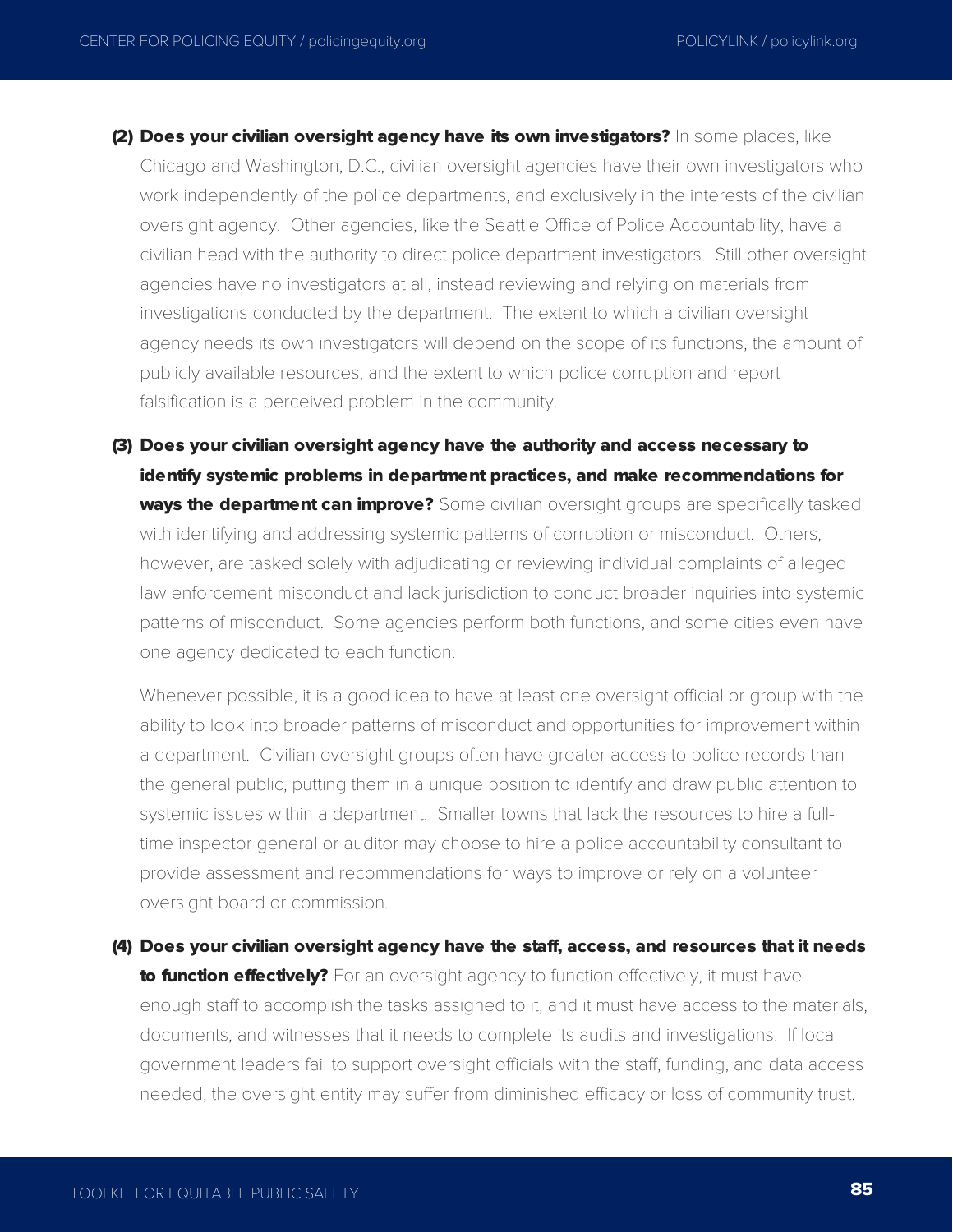While there is no one correct size or model for civilian oversight, there must be an appropriate balance between an entity's responsibilities, its resources, and the needs of the community. It is also important that an oversight agency has staff members with the specific technical expertise needed to effectively carry out the agency's mission: a group that investigates needs professional investigators, a group expected to carry out complex audits will need staff members with training in statistics, and a group expected to assess legal compliance will need lawyers.

Obtaining access to crucial law enforcement records can also be a problem for some oversight groups, particularly in states with strict restrictions on access to law enforcement disciplinary and personnel records. Newer oversight agencies increasingly have the power to subpoena records and testimony, but many oversight agencies lack this power, instead relying on cooperation from their law enforcement leaders or other legal channels to obtain the records needed. Lack of subpoena power does not mean that an oversight agency is necessarily ineffective, but it is important that an oversight agency has access to the records that it needs in order to complete its functions.

#### (5) How close is the relationship between the civilian oversight entity and the law

**enforcement department?** With few exceptions, civilian oversight entities lack the power to impose discipline or force changes in law enforcement policy. Civilian oversight groups instead typically operate by bringing problems to the attention of the law enforcement agency and the public and by making recommendations for change. One of the existential challenges of civilian oversight is ensuring that oversight officials have enough influence and trust with their law enforcement agency to be effective advocates for change while remaining independent enough to speak hard truths to power. A civilian oversight agency that takes an overtly adversarial attitude toward law enforcement at the expense of building positive working relationships may struggle to achieve change. An agency that is too close to a law enforcement agency, however, may lose public trust in the agency's independence. It is important to ensure that your civilian oversight agency's approach to this tension is consistent with community values and calculated to maximize the civilian oversight agency's efficacy in promoting transparency and accountability.

(6) Are officer-involved shootings and allegations of criminal misconduct by police officers investigated by an independent third party, or by the agency that employs the officer **being investigated?** In some areas, a neighboring department or the district attorney's office will handle investigations of officer-involved shootings. In other departments,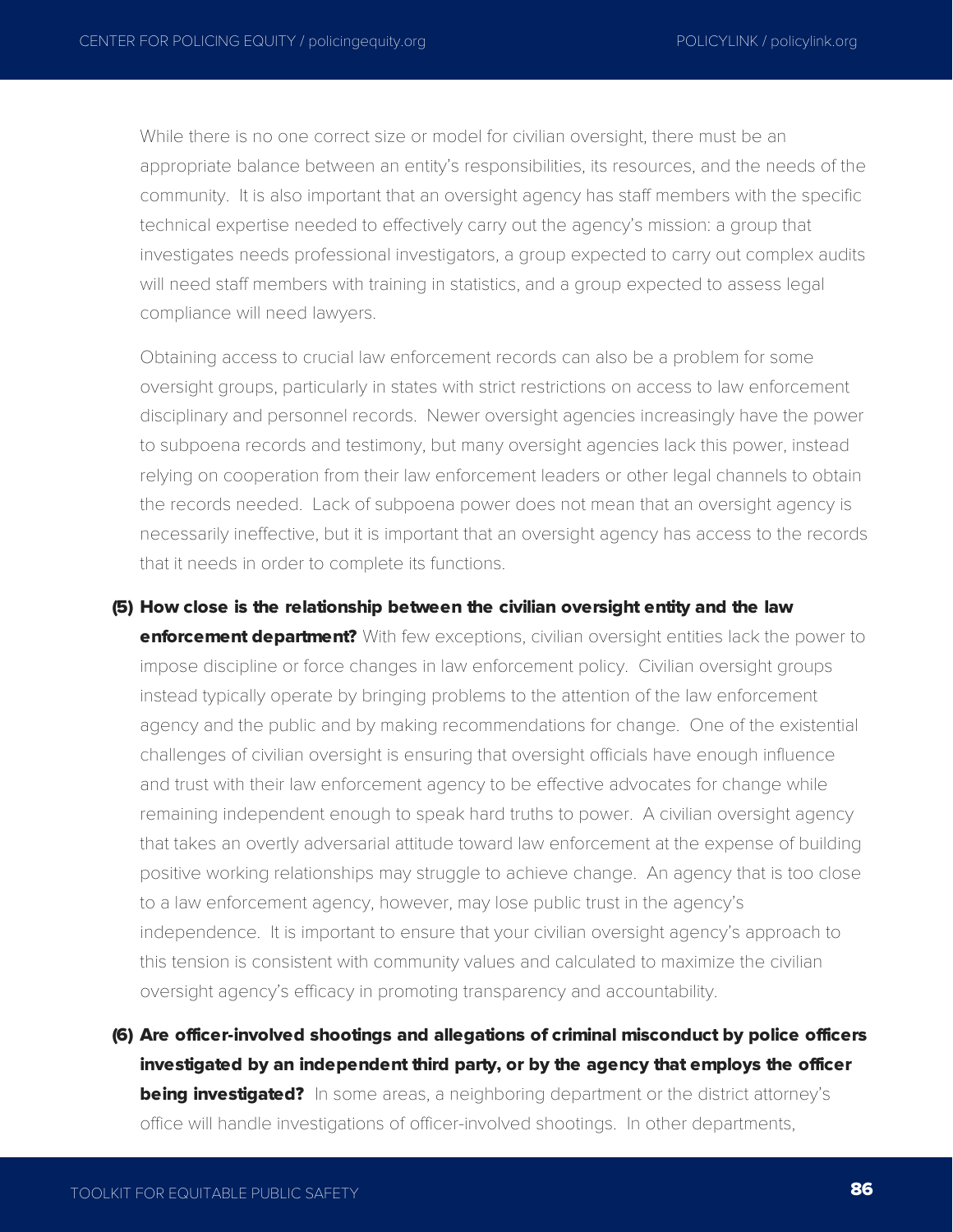investigations are handled by a special division within the agency that is involved, or by normal homicide investigators.

- (7) Does the local district attorney make decisions about when to press criminal charges against officers or are those decisions made by a special or independent prosecutor? In most communities, the local district attorney will make decisions about whether and when to press charges against an officer. This arrangement, while standard, may raise concerns about possible conflicts of interest because prosecutors must work closely with officers from their local law enforcement agency and may be reluctant to jeopardize those relationships.
- (8) Does your law enforcement agency have a policy on release of information after a critical incident, such as an officer-involved shooting? Rarely is the relationship between a community and its law enforcement as tense as during the immediate aftermath of an officer involved shooting or in-custody death. The level of transparency and procedural justice evident in law enforcement officials' communications about a critical incident can have a profound impact on public trust and set the tone for community interactions to come. As a result, it may be helpful for law enforcement agencies to adopt, with community input, policies governing what information will be released when and to whom in the aftermath of a critical incident. Topics to consider for inclusion in a critical incident policy include the release of body worn camera and surveillance video, the release of the names of involved officers, notification to the victim or next-of-kin, a commitment to portray the victim with appropriate dignity and respect, and acceptable reasons, if any, for redaction or withholding of pertinent video or records.

#### D. Hiring and Staffing

Communities have a strong interest in seeing that departmental leadership and patrol officers are well-qualified, ethical, and possess the skills and good judgment necessary to perform their jobs well. Communities also have an interest in seeing that their officers have ties to their communities and reflect their diversity. Consider the following questions to assess hiring practices in your local law enforcement agency:

(1) Are there any laws, civil service rules, or POST commission standards that govern minimum hiring standards in your area? If you are concerned about your law enforcement agency's hiring standards, it is important to understand the extent to which those standards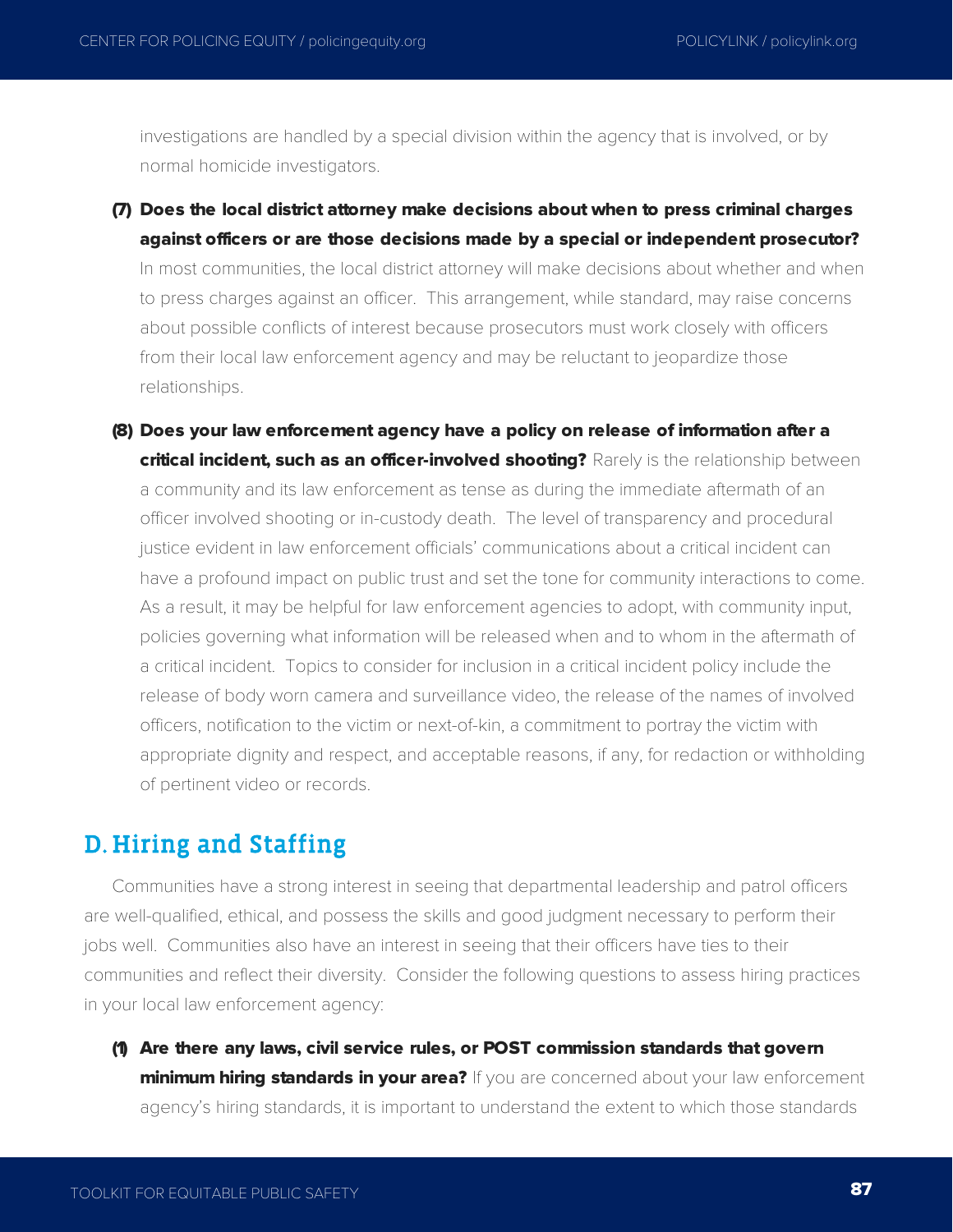are controlled by state or local law. Some state governments set minimum qualifications for law enforcement officers and dispatchers. They may set qualifications directly by passing laws through the legislature, or indirectly by appointing a POST commission with the authority to create administrative regulations that set minimum hiring standards. Local governments may also pass laws or administrative rules that govern hiring of law enforcement officers. In addition to setting minimum standards, state and local governments sometimes create rigid applicant ranking systems that limit which factors hiring managers can consider when evaluating applicants.

If you have contacts within your law enforcement agency's command staff, they may be able to assist you in identifying any laws or regulations that govern hiring of officers in your jurisdiction. You might also choose to do your own legal research, ideally with the help of a lawyer or law student in your coalition.

- (2) Does your law enforcement agency have hiring requirements that may exclude **qualified applicants?** If so, are there strong job-related reasons for these requirements? While there is no doubt that communities should hold their law enforcement officers to the highest of standards, narrowing applicant eligibility can sometimes have unintended consequences. Strict hiring criteria might screen out problematic or less qualified candidates, but might also exclude qualified candidates who bring new skills, talents, and life experience to a law enforcement agency. If hiring criteria are poorly designed, they may reduce the pool of available applicants without effectively screening for any skill or quality that is actually relevant to the job. Some of the areas in which this tension commonly arises include:
	- Minimum education requirements: Some research suggests that officers with a college education receive fewer citizen complaints and may be less likely to use force. Rigid educational requirements, however, may disproportionately exclude Black and Latinx applicants.
	- Physical fitness tests: While physical fitness is an important job qualification for many law enforcement positions, not all physical fitness examinations test the physical skills actually needed for the job. Physical fitness tests that are not closely related to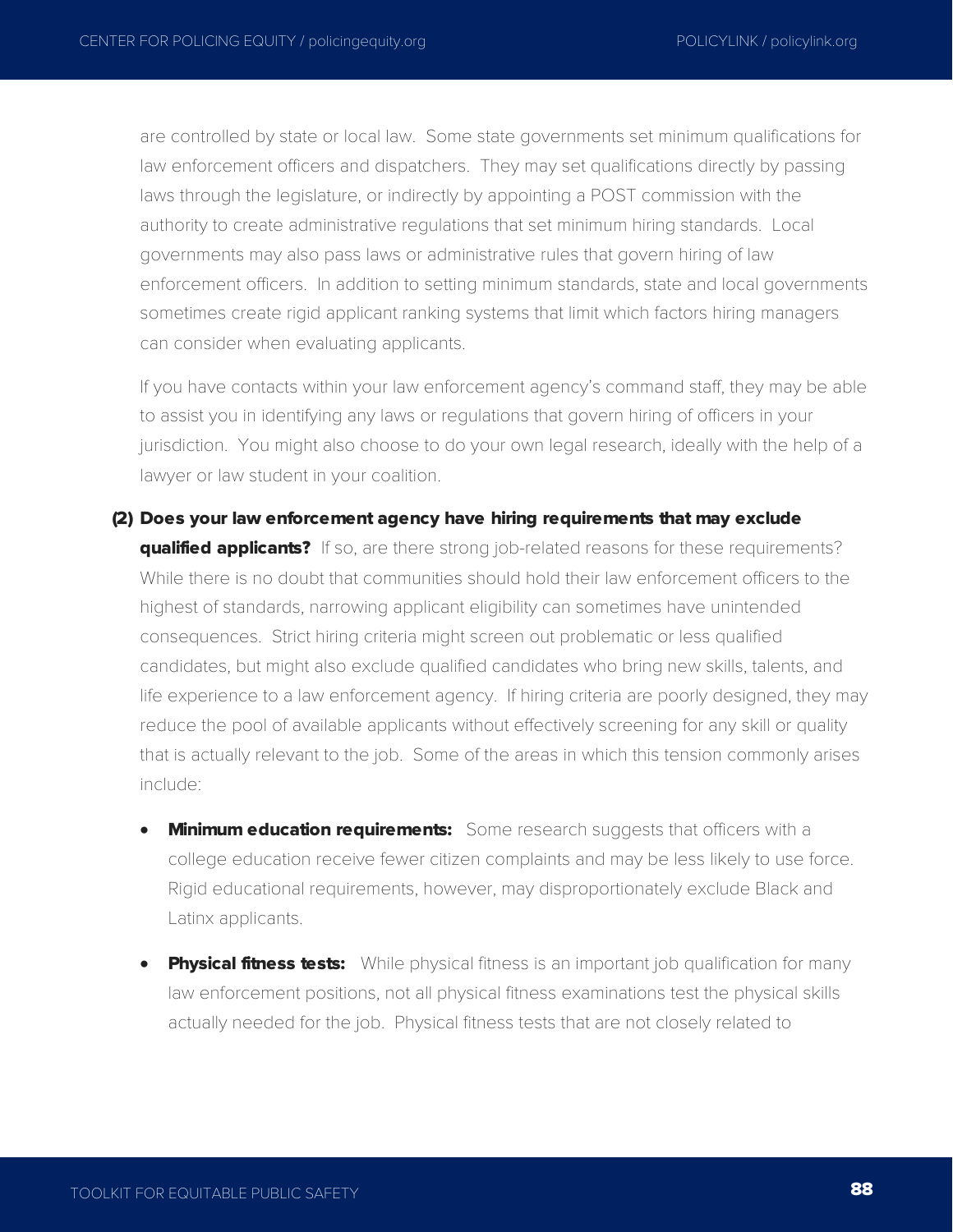necessary job skills may disproportionately exclude qualified female applicants, particularly if they place unnecessary emphasis on upper body strength.<sup>[102](#page-90-0)</sup>

- **Written examinations:** Written civil service examinations for law enforcement applicants have been criticized in many communities based on concerns that they have little relevance to necessary job skills, often disproportionately exclude non-White applicants, and may prevent hiring officials from distinguishing between mediocre and exceptional candidates. Newer interactive, scenario-based screening tools like assessment centers and Behavioral Personnel Assessment Devices (B-PAD) are gaining popularity as more effective means of assessing a candidate's job-relevant skills that are less likely than written tests to exclude qualified non-White applicants.<sup>[103](#page-90-1)</sup>
- **Veteran's preference:** Strict veterans' preference requirements have been criticized for disproportionately excluding female applicants and limiting the range of skills and experience available to departments. In some areas, veterans' preference rules can also have the effect of disproportionately excluding non-White applicants.<sup>[104](#page-90-2)</sup>
- **Criminal background checks:** Criminal background checks are an undoubtedly important aspect of vetting would-be police officers. Criminal background checks sometimes reveal a pattern of serious violent or fraudulent behavior, provide evidence of current uncontrolled addiction, or indicate that an applicant lacks integrity or good judgment. An overly rigid approach, however, may exclude qualified applicants because of minor or long-past offenses regardless of mitigating circumstances or evidence of subsequent personal growth. Overly strict criminal background checks may disproportionately affect Black applicants who are, for a variety of reasons, disproportionately likely to have had contact with criminal justice systems at some point in their lives.

<span id="page-90-0"></span>**<sup>102</sup>** Gary Cordner and AnnMarie Cornder, Stuck on a Plateau?: Obstacles to Recruitment, Selection, and Retention of Women Police, POLICE QUARTERLY, 14:3 (2011).

<span id="page-90-1"></span><sup>103</sup> For more information on assessment centers and B-PAD screening, see Maya Harris West, Community Centered Policing: A Force For Change, PolicyLink (2001), available at [https://www.policylink.org/sites/default/files/CommunityCenteredPolicing\\_final.pdf.](https://www.policylink.org/sites/default/files/CommunityCenteredPolicing_final.pdf)

<span id="page-90-2"></span><sup>104</sup> Simone Weichselbaum and Beth Schwartzapfel, Vet Hiring Preference Hinder Police Diversity, USA Topay (Mar. 30, 2017), [https://www.usatoday.com/story/news/2017/03/30/vet-hiring-preference-hinders-police-diversity/99689054/.](https://www.usatoday.com/story/news/2017/03/30/vet-hiring-preference-hinders-police-diversity/99689054/)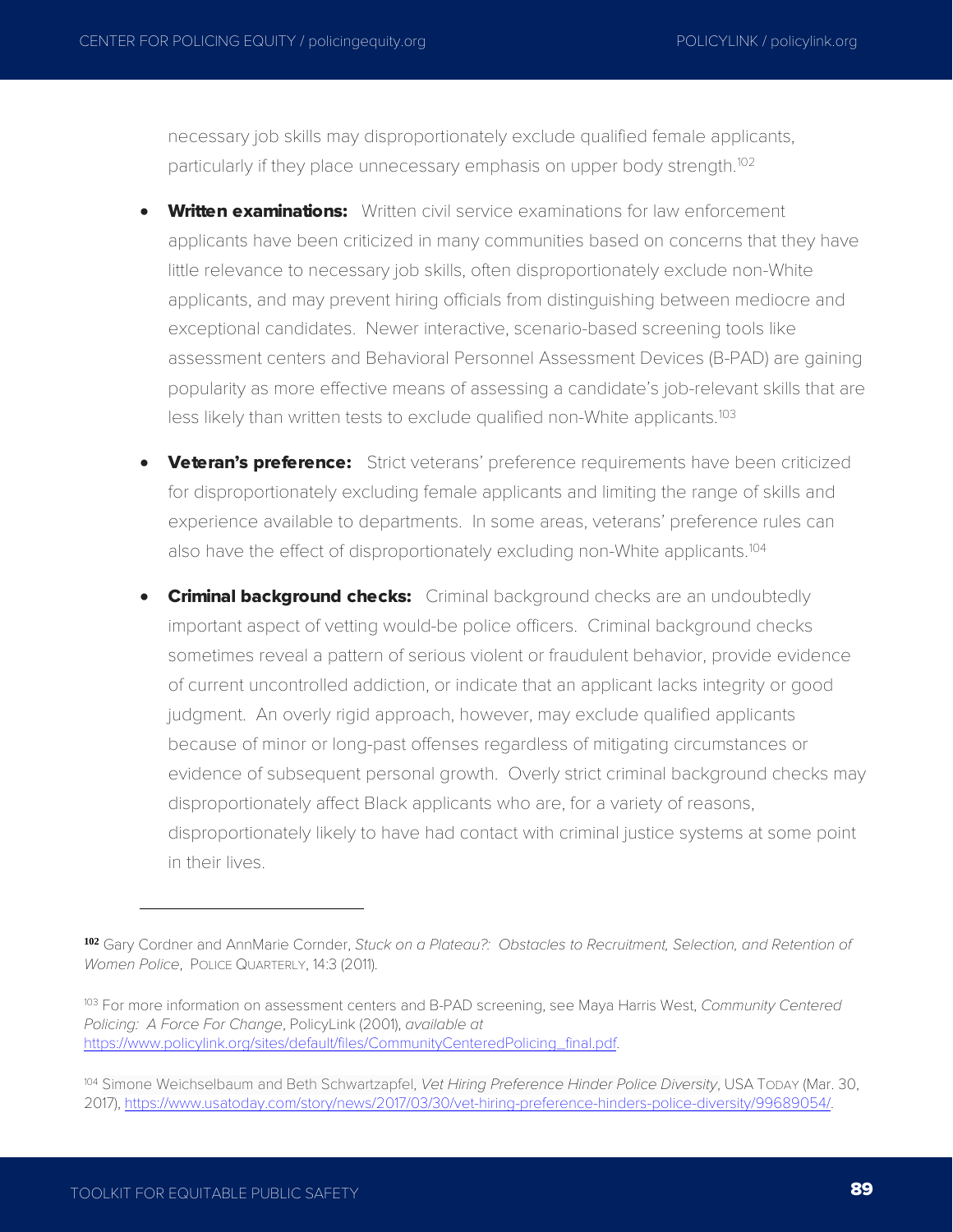Each of these issues must be considered and weighed within the context of the agency and community in question. A well-designed set of hiring standards will effectively evaluate the actual skills and qualities needed for success in the job, while eliminating standards that have little relationship to the necessary job skills, particularly those that disproportionately exclude candidates from underrepresented groups.

(3) Does your state participate in the national decertification index? What are your agency's policies regarding applicants who were fired from prior law enforcement positions? In some parts of the United States, it is common for law enforcement officers fired for misconduct in one department to find work at a new agency and continue policing. In an effort to prevent this from occurring, many states have adopted licensing systems under which officers can be decertified for misconduct by the state POST commission or another government agency. Forty-five states have reported officer decertifications to the National Decertification Index (NDI), a database that can be queried by hiring officers at any agency around the country.<sup>105</sup> This system has several shortcomings in its present form, however. While most states have some form of decertification system on paper, some are rarely or never used. Some states—including populous states like California—have no decertification system at all, meaning that applicants fired from agencies in these states will not appear in a query of the National Decertification Index. Moreover, some states have decertification standards so high that they are almost impossible to meet. For example, in some states, officers cannot be decertified unless they are convicted of a felony—a standard far higher than that for decertification of other licensed professionals like doctors, lawyers, and social workers. Moreover, many local police agencies are unaware of the National Decertification Index and do not query the index as part of their hiring and background check procedures.[106](#page-91-1)

Communities concerned about the problem of officers fired for misconduct cycling through different departments can address the issue at the state level by encouraging their

<span id="page-91-0"></span><sup>&</sup>lt;sup>105</sup> International Association of Directors of Law Enforcement Standards and Training Website, <https://www.iadlest.org/our-services/ndi/about-ndi>

<span id="page-91-1"></span>**<sup>106</sup>** Candice Norwood, Can States Tackle Police Misconduct With Certification Systems?, THE ATLANTIC (Apr. 7, 2017), [https://www.theatlantic.com/politics/archive/2017/04/police-misconduct-decertification/522246/;](https://www.theatlantic.com/politics/archive/2017/04/police-misconduct-decertification/522246/) Roger Goldman, Rogue Cops Should Not Be Recycled From One Police Department To The Next, THE GUARDIAN (May 20, 2015), [https://www.theguardian.com/commentisfree/2015/may/20/rogue-cops-should-not-be-recycled-from-one-police](https://www.theguardian.com/commentisfree/2015/may/20/rogue-cops-should-not-be-recycled-from-one-police-department-to-the-next)[department-to-the-next.](https://www.theguardian.com/commentisfree/2015/may/20/rogue-cops-should-not-be-recycled-from-one-police-department-to-the-next)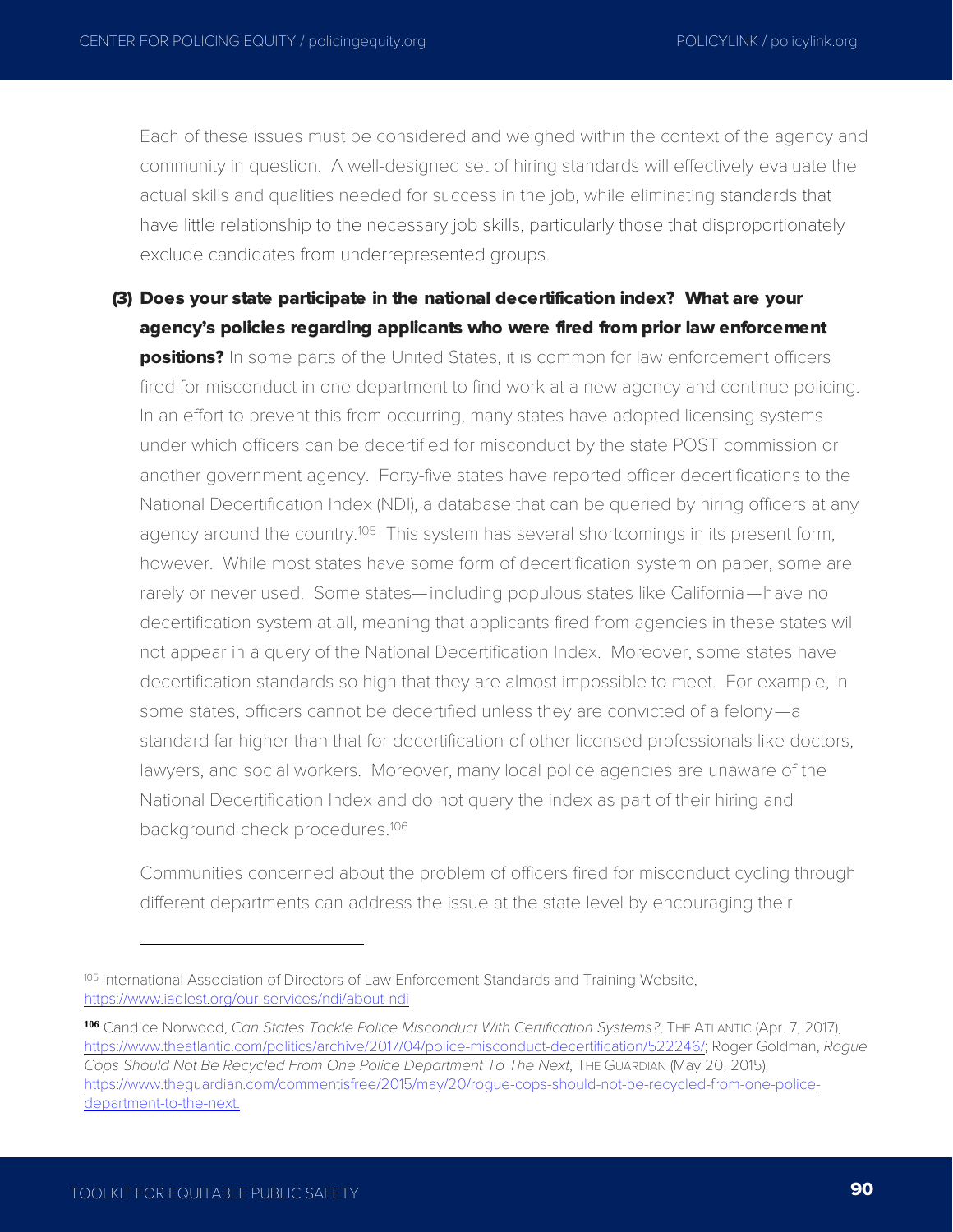legislature and POST Commission to adopt and enforce appropriate standards for officer decertification and share those decisions with the National Decertification Index. At the local level, communities can encourage their departments to consult the National Decertification Index before hiring a candidate and to adopt policies prohibiting the hiring of officers with histories of misconduct at other departments.

(4) Does your law enforcement agency have any recruitment efforts targeted toward people from underrepresented racial, ethnic, gender and/or neighborhood groups? Targeted recruitment is one of the most effective ways a workplace can increase the diversity of its applicant pool and, ultimately, its workforce. The larger and more diverse the applicant pool, the easier it will be for an agency to find highly qualified candidates who reflect the diversity of the surrounding community.<sup>[107](#page-92-0)</sup>

(5) Does your law enforcement agency have clear and legally-compliant policies addressing accommodation of pregnant and breastfeeding police officers? substantial body of research has shown many benefits to employing more women in law enforcement. Female officers are less likely to use deadly or excessive force and more likely to implement community-oriented policing approaches focused on communication and cooperation with the public. Female officers may also be more responsive to situations involving violence against women, which make up most of the violent crime service calls to law enforcement agencies. Unfortunately, women remain a small subset of the police force in the United States.<sup>108</sup> One important step toward increasing the number of women in law enforcement is ensuring that female officers are not forced off of the job when they have children.

Some women are forced out of law enforcement positions after they become pregnant or give birth when they are unable to obtain medically necessary accommodations for

<span id="page-92-0"></span><sup>107</sup> Frank Dobbin and Alexandra Kaley, Why Diversity Programs Fail, HARVARD BUSINESS REVIEW (Jul. 2017), [https://hbr.org/2016/07/why-diversity-programs-fail;](https://hbr.org/2016/07/why-diversity-programs-fail) Maya Harris West, Community Centered Policing: A Force For Change, PolicyLink (2001), available at [https://www.policylink.org/sites/default/files/CommunityCenteredPolicing\\_final.pdf.](https://www.policylink.org/sites/default/files/CommunityCenteredPolicing_final.pdf)

<span id="page-92-1"></span><sup>108</sup> Penny Harrington et al, Recruiting & Retaining Women: A Self-Assessment Guide for Law Enforcement, Feminist Majority Foundation, Center for Women and Policing (2000), available at https://files.eric.ed.gov/fulltext/ED450246.pdf; Advancing Diversity in Law Enforcement Report, U.S. Department of Justice Equal Employment Opportunity Commission (Oct. 2016).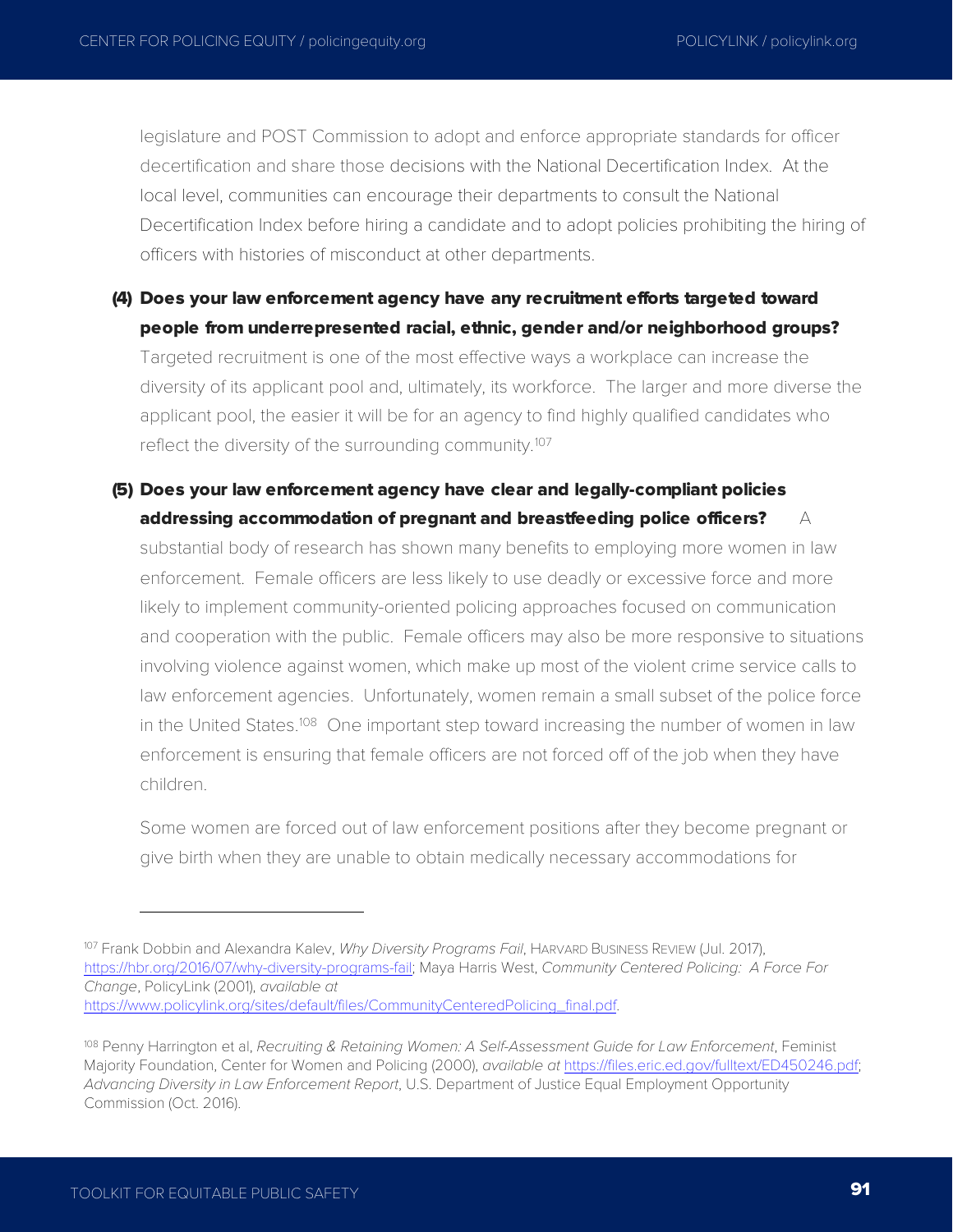pregnancy or breastfeeding. Because law enforcement is a physical and sometimes hazardous job, female officers may need temporary modifications in their duties to ensure a healthy pregnancy. While some states expressly give pregnant workers the right to reasonable accommodations at work, other states do not. Federal law, which sets minimum protections for all workers in the U.S., made a big leap forward on this issue in 2015. In a landmark decision interpreting federal civil rights law, the Supreme Court held that barring a compelling reason, employers may not offer light duty to some workers (such as those with on-the-job injuries) while refusing the same work changes to workers who need accommodations for pregnancy.<sup>109</sup> Later court decisions applied the same reasoning to cases involving breastfeeding accommodations.<sup>110</sup> These federal case outcomes represent a big step toward greater gender equity in policing, as many law enforcement agencies historically offered light duty only to officers injured on the job and had no formal policy for providing temporary accommodations to pregnant and breastfeeding officers. Law enforcement personnel policies that have not been updated since 2015 may not reflect the current state of the law and all of the protections to which pregnant and breastfeeding officers are entitled.<sup>[111](#page-93-2)</sup>

(6) Does your law enforcement agency have residency incentives or requirements for its **officers?** Some law enforcement agencies require or incentivize officers to live in the communities where they work. These programs are often intended to promote ties between officers and the communities they police and to reduce community perception of law enforcement as an outside, occupying force. Whether resident officer programs are good or bad for department diversity, however, depends on the specifics of the program and the dynamics of the individual community. In urban areas with a high cost of living, requiring officers to live within the boundaries of the city where they work may exclude

<span id="page-93-0"></span><sup>109</sup> Young v. UPS, 575 U.S. \_\_\_ (2015).

<span id="page-93-1"></span><sup>110</sup> Hicks v. City of Tuscaloosa, 2017 WL 3910426 (11th Cir. Sept. 7, 2017); Allen-Brown v. District of Columbia, 54 F. Supp. 3d 35 (D.D.C. Mar. 31, 2016).

<span id="page-93-2"></span><sup>111</sup> Community groups and individuals with questions about whether their law enforcement agency's policies on maternity leave, pregnancy accommodation, and lactation accommodation comply with current law can contact Center for WorkLife Law's free legal hotline at (415) 703-8276 or [hotline@worklifelaw.org.](mailto:hotline@worklifelaw.org)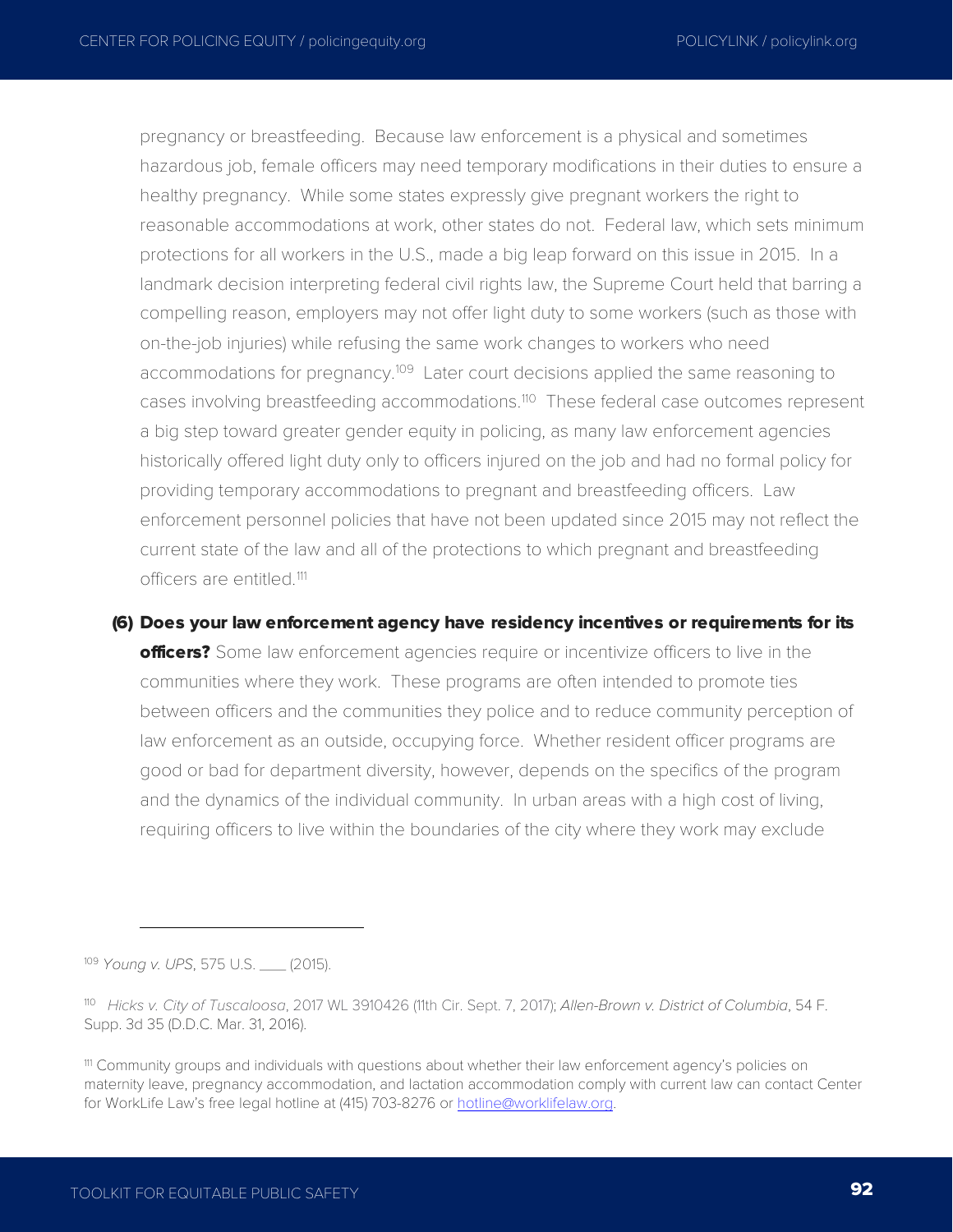applicants with fewer financial resources. In addition, rules requiring officers to live in the same city they work in may be prohibited by law in certain jurisdictions.<sup>112</sup>

While there are few one-size-fits-all answers when it comes to law enforcement hiring, considering all of these factors can help you to identify areas in which your particular law enforcement agency can improve its efforts to hire and promote highly qualified officers who represent the diversity of the communities they serve.

# Conclusion

The promise of equitable public safety rests, as it always has, in the hands of dedicated community groups who understand the challenges their communities face and are prepared to be creative, tenacious advocates for change. Science provides tools for change, but it is local groups must leverage those tools. As local activists, you know your communities best. You know your community's unique history, resources, and challenges. This Toolkit is designed to offer you tools, information, and lines of inquiry to help you understand your unique community even better than you did to begin with and to help you identify or refine a path toward a more equitable, accountable law enforcement in your community.

By leveraging publicly available data, considering the legal and organizational power structures within their community, and identifying strategic opportunities to improve law enforcement policies and practices, community groups can be informed and empowered actors in shaping the future of public safety both locally and across the country.

<span id="page-94-0"></span><sup>112</sup> For more information on local hire policies, see Sarah Goodyear, Should Cops Have to Work Where They Live?, CityLab (Aug. 20, 2014), available at [https://www.citylab.com/equity/2014/08/should-cops-have-to-live-where-they](https://www.citylab.com/equity/2014/08/should-cops-have-to-live-where-they-work/378858/)[work/378858/.](https://www.citylab.com/equity/2014/08/should-cops-have-to-live-where-they-work/378858/)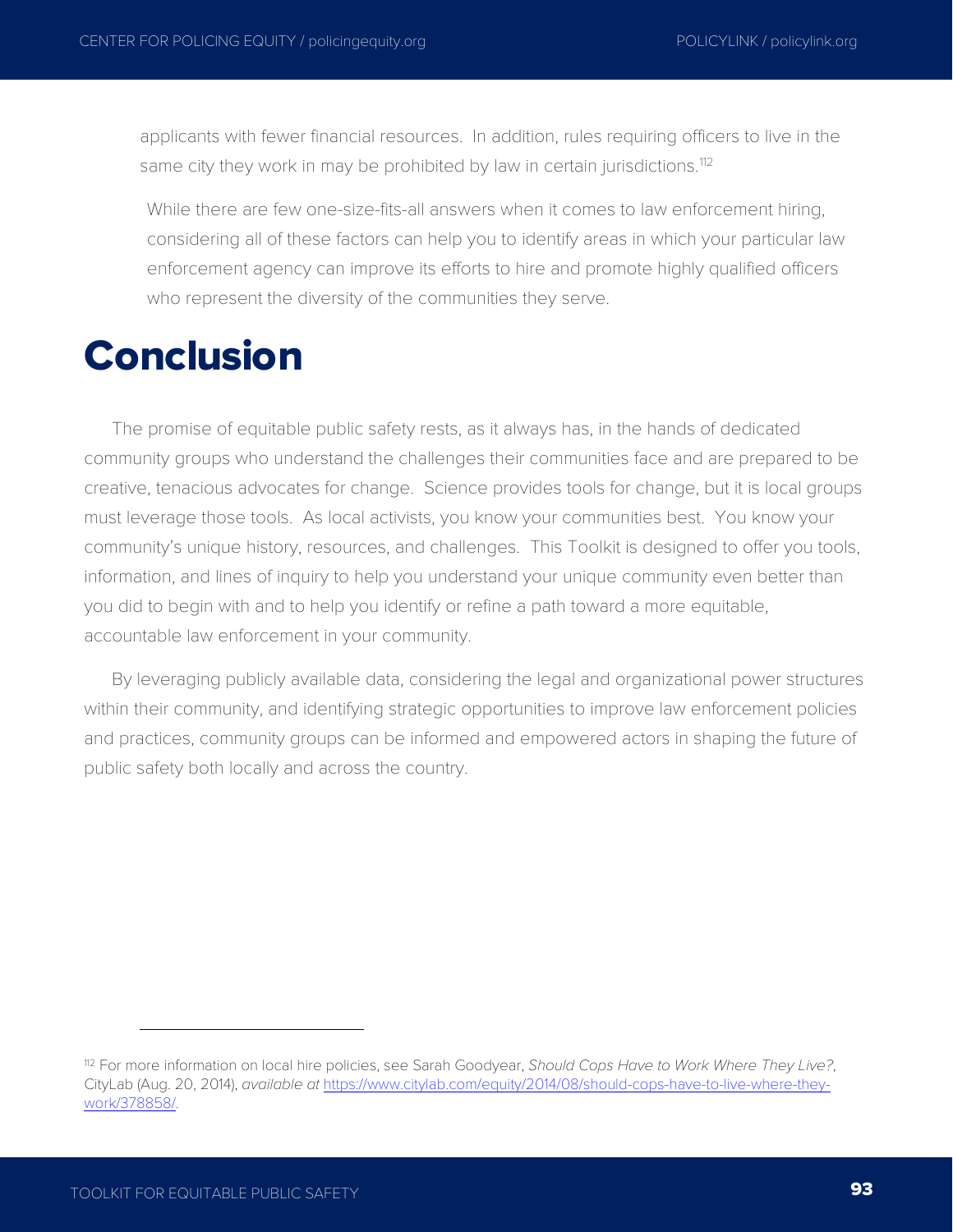TOOLKIT FOR EQUITABLE PUBLIC SAFETY AND RESIDENCE IN A SERIES OF THE SERIES OF THE SERIES OF THE SERIES OF THE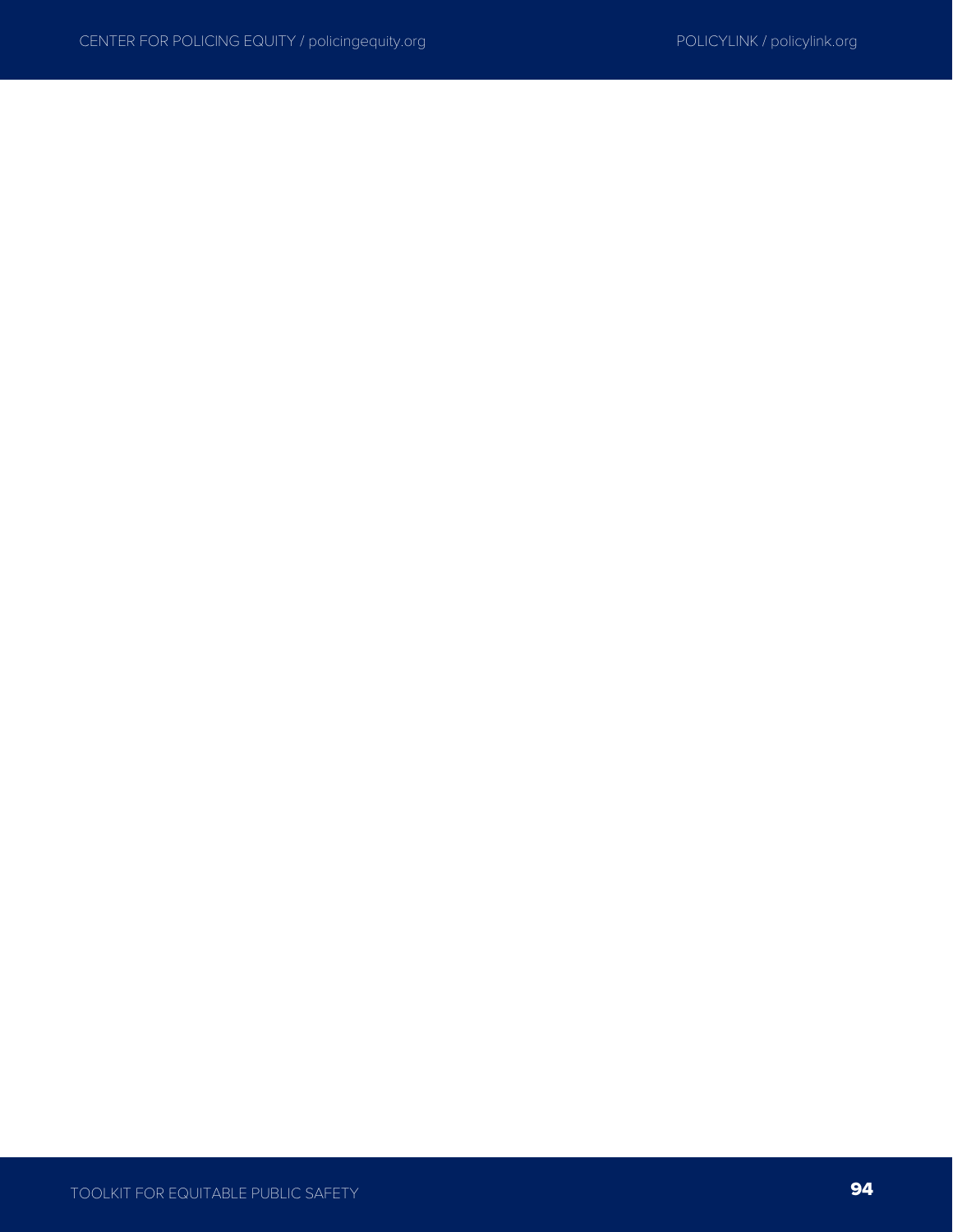# Appendices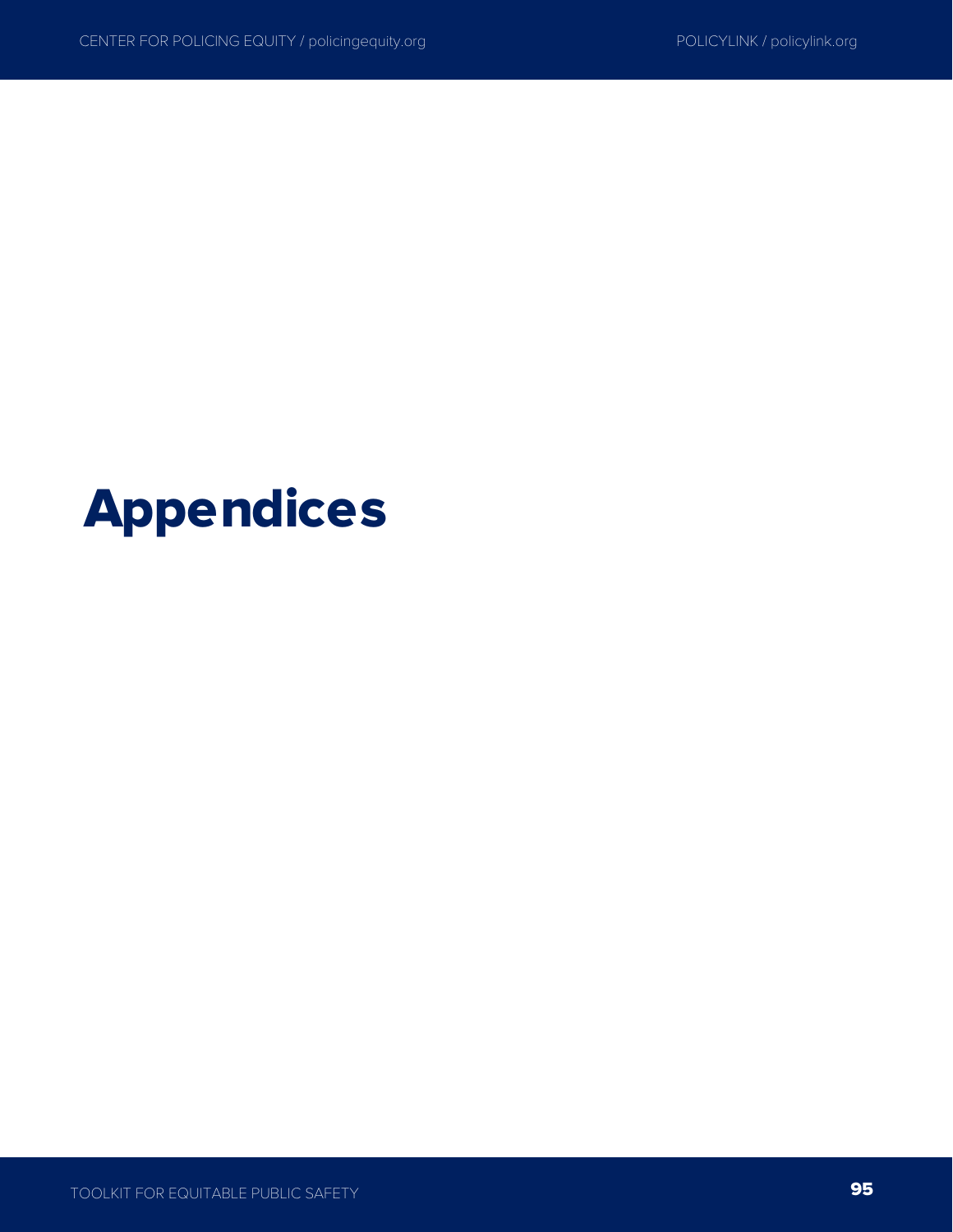## Appendix A: Basic Data Analysis

This appendix will explain how to calculate some basic descriptive statistics using data you have gathered from public records and walk you through the advantages and limitations of different statistical calculations. This appendix will also offer specific guidance on how to apply these tools when working with data relating to stops and searches, use of force, interactions with special populations, and interactions with victims of crime. If you need to resolve a complex question requiring more advanced statistical analyses or simply want to verify your own independent analyses, don't hesitate to partner with a data scientist or statistician in your advocacy network!

#### A. Raw Numbers

Sometimes, a raw number alone can speak volumes. If you are working to reduce a specific negative policing outcome, knowing the number of times that it happens in a given year is an important starting point. If you are advocating for increased resources aimed toward a particular issue or segment of the population, showing the frequency of the problem or the size of the group may help you to be more persuasive.

#### B. Averages

An average is a measure of the central or typical value in a set of data. When people talk about an "average," they are usually referring to something called the mean, which is calculated by adding together all of the values in a dataset and then dividing that total by the number of entries in the dataset. Another measure of central tendency is the median, which is the middle number in a sorted list of numbers. Let's say that we are looking at the following list of numbers: 2, 3, 5, 10, 40. The median of this set would be 5, because it is the middle value on the list. The mean would be **12**, which is the sum of the numbers in the set  $(2+3+5+10+40=60)$  divided by the number of numbers in the set (5).

Averages are often a helpful way to look at how *long* a process is usually taking. If you are concerned about emergency response times in your community, it may be helpful to determine the mean and median response times in your community. Or if you are concerned about the length of time that it is taking your law enforcement agency's Internal Affairs (IA) Bureau to investigate and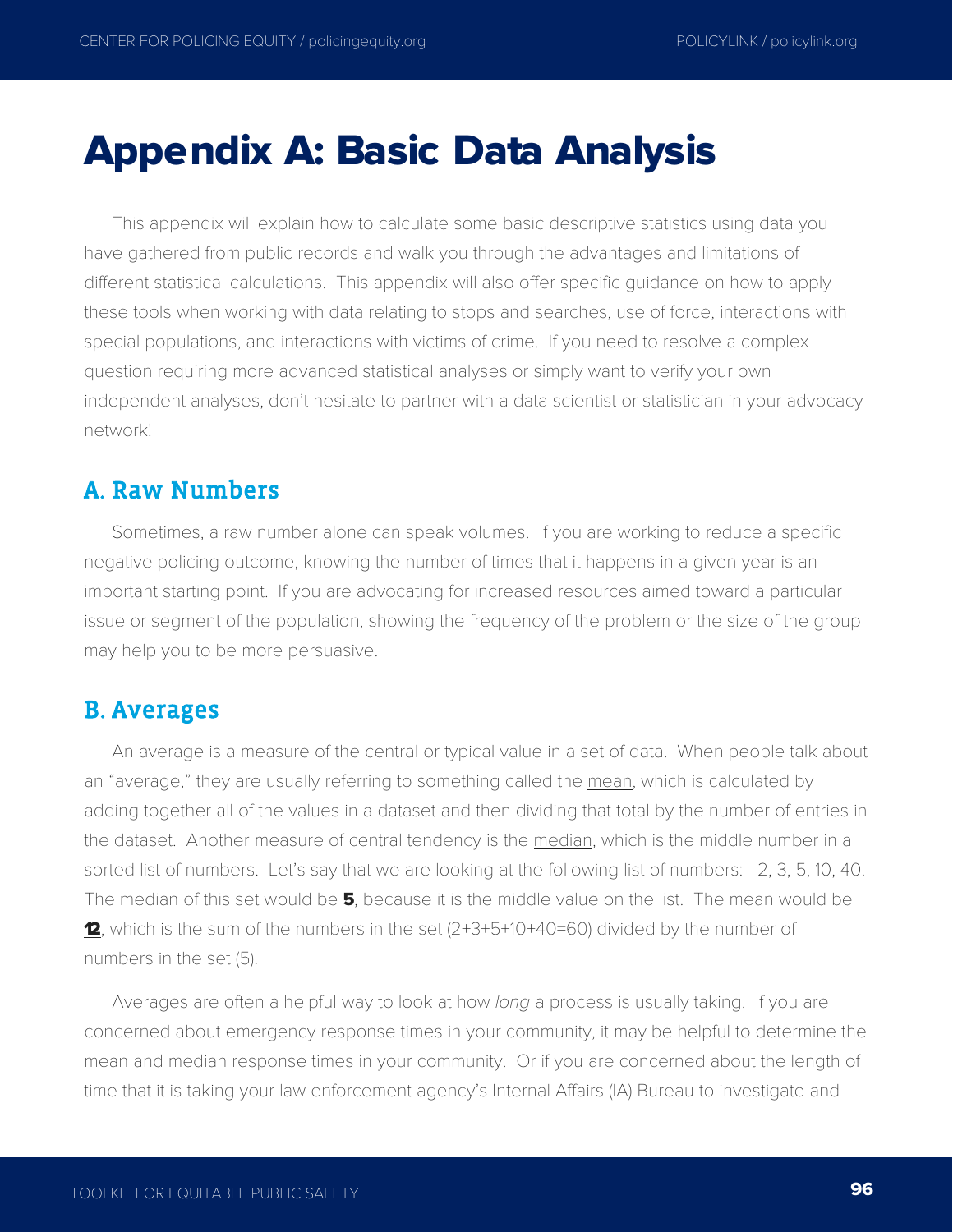resolve citizen complaints, you might want to know the mean or median length of time it takes for a citizen complaint to be resolved.

**Limitations**: Averages do not take into account how much variation there is in your data set. A data set with a very small, closely spaced numeric range may have the same mean or median as a data set with an extremely broad range of values.

#### C. Basic Percentages

Basic percentages can help you to explore the context in which a certain type of incident is occurring. For example, if you are concerned about use of force, you might look at which types of force make up the largest proportion of the force incidents in your law enforcement agencies. You might also look at the types of interactions (e.g. calls for service, officer-initiated contact) that are most or least common leading up to use of force.

You can also use basic percentages to determine what proportion of the people who are doing something (e.g. filing complaints) or experiencing something (e.g. being stopped or arrested) are members of a particular group. For example, you can calculate the percentage of people stopped by the police who are Black by dividing the number of Black people stopped by the total number of people stopped:

#### Total Number of Black Residents Stopped in 2017  $\emph{Total Number of ALL Residents Stopped in 2017} * 100\% =$ Percentage of Stopped Residents Who Were Black

To obtain an accurate percentage, make sure you are comparing data from the same time range and geographic area.

#### • Advantages of Basic Percentages:

- o Easy to calculate
- o Easy to explain

#### • Limitations:

- o Basic percentages do not define the causes of a likelihood or disparity
- o Basic percentages alone do not define whether a disparity is statistically significant (or a real pattern), or whether it might be caused by random chance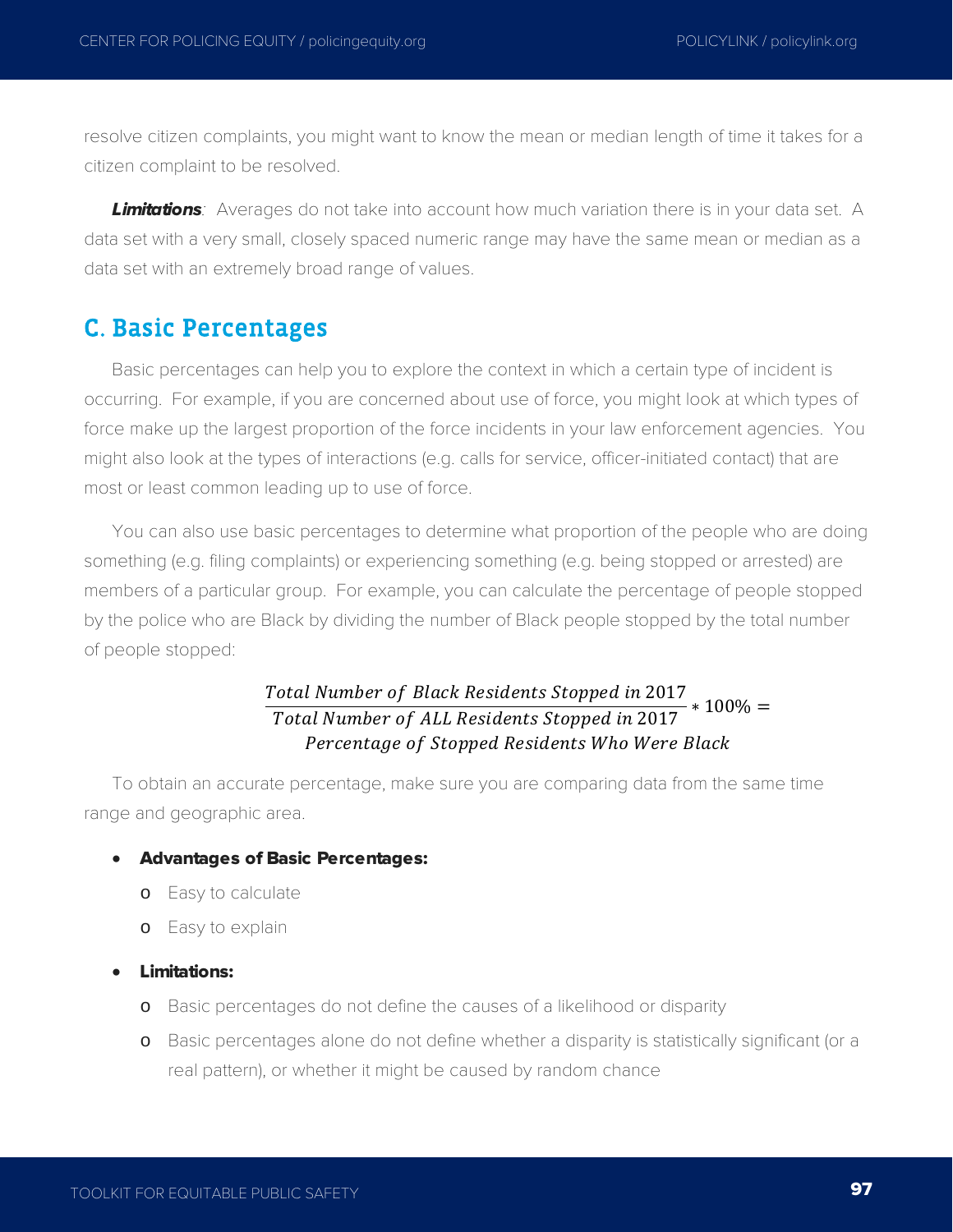#### D. Relative Risk

Relative Risk (also called Risk Ratio or abbreviated RR) is a calculation that compares the likelihood that a negative outcome will occur for a person in one group, to the likelihood that the same outcome will occur for a person outside of that group. Relative risk is calculated by taking the percentage of people within a group who experience a particular outcome and dividing that by the percentage of people outside of the group who experience the same outcome. The resulting number tells us how much more likely a person in one group is to experience a negative outcome than a person outside of that group. If the relative risk is less than one, that means that a person in the group of interest is less likely to experience the outcome in question than a person outside of that group.

For example, if you wanted to know whether a Black person in your community is statistically more likely to be subjected to a pedestrian stop than a non-Black person, you could calculate the relative risk as follows:

#### � **Black Residents Stopped** Total Black Residents ÷ Nonblack Residents Stopped **Total Nonblack Residents**

#### = Black Resident's Relative Risk of Being Stopped

You could also perform the same calculation for other racial groups in your community to determine their relative risk of being stopped.

#### • Advantages:

o Relative risk allows you to compare risk in two groups even when one group is much larger or smaller than the other

#### Limitations:

o Relative risk does not measure statistical significance, so it can't tell you on its own whether the results you are seeing may be a product of random chance. You can use this calculation together with a significance test like the Chi-square test to determine whether the difference you are seeing is significant.

#### E. Chi-squared test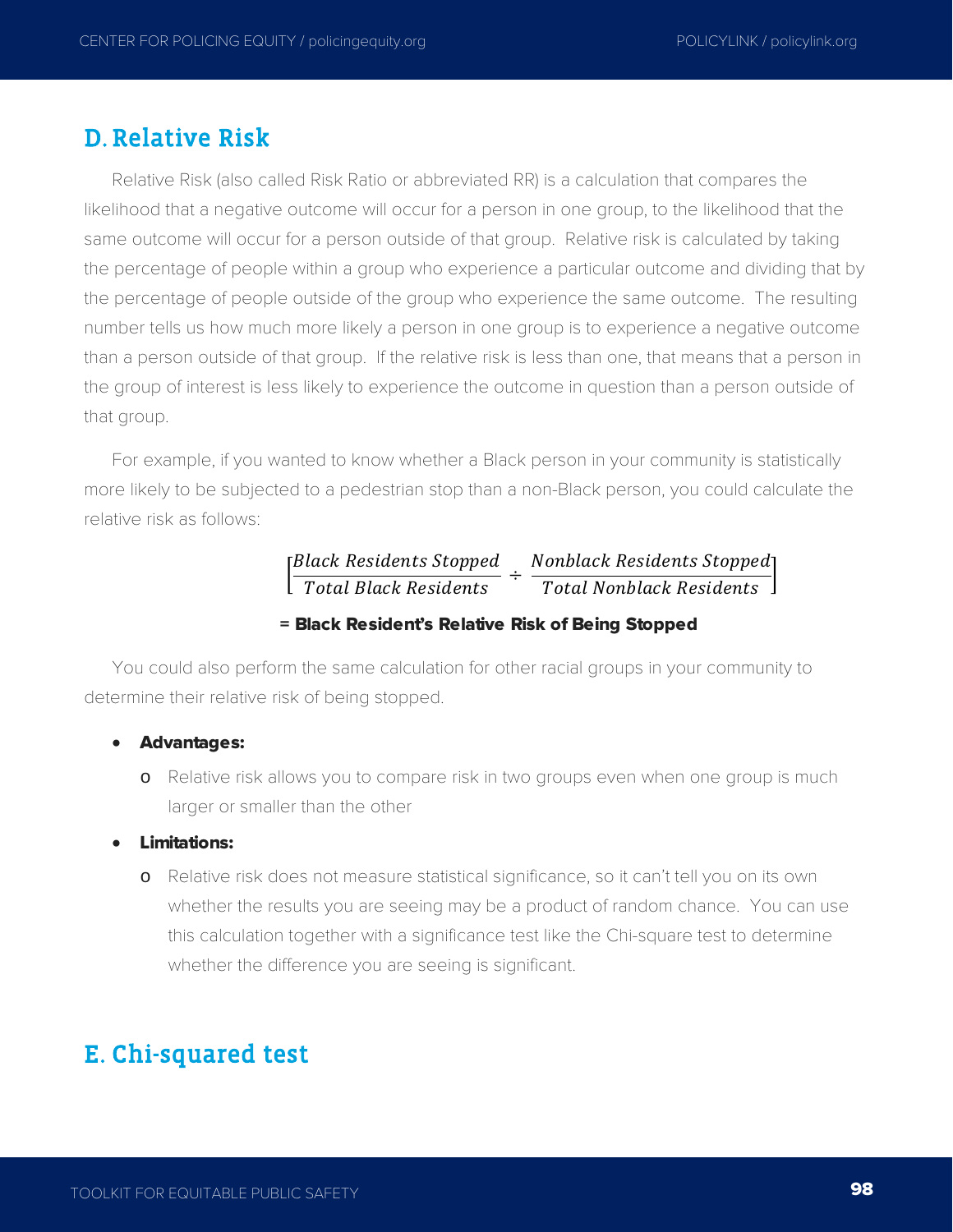When you see a difference or disparity between two groups in your data, you will want to determine whether the difference is statistically significant, meaning unlikely to have been caused by random chance. When you are comparing groups of people, the chi-squared test is a good way to test for statistical significance. A chi-squared test measures the statistically expected difference between two groups and then tests for whether the difference observed between your two groups, deviates significantly from what is statistically expected. This a persuasive and powerful way to show that there is a disparity between two groups, or between one group's experiences and the larger population' average. The larger your sample group, the more likely it is that the observed difference is statistically significant.

Performing a chi-squared test involves some moderately complicated math, but fortunately there are lots of <u>free calculators available online</u>.<sup>[113](#page-100-0)</sup> All you have to do is enter in:

- The groups you are looking at (e.g. Black people and White people)
- The categories you are looking at (e.g. people who are stopped and people who are not stopped)
- The raw numbers (not percentages) for each group and category
- The level of statistical significance you want to calculate (.05 is a good place to start and the convention in most evidence-informed policy reform conversations)

Enter these data and the calculator will tell you whether the difference between two groups is statistically significant and, if so, how strongly significant.

### F. T-Test

 $\overline{a}$ 

While a chi-square test is a good way to judge whether differences between outcomes for groups of people are statistically significant, a T-test is a better tool if you want determine whether the difference between two *average numbers* is statistically significant. If, for example, you wanted to determine whether average police response times were statistically slower in one neighborhood, you could do that with a T-test. As with the chi-squared test, there are lots of [free](https://www.graphpad.com/quickcalcs/ttest1.cfm)  [online calculators](https://www.graphpad.com/quickcalcs/ttest1.cfm) that will do all of the math for you.<sup>114</sup>

<span id="page-100-0"></span><sup>113</sup> For example, take a look at the Social Science Statistics Chi Square calculator available at <http://www.socscistatistics.com/tests/chisquare2/Default2.aspx>

<span id="page-100-1"></span><sup>114</sup> For example, see the T-Test Calculator available at https://www.graphpad.com/quickcalcs/ttest1.cfm.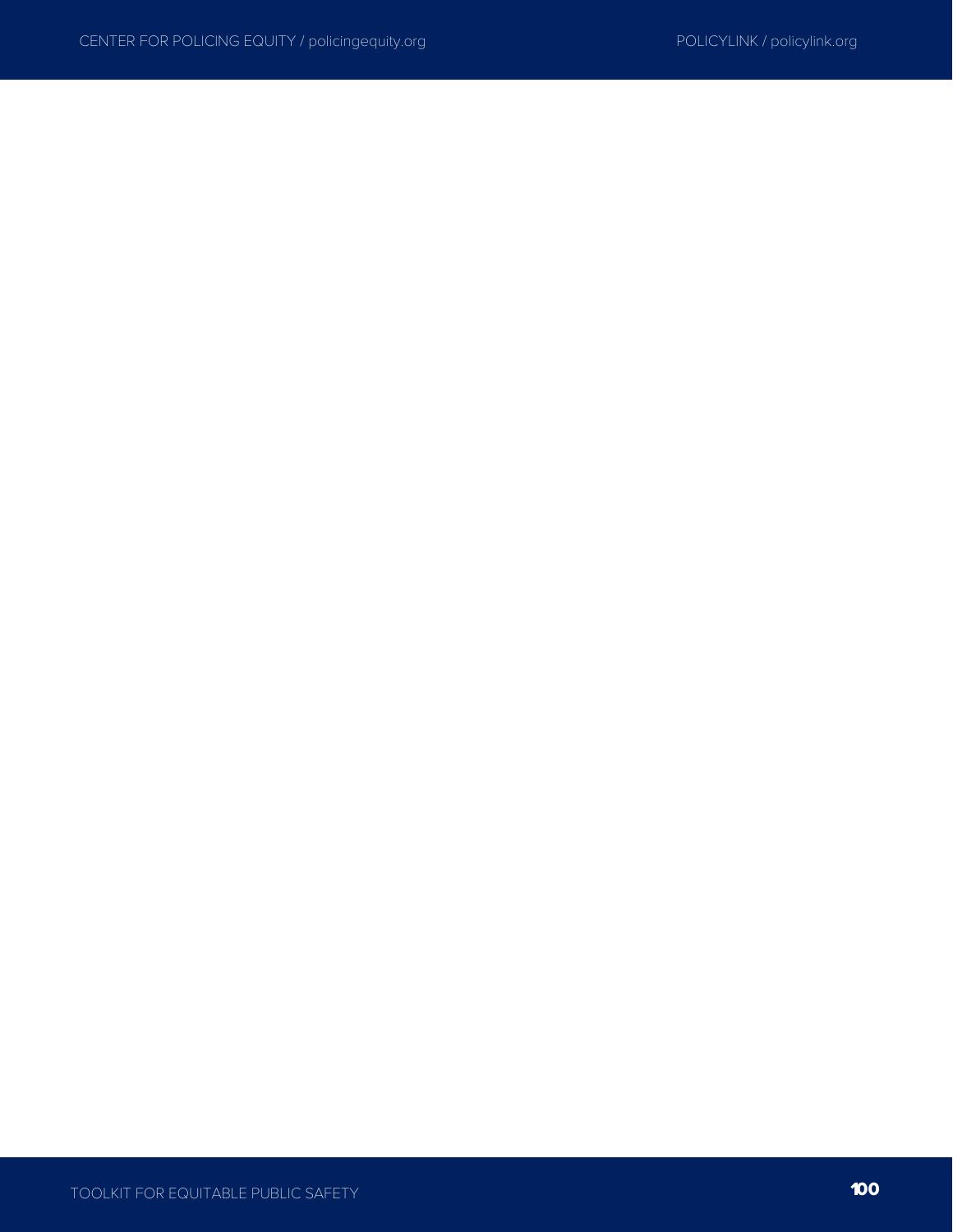### Working with Stop and Search Data

Note: These sample calculations of experiences felt by various racial groups are presented solely for the purposes of illustration. You can use the same calculation formulas for other groups and policing outcome measures for which you can obtain data.

| Question                                                                                                                                                                  | <b>Calculations</b>                                                                                                                                                                                                                                                                                     | <b>Results in English</b>                                                                                                                                                                                                                                                                                                                                                                 |
|---------------------------------------------------------------------------------------------------------------------------------------------------------------------------|---------------------------------------------------------------------------------------------------------------------------------------------------------------------------------------------------------------------------------------------------------------------------------------------------------|-------------------------------------------------------------------------------------------------------------------------------------------------------------------------------------------------------------------------------------------------------------------------------------------------------------------------------------------------------------------------------------------|
| Are Black people more<br>likely to be stopped by<br>police than non-Black<br>people given their<br>presence in the overall<br>population? If so, how<br>much more likely? | <b>Black Residents Stopped</b><br><b>Total Black Residents</b><br>Non – Black Residents Stopped<br><b>Total Nonblack Residents</b><br>= Black Residents Relative Risk of Being Stopped<br><b>Compared to Non-Black Residents</b>                                                                        | "During [time frame of data], Black residents were [relative<br>risk] times more likely to be stopped by law enforcement<br>than non-Black residents when taking into account their<br>respective representation in the population."                                                                                                                                                      |
| If so, is the disparity<br>statistically significant?                                                                                                                     | <b>Chi-squared test</b><br>Use online calculator with the following inputs:<br>Groups: (1) Black residents, (2) Total residents<br>Categories: (1) Residents stopped by police, (2)<br>Residents not stopped by police<br>Significance level: .05 is the standard statistical<br>significance threshold | If significant (equal to 0.05 or less): "The observed<br>disparity was statistically significant, meaning that it was<br>unlikely to have been caused by random chance."<br>If not significant (greater than 0.05): "The observed<br>disparity was not statistically significant, meaning that we<br>could not exclude the possibility that the disparity was<br>caused by random chance. |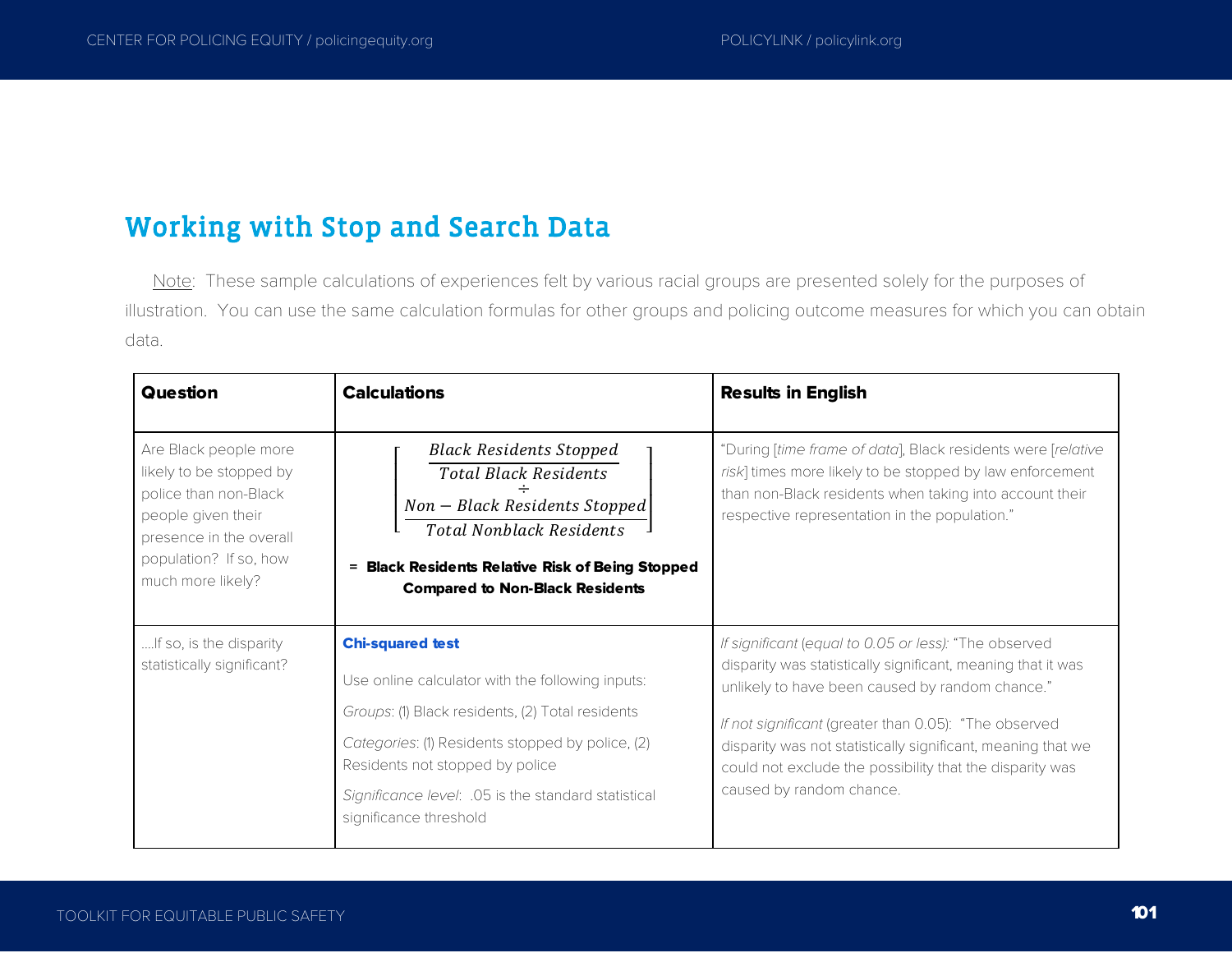TOOLKIT FOR EQUITABLE PUBLIC SAFETY **102**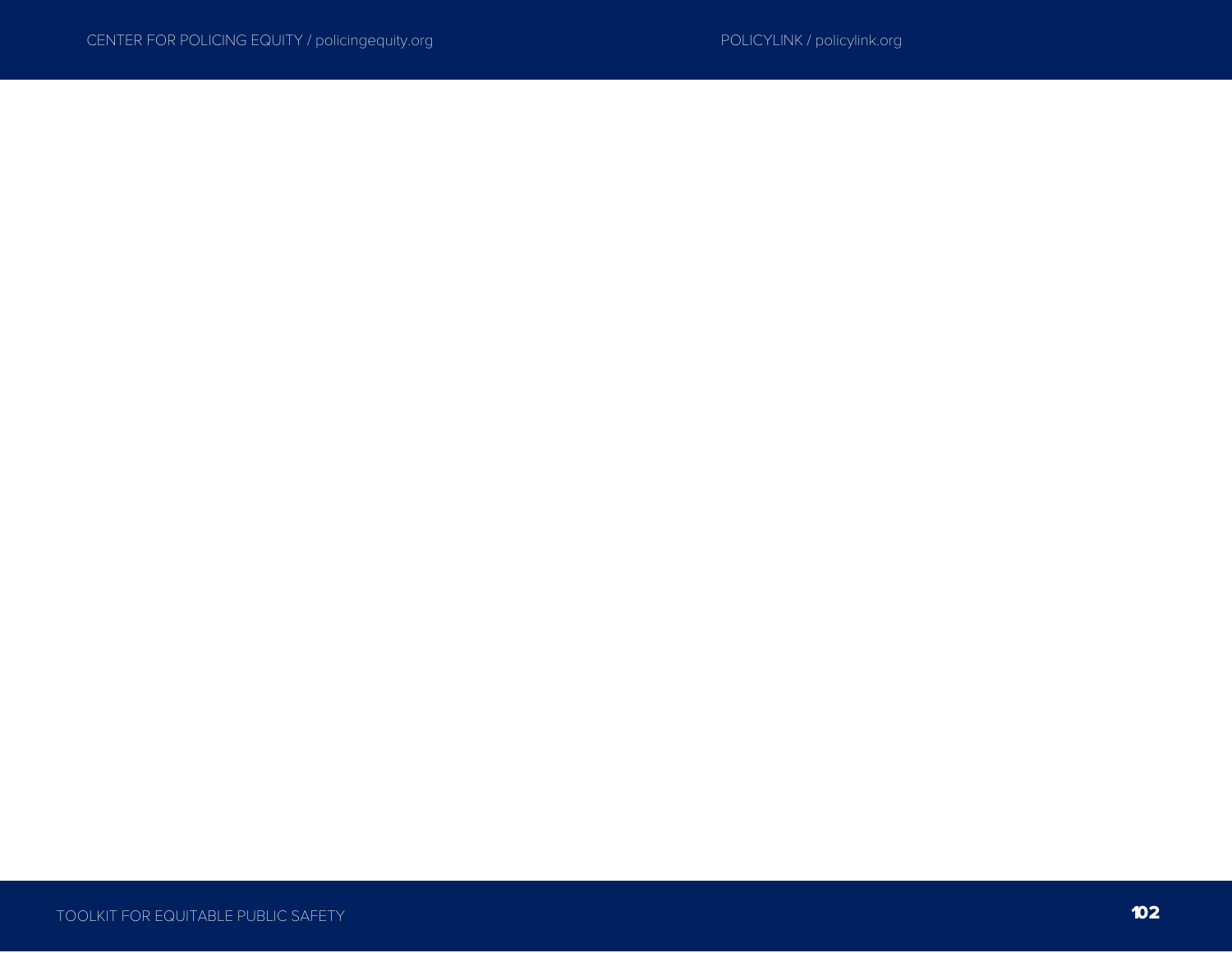| Are Black people more<br>likely to be searched by<br>police at traffic stops than<br>non-Black people given<br>their presence in the overall<br>population? | <b>Black Residents Searched</b><br><b>Total Black Residents</b><br>$ Non-Black Residents$ Searched<br><b>Total Nonblack Residents</b><br>= Black Resident's Relative Risk of Being Searched<br><b>Compared to Non-Black Residents</b>                                                                     | "During [time frame of data], Black residents were [relative<br>risk] times more likely to be searched by law enforcement<br>at traffic stops than non-Black residents when taking into<br>account their respective representation in the population."                                                                                                                                    |
|-------------------------------------------------------------------------------------------------------------------------------------------------------------|-----------------------------------------------------------------------------------------------------------------------------------------------------------------------------------------------------------------------------------------------------------------------------------------------------------|-------------------------------------------------------------------------------------------------------------------------------------------------------------------------------------------------------------------------------------------------------------------------------------------------------------------------------------------------------------------------------------------|
| If so, is the disparity<br>statistically significant?                                                                                                       | <b>Chi-squared test</b><br>Use online calculator with the following inputs:<br>Groups: (1) Black residents, (2) Total residents<br>Categories: (1) Residents searched by police, (2)<br>Residents not searched by police<br>Significance level: .05 is the standard statistical<br>significance threshold | If significant (equal to 0.05 or less): "The observed<br>disparity was statistically significant, meaning that it was<br>unlikely to have been caused by random chance."<br>If not significant (greater than 0.05): "The observed<br>disparity was not statistically significant, meaning that we<br>could not exclude the possibility that the disparity was<br>caused by random chance. |
| Are Black people who are<br>searched more or less<br>likely to be found with<br>contraband than non-Black<br>people who are searched<br>by police?          | <b>Black Residents Found With Contraband</b><br><b>Black Residents Searched</b><br>Nonblack Residents Found With Contraband<br>Non - Black Residents Searched<br>= Relative likelihood that a Black resident who is<br>searched will be found with contraband                                             | "Black community members searched at traffic stops were<br>[result] times as likely as Non-Black community members to<br>be found with contraband."<br>Reminder: A result lower than 1 suggests that Black<br>residents are less likely to be found with contraband. A<br>result higher than one would mean that Black residents are<br>more likely to be found with contraband.          |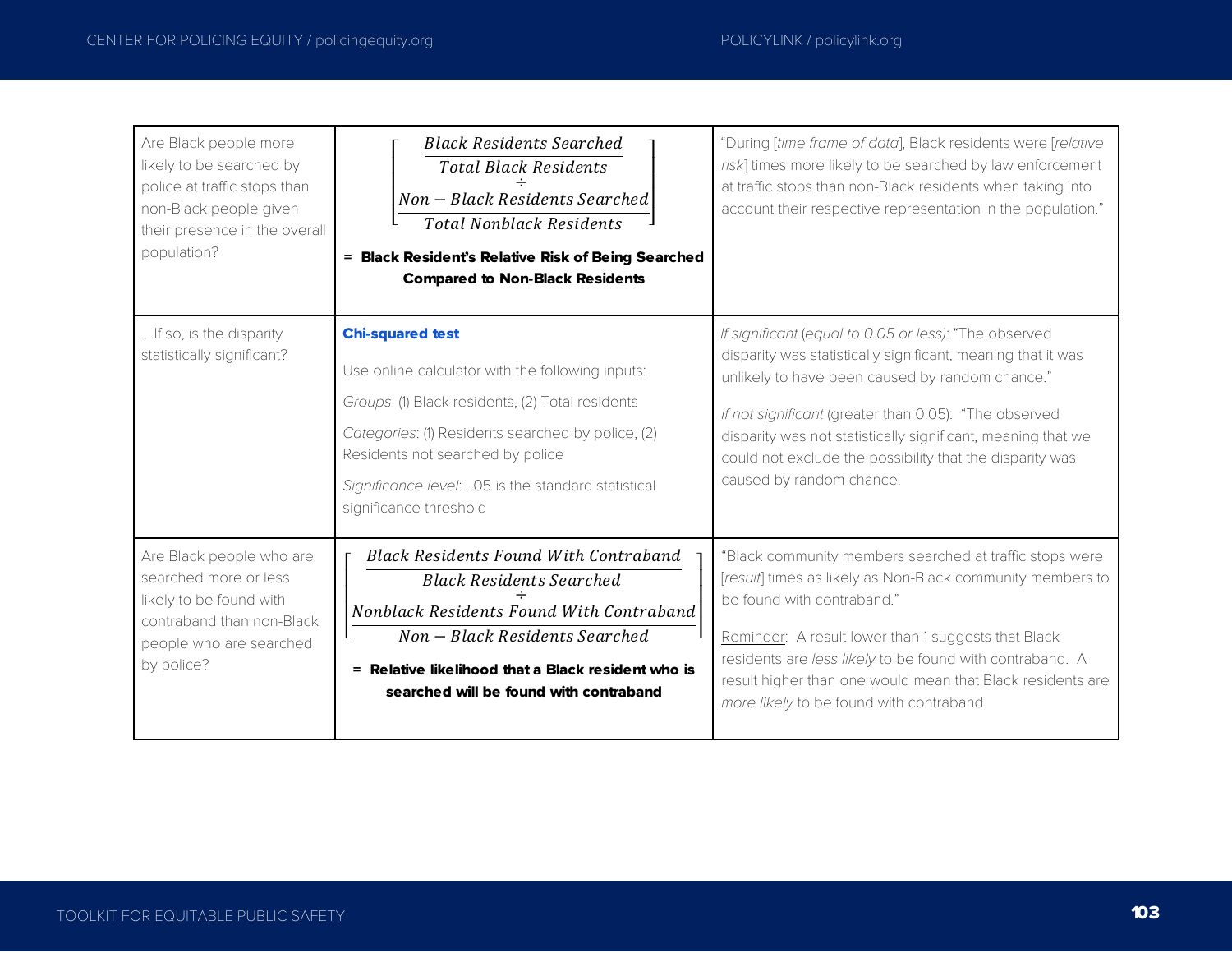| If so, is the disparity<br>statistically significant?                                                                                                                           | <b>Chi-squared test</b><br>Use online calculator with the following inputs:<br>Groups: (1) Black residents, (2) All other residents<br>Categories: (1) Residents searched by police, (2) Residents not<br>searched by police<br>Significance level: .05 is the standard statistical significance<br>threshold | .05 i (equal to 0.05 or less): "The observed<br>disparity was statistically significant, meaning that it<br>was unlikely to have been caused by random<br>chance."<br>If not significant (greater than 0.05): "The observed<br>disparity was not statistically significant, meaning<br>that we could not exclude the possibility that the<br>disparity was caused by random chance. |
|---------------------------------------------------------------------------------------------------------------------------------------------------------------------------------|---------------------------------------------------------------------------------------------------------------------------------------------------------------------------------------------------------------------------------------------------------------------------------------------------------------|-------------------------------------------------------------------------------------------------------------------------------------------------------------------------------------------------------------------------------------------------------------------------------------------------------------------------------------------------------------------------------------|
| What percentage of<br>complaints regarding stop<br>and search issues are<br>substantiated?                                                                                      | Substantiated Complaints<br>100% *<br><b>All Complaints</b><br>= Percentage of Complaints Substantiated                                                                                                                                                                                                       | "[Result %] of complaints relating to stop and search<br>issues were substantiated during [time frame of<br>data]                                                                                                                                                                                                                                                                   |
| Are Latinx people more<br>likely than non-Latinx<br>people to file complaints,<br>taking into account their<br>representation in the overall<br>population of the<br>community? | Latinx Residents Filing Complaints<br><b>Total Latinx Population</b><br>Non - Latinx Residents Filing Complaints<br>Total Non - Latinx Population<br>= Relative likelihood that a Latinx resident will file a complaint                                                                                       | "Latinx community members were [result] times as<br>likely as non-Latinx community members to file a<br>complaint."                                                                                                                                                                                                                                                                 |
| If so, is the disparity<br>statistically significant?                                                                                                                           | <b>Chi-squared test</b><br>Use online calculator with the following inputs:<br>Groups: (1) Latinx residents, (2) All other residents<br>Categories: (1) Residents filing complaints, (2) Residents not filing<br>complaints                                                                                   | If significant (equal to 0.05 or less): "The observed<br>disparity was statistically significant, meaning that it<br>was unlikely to have been caused by random<br>chance."<br>If not significant (greater than 0.05): "The observed<br>disparity was not statistically significant, meaning                                                                                        |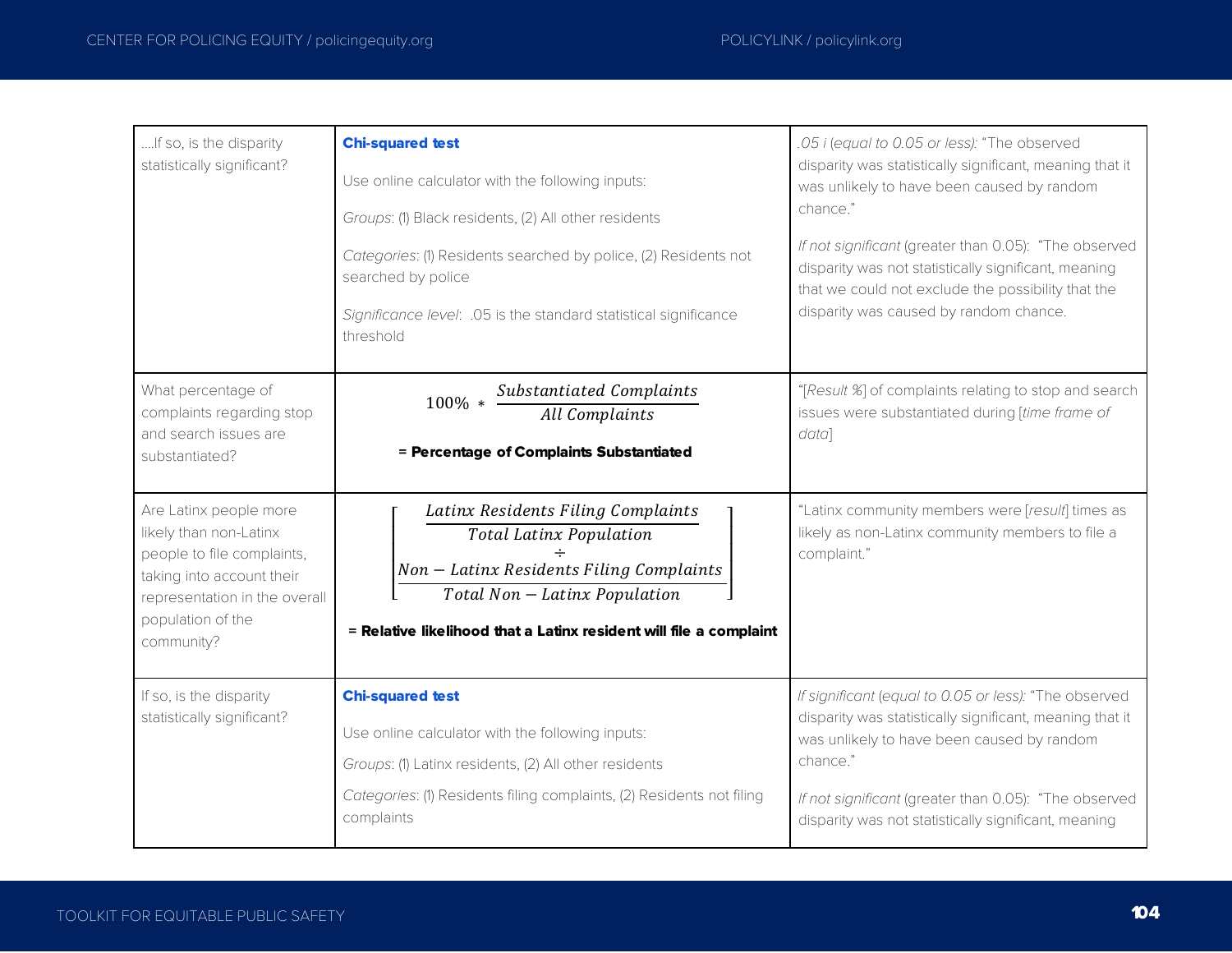|                                                                                                                                                    | Significance level: .05 is the standard statistical significance<br>threshold                                                                                                                                                                                                                                         | that we could not exclude the possibility that the<br>disparity was caused by random chance.                                                        |
|----------------------------------------------------------------------------------------------------------------------------------------------------|-----------------------------------------------------------------------------------------------------------------------------------------------------------------------------------------------------------------------------------------------------------------------------------------------------------------------|-----------------------------------------------------------------------------------------------------------------------------------------------------|
| Are complaints about stop<br>and search issues from<br>Latinx people more or less<br>likely to be substantiated<br>than complaints from<br>others? | [Substantiated Complaints from Latinx Residents]<br>Total Complaints from Latinx Residents<br>Substantiated Complaints from Other Residents<br>Total Complaints from Other Residents<br>= Relative likelihood that a complaint from a Latinx resident<br>will be substantiated compared to the rest of the population | "Complaints from Latinx community members were<br>[result] times as likely as complaints from non-<br>Latinx community members to be substantiated" |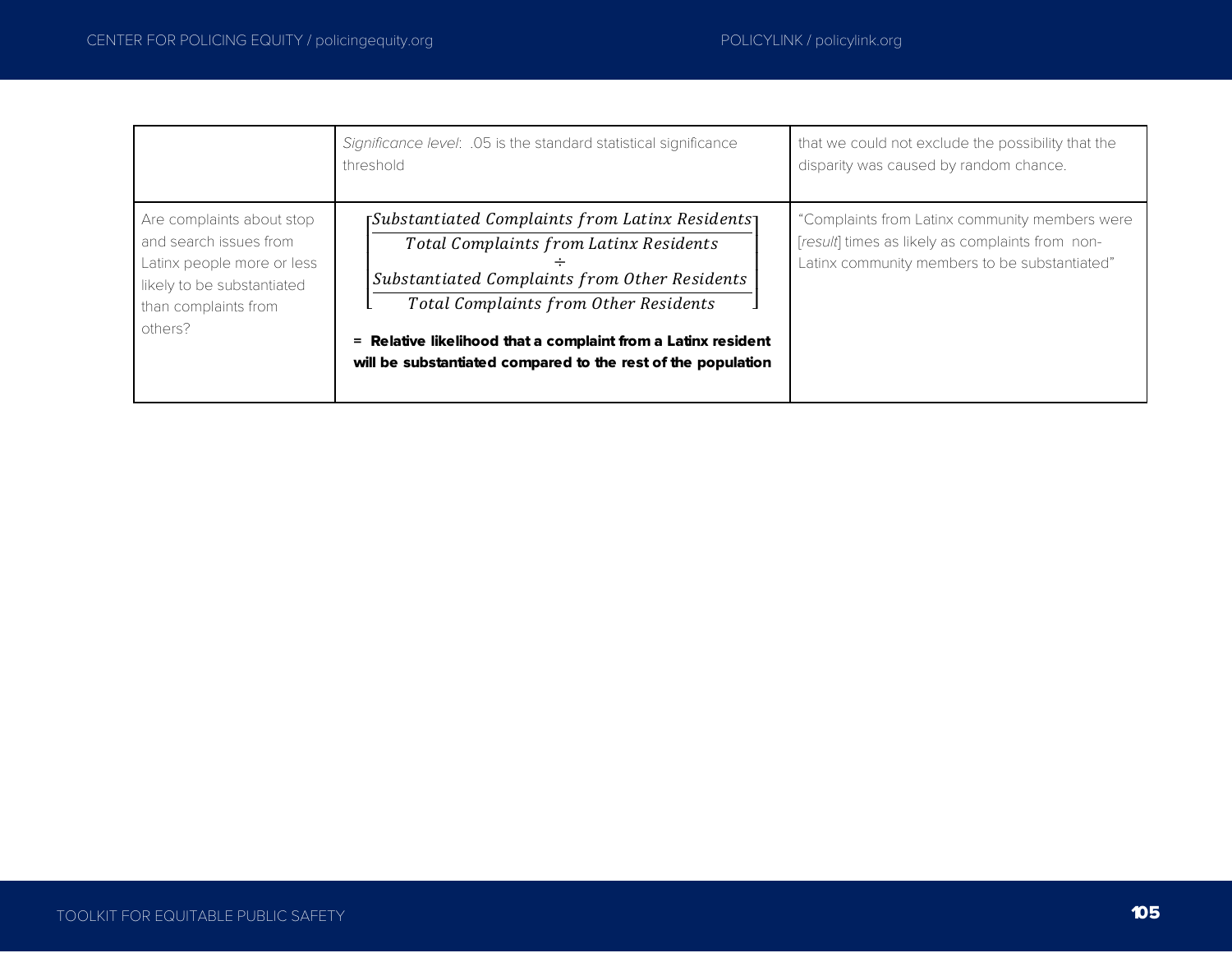### Working with Use of Force Data

| Question                                                                                                                                                                                        | <b>Calculation</b>                                                                                                                                                                                                                                                                                          | <b>Results in English</b>                                                                                                                                                                                                                                                                                                                                                                       |
|-------------------------------------------------------------------------------------------------------------------------------------------------------------------------------------------------|-------------------------------------------------------------------------------------------------------------------------------------------------------------------------------------------------------------------------------------------------------------------------------------------------------------|-------------------------------------------------------------------------------------------------------------------------------------------------------------------------------------------------------------------------------------------------------------------------------------------------------------------------------------------------------------------------------------------------|
| Are Indigenous or Native<br>American community members<br>more likely to be subjected to<br>force by law enforcement than<br>community members who are<br>not Indigenous or Native<br>American? | [Uses of Force Againts Native American Residents]<br>Total Native American Residents<br>Uses of Force Against non - Native Residents<br>Total non - Native American Residents<br>= Relative likelihood that force will be used against a Native<br>American resident compared to the rest of the population | "Native American residents were [result]<br>times as likely as non-native community<br>members to be subjected to a use of force."                                                                                                                                                                                                                                                              |
| Is this disparity statistically<br>significant?                                                                                                                                                 | Chi-squared test, using the following inputs:<br>Groups: (1) Native American residents, (2) All other residents<br>Categories: (1) Residents subjected to force, (2) Residents not<br>subjected to force<br>Significance level: .05 is the standard statistical significance threshold                      | If significant (equal to 0.05 or less): "The<br>observed disparity was statistically<br>significant, meaning that it was unlikely to<br>have been caused by random chance."<br>If not significant (greater than 0.05): "The<br>observed disparity was not statistically<br>significant, meaning that we could not<br>exclude the possibility that the disparity was<br>caused by random chance. |
| What are the relative arrest<br>rates of Native Americans and<br>non-Native Americans?                                                                                                          | Arrests of Native American Residents<br>Total Native American Residents<br>Arrests of non - Native American Residents<br>Total non – Native American Residents                                                                                                                                              | "Native American residents were [result]<br>times as likely as non-native community<br>members to be arrested."                                                                                                                                                                                                                                                                                 |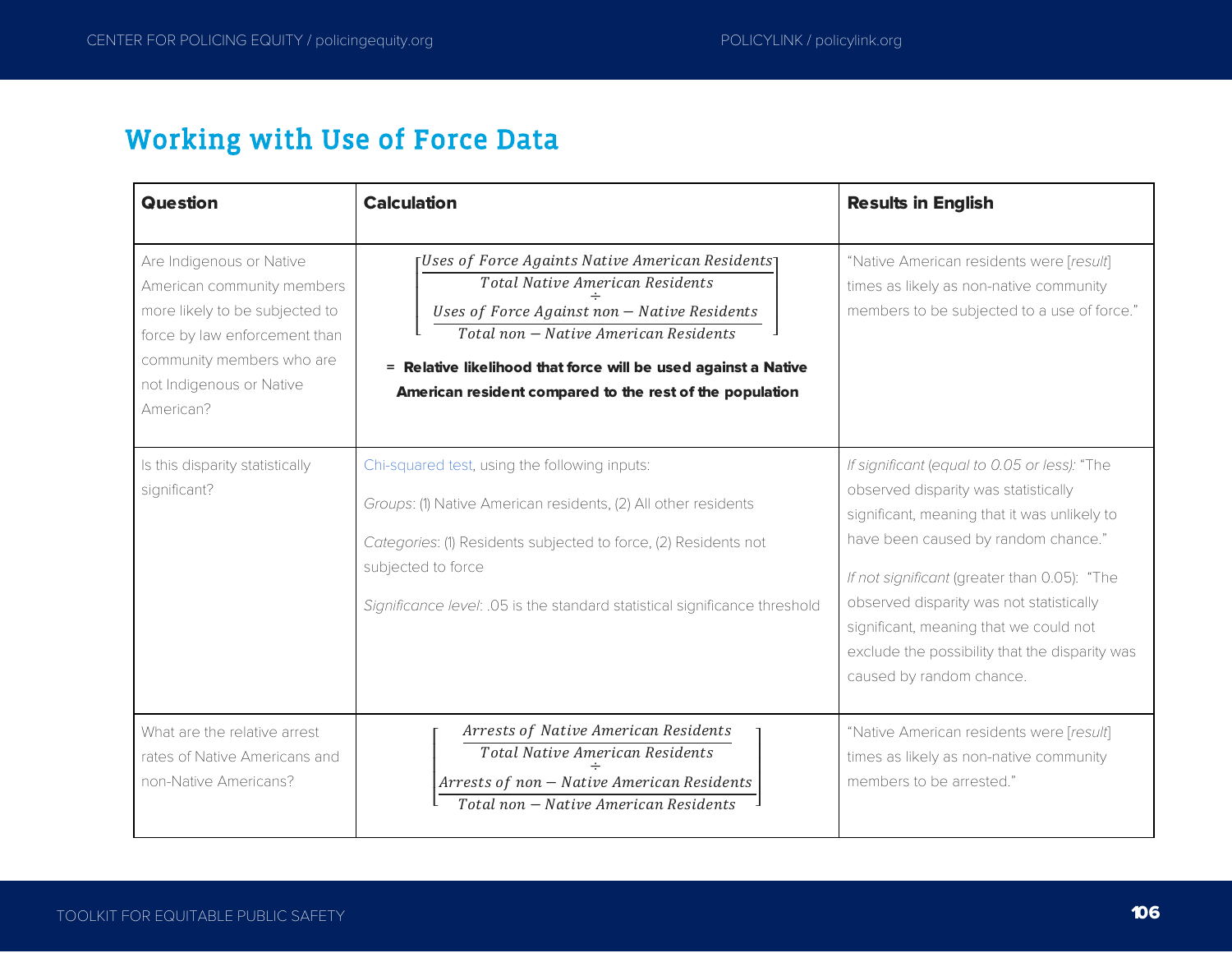|                                                                                                                                                     | = Relative likelihood that a Native American Resident will be<br>arrested compared to the rest of the population                                                                                                                                                                                                        |                                                                                                                                                                                                                                                                                                                                                                                                 |
|-----------------------------------------------------------------------------------------------------------------------------------------------------|-------------------------------------------------------------------------------------------------------------------------------------------------------------------------------------------------------------------------------------------------------------------------------------------------------------------------|-------------------------------------------------------------------------------------------------------------------------------------------------------------------------------------------------------------------------------------------------------------------------------------------------------------------------------------------------------------------------------------------------|
| Are Asian-Americans more<br>likely to be subjected to<br>TASERs than other community<br>members arrested for violent<br>crimes or resisting arrest? | Uses of TASERs on Asian - Americans<br>Total Asian - American Residents<br>Uses of TASERs on non $-$ Asian $-$ Americans<br>$Total non- Asian-American Residents$<br>= Relative likelihood that a TASER will be used on an Asian-<br>American person compared to the rest of the population                             | "TASERs were [result] times as likely to be<br>used on Asian-American residents than on<br>non-Asian-American residents."                                                                                                                                                                                                                                                                       |
| If so, is the difference<br>statistically significant?                                                                                              | Chi-squared test.<br>Use an online calculator with the following inputs:<br>Groups: (1) Asian-American residents, (2) All other residents<br>Categories: (1) Residents subjected to TASER use (2) Residents not<br>subjected to TASER use<br>Significance level: .05 is the standard statistical significance threshold | If significant (equal to 0.05 or less): "The<br>observed disparity was statistically<br>significant, meaning that it was unlikely to<br>have been caused by random chance."<br>If not significant (greater than 0.05): "The<br>observed disparity was not statistically<br>significant, meaning that we could not<br>exclude the possibility that the disparity was<br>caused by random chance. |
| Is use of force more common<br>after foot pursuits than in other<br>contexts, taking into account<br>the relative frequency of foot<br>pursuits?    | <b>Uses of Force After Foot Pursuits</b><br><b>Total Foot Pursuits</b><br>Uses of Force in Other Situations<br><b>Total Other Interactions</b><br>= Relative likelihood that force will be used after a foot pursuit<br>compared to other police-community interactions                                                 | "Foot pursuits were [result] times as likely to<br>result in a use of force than other types of<br>interactions"                                                                                                                                                                                                                                                                                |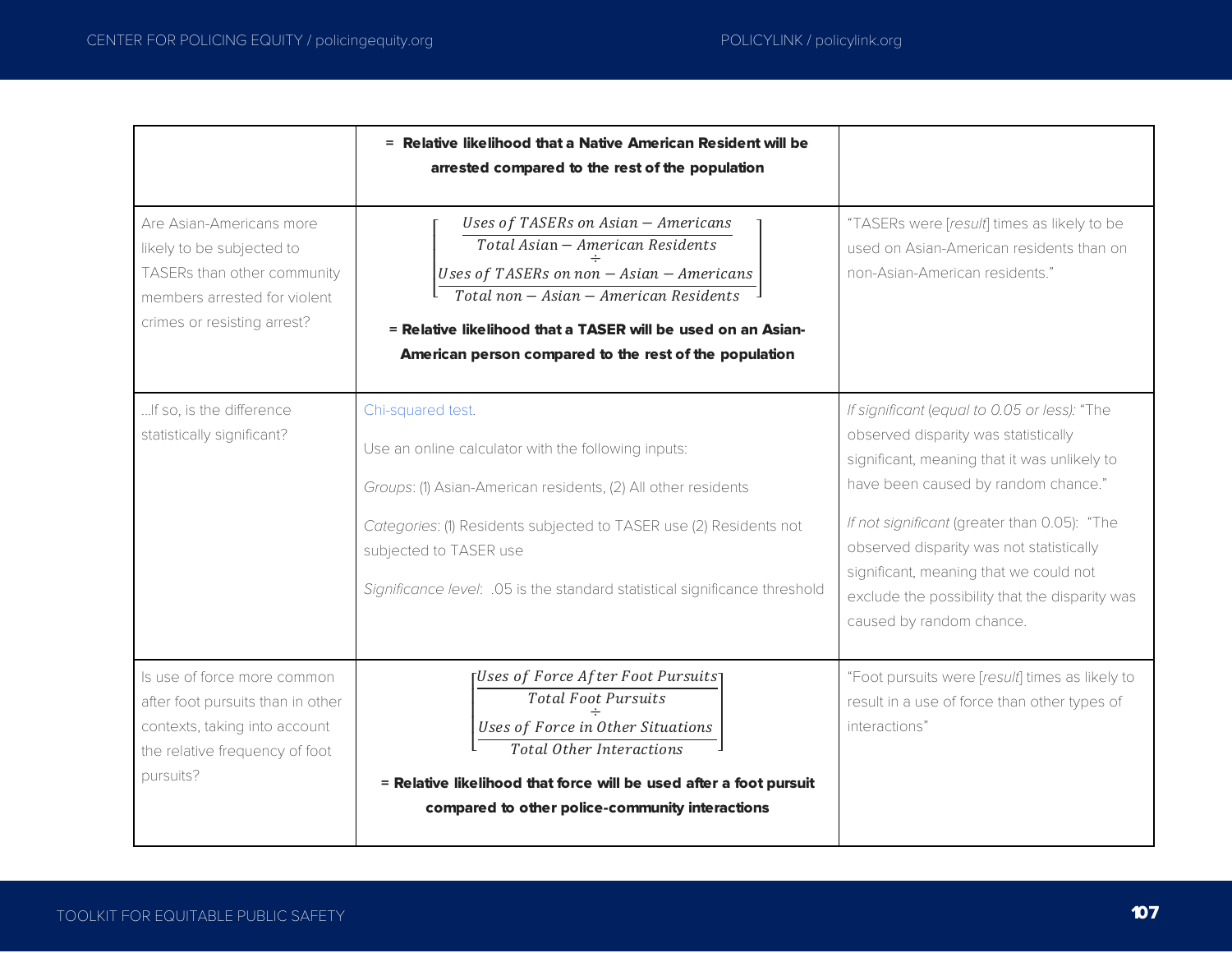TOOLKIT FOR EQUITABLE PUBLIC SAFETY **108**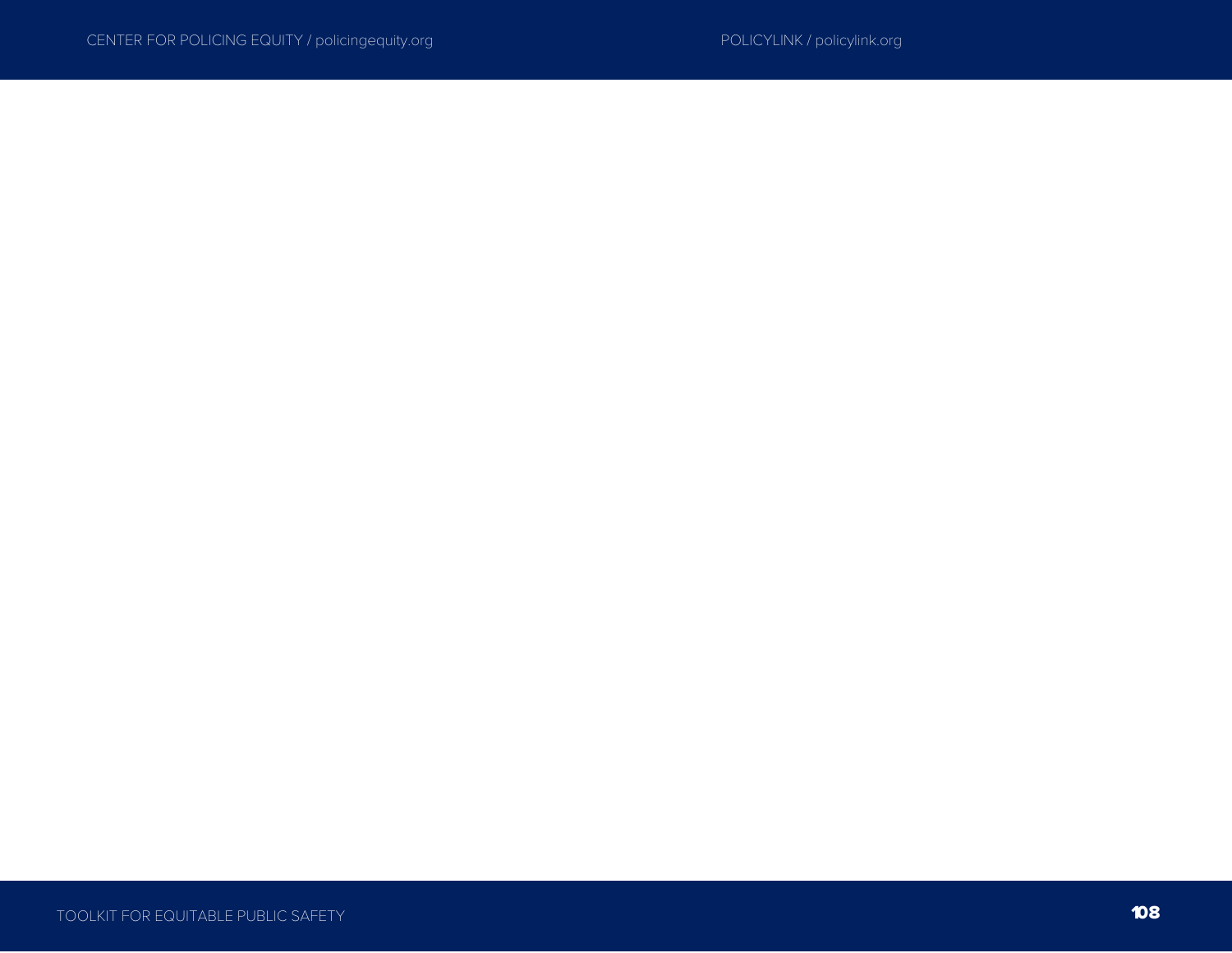| Is the agency receiving a<br>larger number of complaints<br>about use of force issues from<br>Latinx people than we would<br>expect based on that group's<br>representation in the overall<br>population of the community? | [Complaints from Latinx Residents]<br>Total Latinx Residents<br>Complaints from Other Residents<br><b>Total Other Residents</b><br>= Relative likelihood that a Latinx resident will file a complaint<br>compared to the rest of the population                                                                      | "Latinx community members were [result]<br>times as likely as non-Latinx community<br>members to file a complaint."                                                                                                                                                                                                                                                                             |
|----------------------------------------------------------------------------------------------------------------------------------------------------------------------------------------------------------------------------|----------------------------------------------------------------------------------------------------------------------------------------------------------------------------------------------------------------------------------------------------------------------------------------------------------------------|-------------------------------------------------------------------------------------------------------------------------------------------------------------------------------------------------------------------------------------------------------------------------------------------------------------------------------------------------------------------------------------------------|
| If so, is the disparity<br>statistically significant?                                                                                                                                                                      | Chi-squared test, using the following inputs:<br>Groups: (1) Latinx residents, (2) All other residents<br>Categories: (1) Residents filing complaints, (2) Residents not filing<br>complaints<br>Significance level: .05 is the standard statistical significance threshold                                          | If significant (equal to 0.05 or less): "The<br>observed disparity was statistically<br>significant, meaning that it was unlikely to<br>have been caused by random chance."<br>If not significant (greater than 0.05): "The<br>observed disparity was not statistically<br>significant, meaning that we could not<br>exclude the possibility that the disparity was<br>caused by random chance. |
| Are complaints about use of<br>force issues from Latinx people<br>more or less likely to be<br>substantiated than complaints<br>from others?                                                                               | רSubstantiated Complaints from Latinx Residents<br>Total Complaints from Latinx Residents<br>Substantiated Complaints from Other Residents<br>Total Complaints from Other Residents<br>= Relative likelihood that a complaint from a Latinx resident will be<br>substantiated compared to the rest of the population | "Complaints from Latinx community members<br>were [result] times as likely as complaints<br>from non-Latinx community members to be<br>substantiated."                                                                                                                                                                                                                                          |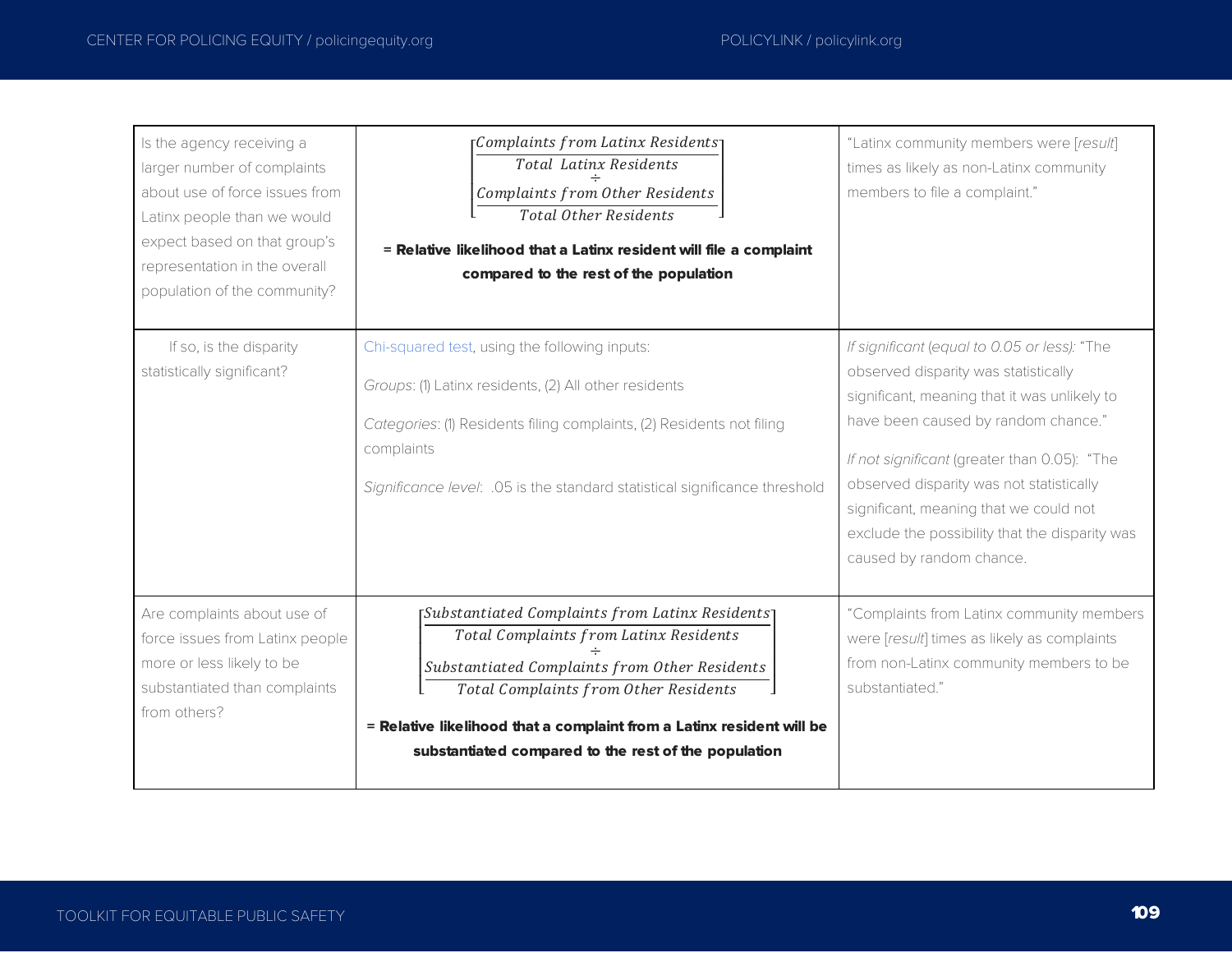## Working with Data on Interactions with Special Populations

| Question                                                                                                                                                                                     | <b>Calculation</b>                                                                                                                                                                                                                       | <b>Results in English</b>                                                                                                                                                                                                                                                                                                                                                                 |
|----------------------------------------------------------------------------------------------------------------------------------------------------------------------------------------------|------------------------------------------------------------------------------------------------------------------------------------------------------------------------------------------------------------------------------------------|-------------------------------------------------------------------------------------------------------------------------------------------------------------------------------------------------------------------------------------------------------------------------------------------------------------------------------------------------------------------------------------------|
| What was the arrest rate for<br>youth 13-18 during the time<br>period of interest?                                                                                                           | Arrests of Persons $13 - 18$ Years Old $*100$<br>Total 13 - 18 Year Old Residents<br>= Arrest rate of 13-18 year-olds                                                                                                                    | "[Result %] of Youths 13-18 years of age were arrested<br>during [time frame of data]"                                                                                                                                                                                                                                                                                                    |
| What percentage of youth<br>arrests during the time period<br>of interest were arrests for<br>status offenses?                                                                               | Youth Arrests <u>for Status Offenses</u> * 100<br><b>Total Youth Arrests</b><br>= Percentage of youth arrests for status offenses                                                                                                        | "[Result %] of youths arrested during [time frame of<br>data] were arrested for status offenses                                                                                                                                                                                                                                                                                           |
| Are non-White youth<br>disproportionately likely to be<br>arrested by law enforcement<br>as compared to White youth,<br>taking into account their<br>relative presence in the<br>population? | Arrests of Non - White Youth<br>Total Non - White Youth in Population<br>Arrests of White Youth<br>Total White Youth in Population<br>= Relative likelihood that non-white youth will be arrested<br>compared to white youth             | "Non-White youth were [result] times as likely as white<br>youth to be arrested"                                                                                                                                                                                                                                                                                                          |
| if so, is the disparity<br>statistically significant?                                                                                                                                        | Chi-squared test, using the following inputs:<br>Groups: (1) Non-White youth, (2) White youth<br>Categories: (1) Youth arrested, (2) Youth not arrested<br>Significance level: .05 is the standard statistical significance<br>threshold | If significant (equal to 0.05 or less): "The observed<br>disparity was statistically significant, meaning that it<br>was unlikely to have been caused by random chance."<br>If not significant (greater than 0.05): "The observed<br>disparity was not statistically significant, meaning that<br>we could not exclude the possibility that the disparity<br>was caused by random chance. |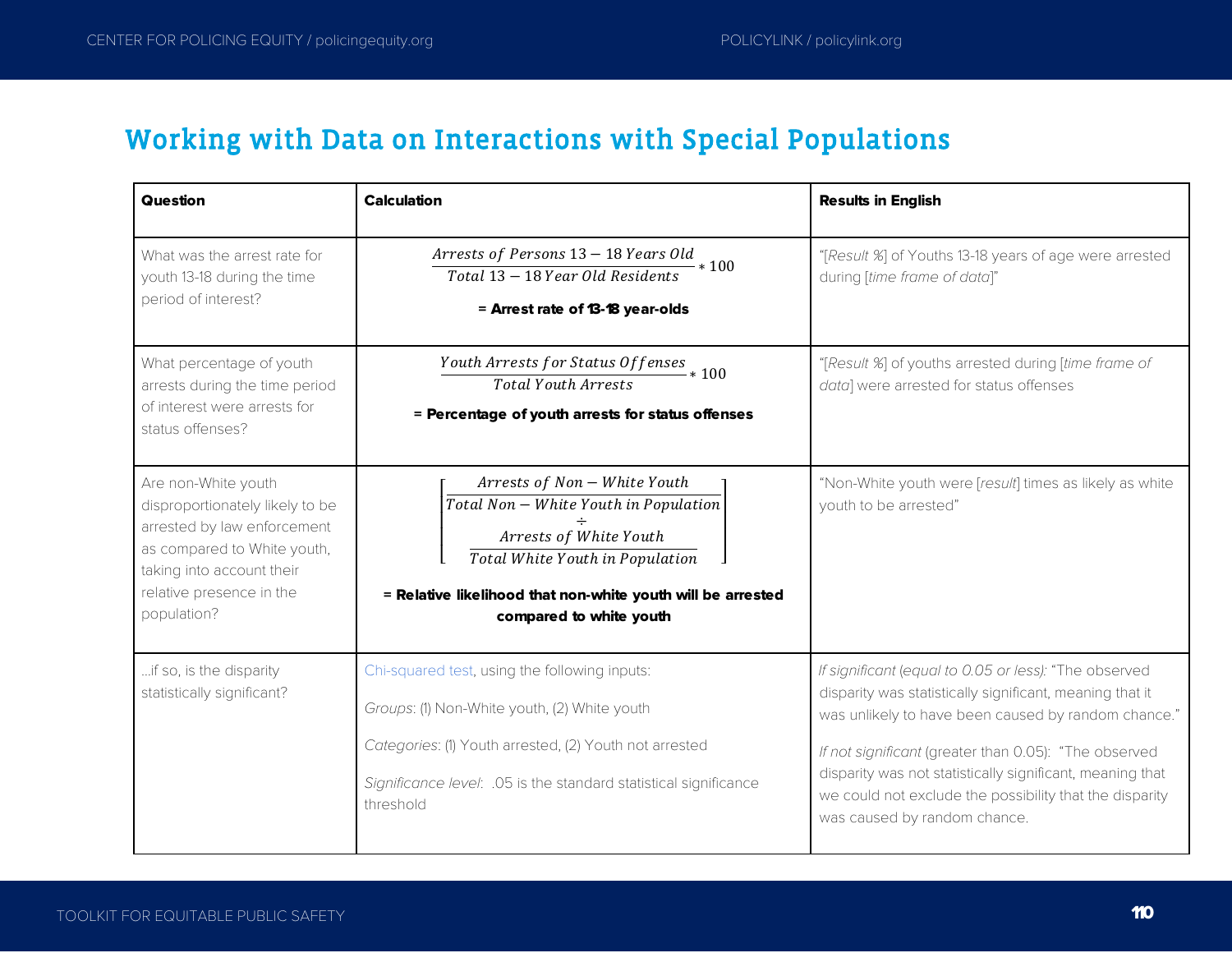| Are non-White youth<br>disproportionately likely to be<br>arrested for status offenses? | $f$ # of Non – White Youth arreested for status of fenses<br>Total # of Nonwhite Youth<br># of White Youth arrested for status of fense<br>Total # of White Youth<br>= Relative likelihood that non-White youth will be arrested for a<br>status offense compared to White youth                      | "Non-White youth are [result] times as likely as white<br>youth to be arrested for a status offense"                                                                                                                                                                                                                                                                                      |
|-----------------------------------------------------------------------------------------|-------------------------------------------------------------------------------------------------------------------------------------------------------------------------------------------------------------------------------------------------------------------------------------------------------|-------------------------------------------------------------------------------------------------------------------------------------------------------------------------------------------------------------------------------------------------------------------------------------------------------------------------------------------------------------------------------------------|
| if so, is the disparity<br>statistically significant?                                   | <b>Chi-squared test, using the following inputs:</b><br>Groups: (1) Arrestees who are Non-White youth, (2) All other<br>arrestees<br>Categories: (1) Arrested for Status Offenses, (2) Arrested for other<br>reasons<br>Significance level: .05 is the standard statistical significance<br>threshold | If significant (equal to 0.05 or less): "The observed<br>disparity was statistically significant, meaning that it<br>was unlikely to have been caused by random chance."<br>If not significant (greater than 0.05): "The observed<br>disparity was not statistically significant, meaning that<br>we could not exclude the possibility that the disparity<br>was caused by random chance. |
| What percentage of youth are<br>prosecuted as adults?                                   | Youth Prosecuted as Adults<br>$-*100$<br><b>Total Youth Prosecuted</b><br>= Percentage of youth prosecuted as adults                                                                                                                                                                                  | "[Result %] of prosecuted youths were tried as adults<br>during [time frame of data]                                                                                                                                                                                                                                                                                                      |
| Are non-White youth<br>disproportionately likely to be<br>tried as adults?              | רNonwhite Youth Tried as Adults<br>Youth of Color Prosecuted<br>White Youth Tried as Adults<br>White Youth Prosecuted                                                                                                                                                                                 | "Non-White youth were [result] times as likely as white<br>youth to be tried as adults."                                                                                                                                                                                                                                                                                                  |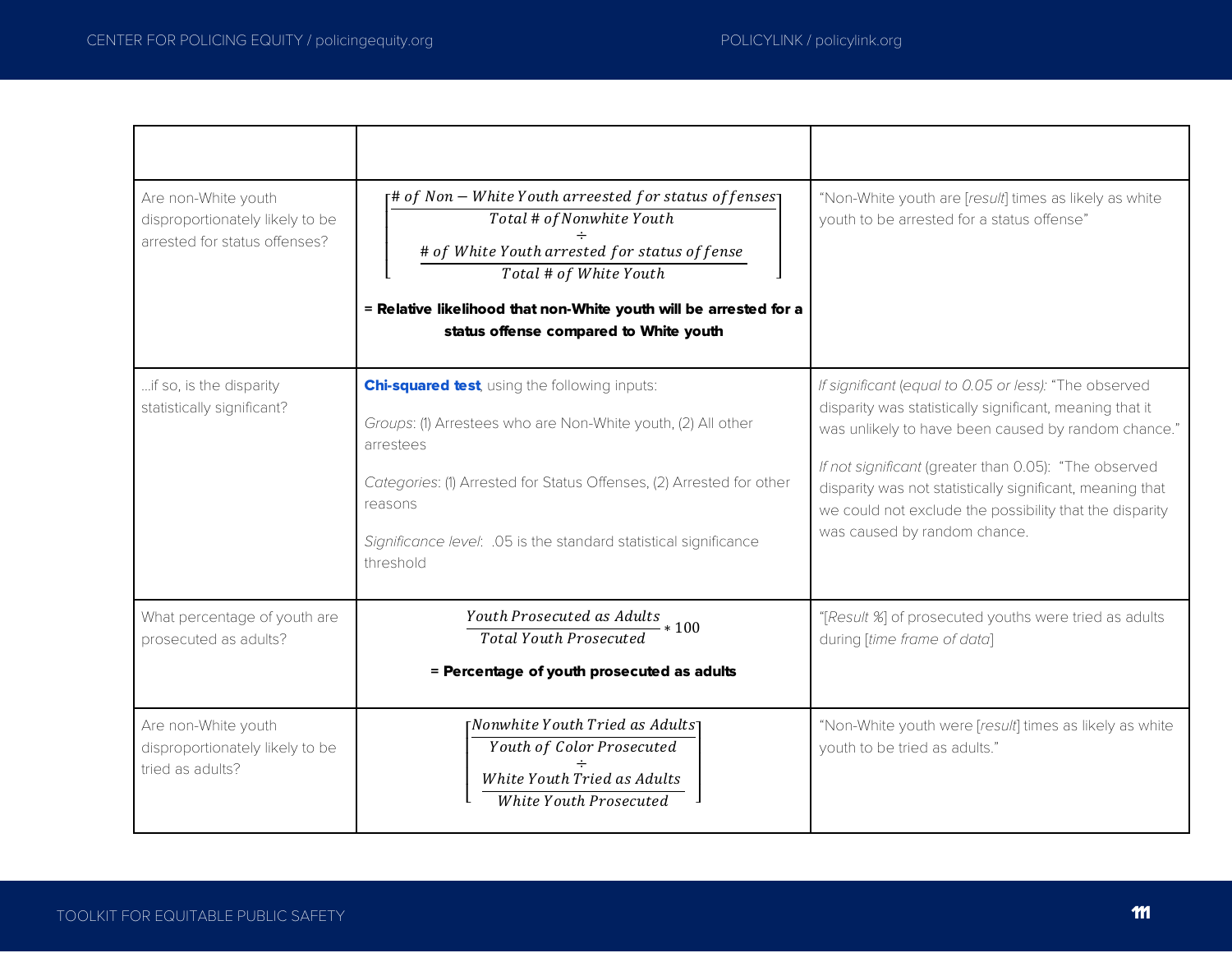|                                                                                                                                                   | = Relative likelihood that a Non-white youth will be tried as an<br>adult compared to the rest of the population                                                                                                                                                                     |                                                                                                                                                                                                                                                                                                                                                                                           |
|---------------------------------------------------------------------------------------------------------------------------------------------------|--------------------------------------------------------------------------------------------------------------------------------------------------------------------------------------------------------------------------------------------------------------------------------------|-------------------------------------------------------------------------------------------------------------------------------------------------------------------------------------------------------------------------------------------------------------------------------------------------------------------------------------------------------------------------------------------|
| if so, is the disparity<br>statistically significant?                                                                                             | Chi-squared test, using the following inputs:<br>Groups: (1) Non-White youth prosecuted, (2) All other prosecuted<br>youths<br>Categories: (1) Youth tried as adults, (2) Youth not tried as adults<br>Significance level: .05 is the standard statistical significance<br>threshold | If significant (equal to 0.05 or less): "The observed<br>disparity was statistically significant, meaning that it<br>was unlikely to have been caused by random chance."<br>If not significant (greater than 0.05): "The observed<br>disparity was not statistically significant, meaning that<br>we could not exclude the possibility that the disparity<br>was caused by random chance. |
| What percentage of calls for<br>service during your time period<br>of interest were based on a<br>person experiencing a mental<br>health crisis?  | Calls for Service Involving a Mental Health Crisis<br>$-*100$<br>All Calls for Service<br>= Percentage of calls for service that were based on a person<br>experiencing a mental health crisis                                                                                       | "[Result %] of calls for service during [time frame of<br>data] involved a person experiencing a mental health<br>crisis."                                                                                                                                                                                                                                                                |
| What percentage of calls for<br>service during your time period<br>of interest were based on a<br>person who was intoxicated in<br>public?        | Calls for Service Involving Public Intoxication<br>$*100$<br>All Calls for Service<br>= Percentage of calls for service that were based on a person<br>who was intoxicated in public                                                                                                 | "[Result %] of calls for service during [time frame of<br>data] were based on a report of public intoxication."                                                                                                                                                                                                                                                                           |
| What percentage of fatal police<br>shootings during your time<br>period of interest involved a<br>victim suffering from a mental<br>health issue? | Fatal Shootings of Mentally Ill Victims<br>$-*100$<br><b>Total Fatal Shootings</b><br>= Percentage of fatal police shootings that involved a victim<br>suffering from a mental health issue                                                                                          | "[Result %] of calls fatal shootings during [time frame of<br>data] involved a victim suffering from mental illness or<br>a developmental disability."                                                                                                                                                                                                                                    |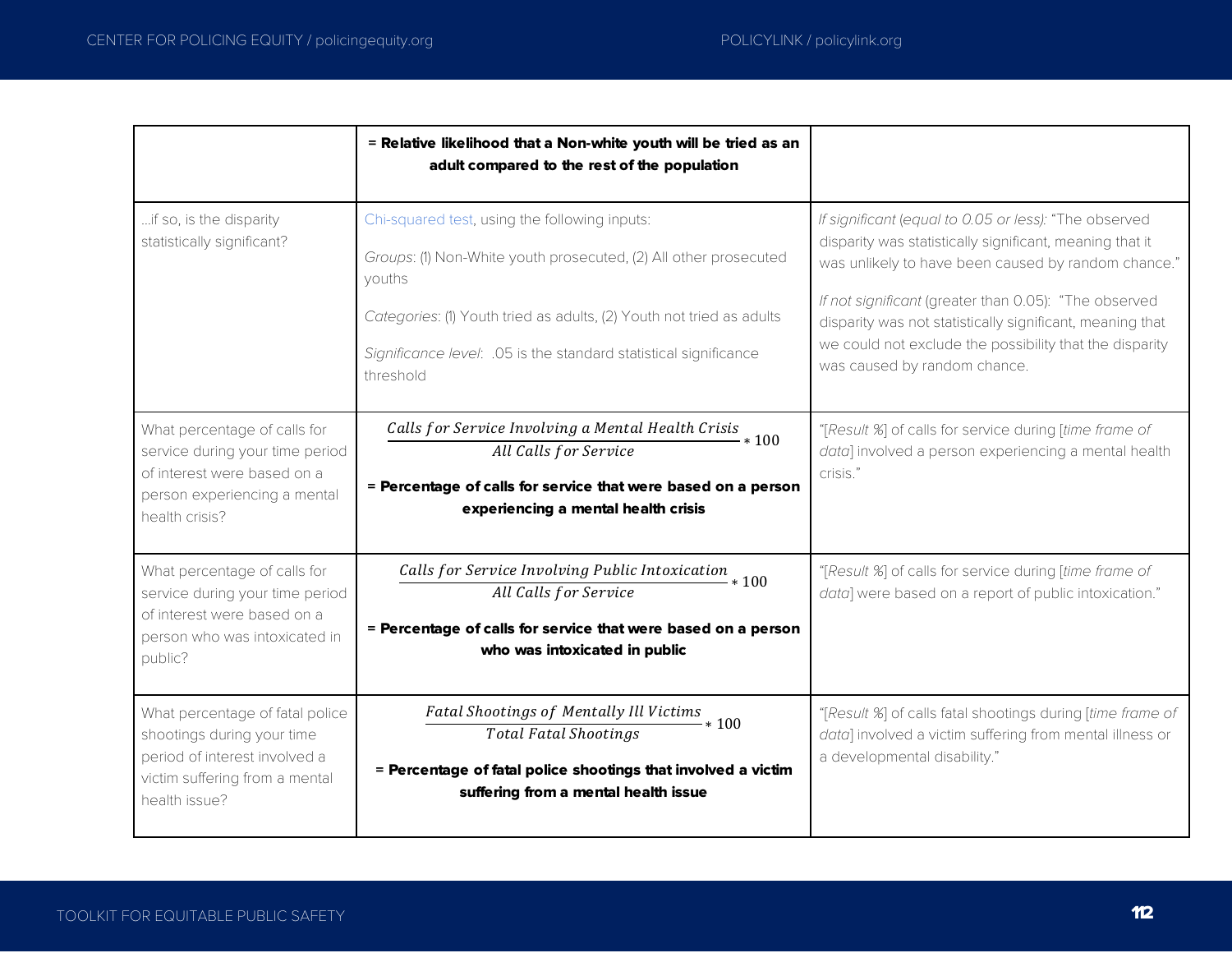| Are homeless people more<br>likely to be subjected to force<br>by law enforcement officers<br>than non-homeless people? | <b>[Uses of Force Against Homeless People]</b><br><b>Total Homeless Population</b><br>Uses of Force Against Other Residents<br><b>Total Other Residents</b><br>= Relative likelihood that a homeless person will be subjected<br>to a use of force compared to the rest of the population | "Homeless persons were [result] times as likely as<br>other residents to be subjected to a use of force."                                                                     |
|-------------------------------------------------------------------------------------------------------------------------|-------------------------------------------------------------------------------------------------------------------------------------------------------------------------------------------------------------------------------------------------------------------------------------------|-------------------------------------------------------------------------------------------------------------------------------------------------------------------------------|
| If so is this disparity<br>statistically significant?                                                                   | Chi-squared test, using the following inputs:<br>Groups: (1) Homeless population, (2) All other residents                                                                                                                                                                                 | If significant (equal to 0.05 or less): "The observed<br>disparity was statistically significant, meaning that it<br>was unlikely to have been caused by random chance."      |
|                                                                                                                         | Categories: (1) Residents on which force was used, (2) Residents<br>on which no force was used                                                                                                                                                                                            | If not significant (greater than 0.05): "The observed<br>disparity was not statistically significant, meaning that<br>we could not exclude the possibility that the disparity |
|                                                                                                                         | Significance level: .05 is the standard statistical significance<br>threshold                                                                                                                                                                                                             | was caused by random chance.                                                                                                                                                  |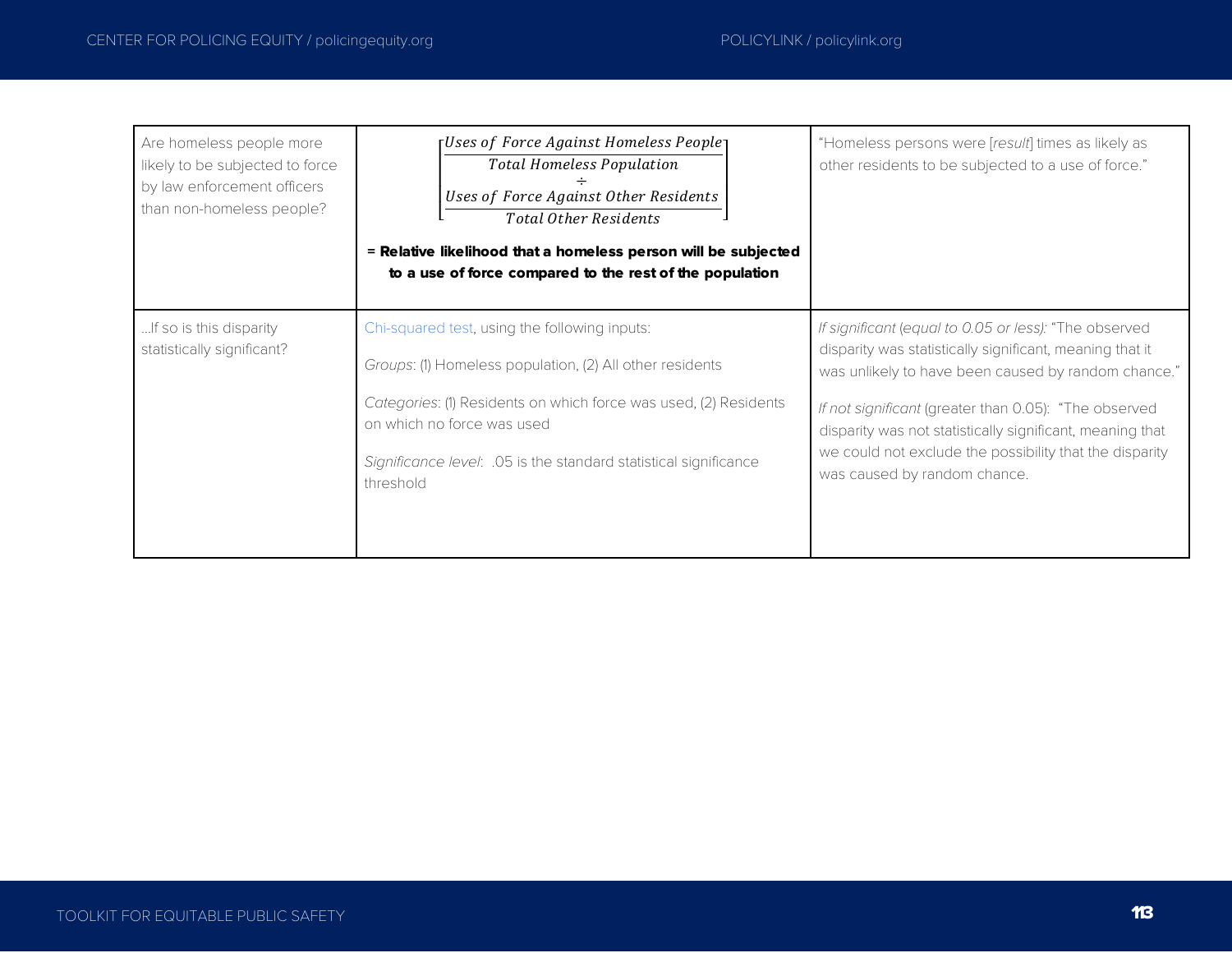### Working with Data on Interactions with Crime Victims

| Question                                                                                                                       | <b>Calculation</b>                                                                                                                                                                                                                              | <b>Results in English</b>                                                                                                                                                                                                                                                                                                                                                                             |
|--------------------------------------------------------------------------------------------------------------------------------|-------------------------------------------------------------------------------------------------------------------------------------------------------------------------------------------------------------------------------------------------|-------------------------------------------------------------------------------------------------------------------------------------------------------------------------------------------------------------------------------------------------------------------------------------------------------------------------------------------------------------------------------------------------------|
| Is the average response time to an<br>emergency call for service lower in<br>one neighborhood than in another<br>neighborhood? | Mean of Response Times for Neighborhood $1$<br>Mean of Response Times for Neighborhood $2 * 100$<br>= Percentage longer response times in neighborhood 1 versus<br>neighborhood 2                                                               | "Response times in Neighborhood 1<br>were [Result %] of the response times in<br>Neighborhood 2 during [time frame]"                                                                                                                                                                                                                                                                                  |
| if so, is the difference statistically<br>significant?                                                                         | T-test. Use online calculator with the following inputs:<br>Groups: (1) Response Times in Neighborhood 1, (2) Response Times in<br>Neighborhood<br>Type: Unpaired<br>Significance level: .05 is the standard statistical significance threshold | If significant (equal to 0.05 or less): "The<br>observed disparity was statistically<br>significant, meaning that it was unlikely<br>to have been caused by random<br>chance."<br>If not significant (greater than 0.05):<br>"The observed disparity was not<br>statistically significant, meaning that we<br>could not exclude the possibility that<br>the disparity was caused by random<br>chance. |
| What percentage of hate crimes<br>reported to police during my time<br>period of interest involved LGBTQ<br>victims?           | Hate Crimes Involving LGBTQ Victims * 100<br><b>Total Hate Crimes</b><br>= Percentage of hate crimes involving LGBTQ victims                                                                                                                    | "[Result %] of hate crimes reported<br>during [time frame of data] involved an<br>LGBT victim"                                                                                                                                                                                                                                                                                                        |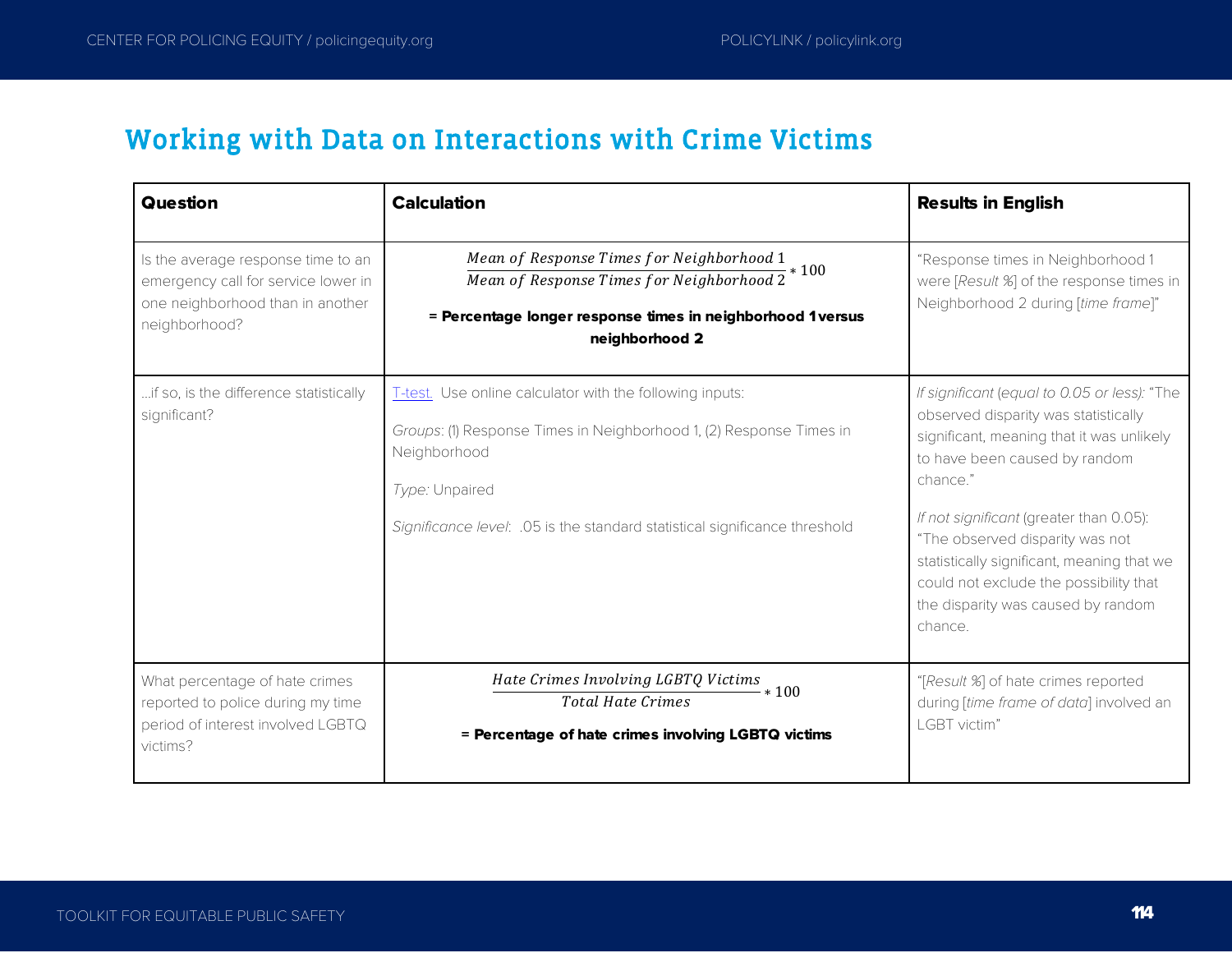| Are sexual assault cases less likely<br>to result in a criminal conviction<br>than other types of violent crime? | Criminal Convictions for Sexual Assault<br>Total Sexual Assault Cases<br>  Criminal Convictions for All Other Violent Crime Cases  <br>All Other Violent Crime Cases<br>= Relative likelihood of conviction in sexual assault case | "Sexual assault cases were [result]<br>times as likely as other violent crime<br>cases to result in a conviction." |
|------------------------------------------------------------------------------------------------------------------|------------------------------------------------------------------------------------------------------------------------------------------------------------------------------------------------------------------------------------|--------------------------------------------------------------------------------------------------------------------|
|------------------------------------------------------------------------------------------------------------------|------------------------------------------------------------------------------------------------------------------------------------------------------------------------------------------------------------------------------------|--------------------------------------------------------------------------------------------------------------------|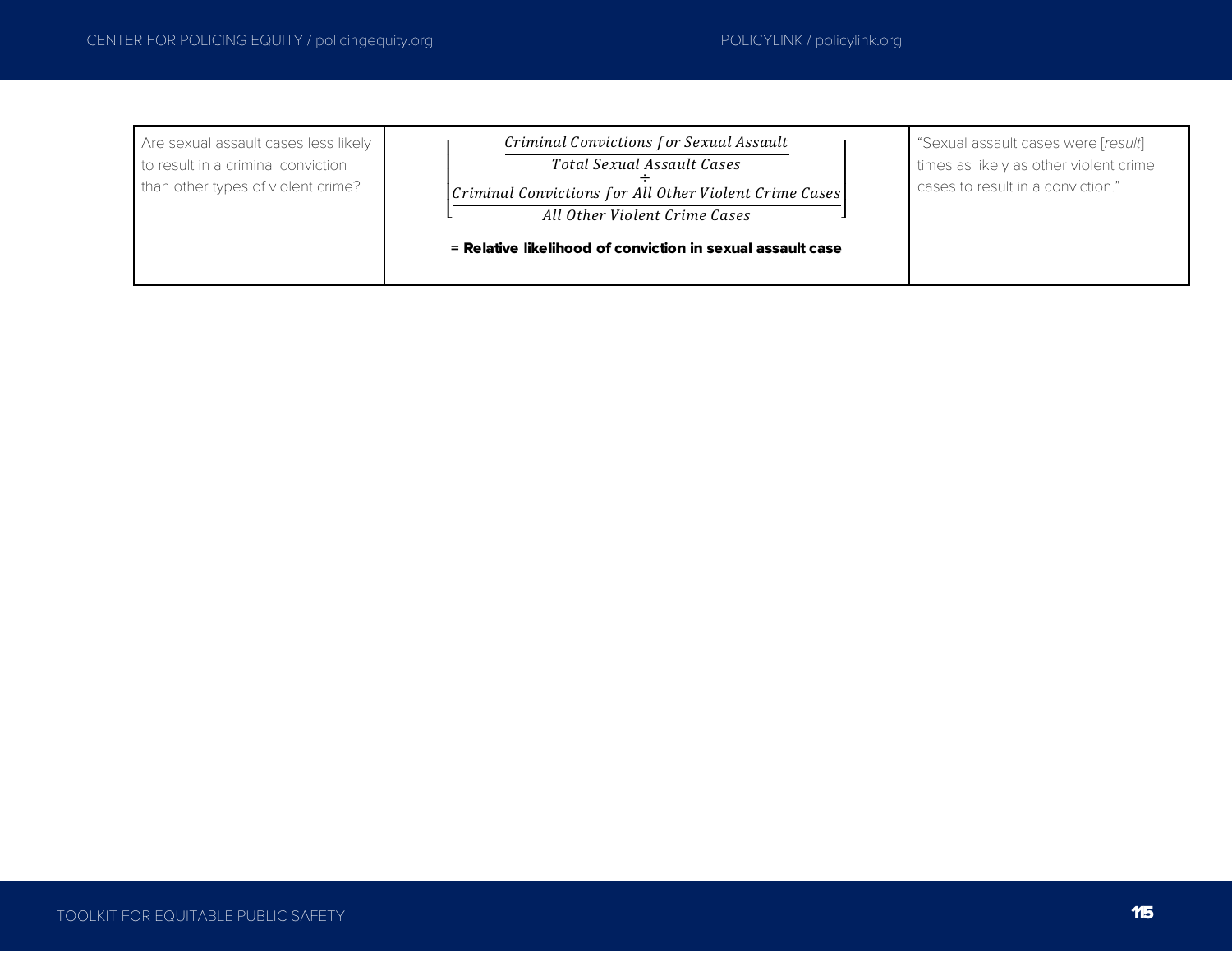# Appendix B: Best Practice Checklist for Law Enforcement Agency Data Collection

#### Calls for Service

- Incident Location/Address
	- o Street Address Details/Longitudinal and Latitudinal Coordinates
	- o Projected Coordinate System or Geographic Coordinate System
	- o Precinct/District/Jurisdiction
	- o Location Type (as coded by National Incident-Based Reporting System (NIBRS) or Uniform Crime Reports  $(UCR)$
- Call type (suspicious person, assault, narcotics, etc.)
- Priority level (by number)
- Date and time of call
- Date and time of response
- Disposition (report taken, unfounded, etc.)
- Subject Description
- Officer Information
	- o Race/Ethnicity
	- o Sex
	- o Age
	- o Injury/Hospitalization
	- o Department Years
	- o Assignment
	- o Military Experience

#### Crime/Offense Data

- Unique incident identifier
- Date and Time of Incident
- Call for Service or Officer-Initiated?
- NIBRS or UCR Classification
- Offense Description
- Location/Address
	- o XY's'/Street Address
		- Details/Coordinates
	- o Beat, precinct, district, police service zone, etc.
	- o Location Type (as coded by NIBRS/UCR)
	- o Geographic Coordinate System or Projected Coordinate System
- Bias Motivation (as coded by NIBRS/UCR)
- **Suspect Demographics** 
	- o Race/Ethnicity
	- o Sex
	- o Age
- Victim Demographics
	- o Race/Ethnicity
	- o Sex
	- o Age
- Officer Demographics
	- o Race/Ethnicity
	- o Sex
	- o Age
	- o Years employed by agency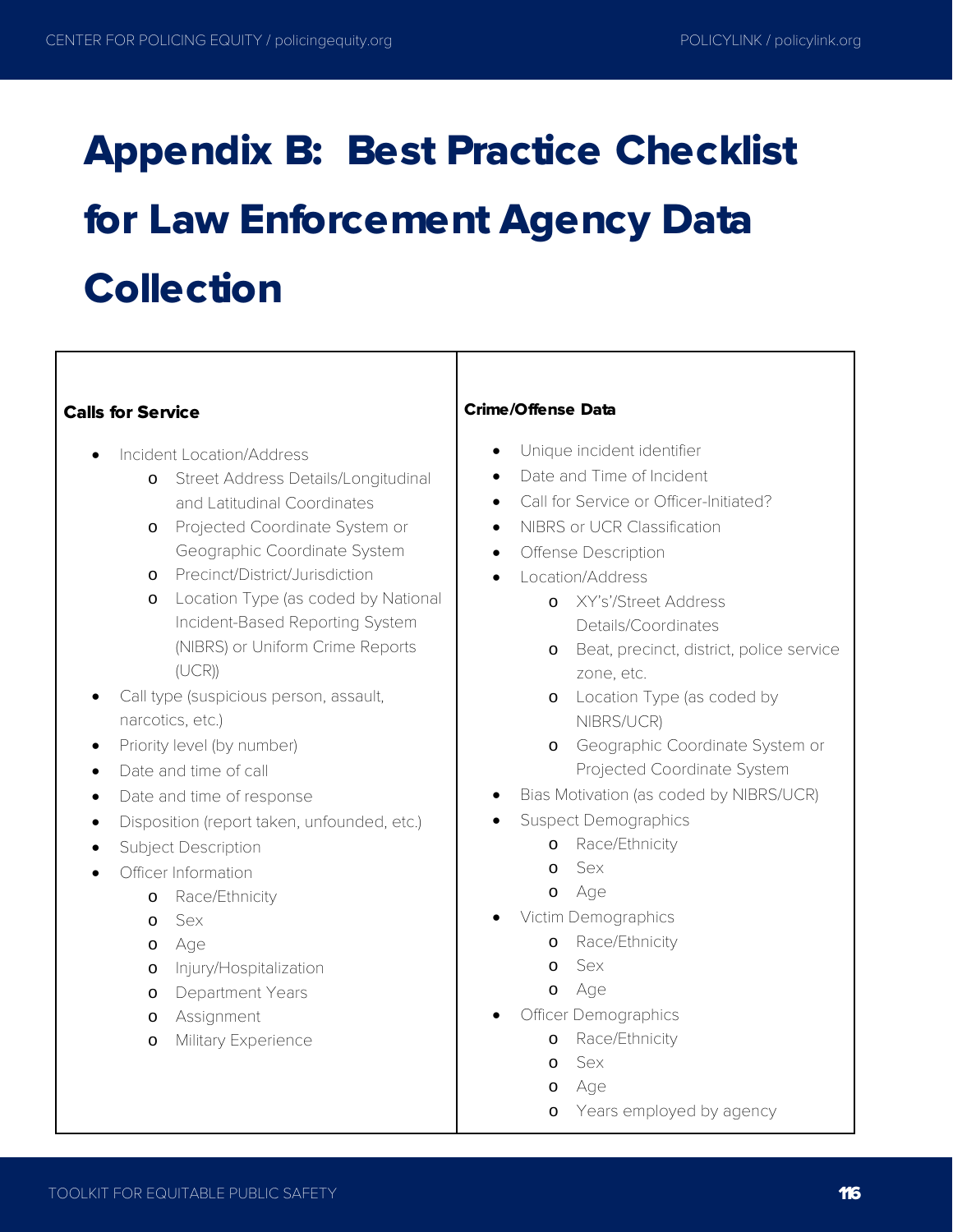| Rank<br>$\circ$<br>Assignment<br>O<br>Military Background/Experience<br>O<br><b>Use of Force</b><br><b>Vehicle and Pedestrian Stops</b><br>Unique Incident Identifier<br>Unique Incident Identifier<br>٠<br>Date and Time of Incident<br>Date of Incident<br>Time of Incident<br>Location/Address<br>XY's/Street Address<br>Location/Address<br>$\circ$<br>Details/Coordinates<br>XY's/Street Address<br>$\circ$<br>Beat, precinct, district, police service<br>Details/Coordinates<br>$\circ$<br>$\circ$<br>zone, etc.<br>Beat, precinct, district, police service<br>O<br>Location Type (as coded by<br>$\circ$<br>zone, etc.<br>NIBRS/UCR)<br>Location Type (as coded by<br>$\circ$<br>NIBRS/UCR)<br>Reason for Stop<br>$\bullet$<br>Nature of Contact (Traffic Stop, Call for<br>Disposition (Citation, Arrest, etc.)<br>Service, Warrant, etc.)<br>Search Conducted?<br>Vehicle or Person?<br>Was the stop officer-initiated?<br>$\Omega$<br>$\bullet$<br>Contraband Found in Search?<br>Disposition (Citation, Arrest, etc.)<br>$\circ$<br>$\bullet$<br>Vehicle Make/Model<br>Subject Resistance (Verbal Aggression,<br>$\bullet$<br>Vehicle Pursuit Involved?<br>Physical, Fleeing, etc.)<br>Foot Pursuit Involved?<br>Type of Force (Restraint Only, Physical<br>$\bullet$<br>Force, Lethal, etc.)<br>Number of Subjects in Vehicle<br>$\bullet$<br>Did subject possess a weapon?<br>Number of Officers Involved |  |
|--------------------------------------------------------------------------------------------------------------------------------------------------------------------------------------------------------------------------------------------------------------------------------------------------------------------------------------------------------------------------------------------------------------------------------------------------------------------------------------------------------------------------------------------------------------------------------------------------------------------------------------------------------------------------------------------------------------------------------------------------------------------------------------------------------------------------------------------------------------------------------------------------------------------------------------------------------------------------------------------------------------------------------------------------------------------------------------------------------------------------------------------------------------------------------------------------------------------------------------------------------------------------------------------------------------------------------------------------------------------------------------------------------------------------|--|
|                                                                                                                                                                                                                                                                                                                                                                                                                                                                                                                                                                                                                                                                                                                                                                                                                                                                                                                                                                                                                                                                                                                                                                                                                                                                                                                                                                                                                          |  |
|                                                                                                                                                                                                                                                                                                                                                                                                                                                                                                                                                                                                                                                                                                                                                                                                                                                                                                                                                                                                                                                                                                                                                                                                                                                                                                                                                                                                                          |  |
|                                                                                                                                                                                                                                                                                                                                                                                                                                                                                                                                                                                                                                                                                                                                                                                                                                                                                                                                                                                                                                                                                                                                                                                                                                                                                                                                                                                                                          |  |
|                                                                                                                                                                                                                                                                                                                                                                                                                                                                                                                                                                                                                                                                                                                                                                                                                                                                                                                                                                                                                                                                                                                                                                                                                                                                                                                                                                                                                          |  |
|                                                                                                                                                                                                                                                                                                                                                                                                                                                                                                                                                                                                                                                                                                                                                                                                                                                                                                                                                                                                                                                                                                                                                                                                                                                                                                                                                                                                                          |  |
|                                                                                                                                                                                                                                                                                                                                                                                                                                                                                                                                                                                                                                                                                                                                                                                                                                                                                                                                                                                                                                                                                                                                                                                                                                                                                                                                                                                                                          |  |
|                                                                                                                                                                                                                                                                                                                                                                                                                                                                                                                                                                                                                                                                                                                                                                                                                                                                                                                                                                                                                                                                                                                                                                                                                                                                                                                                                                                                                          |  |
| Did subject use the weapon?<br><b>Subject Demographics</b><br>Police Weapons/Tools Used (Handgun, OC,<br><b>o</b> Race/Ethnicity<br>Sex<br>Taser, etc.)<br>$\circ$<br>Age<br>Number of Officers Involved<br>O<br>$\bullet$<br><b>Officer Demographics</b><br>Camera on Scene<br>٠<br>Race/Ethnicity<br>$\circ$<br>Camera Activated/Operating?<br>Sex<br>$\circ$<br>Subject Information<br>Age<br>$\circ$<br>Race/Ethnicity<br>O<br>Department Years<br>$\circ$<br>Sex<br>O<br>Assignment<br>$\circ$<br>Age<br>$\circ$<br>Military Background/Experience<br>O<br>Injury/Hospitalization<br>Officer Information                                                                                                                                                                                                                                                                                                                                                                                                                                                                                                                                                                                                                                                                                                                                                                                                            |  |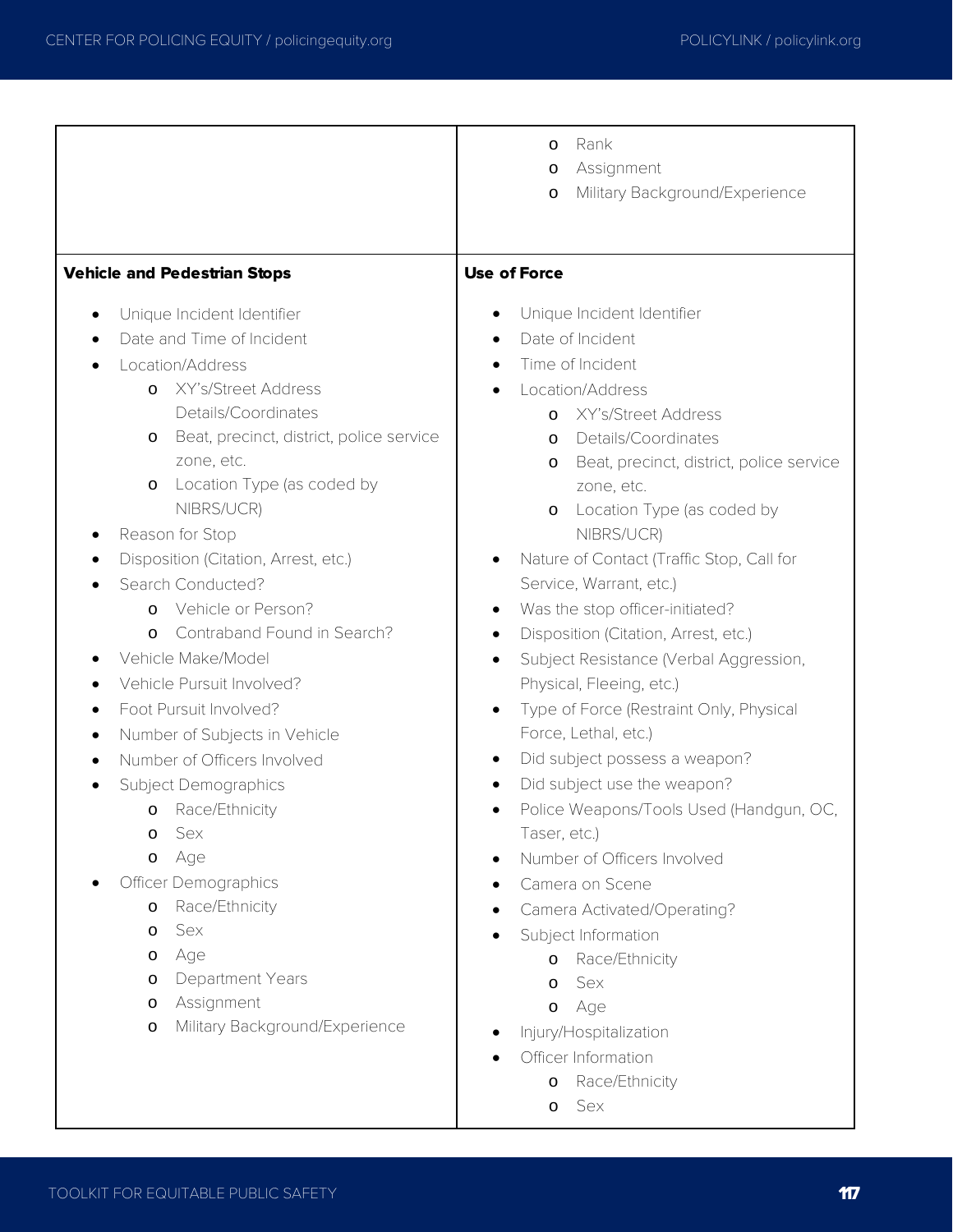| Age<br>O                                  |
|-------------------------------------------|
| Injury/Hospitalization<br>$\circ$         |
| Department Years<br>$\circ$               |
| Assignment<br>$\circ$                     |
| Military Background/Experience<br>$\circ$ |
|                                           |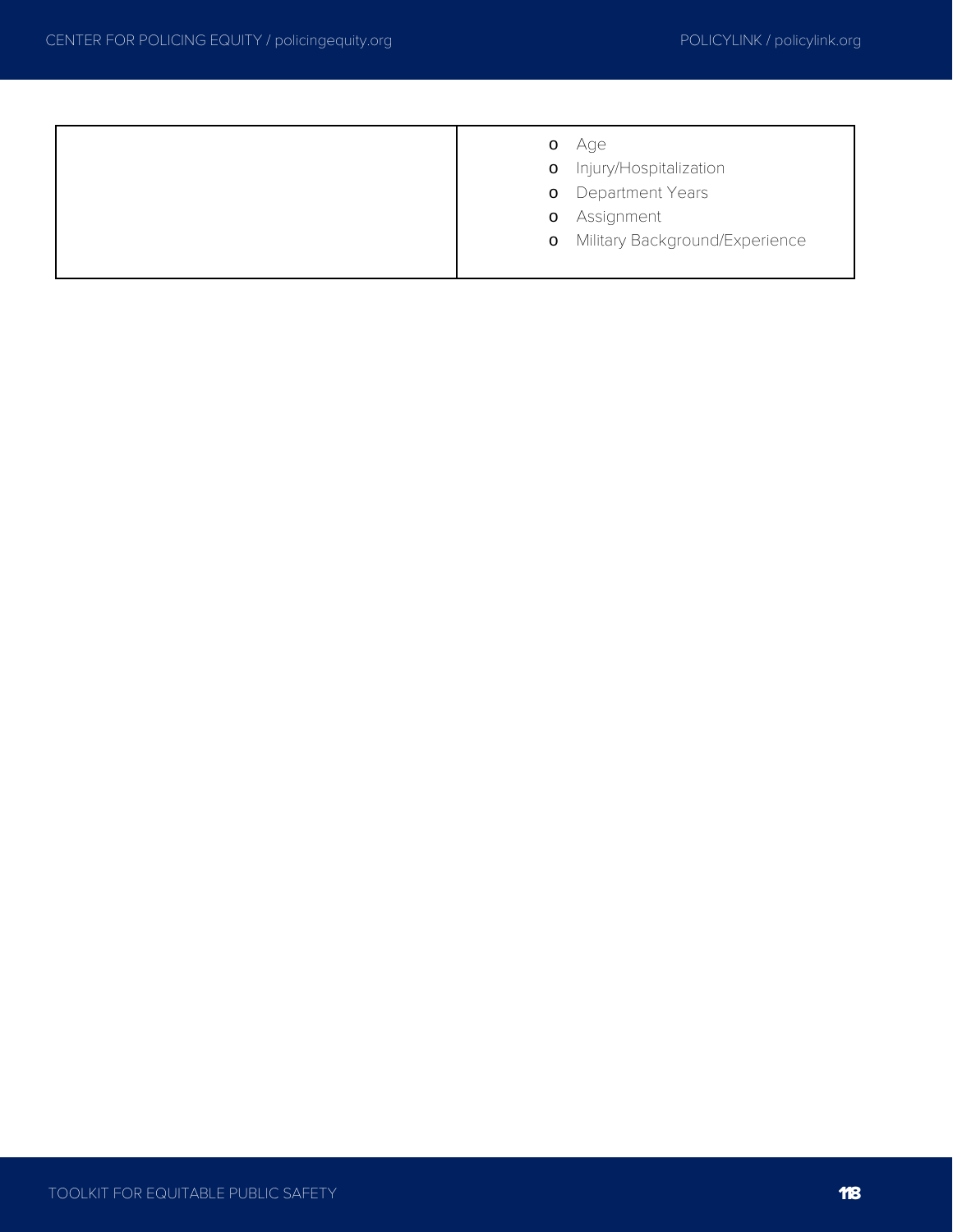## Appendix C: Theory of Change

### Getting from Long-Term Goals to Logical First Steps

A "Theory of Change" is a practical tool for building a unified and concrete plan of action. Developing a Theory of Change allows a group to reach consensus on the specific problems you are trying to solve and the steps it will take to reach that goal, which promotes group cohesion and can help you to set priorities in your plan of action. Being intentional about the issues you want to address and the milestones you want to achieve can also be an important aspect of coalition building, as it can help you to identify partners that share your group's specific goals. To create your own theory of change, walk through the following steps:

(1) Determine the ultimate, big picture goal you are trying to address. Write that down and draw a box around it You probably have a good idea of what your goal is already, but it can be very helpful to spell this out specifically within your organization or coalition. Setting a specific goal promotes cohesion in the group, helps you to prioritize actions, and gives you a way to measure your progress.

Theory of change is a good way to break down a large, long term goal like eliminating police violence into smaller, actionable steps. But for the sake of example, let's illustrate how to use Theory of Change using a smaller, narrower example. For the sake of this explanation, let's say that the citizens of Metropolis want to see the Metropolis Police Department stop using chokeholds.

**MPD stops using chokeholds**

(2) Working backwards from your ultimate goal, determine things that would need to happen or need to be in place in order for that big picture goal to be achieved. Write them down in boxes and connect them to the original box. In a Theory of Change exercise, you don't start with strategies or lists of things that you think might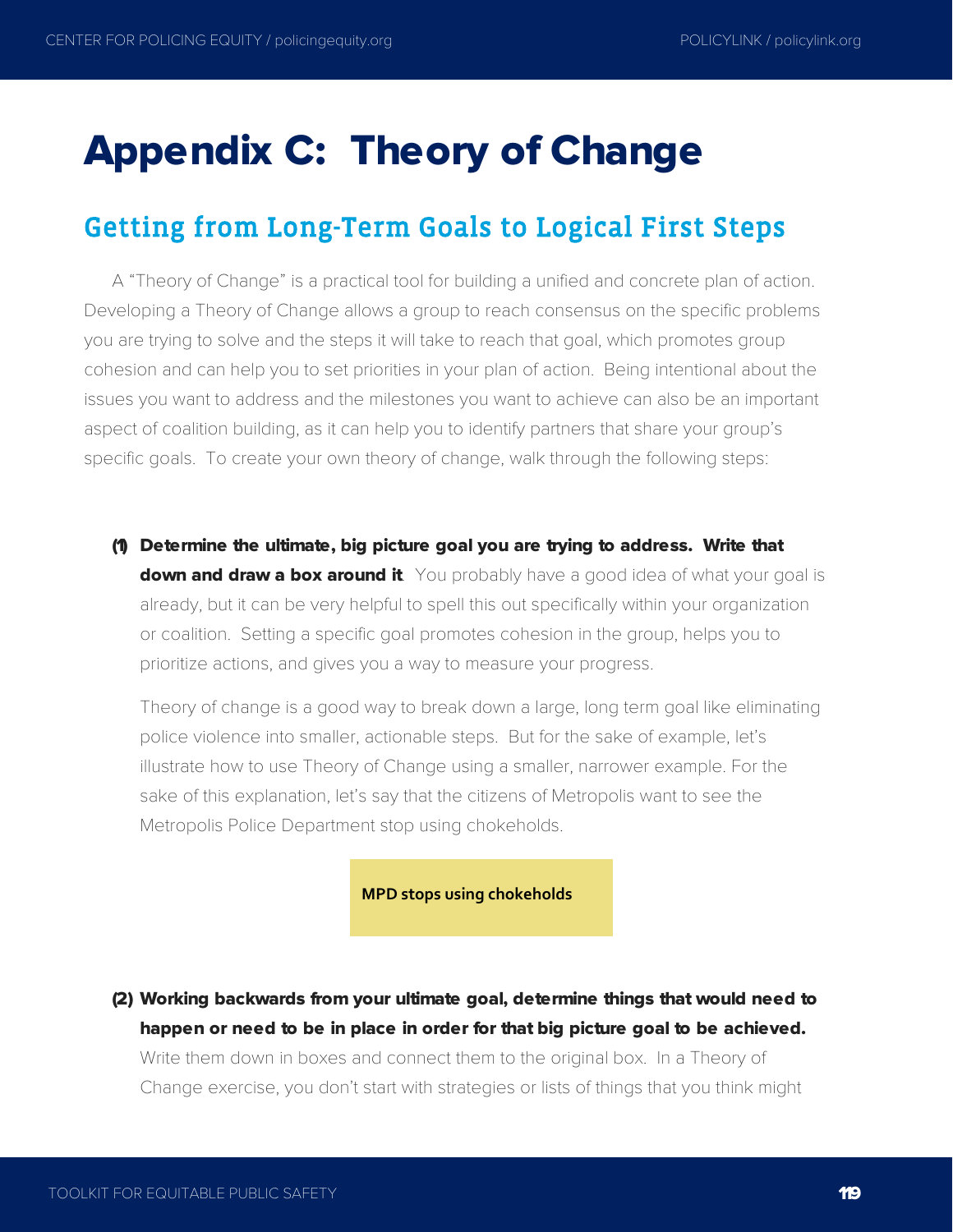be effective in bringing about the change you seek. Instead, you start by listing things that *must* happen before your ultimate change can occur.

In our example, the citizens of Metropolis might decide that the following things would need to be in place to create the change they seek (i.e. an end to the use of chokeholds by MPD):

a) a clear policy stating that officers may not use chokeholds unless their life or another person's life is at risk;

b) all Metropolis Police Department officers are trained on the policy prohibiting chokeholds, and



(3) Make a list of the factual beliefs or assumptions that you are relying on in placing each new box on the chart. (You can do this either on a separate piece of paper, or on the same piece of paper if you have space.) Your Theory of Change chart will and should reflect your understanding of the problem you are trying to address and the way that it operates in context. An important part of this exercise is taking the time to spell out as a group why each of these steps is necessary and, therefore belongs on your community's chart. The chart below illustrates some examples, assumptions and beliefs that our Metropolis group relied on in adding some of its steps: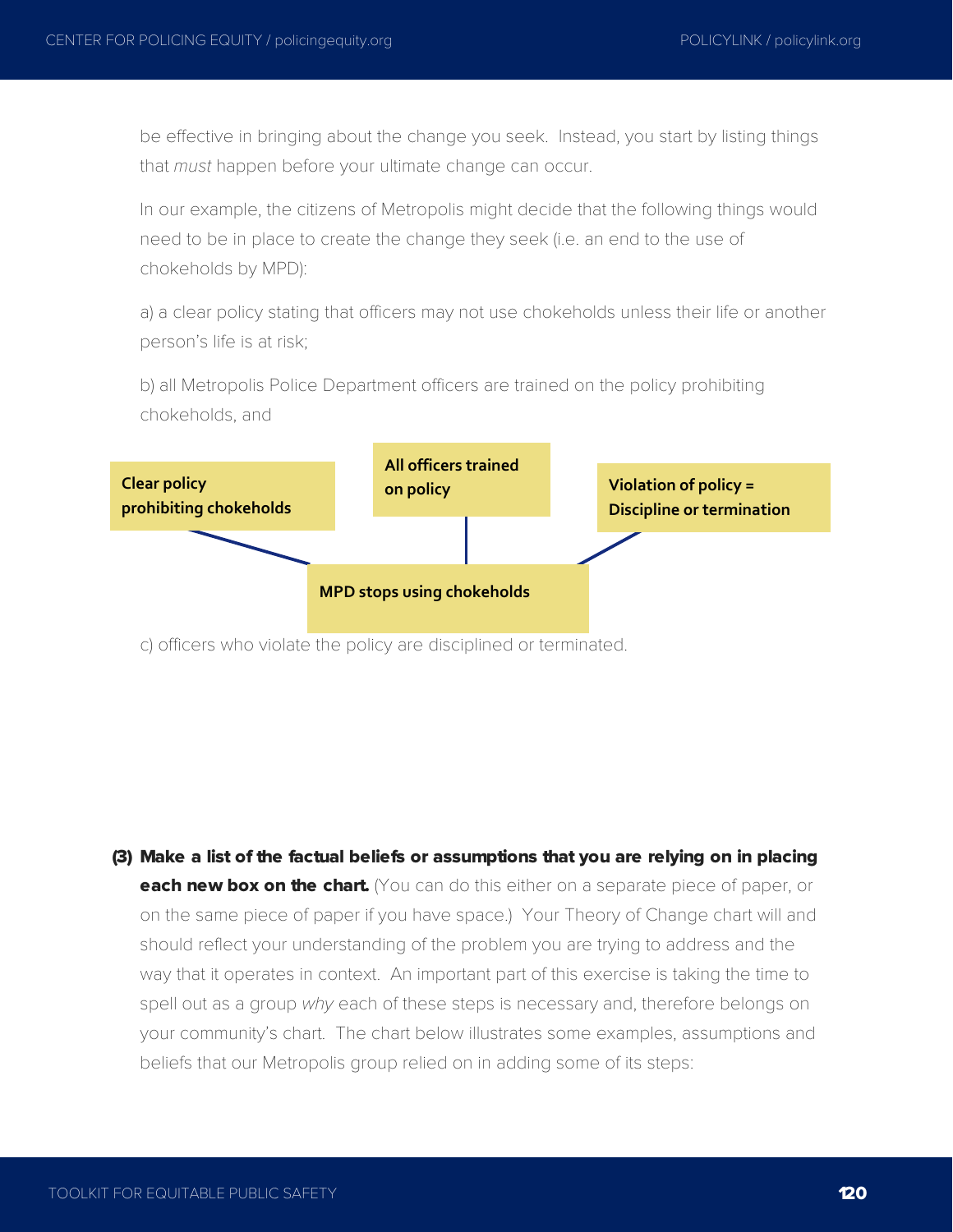| <b>Necessary Preconditions For</b><br><b>Desired Change to Occur</b> | Why is This a Necessary Precondition?                                                                                                                                                                                        |
|----------------------------------------------------------------------|------------------------------------------------------------------------------------------------------------------------------------------------------------------------------------------------------------------------------|
| Clear policy prohibiting chokeholds                                  | MPD can't discipline officers for choking people unless<br>policy prohibits it<br>If policy isn't clear about what is prohibited, MPD won't<br>be able to discipline some officers who choke people<br>without justification |
| Train all officers on new policy                                     | Officers are less likely to choke people if they know the<br>department forbids the practice                                                                                                                                 |
| Discipline or terminate officers who<br>violate policy               | Disciplining or firing officers who violate policy will<br>discourage other officers from violating policy                                                                                                                   |

This is only an example—your community's underlying assumptions and rationale for including each step may be very different. The point is simply to be aware of and reach consensus about your group's understanding of the dynamics of the problem and how they relate to your plan of action.

(4) Continue working backwards, deciding what would need to happen for each of your intermediate goals to occur. Using our Metropolis example, the residents might decide that in order for officers to be disciplined or fired if they use a chokehold, it would be necessary for the department to know that the policy was being violated and for the department's disciplinary matrix to cover the appropriate consequences for a violation of the chokehold policy. Working backward again, they might conclude that for the department to know when a chokehold occurred, it would be important to regularly audit body camera footage or that officers be required to intervene and file a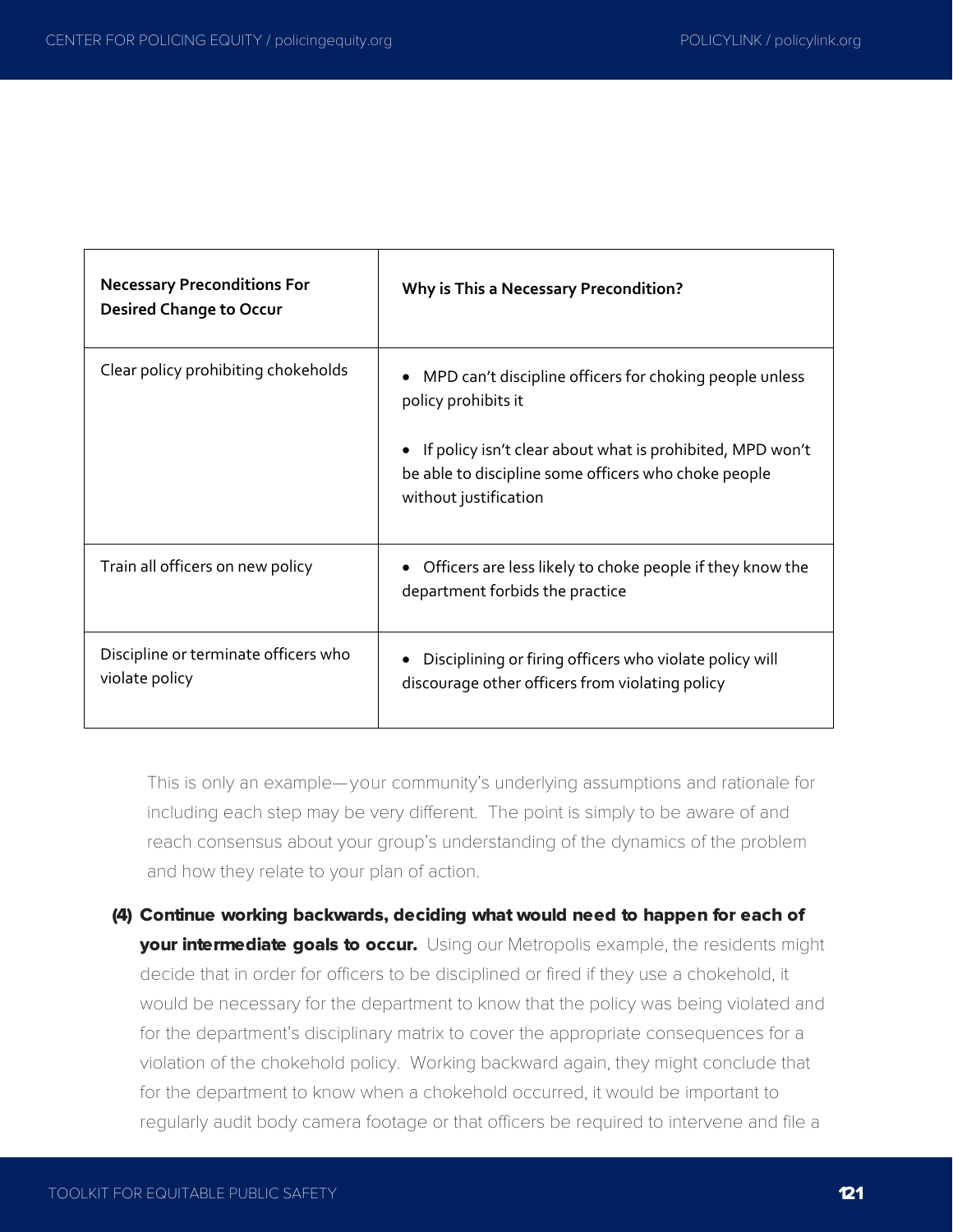report if they witness an officer choking a citizen without justification. They might also decide it would be important for all people in Metropolis, including non-English speakers, to be able to file complaints.

### (5) As you work backward, continue to identify the factual assumptions and beliefs that support each item being placed on the chart. This will build your theory of change.

A Theory of Change is a living document that your group can reference and revisit on an ongoing basis. As you work through the resources and information in this Toolkit, you will learn more about the problems you are trying to address, the factors that perpetuate those problems, and promising avenues for achieving the outcomes you desire. You can and should revisit, revise, and refine your Theory of Change to reflect this new information and evidence as you receive it. You can also update your Theory of Change to reflect changing conditions in your community and changes in the priorities and intervention philosophy of your group. As your advocacy progresses, a Theory of Change can also help you to evaluate the progress of your movement and determine whether your efforts have been successful in producing the outcomes you wanted to produce.

For more detailed information about Theory of Change, there are a number of free resources available online, such as those available at [http://www.theoryofchange.org.](http://www.theoryofchange.org/)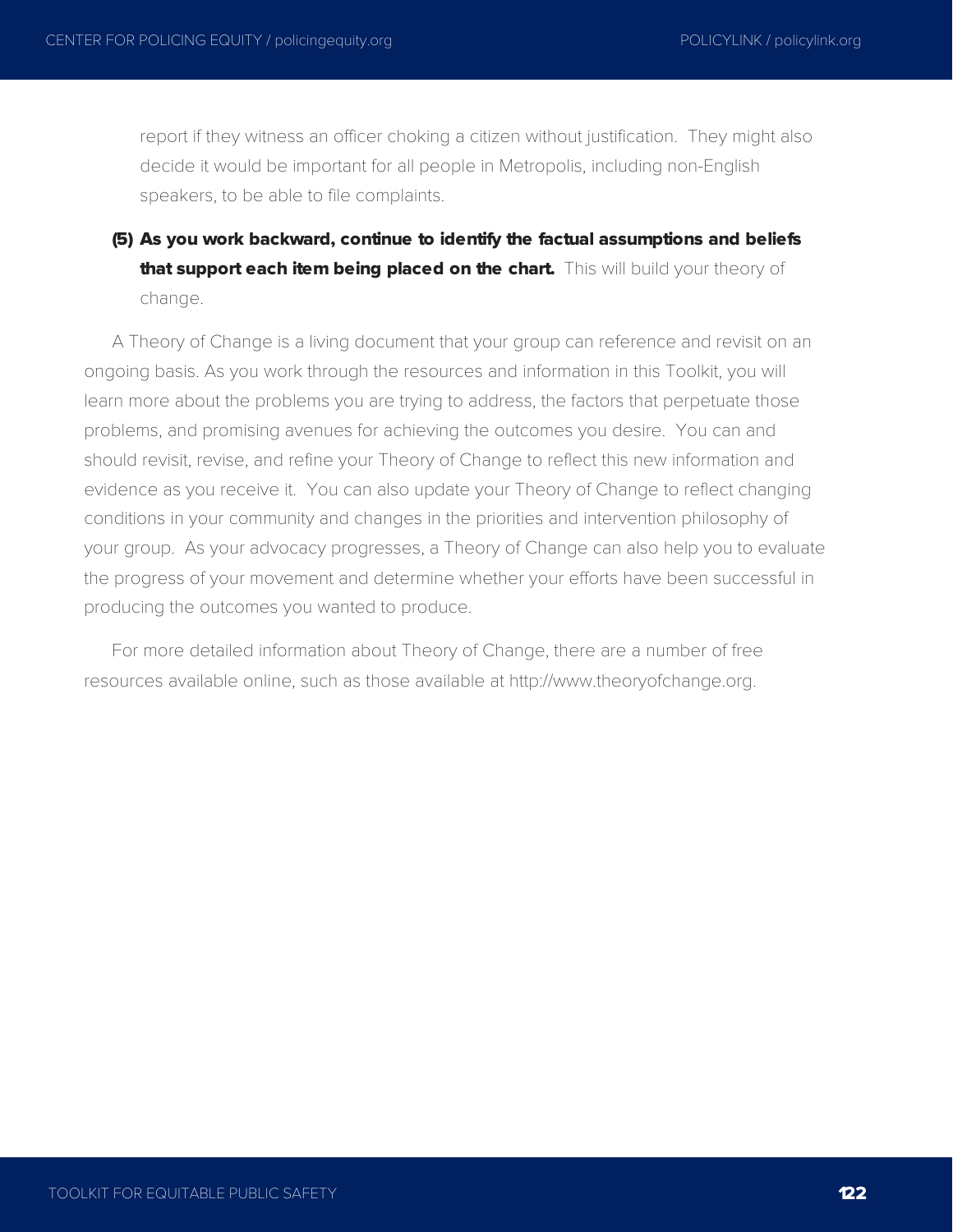## Appendix D: Power Mapping

### Leveraging Networks to Create Change

Power mapping is another helpful tool for creating a plan of action. Power mapping is a visual mapping tool that helps you to direct your advocacy toward the people who have the power to bring about the change you want. Creating a power map allows you to visually organize: (1) all of the individuals who have influence over the issue you are targeting and (2) their networks, or all of the individuals who have influence over the original group influencers. Having this information in one concise visual map can help you to reach consensus about the most promising tactics and targets for bringing about change in your area of focus.

To build a power map, go through the following steps:

- (1) In a circle, write the name of the person or people who most directly influences the issue you are concerned about. This will often be a law enforcement official. If you are trying to address a legal obstacle to reform, however, the entity with the most direct control may be the state legislature, city or county council, state POST commission, or local civil service commission. For the purposes of illustration, let's say that the residents of Gotham City are concerned about slower police response times on Gotham's Eastside than in other more affluent parts of the city. They determine that Lt. Jones, the Station Commander for Gotham PD's Eastside Station, has the authority to dispatch officers to emergency calls in the Eastside area while Police Commissioner Gordon has the authority to assign more units to the Eastside Police Station and hire more officers if necessary. They decide to add both of them to their Power Map, each in their own individual circle.
- (2) In additional circles, write the names of the people who the individuals in the first circle report or answer to. Draw a line connecting each person with their supervisor. In our Gotham City example, let's say that Lt. Jones reports to Cpt. Bell who in turn reports to Commissioner Gordon. Commissioner Gordon answers to the Gotham City Council. The Gotham residents add each of these people to their map and connect them using lines.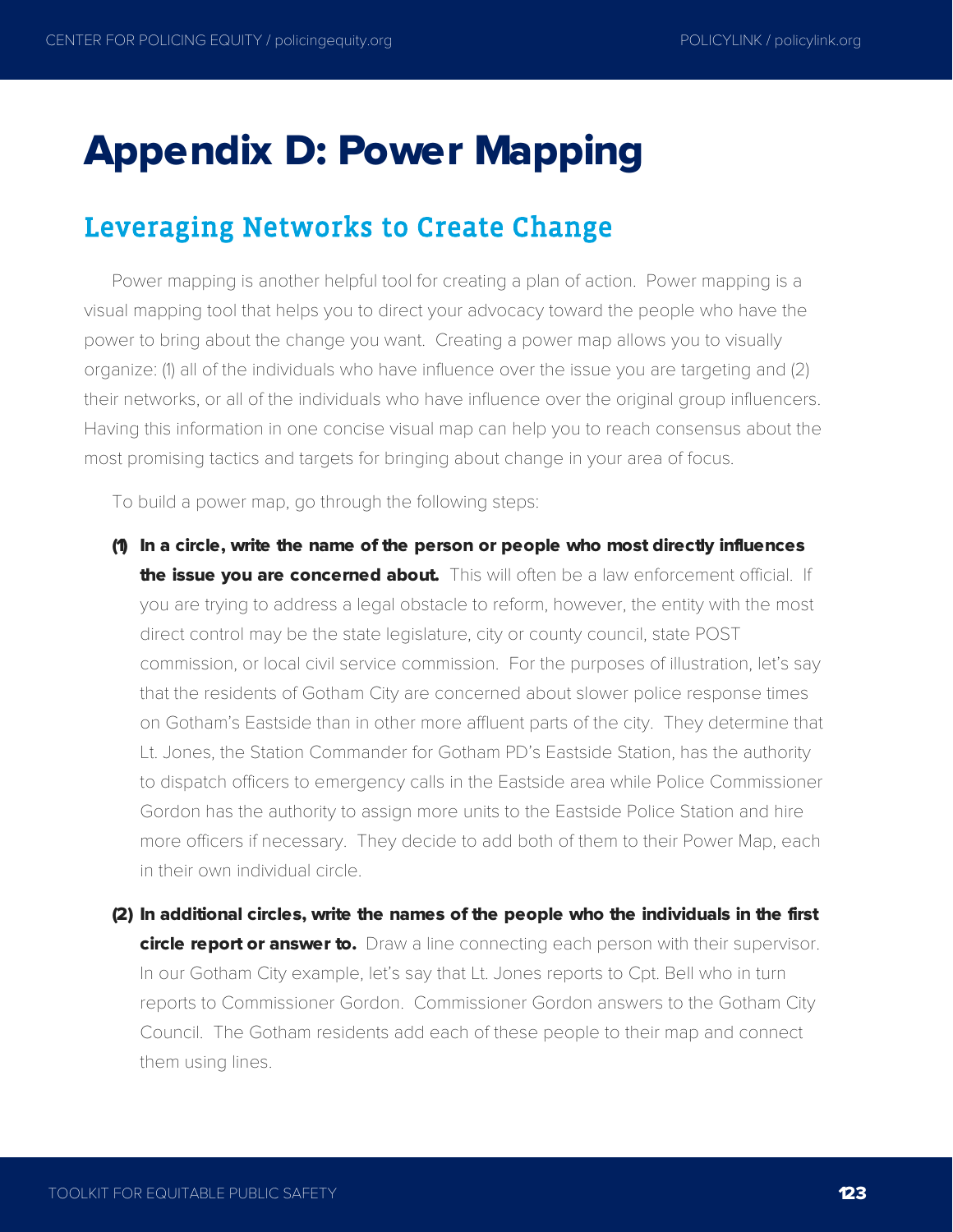

- (3) Build out networks of influence by adding anyone who has influence over your public safety priorities or over others in your map. Draw lines to connect them. Not all influence takes the form of direct or apparent authority. People may be influenced by their funders, their families, their social groups, and by community groups. They may be influenced by the desire to solve a problem, preserve a relationship, protect a stream of income, promote a good public image, or comply with a legal requirement. Think broadly and creatively as you build out your networks. You might consider including:
	- Civilian oversight officials or agencies
	- Court appointed monitor (if applicable)
	- Political and philanthropic donors
	- Community groups, non-profits and coalitions
	- Journalists
	- Law enforcement unions
	- State and federal courts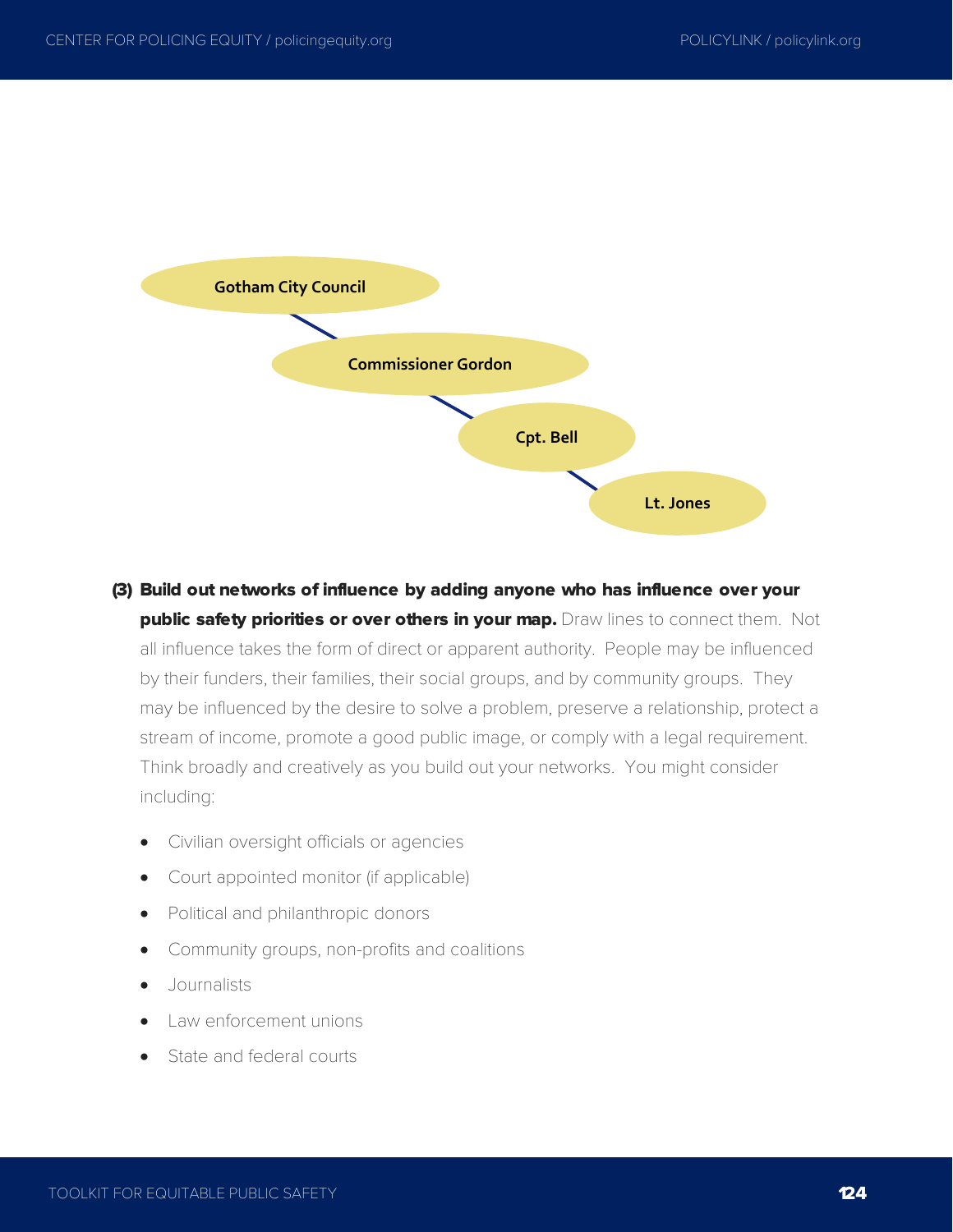- City/county/state administrative agencies dealing with issues related to your topic of concern (e.g. education, reentry resources, affordable housing, disability rights, mental health services, or services for youth transitioning from foster care)
- Academic researchers, policy organizations and think tanks
- State legislatures and city/county councils

In our Gotham City example, the residents of Gotham decide to add to their map the voters of Gotham, influential philanthropist Bruce Wayne, the major donors to each City Councilmember, the head of the Gotham Police Union, and the crime editor for the Gotham Gazette. They also add the State Legislature because they know that all of the other influencers on their map are required to comply with state law.



(4) Assess your connections to people on the map. For example, the Gotham residents determine that one of them is friendly with a journalist at the Gotham Gazette; one works with someone who knows a major political donor; and one is in the same jogging club as a former college classmate of Lt. Jones. Add these connections to the map as well. If you can't think of many or any connections to the people on the map, don't worry! While it is often helpful to leverage existing connections, you can always build additional connections later as part of your advocacy work.